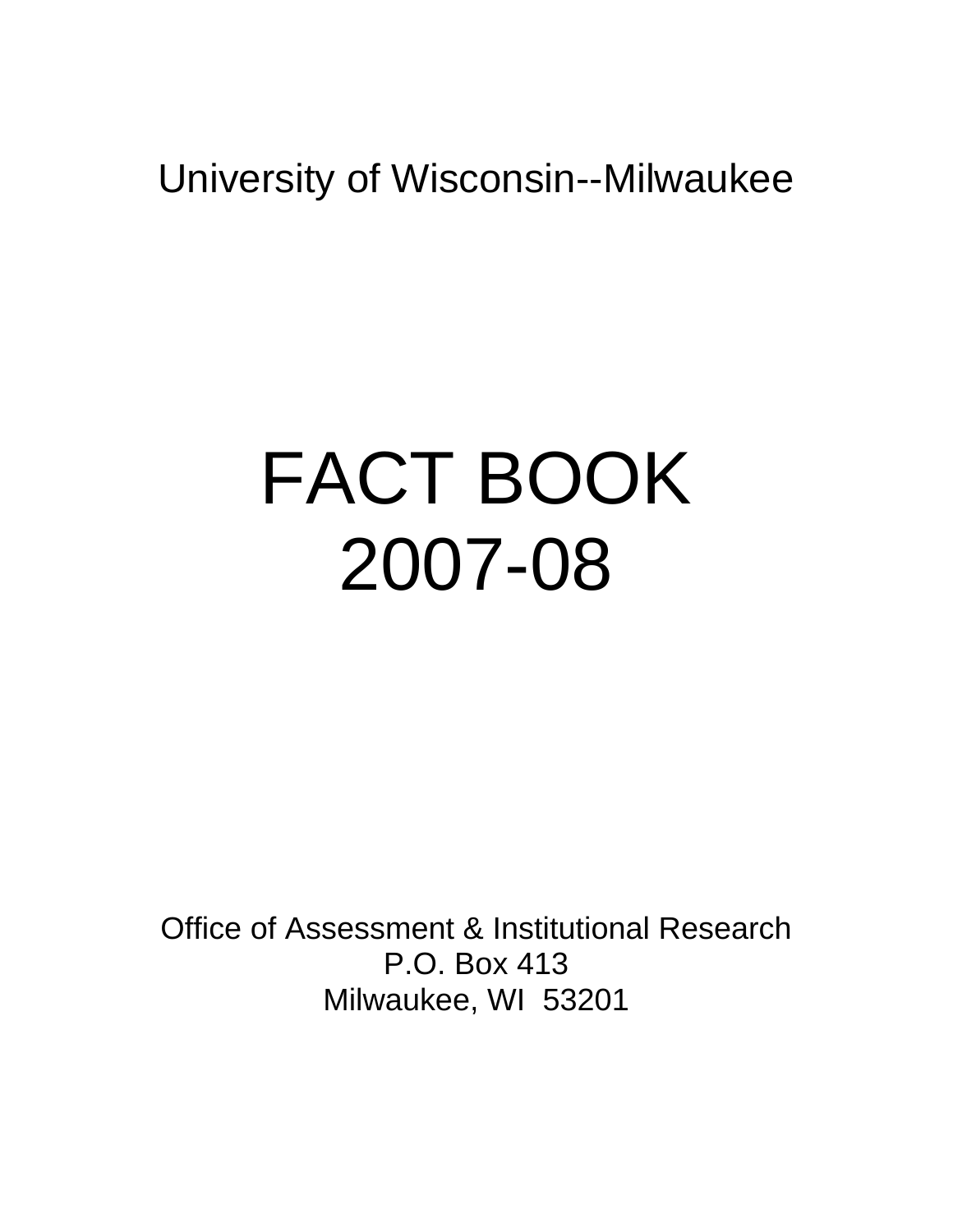## **Factbook 2007-08 Table of Contents**

| <b>Student Characteristics</b><br><b>Fall 2007</b>              |  |
|-----------------------------------------------------------------|--|
|                                                                 |  |
|                                                                 |  |
| Ten Year History                                                |  |
|                                                                 |  |
| New Transfers by Previous College - Sorted by Attendance 14     |  |
|                                                                 |  |
|                                                                 |  |
| Fall 2007 Student Profiles                                      |  |
|                                                                 |  |
|                                                                 |  |
|                                                                 |  |
| <b>Headcount Enrollment</b><br><b>Since 1956</b>                |  |
|                                                                 |  |
|                                                                 |  |
| Ten Year History                                                |  |
|                                                                 |  |
|                                                                 |  |
|                                                                 |  |
| <b>Fall 2007</b>                                                |  |
|                                                                 |  |
| Evening & Weekend Students & Enrollments                        |  |
| History                                                         |  |
|                                                                 |  |
|                                                                 |  |
| Enrollment of Evening/Weekend Students by Academic Group 34     |  |
| Credits Conveyed in Evenings & On Weekends by Academic Group 36 |  |
| Credit Load and FTE Student Enrollment                          |  |
| Ten Year History                                                |  |
|                                                                 |  |
|                                                                 |  |
|                                                                 |  |
|                                                                 |  |
| <b>Fall 2007</b>                                                |  |
|                                                                 |  |
| <b>Credits Conveyed</b>                                         |  |
| <b>Fall 2007</b>                                                |  |
|                                                                 |  |
| History                                                         |  |
|                                                                 |  |
|                                                                 |  |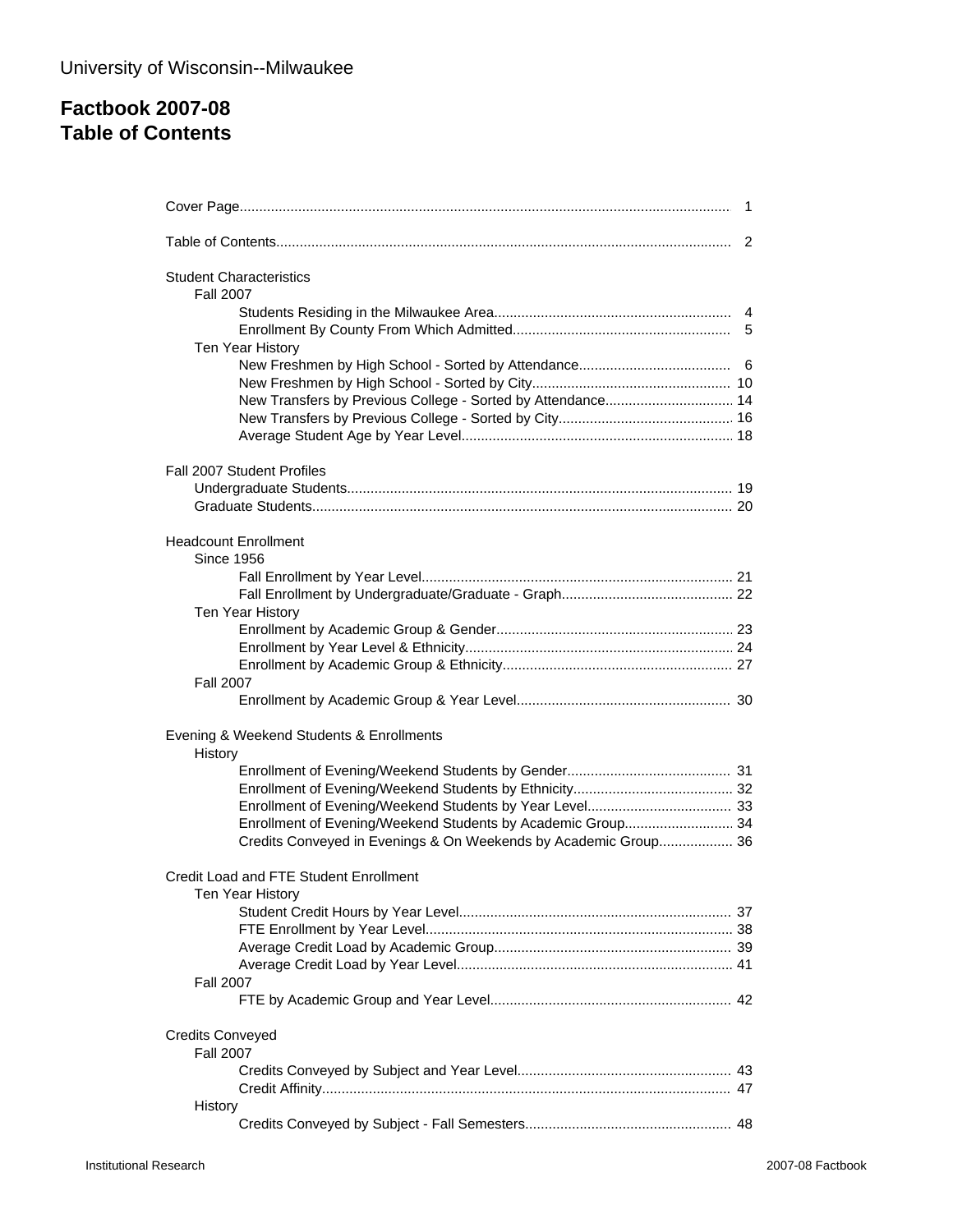## **Factbook 2007-08 Table of Contents**

| Grades<br>Ten Year History                                             |  |
|------------------------------------------------------------------------|--|
|                                                                        |  |
| <b>Fall 2007</b>                                                       |  |
| Semester Grade Point Average by Student Academic Group & Year Level 55 |  |
| Degrees Granted                                                        |  |
| <b>Since 1956</b>                                                      |  |
|                                                                        |  |
|                                                                        |  |
| <b>Fall 2007</b>                                                       |  |
|                                                                        |  |
| Ten Year History                                                       |  |
|                                                                        |  |
|                                                                        |  |
| Faculty & Staff Employment                                             |  |
| 10 Year History                                                        |  |
|                                                                        |  |
| <b>Fall 2007</b>                                                       |  |
|                                                                        |  |
|                                                                        |  |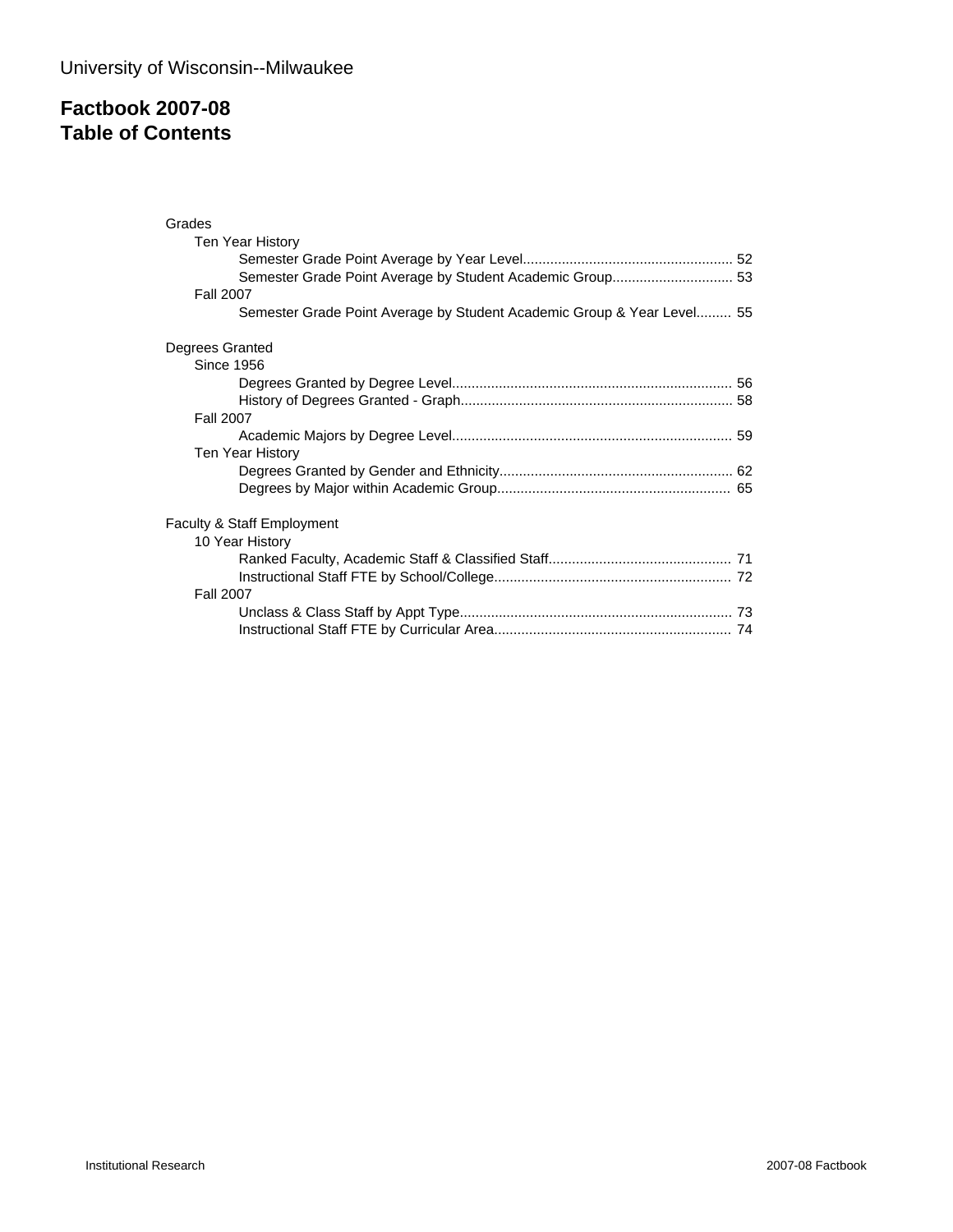## **Fall 2007 Students Residing in the Milwaukee Area**

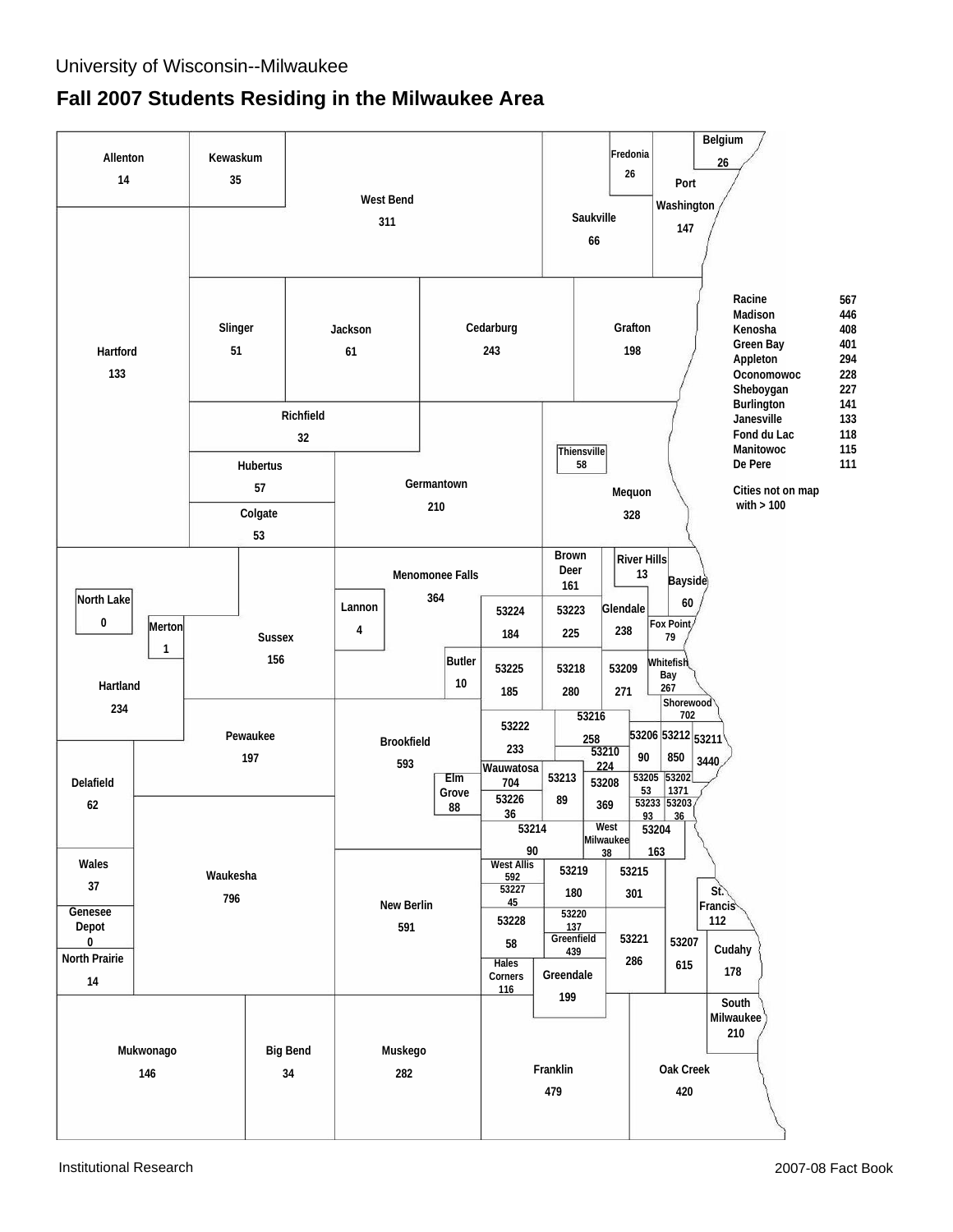

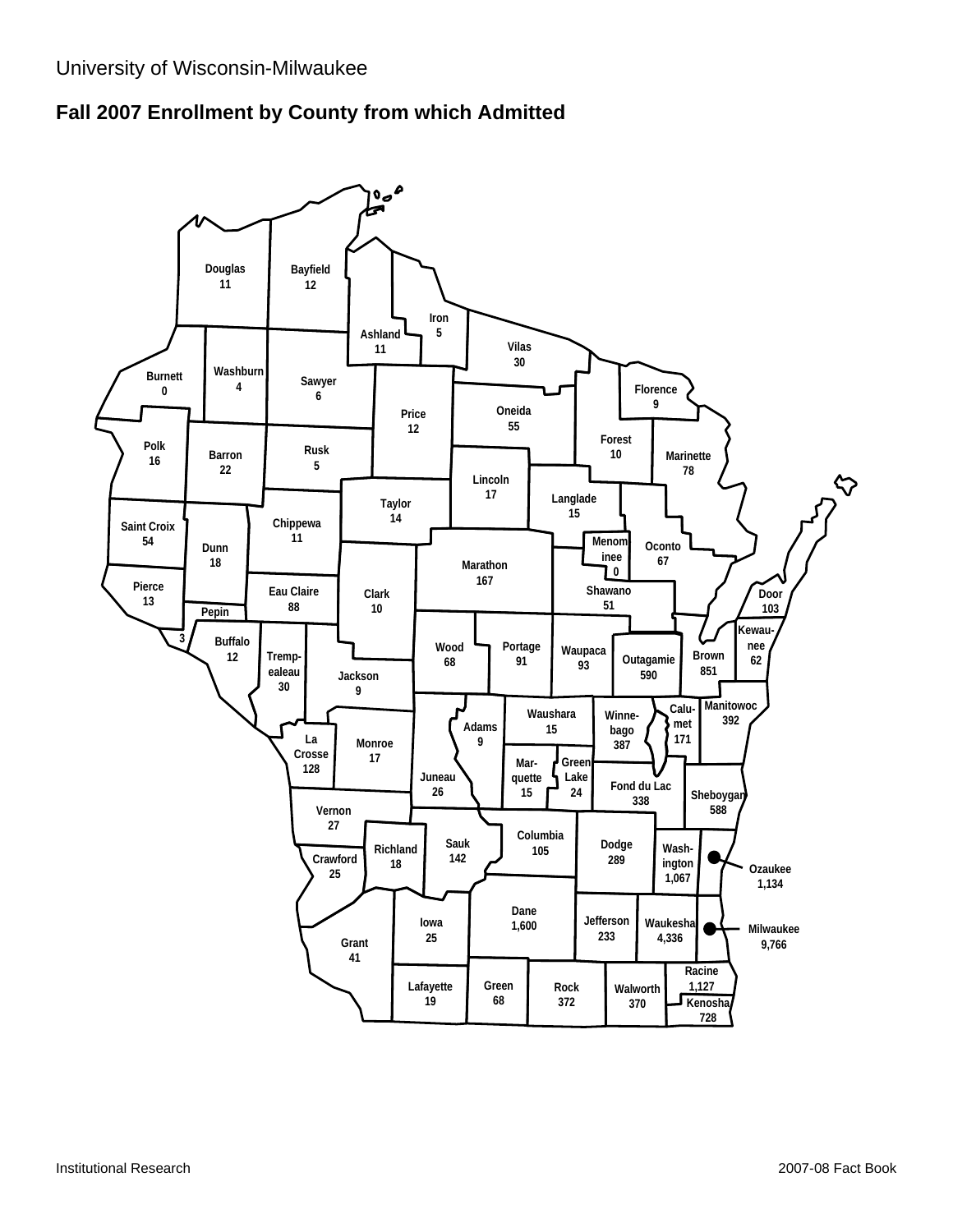# **New Freshmen By High School - Sorted By Attendance**

|                                       |                        | Fall<br>1998 | Fall<br>1999 | Fall<br>2000 | Fall<br>2001 | Fall<br>2002 | Fall<br>2003 | Fall<br>2004 | Fall<br>2005 | Fall<br>2006 | Fall<br>2007 | 10<br>Year<br>Total |
|---------------------------------------|------------------------|--------------|--------------|--------------|--------------|--------------|--------------|--------------|--------------|--------------|--------------|---------------------|
| Pius XI High School                   | Milwaukee              | 72           | 68           | 50           | 44           | 54           | 70           | 65           | 68           | 59           | 61           | 611                 |
| Nicolet High School                   | Glendale               | 58           | 49           | 54           | 55           | 62           | 67           | 65           | 55           | 57           | 76           | 598                 |
| Homestead High School                 | Mequon                 | 45           | 40           | 45           | 36           | 49           | 59           | 65           | 56           | 57           | 68           | 520                 |
| Riverside Univ High School            | Milwaukee              | 45           | 39           | 45           | 60           | 46           | 50           | 48           | 65           | 46           | 50           | 494                 |
| Arrowhead High School                 | Hartland               | 15           | 28           | 39           | 24           | 43           | 37           | 52           | 69           | 83           | 86           | 476                 |
| Oak Creek Senior High School          | Oak Creek              | 36           | 39           | 44           | 48           | 47           | 45           | 32           | 48           | 48           | 68           | 455                 |
| Rufus King High School                | Milwaukee              | 41           | 49           | 27           | 38           | 62           | 49           | 45           | 44           | 47           | 41           | 443                 |
| Wauwatosa East High School            | Wauwatosa              | 40           | 36           | 45           | 34           | 35           | 48           | 36           | 56           | 42           | 67           | 439                 |
| Brookfield East High School           | <b>Brookfield</b>      | 28           | 30           | 32           | 39           | 31           | 42           | 35           | 56           | 71           | 63           | 427                 |
| Franklin High School                  | Franklin               | 21           | 28           | 30           | 26           | 49           | 41           | 43           | 58           | 52           | 68           | 416                 |
| Menomonee Falls High School           | <b>Menomonee Falls</b> | 28           | 43           | 34           | 33           | 37           | 37           | 50           | 51           | 38           | 58           | 409                 |
| <b>Brookfield Central High School</b> | <b>Brookfield</b>      | 45           | 27           | 30           | 36           | 26           | 47           | 37           | 54           | 43           | 52           | 397                 |
| Alexander Hamilton High School        | Milwaukee              | 46           | 45           | 36           | 39           | 32           | 42           | 30           | 33           | 33           | 57           | 393                 |
| Nathan Hale High School               | West Allis             | 39           | 40           | 36           | 35           | 26           | 31           | 39           | 55           | 41           | 42           | 384                 |
| Thomas More High School               | Milwaukee              | 36           | 35           | 38           | 40           | 33           | 30           | 46           | 60           | 28           | 31           | 377                 |
| West Allis Central H S                | <b>West Allis</b>      | 39           | 44           | 34           | 31           | 28           | 35           | 41           | 44           | 39           | 34           | 369                 |
| Muskego High School                   | Muskego                | 27           | 28           | 33           | 25           | 20           | 38           | 38           | 51           | 42           | 58           | 360                 |
| Greenfield High School                | Greenfield             | 31           | 27           | 33           | 27           | 27           | 35           | 35           | 46           | 47           | 50           | 358                 |
| Eisenhower High School                | New Berlin             | 19           | 29           | 31           | 36           | 33           | 29           | 34           | 30           | 50           | 56           | 347                 |
| Middleton High School                 | Middleton              | 16           | 22           | 28           | 26           | 36           | 29           | 33           | 57           | 46           | 48           | 341                 |
| Cedarburg High School                 | Cedarburg              | 19           | 25           | 30           | 25           | 20           | 42           | 41           | 39           | 45           | 48           | 334                 |
| James Madison Memorial H S            | Madison                | 16           | 19           | 16           | 24           | 31           | 43           | 35           | 41           | 58           | 42           | 325                 |
| Germantown High School                | Germantown             | 18           | 20           | 29           | 41           | 23           | 26           | 45           | 45           | 30           | 47           | 324                 |
| Greendale Senior High School          | Greendale              | 28           | 26           | 27           | 23           | 40           | 23           | 31           | 45           | 32           | 47           | 322                 |
| Whitnall High School                  | Greenfield             | 25           | 23           | 31           | 20           | 17           | 25           | 37           | 35           | 51           | 55           | 319                 |
| Mukwonago High School                 | Mukwonago              | 16           | 20           | 19           | 22           | 28           | 39           | 39           | 36           | 51           | 40           | 310                 |
| South Milwaukee Sr High School        | South Milwaukee        | 27           | 28           | 24           | 27           | 30           | 29           | 35           | 35           | 42           | 27           | 304                 |
| Shorewood High School                 | Shorewood              | 21           | 37           | 24           | 28           | 33           | 24           | 42           | 31           | 22           | 31           | 293                 |
| Kettle Moraine High School            | Wales                  | 13           | 9            | 25           | 22           | 23           | 31           | 35           | 36           | 53           | 46           | 293                 |
| Marquette University HS               | Milwaukee              | 16           | 17           | 22           | 36           | 19           | 39           | 49           | 26           | 35           | 33           | 292                 |
| Catholic Memorial High School         | Waukesha               | 23           | 29           | 35           | 28           | 33           | 29           | 26           | 35           | 30           | 23           | 291                 |
| Green Bay Southwest HS                | Green Bay              | 22           | 39           | 31           | 27           | 18           | 25           | 29           | 48           | 18           | 31           | 288                 |
| Wauwatosa West High School            | Wauwatosa              | 21           | 13           | 34           | 23           | 23           | 45           | 29           | 49           | 22           | 24           | 283                 |
| Tremper High School                   | Kenosha                | 20           | 19           | 24           | 22           | 21           | 22           | 25           | 43           | 46           | 36           | 278                 |
| William Horlick High School           | Racine                 | 26           | 17           | 31           | 15           | 19           | 33           | 26           | 31           | 42           | 30           | 270                 |
| Wisconsin Lutheran High School        | Milwaukee              | 23           | 16           | 18           | 21           | 27           | 28           | 33           | 34           | 24           | 37           | 261                 |
| Pulaski High School                   | Milwaukee              | 32           | 39           | 28           | 35           | 21           | 25           | 25           | 26           | 12           | 15           | 258                 |
| Oconomowoc High School                | Oconomowoc             | 14           | 20           | 22           | 20           | 19           | 30           | 24           | 36           | 39           | 28           | 252                 |
| WHS Information Technology HS         | Milwaukee              | 40           | 20           | 34           | 33           | 26           | 32           | 19           | 22           | 14           | 12           | 252                 |
| Whitefish Bay High School             | Whitefish Bay          | 26           | 28           | 22           | 23           | 14           | 23           | 22           | 30           | 27           | 32           | 247                 |
| Hamilton High School                  | <b>Sussex</b>          | 18           | 12           | 25           | 20           | 34           | 21           | 29           | 25           | 29           | 33           | 246                 |
| Waukesha West High School             | Waukesha               | 15           | 24           | 15           | 18           | 24           | 28           | 20           | 31           | 29           | 42           | 246                 |
| Milwaukee HS of the Arts              | Milwaukee              | 26           | 21           | 30           | 26           | 26           | 26           | 18           | 23           | 14           | 32           | 242                 |
| Preble High School                    | Green Bay              | 8            | 12           | 19           | 24           | 25           | 31           | 35           | 31           | 27           | 20           | 232                 |
|                                       |                        |              |              |              |              |              |              |              |              |              |              |                     |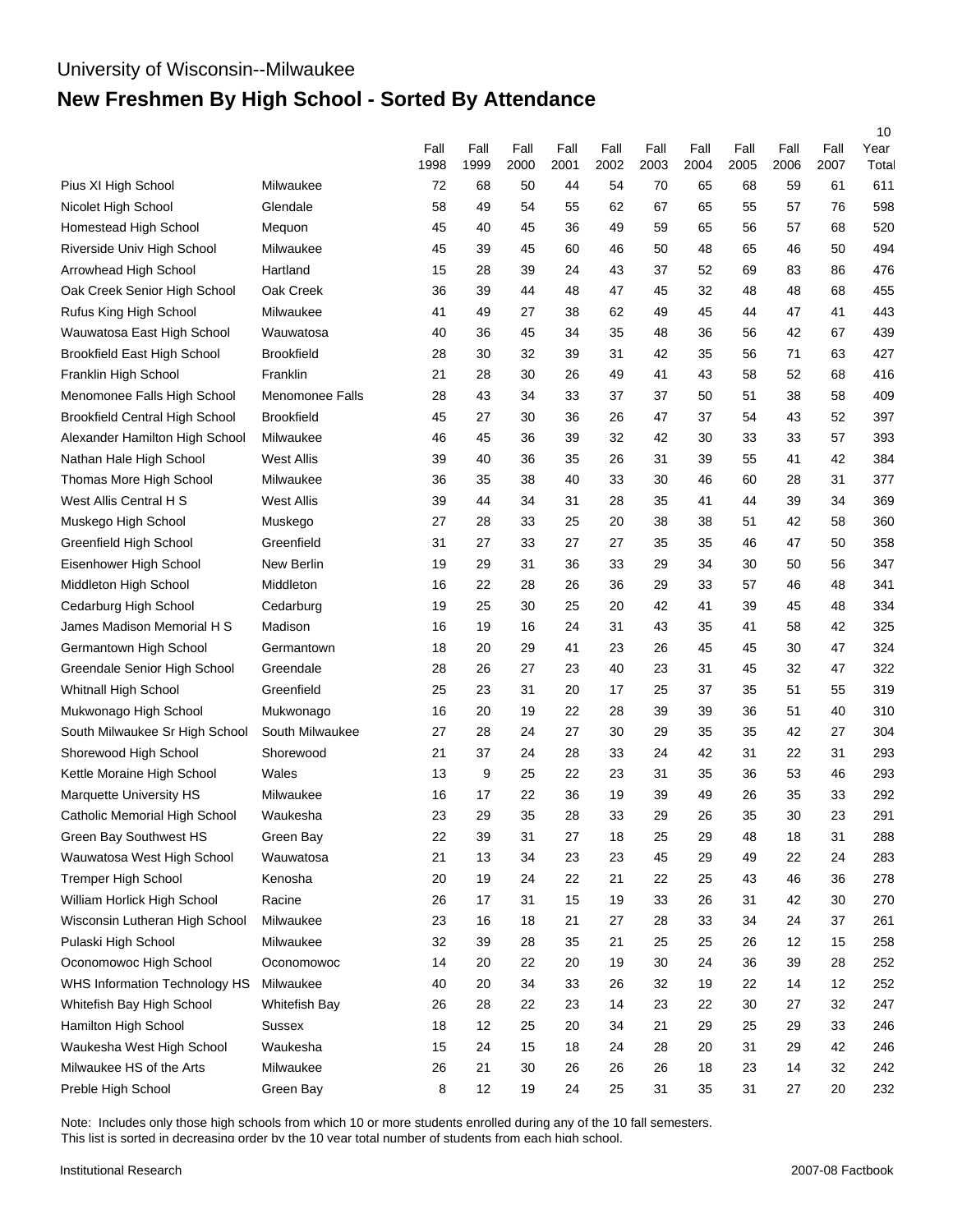## University of Wisconsin--Milwaukee **New Freshmen By High School - Sorted By Attendance**

|                                    |                   | Fall             | Fall                    | Fall           | Fall   | Fall             | Fall | Fall   | Fall   | Fall           | Fall | 10<br>Year |
|------------------------------------|-------------------|------------------|-------------------------|----------------|--------|------------------|------|--------|--------|----------------|------|------------|
|                                    |                   | 1998             | 1999                    | 2000           | 2001   | 2002             | 2003 | 2004   | 2005   | 2006           | 2007 | Total      |
| Madison West High School           | Madison           | 9                | 15                      | 23             | 19     | 20               | 33   | 25     | 16     | 32             | 38   | 230        |
| Washington Park High School        | Racine            | 13               | 15                      | 25             | 23     | 34               | 19   | 18     | 24     | 20             | 34   | 225        |
| Bay View High School               | Milwaukee         | 25               | 41                      | 28             | 26     | 17               | 18   | 16     | 23     | 12             | 19   | 225        |
| Cudahy High School                 | Cudahy            | 14               | 30                      | 17             | 28     | 28               | 19   | 19     | 20     | 20             | 27   | 222        |
| Waukesha North High School         | Waukesha          | 16               | 14                      | 22             | 22     | 21               | 24   | 27     | 26     | 24             | 26   | 222        |
| <b>Grafton Senior High School</b>  | Grafton           | 34               | 10                      | 27             | 7      | 27               | 26   | 12     | 26     | 36             | 16   | 221        |
| Waukesha South High School         | Waukesha          | 9                | 14                      | 18             | 26     | 24               | 15   | 18     | 22     | 35             | 37   | 218        |
| Hartford Union High School         | Hartford          | 9                | 13                      | 16             | 12     | 16               | 26   | 33     | 33     | 26             | 33   | 217        |
| Brown Deer High School             | <b>Brown Deer</b> | 16               | 11                      | 18             | 21     | 25               | 19   | 22     | 24     | 20             | 35   | 211        |
| Fond du Lac High School            | Fond du Lac       | 11               | 21                      | 27             | 13     | 16               | 24   | 17     | 19     | 31             | 31   | 210        |
| Sheboygan North High School        | Sheboygan         | 10               | 8                       | 16             | 19     | 20               | 15   | 22     | 40     | 29             | 31   | 210        |
| Port Washington High School        | Port Washington   | 16               | 21                      | 8              | 11     | 20               | 36   | 29     | 23     | 23             | 22   | 209        |
| Appleton North High School         | Appleton          | 11               | 14                      | 10             | 25     | 26               | 34   | 18     | 29     | 25             | 16   | 208        |
| Jerome I Case Sr High School       | Racine            | 15               | 19                      | 17             | 18     | 19               | 15   | 22     | 31     | 31             | 20   | 207        |
| Milwaukee Lutheran High School     | Milwaukee         | 26               | 21                      | 22             | 21     | 22               | 22   | 11     | 11     | 18             | 26   | 200        |
| New Berlin West High School        | New Berlin        | 22               | 19                      | $\overline{7}$ | 17     | 15               | 25   | 24     | 27     | 16             | 25   | 197        |
| Madison University H S             | Milwaukee         | 13               | 14                      | 26             | 27     | 22               | 20   | 19     | 17     | 20             | 14   | 192        |
| Verona Area High School            | Verona            | 5                | $\overline{7}$          | $\overline{7}$ | 8      | 22               | 34   | 19     | 44     | 21             | 21   | 188        |
| Harold S Vincent High School       | Milwaukee         | 15               | 16                      | 27             | 22     | 32               | 16   | 15     | 15     | 16             | 13   | 187        |
| <b>Burlington High School</b>      | <b>Burlington</b> | 10               | 21                      | 15             | 9      | 11               | 15   | 19     | 24     | 23             | 37   | 184        |
| Sheboygan South High School        | Sheboygan         | 22               | 18                      | 12             | 18     | 23               | 7    | 22     | 17     | 18             | 23   | 180        |
| Pewaukee High School               | Pewaukee          | 12               | 13                      | 10             | 15     | 21               | 22   | 17     | 22     | 25             | 19   | 176        |
| Lafollette HS                      | Madison           | 8                | 4                       | 11             | 8      | 16               | 18   | 16     | 24     | 38             | 32   | 175        |
| Mary D Bradford High School        | Kenosha           | 10               | 13                      | 9              | 11     | 15               | 26   | 22     | 23     | 21             | 25   | 175        |
| Appleton West High School          | Appleton          | 11               | 9                       | 9              | 13     | 17               | 25   | 23     | 29     | 20             | 18   | 174        |
| Lincoln Senior High School         | Manitowoc         | 8                | 3                       | 15             | 12     | 13               | 16   | 33     | 22     | 21             | 27   | 170        |
| Bay Port High School               | Green Bay         | 10               | 7                       | 13             | 17     | 21               | 18   | 18     | 17     | 20             | 27   | 168        |
| Sun Prairie Senior High School     | Sun Prairie       | 2                | 6                       | 13             | 12     | 24               | 23   | 26     | 16     | 22             | 19   | 163        |
| Lynde and Bradley Tech/Trade       | Milwaukee         | 22               | 16                      | 18             | 21     | 15               | 10   | 15     | 16     | 14             | 14   | 161        |
| West Bend East High School         | West Bend         | 16               | 11                      | 13             | 20     | 13               | 16   | 13     | 13     | 24             | 19   | 158        |
| De Pere High School                | De Pere           | 6                | 12                      | 8              | 7      | 17               | 14   | 17     | 21     | 30             | 25   | 157        |
| West Bend West High School         | West Bend         | 8                | 8                       | 20             | 19     | 17               | 21   | 14     | 16     | 17             | 17   | 157        |
| Ashwaubenon High School            | Green Bay         | 6                | 15                      | 11             | 15     | 14               | 18   | $20\,$ | $20\,$ | 25             | 12   | 156        |
| Saint Catherines High School       | Racine            | 25               | 13                      | 11             | 8      | 19               | 19   | 12     | 15     | 11             | 20   | 153        |
| Waterford Union High School        | Waterford         | 10               | 18                      | 8              | 10     | 8                | 13   | 17     | 16     | 19             | 28   | 147        |
| Appleton High School East          | Appleton          | $\boldsymbol{7}$ | 8                       | 10             | 13     | 20               | 14   | 21     | 15     | 15             | 22   | 145        |
| Martin Luther High School          | Greendale         | 20               | 12                      | 11             | 12     | 13               | 19   | 11     | 14     | 16             | 15   | 143        |
| Neenah High School                 | Neenah            | 4                | $\overline{\mathbf{c}}$ | 5              | 1      | 18               | 18   | 22     | 20     | 24             | 29   | 143        |
| Joseph A Craig High School         | Janesville        | 1                | 9                       | $\sqrt{2}$     | 12     | 10               | 20   | 22     | 25     | 18             | 24   | 143        |
| Notre Dame Academy                 | Green Bay         | 13               | 11                      | 25             | $18$   | 16               | 15   | 8      | 26     | $\mathbf{1}$   | 5    | 138        |
| Dominican High School              | Whitefish Bay     | 18               | 12                      | 23             | 10     | 16               | 10   | 20     | 3      | 16             | 10   | 138        |
| South Division High School         | Milwaukee         | 28               | $17$                    | 18             | 10     | 13               | 6    | 13     | 6      | $\overline{7}$ | 15   | 133        |
| Badger High School                 | Lake Geneva       | 9                | 9                       | $16\,$         | $17\,$ | $\boldsymbol{7}$ | 8    | 9      | 8      | 22             | 27   | 132        |
| <b>Beloit Memorial High School</b> | Beloit            | 8                | 14                      | 11             | 12     | $17\,$           | 15   | 11     | 12     | 14             | 14   | 128        |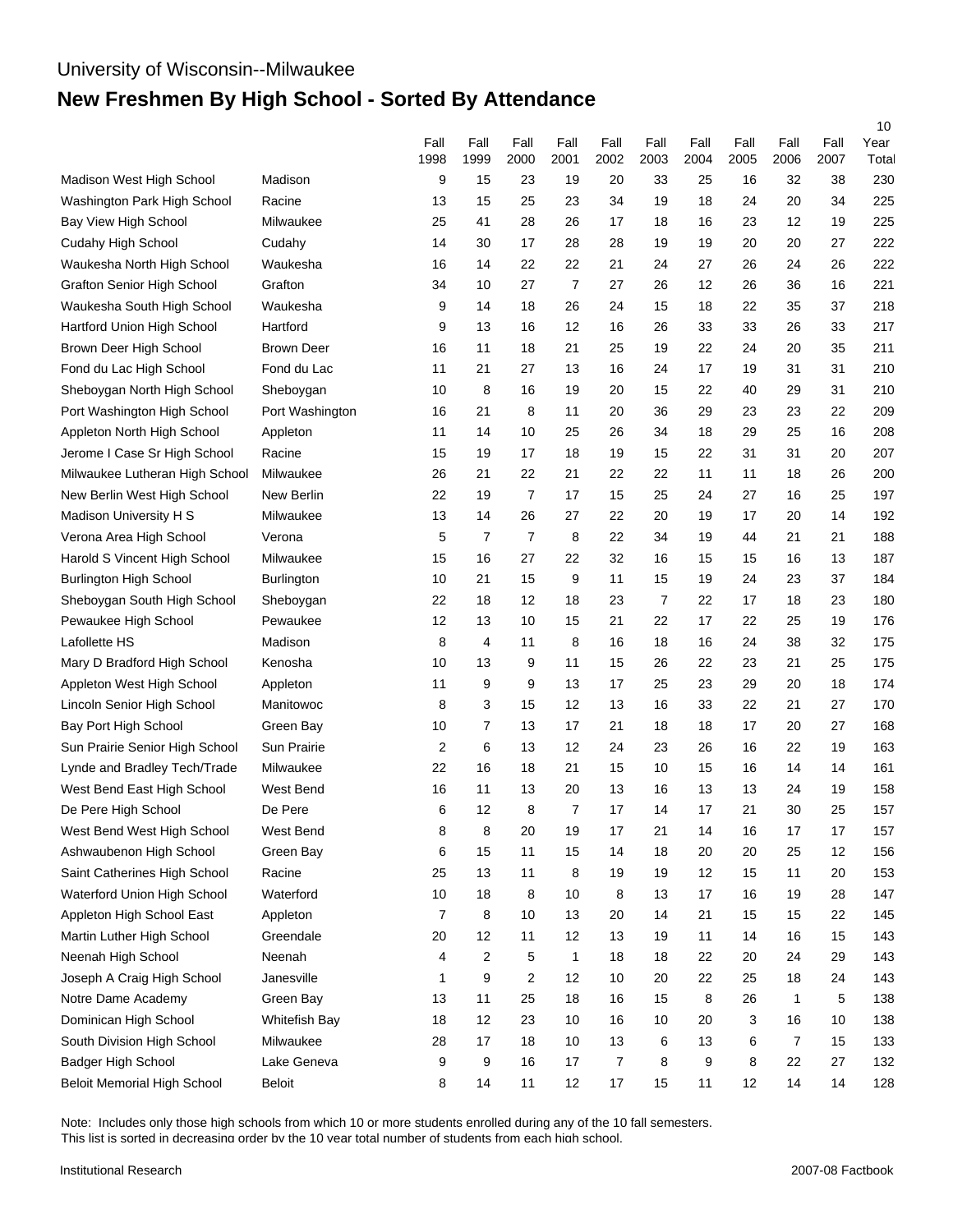# **New Freshmen By High School - Sorted By Attendance**

|                                        |                                |              |                |                         |              |                |                |                         |                |                |                | 10            |
|----------------------------------------|--------------------------------|--------------|----------------|-------------------------|--------------|----------------|----------------|-------------------------|----------------|----------------|----------------|---------------|
|                                        |                                | Fall<br>1998 | Fall<br>1999   | Fall<br>2000            | Fall<br>2001 | Fall<br>2002   | Fall<br>2003   | Fall<br>2004            | Fall<br>2005   | Fall<br>2006   | Fall<br>2007   | Year<br>Total |
| Xavier High School                     | Appleton                       | 10           | 12             | 11                      | 28           | 15             | 13             | $\overline{7}$          | $\overline{7}$ | 10             | 11             | 124           |
| <b>Madison East Senior HS</b>          | Madison                        | 1            | 9              | 6                       | 9            | 6              | 14             | 25                      | 18             | 18             | 15             | 121           |
| Oregon High School                     | Oregon                         | 4            | 5              | 12                      | 6            | 6              | 24             | 13                      | 17             | 15             | 18             | 120           |
| John Marshall High School              | Milwaukee                      | 17           | 18             | 19                      | 15           | 12             | 11             | 13                      | 8              | 5              | 2              | 120           |
| Saint Francis High School              | Saint Francis                  | 10           | 9              | 10                      | 7            | 8              | 13             | 13                      | 17             | 18             | 13             | 118           |
| Solomon Juneau Business H S            | Milwaukee                      | 15           | 17             | 14                      | 14           | 13             | 11             | 15                      | 11             | 4              | 2              | 116           |
| <b>GED Tests</b>                       | <b>High School Equivalency</b> | 22           | 28             | 27                      | 23           | 0              | 2              | $\overline{\mathbf{c}}$ | 3              | 3              | 5              | 115           |
| Saint Joan Antida High School          | Milwaukee                      | 11           | 17             | 15                      | 14           | 11             | 11             | 9                       | 11             | 13             | 3              | 115           |
| Plymouth High School                   | Plymouth                       | 8            | 9              | 7                       | 10           | 12             | 16             | 15                      | 19             | 10             | 6              | 112           |
| Kaukauna Senior High School            | Kaukauna                       |              | 5              | 8                       | 16           | 5              | 25             | 15                      | 20             | 7              | 11             | 112           |
| Kimberly High School                   | Kimberly                       | 7            | 8              | 6                       | 10           | 16             | 6              | 19                      | 22             | 5              | 13             | 112           |
| Divine Savior-Holy Angels H S          | Milwaukee                      | 6            | 17             | 11                      | 7            | 10             | 11             | 9                       | 13             | 9              | 18             | 111           |
| Oshkosh West High School               | Oshkosh                        | 6            | 9              | 5                       | 14           | 6              | 15             | 17                      | 12             | $\overline{7}$ | 17             | 108           |
| De Forest High School                  | De Forest                      | 4            |                | 13                      | 12           | 9              | 8              | 19                      | 9              | 18             | 12             | 104           |
| Little Chute High School               | <b>Little Chute</b>            | 11           | 10             | 4                       | 15           | 12             | 14             | 12                      | 8              | 10             | 8              | 104           |
| Green Bay East High School             | Green Bay                      | 8            | 6              | 7                       | 17           | 11             | 8              | 17                      | 11             | 5              | 12             | 102           |
| Stoughton High School                  | Stoughton                      | 8            | 8              | 4                       | 4            | 4              | 20             | 7                       | 6              | 17             | 23             | 101           |
| Westosha Central High School           | Salem                          | 8            | 4              | 3                       | 9            | 8              | 10             | 10                      | 18             | 18             | 11             | 99            |
| Watertown High School                  | Watertown                      | 2            | 6              | 8                       | 5            | 10             | 15             | 8                       | 14             | 11             | 18             | 97            |
| Wilmot Union High School               | Wilmot                         | 9            | 9              | 8                       | 10           | 11             | 10             | 7                       | 11             | 15             | $\overline{7}$ | 97            |
| Monona Grove High School               | Monona                         | 5            | 3              | $\overline{2}$          | 3            | 12             | 15             | 7                       | 23             | 13             | 13             | 96            |
| Pulaski Community High School          | Pulaski                        | 3            | 6              | 11                      | 5            | 5              | 16             | 6                       | 10             | 16             | 17             | 95            |
| Stevens Point Area High School         | <b>Stevens Point</b>           | 6            | 5              | 9                       | 7            | 7              | 12             | 17                      | 11             | 12             | 9              | 95            |
| Green Bay West High School             | Green Bay                      | 8            | 9              | 4                       | 5            | 6              | 12             | 13                      | 17             | 7              | 12             | 93            |
| Union Grove High School                | <b>Union Grove</b>             | 5            | 6              | $\overline{7}$          | 11           | $\overline{7}$ | 9              | 3                       | 13             | 16             | 16             | 93            |
| Beaver Dam High School                 | <b>Beaver Dam</b>              | 1            | 4              | 5                       | 4            | 7              | 5              | 6                       | 9              | 21             | 28             | 90            |
| Edgewood High School                   | Madison                        | 9            | $\mathbf{1}$   | 3                       | 6            | 9              | 14             | 11                      | 13             | 10             | 14             | 90            |
| Custer High School                     | Milwaukee                      | 11           | 19             | 9                       | 13           | 13             | 6              | 9                       | 2              | 3              | 4              | 89            |
| Heritage Christian High School         | Milwaukee                      | 6            | 11             | 8                       | 9            | 8              | 20             | 6                       | 6              | 8              | 5              | 87            |
| George Parker High School              | Janesville                     | 2            | 9              | 5                       | 5            | 7              | 11             | 19                      | 10             | 11             | 7              | 86            |
| Slinger High School                    | Slinger                        | 5            | 6              | 13                      | 6            | 7              | 11             | 8                       | 11             | 6              | 12             | 85            |
| Elkhorn Area High School               | Elkhorn                        | 5            | 4              | 11                      | 6            | 15             | 11             | 12                      | 10             | 4              | 7              | 85            |
| Lincoln High School                    | <b>Wisconsin Rapids</b>        | 11           | 8              | 11                      | 4            | 7              | 13             | 12                      | 6              | 6              | 4              | 82            |
| Waunakee Community High Schoc Waunakee |                                | 2            | 2              | $\overline{\mathbf{c}}$ | 3            | 5              | 13             | $\overline{7}$          | 22             | 14             | 12             | 82            |
| Fort Atkinson High School              | Fort Atkinson                  | 4            | 8              | 3                       | 8            | 8              | 12             | 14                      | 6              | 6              | 12             | 81            |
| Saint Mary's Springs H S               | Fond du Lac                    | 3            | $\overline{7}$ | $\overline{7}$          | 9            | 5              | 15             | 6                       | 9              | 11             | 9              | 81            |
| Messmer High School                    | Milwaukee                      | 9            | 8              | $\overline{7}$          | 7            | 4              | 2              | 7                       | 16             | 10             | 9              | 79            |
| Kewaskum High School                   | Kewaskum                       | 9            | $\overline{7}$ | 1                       | 5            | 8              | 4              | 8                       | 19             | 13             | 5              | 79            |
| McFarland High School                  | Mc Farland                     | 3            | 6              | 4                       | 5            | 4              | 17             | 9                       | 16             | 7              | 8              | 79            |
| Menasha Senior High School             | Menasha                        | 11           | 4              | 5                       | 7            | 15             | 7              | 5                       | 11             | 8              | 6              | 79            |
| Two Rivers High School                 | <b>Two Rivers</b>              | 5            | 11             | 6                       | 4            | 3              | 8              | 5                       | 7              | 10             | 19             | 78            |
| Fox Valley Lutheran High Sch           | Appleton                       | 6            | $\overline{7}$ | 9                       | 14           | 6              | $\overline{7}$ | $\overline{7}$          | 8              | 3              | 11             | 78            |
| Sturgeon Bay High School               | Sturgeon Bay                   | 3            | 4              | 4                       | 10           | 5              | $10$           | $16\,$                  | 7              | 11             | 7              | 77            |
| Luxemburg Casco High School            | Luxemburg                      | 11           | 2              | $\overline{7}$          | 5            | 9              | $10$           | 6                       | 8              | $10$           | 8              | 76            |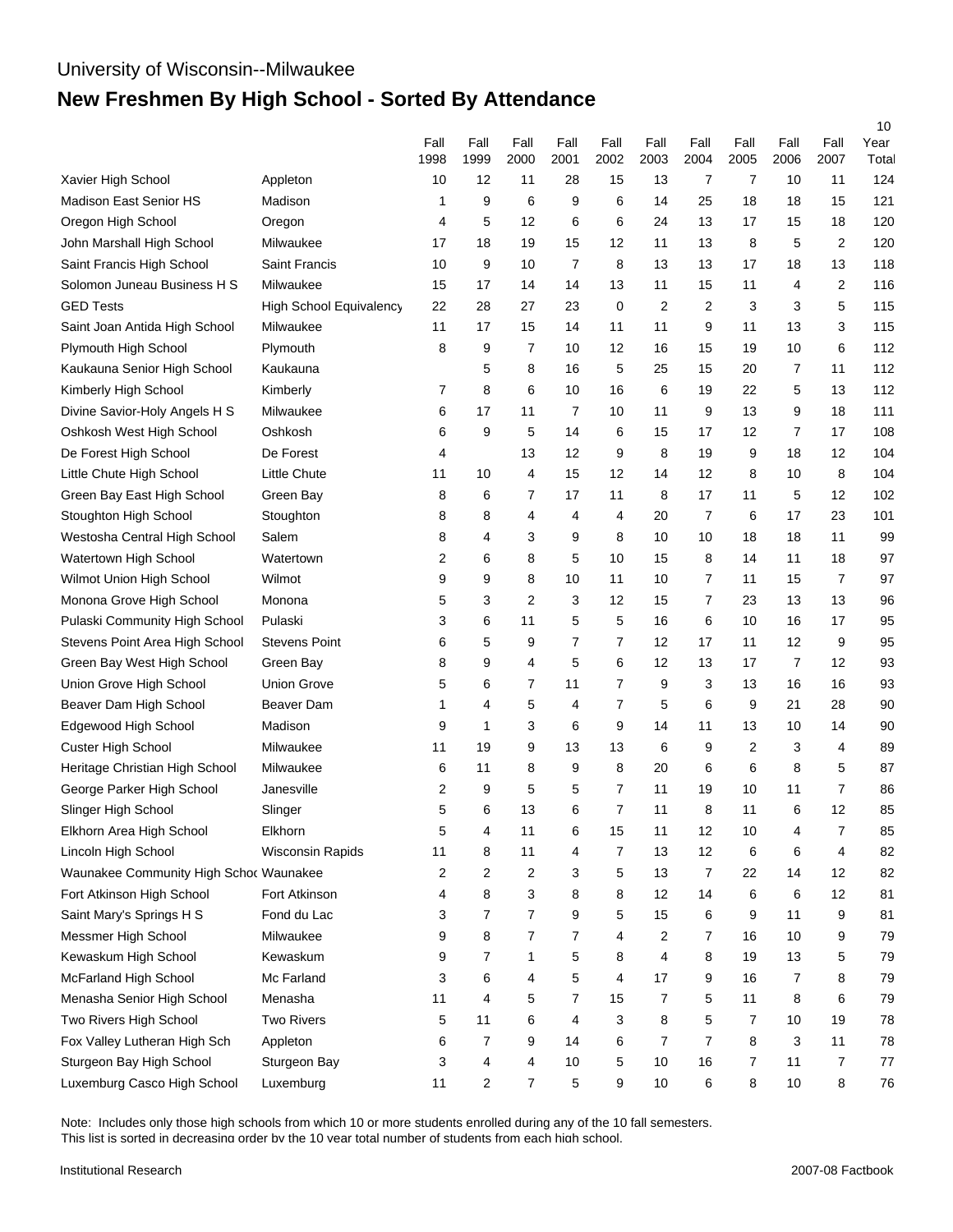## University of Wisconsin--Milwaukee **New Freshmen By High School - Sorted By Attendance**

|                                |                    |              |                         |                  |              |              |                         |                |              |                |                | 10            |
|--------------------------------|--------------------|--------------|-------------------------|------------------|--------------|--------------|-------------------------|----------------|--------------|----------------|----------------|---------------|
|                                |                    | Fall<br>1998 | Fall<br>1999            | Fall<br>2000     | Fall<br>2001 | Fall<br>2002 | Fall<br>2003            | Fall<br>2004   | Fall<br>2005 | Fall<br>2006   | Fall<br>2007   | Year<br>Total |
| Milton High School             | Milton             |              | 5                       | $\overline{7}$   | 6            | 8            | 6                       | 8              | 14           | 10             | 10             | 74            |
| West De Pere High School       | De Pere            | 1            | 1                       | 1                | 2            | 2            | 12                      | 11             | 9            | 19             | 14             | 72            |
| East Troy High School          | East Troy          | 4            | 8                       | 1                | 1            | 9            | 11                      | 3              | 16           | 4              | 14             | 71            |
| Oshkosh North High School      | Oshkosh            | 5            | 3                       | 5                | 5            | 9            | 9                       | 14             | 4            | 3              | 13             | 70            |
| Monroe Senior High School      | Monroe             | 3            | 4                       | 4                | 3            | 10           | 8                       | 19             | 7            | 6              | 4              | 68            |
| Delavan-Darien High School     | Delavan            |              | 3                       | 5                | 5            | 1            | $\overline{7}$          | 4              | 13           | 16             | 13             | 67            |
| Kettle Moraine Lutheran High   | Jackson            | 6            | 4                       | 2                | 3            | 3            | 10                      | 8              | 15           | 7              | 7              | 65            |
| Walden III High School         | Racine             | 5            | 10                      | 9                | 9            | 9            | 2                       | 8              | 3            | 3              | 6              | 64            |
| Hortonville High School        | Hortonville        | 5            | $\overline{7}$          | 2                | 6            | 7            | 6                       | 6              | 4            | 6              | 15             | 64            |
| Milwaukee School of Languages  | Milwaukee          |              |                         | 4                | 5            | 12           | 8                       | 6              | 6            | 11             | 12             | 64            |
| New Holstein High School       | New Holstein       | 2            | 5                       | 3                | 9            | 4            | 11                      | 8              | 6            | 8              | $\overline{7}$ | 63            |
| Sauk Prairie High School       | Prairie du Sac     | 3            | $\overline{7}$          | 4                | 3            | 1            | 9                       | 14             | 6            | 9              | $\overline{7}$ | 63            |
| Indian Trail Academy           | Kenosha            |              | 2                       |                  | 3            | 18           | 10                      | 7              | 9            | 9              | 4              | 62            |
| Roncalli High School           | Manitowoc          | 10           | $\overline{7}$          | 6                | 6            | 8            | 4                       | 9              | 7            | 2              | 3              | 62            |
| Lodi Senior High School        | Lodi               | 5            | 5                       | 1                | 2            | 8            | 9                       | 9              | 5            | 5              | 10             | 59            |
| Chilton Senior High School     | Chilton            | 3            | 9                       | 10               | 10           | 6            | 7                       | 3              | 2            | 5              | 2              | 57            |
| Eau Claire Mem High School     | Eau Claire         | 1            | 5                       |                  | 3            | 6            | 3                       | 14             | 8            | $\overline{7}$ | 10             | 57            |
| New London High School         | New London         | 1            | $\overline{2}$          | 4                | 7            | 5            | 11                      | 3              | 6            | 11             | 5              | 55            |
| Kiel High School               | Kiel               | 2            |                         | 4                | 7            | 8            | 4                       | 8              | 10           | 3              | 9              | 55            |
| Cedar Grove Senior High School | Cedar Grove        | 5            | $\overline{7}$          | 3                | 5            | 3            | 7                       | 2              | 4            | 4              | 13             | 53            |
| Portage High School            | Portage            | 1            | 4                       | 5                | 7            | 10           | 4                       | 7              | 8            | 4              | 2              | 52            |
| Wausau East High School        | Wausau             | 3            | 3                       | 1                | 9            | 3            | 6                       | 5              | 5            | 1              | 16             | 52            |
| Mount Horeb High School        | <b>Mount Horeb</b> |              | 1                       | 4                | 4            | 3            | 4                       | 9              | 8            | 10             | 8              | 51            |
| Lakeside Lutheran High School  | <b>Lake Mills</b>  | 5            | 1                       | 1                | 4            | 9            | 3                       | 5              | 4            | 9              | 10             | 51            |
| North Division High School     | Milwaukee          | 6            | 6                       | $\overline{2}$   | 7            | 4            | 1                       | $\overline{2}$ | 14           | 7              | 2              | 51            |
| Ozaukee High School            | Fredonia           | 9            | 1                       | $\overline{7}$   | 3            | 3            | 5                       | 10             | 7            | 5              | $\mathbf{1}$   | 51            |
| Campbellsport High School      | Campbellsport      | 4            | 3                       | $\overline{7}$   | 1            | 10           | 3                       | 6              | 4            | 2              | 10             | 50            |
| Sheboygan Falls High School    | Sheboygan Falls    |              | 3                       | 2                | 2            | 3            | 6                       | 9              | 6            | 6              | 13             | 50            |
| Seymour High School            | Seymour            | 2            | $\overline{\mathbf{c}}$ | $\boldsymbol{2}$ |              | 4            | 7                       | 9              | 2            | 6              | 10             | 44            |
| River Valley High School       | Spring Green       |              |                         | 3                | 1            | 3            | 9                       | 3              | 12           | 5              | 7              | 43            |
| Hudson Senior High School      | Hudson             | 1            |                         |                  | 1            | 5            | 12                      | 8              | 12           | 2              | 2              | 43            |
| Ripon High School              | Ripon              | 1            |                         | 2                | 6            | 4            | 6                       | 1              | 4            | 7              | 11             | 42            |
| Columbus Senior High School    | Columbus           |              | 1                       | $\mathbf{1}$     | 3            | 2            | 5                       | 2              | 10           | 4              | 8              | 36            |
| Freedom High School            | Freedom            | 3            | 4                       | 4                | 4            | 3            | 10                      | 3              |              |                | 3              | 34            |
| Platteville High School        | Platteville        | 1            | 4                       | $\mathbf{1}$     | 2            | 4            | 10                      | 1              | 2            | 6              | 3              | 34            |
| Baraboo High School            | Baraboo            | 2            | $\boldsymbol{2}$        | 1                | 1            | 5            | 5                       | 11             | 1            | 2              | 2              | 32            |
| Prairie du Chien Sr High Sch   | Prairie du Chien   |              | $\boldsymbol{2}$        | 4                | 1            | 2            |                         | 3              | 11           | 3              | 5              | 31            |
| Southern Door High School      | <b>Brussels</b>    |              | 1                       | 4                | 2            | 4            | $\overline{\mathbf{c}}$ | 11             | 5            |                | 2              | 31            |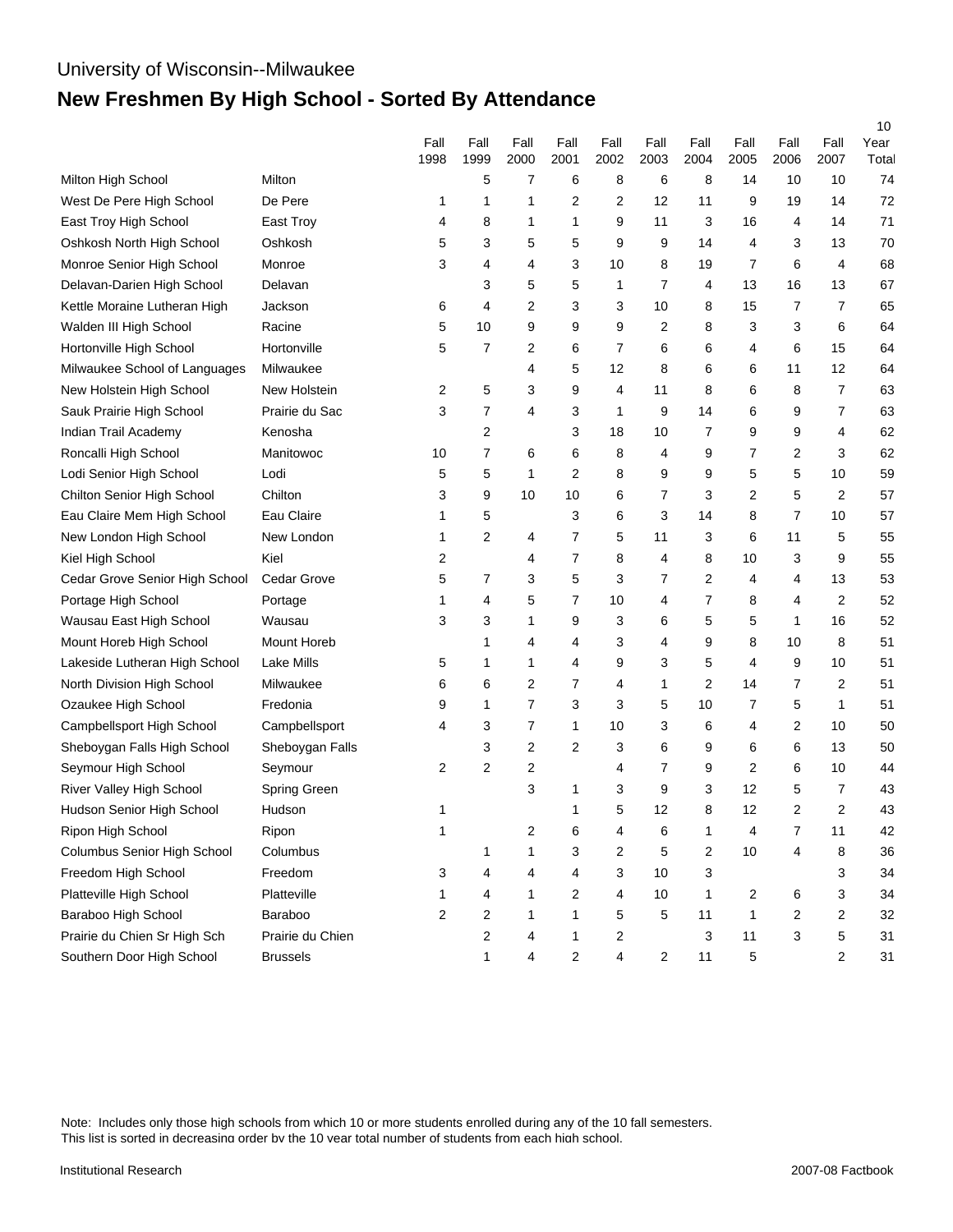# **New Freshmen By High School - Sorted By City**

|                   |                                       |                |                         |              |              |              |              |              |              |                |                | 10            |
|-------------------|---------------------------------------|----------------|-------------------------|--------------|--------------|--------------|--------------|--------------|--------------|----------------|----------------|---------------|
|                   |                                       | Fall<br>1998   | Fall<br>1999            | Fall<br>2000 | Fall<br>2001 | Fall<br>2002 | Fall<br>2003 | Fall<br>2004 | Fall<br>2005 | Fall<br>2006   | Fall<br>2007   | Year<br>Total |
| Appleton          | Appleton High School East             | $\overline{7}$ | 8                       | 10           | 13           | 20           | 14           | 21           | 15           | 15             | 22             | 145           |
|                   | Appleton North High School            | 11             | 14                      | 10           | 25           | 26           | 34           | 18           | 29           | 25             | 16             | 208           |
|                   | Appleton West High School             | 11             | 9                       | 9            | 13           | 17           | 25           | 23           | 29           | 20             | 18             | 174           |
|                   | Fox Valley Lutheran High Sch          | 6              | 7                       | 9            | 14           | 6            | 7            | 7            | 8            | 3              | 11             | 78            |
|                   | Xavier High School                    | 10             | 12                      | 11           | 28           | 15           | 13           | 7            | 7            | 10             | 11             | 124           |
| Baraboo           | Baraboo High School                   | 2              | $\overline{\mathbf{c}}$ | 1            | 1            | 5            | 5            | 11           | 1            | $\overline{c}$ | $\overline{c}$ | 32            |
| Beaver Dam        | Beaver Dam High School                | 1              | 4                       | 5            | 4            | 7            | 5            | 6            | 9            | 21             | 28             | 90            |
| <b>Beloit</b>     | <b>Beloit Memorial High School</b>    | 8              | 14                      | 11           | 12           | 17           | 15           | 11           | 12           | 14             | 14             | 128           |
| <b>Brookfield</b> | <b>Brookfield Central High School</b> | 45             | 27                      | 30           | 36           | 26           | 47           | 37           | 54           | 43             | 52             | 397           |
|                   | <b>Brookfield East High School</b>    | 28             | 30                      | 32           | 39           | 31           | 42           | 35           | 56           | 71             | 63             | 427           |
| <b>Brown Deer</b> | Brown Deer High School                | 16             | 11                      | 18           | 21           | 25           | 19           | 22           | 24           | 20             | 35             | 211           |
| <b>Brussels</b>   | Southern Door High School             |                | 1                       | 4            | 2            | 4            | 2            | 11           | 5            |                | $\overline{2}$ | 31            |
| Burlington        | <b>Burlington High School</b>         | 10             | 21                      | 15           | 9            | 11           | 15           | 19           | 24           | 23             | 37             | 184           |
| Campbellsport     | Campbellsport High School             | 4              | 3                       | 7            | 1            | 10           | 3            | 6            | 4            | 2              | 10             | 50            |
| Cedar Grove       | Cedar Grove Senior High School        | 5              | $\overline{7}$          | 3            | 5            | 3            | 7            | 2            | 4            | 4              | 13             | 53            |
| Cedarburg         | Cedarburg High School                 | 19             | 25                      | 30           | 25           | 20           | 42           | 41           | 39           | 45             | 48             | 334           |
| Chilton           | Chilton Senior High School            | 3              | 9                       | 10           | 10           | 6            | 7            | 3            | 2            | 5              | $\overline{2}$ | 57            |
| Columbus          | Columbus Senior High School           |                | $\mathbf{1}$            | 1            | 3            | 2            | 5            | 2            | 10           | 4              | 8              | 36            |
| Cudahy            | Cudahy High School                    | 14             | 30                      | 17           | 28           | 28           | 19           | 19           | 20           | 20             | 27             | 222           |
| De Forest         | De Forest High School                 | 4              |                         | 13           | 12           | 9            | 8            | 19           | 9            | 18             | 12             | 104           |
| De Pere           | De Pere High School                   | 6              | 12                      | 8            | 7            | 17           | 14           | 17           | 21           | 30             | 25             | 157           |
|                   | West De Pere High School              | 1              | 1                       | 1            | 2            | 2            | 12           | 11           | 9            | 19             | 14             | 72            |
| Delavan           | Delavan-Darien High School            |                | 3                       | 5            | 5            | 1            | 7            | 4            | 13           | 16             | 13             | 67            |
| East Troy         | East Troy High School                 | 4              | 8                       | 1            | 1            | 9            | 11           | 3            | 16           | 4              | 14             | 71            |
| Eau Claire        | Eau Claire Mem High School            | 1              | 5                       |              | 3            | 6            | 3            | 14           | 8            | 7              | 10             | 57            |
| Elkhorn           | Elkhorn Area High School              | 5              | 4                       | 11           | 6            | 15           | 11           | 12           | 10           | 4              | 7              | 85            |
| Fond du Lac       | Fond du Lac High School               | 11             | 21                      | 27           | 13           | 16           | 24           | 17           | 19           | 31             | 31             | 210           |
|                   | Saint Mary's Springs H S              | 3              | 7                       | 7            | 9            | 5            | 15           | 6            | 9            | 11             | 9              | 81            |
| Fort Atkinson     | Fort Atkinson High School             | 4              | 8                       | 3            | 8            | 8            | 12           | 14           | 6            | 6              | 12             | 81            |
| Franklin          | Franklin High School                  | 21             | 28                      | 30           | 26           | 49           | 41           | 43           | 58           | 52             | 68             | 416           |
| Fredonia          | Ozaukee High School                   | 9              | 1                       | 7            | З            | З            | 5            | 10           | 7            | 5              | 1              | 51            |
| Freedom           | Freedom High School                   | 3              | 4                       | 4            | 4            | 3            | 10           | 3            |              |                | 3              | 34            |
| Germantown        | Germantown High School                | 18             | 20                      | 29           | 41           | 23           | 26           | 45           | 45           | 30             | 47             | 324           |
| Glendale          | Nicolet High School                   | 58             | 49                      | 54           | 55           | 62           | 67           | 65           | 55           | 57             | 76             | 598           |
| Grafton           | <b>Grafton Senior High School</b>     | 34             | 10                      | 27           | 7            | 27           | 26           | 12           | 26           | 36             | 16             | 221           |
| Green Bay         | Ashwaubenon High School               | 6              | 15                      | 11           | 15           | 14           | 18           | 20           | 20           | 25             | 12             | 156           |
|                   | Bay Port High School                  | 10             | 7                       | 13           | 17           | 21           | 18           | 18           | 17           | 20             | 27             | 168           |
|                   | Green Bay East High School            | 8              | 6                       | 7            | 17           | 11           | 8            | 17           | 11           | $\,$ 5 $\,$    | 12             | 102           |
|                   | Green Bay Southwest HS                | 22             | 39                      | 31           | 27           | 18           | 25           | 29           | 48           | 18             | 31             | 288           |
|                   | Green Bay West High School            | 8              | 9                       | 4            | 5            | 6            | 12           | 13           | 17           | $\overline{7}$ | 12             | 93            |
|                   | Notre Dame Academy                    | 13             | 11                      | 25           | 18           | 16           | 15           | 8            | 26           | $\mathbf{1}$   | $\,$ 5 $\,$    | 138           |
|                   | Preble High School                    | 8              | 12                      | 19           | 24           | 25           | 31           | 35           | 31           | 27             | $20\,$         | 232           |
| Greendale         | Greendale Senior High School          | 28             | 26                      | 27           | 23           | 40           | 23           | 31           | 45           | 32             | 47             | 322           |
|                   | Martin Luther High School             | 20             | 12                      | 11           | 12           | 13           | 19           | 11           | 14           | 16             | 15             | 143           |

Note: Includes only those high schools from which 10 or more students enrolled during any of the 10 fall semesters. This list is sorted by city.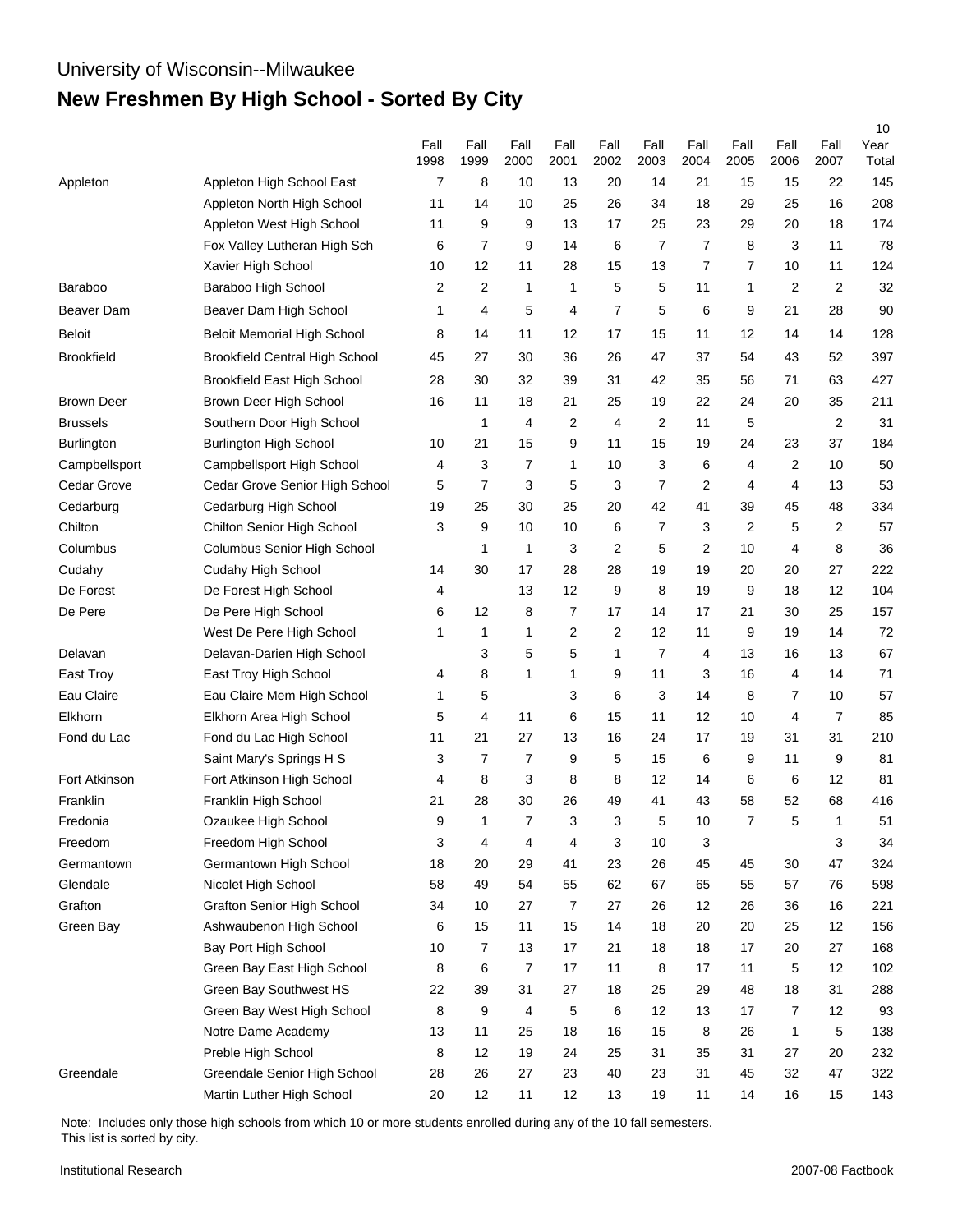# **New Freshmen By High School - Sorted By City**

|                                   |                                | Fall | Fall        | Fall           | Fall | Fall           | Fall | Fall | Fall | Fall           | Fall           | 10<br>Year |
|-----------------------------------|--------------------------------|------|-------------|----------------|------|----------------|------|------|------|----------------|----------------|------------|
|                                   |                                | 1998 | 1999        | 2000           | 2001 | 2002           | 2003 | 2004 | 2005 | 2006           | 2007           | Total      |
| Greenfield                        | Greenfield High School         | 31   | 27          | 33             | 27   | 27             | 35   | 35   | 46   | 47             | 50             | 358        |
|                                   | Whitnall High School           | 25   | 23          | 31             | 20   | 17             | 25   | 37   | 35   | 51             | 55             | 319        |
| Hartford                          | Hartford Union High School     | 9    | 13          | 16             | 12   | 16             | 26   | 33   | 33   | 26             | 33             | 217        |
| Hartland                          | Arrowhead High School          | 15   | 28          | 39             | 24   | 43             | 37   | 52   | 69   | 83             | 86             | 476        |
| High School Equivalency GED Tests |                                | 22   | 28          | 27             | 23   | 0              | 2    | 2    | 3    | 3              | 5              | 115        |
| Hortonville                       | Hortonville High School        | 5    | 7           | 2              | 6    | 7              | 6    | 6    | 4    | 6              | 15             | 64         |
| Hudson                            | Hudson Senior High School      | 1    |             |                | 1    | 5              | 12   | 8    | 12   | 2              | 2              | 43         |
| Jackson                           | Kettle Moraine Lutheran High   | 6    | 4           | 2              | 3    | 3              | 10   | 8    | 15   | 7              | $\overline{7}$ | 65         |
| Janesville                        | George Parker High School      | 2    | 9           | 5              | 5    | $\overline{7}$ | 11   | 19   | 10   | 11             | $\overline{7}$ | 86         |
|                                   | Joseph A Craig High School     | 1    | 9           | 2              | 12   | 10             | 20   | 22   | 25   | 18             | 24             | 143        |
| Kaukauna                          | Kaukauna Senior High School    |      | 5           | 8              | 16   | 5              | 25   | 15   | 20   | $\overline{7}$ | 11             | 112        |
| Kenosha                           | Indian Trail Academy           |      | 2           |                | 3    | 18             | 10   | 7    | 9    | 9              | 4              | 62         |
|                                   | Mary D Bradford High School    | 10   | 13          | 9              | 11   | 15             | 26   | 22   | 23   | 21             | 25             | 175        |
|                                   | <b>Tremper High School</b>     | 20   | 19          | 24             | 22   | 21             | 22   | 25   | 43   | 46             | 36             | 278        |
| Kewaskum                          | Kewaskum High School           | 9    | 7           | 1              | 5    | 8              | 4    | 8    | 19   | 13             | 5              | 79         |
| Kiel                              | Kiel High School               | 2    |             | 4              | 7    | 8              | 4    | 8    | 10   | 3              | 9              | 55         |
| Kimberly                          | Kimberly High School           | 7    | 8           | 6              | 10   | 16             | 6    | 19   | 22   | 5              | 13             | 112        |
| Lake Geneva                       | <b>Badger High School</b>      | 9    | 9           | 16             | 17   | 7              | 8    | 9    | 8    | 22             | 27             | 132        |
| <b>Lake Mills</b>                 | Lakeside Lutheran High School  | 5    | 1           | 1              | 4    | 9              | 3    | 5    | 4    | 9              | 10             | 51         |
| <b>Little Chute</b>               | Little Chute High School       | 11   | 10          | 4              | 15   | 12             | 14   | 12   | 8    | 10             | 8              | 104        |
| Lodi                              | Lodi Senior High School        | 5    | 5           | 1              | 2    | 8              | 9    | 9    | 5    | 5              | 10             | 59         |
| Luxemburg                         | Luxemburg Casco High School    | 11   | 2           | $\overline{7}$ | 5    | 9              | 10   | 6    | 8    | 10             | 8              | 76         |
| Madison                           | Edgewood High School           | 9    | 1           | 3              | 6    | 9              | 14   | 11   | 13   | 10             | 14             | 90         |
|                                   | James Madison Memorial H S     | 16   | 19          | 16             | 24   | 31             | 43   | 35   | 41   | 58             | 42             | 325        |
|                                   | Lafollette HS                  | 8    | 4           | 11             | 8    | 16             | 18   | 16   | 24   | 38             | 32             | 175        |
|                                   | <b>Madison East Senior HS</b>  | 1    | 9           | 6              | 9    | 6              | 14   | 25   | 18   | 18             | 15             | 121        |
|                                   | Madison West High School       | 9    | 15          | 23             | 19   | 20             | 33   | 25   | 16   | 32             | 38             | 230        |
| Manitowoc                         | Lincoln Senior High School     | 8    | 3           | 15             | 12   | 13             | 16   | 33   | 22   | 21             | 27             | 170        |
|                                   | Roncalli High School           | 10   | 7           | 6              | 6    | 8              | 4    | 9    | 7    | 2              | 3              | 62         |
| Mc Farland                        | McFarland High School          | 3    | 6           | 4              | 5    | 4              | 17   | 9    | 16   | 7              | 8              | 79         |
| Menasha                           | Menasha Senior High School     | 11   | 4           | 5              | 7    | 15             | 7    | 5    | 11   | 8              | 6              | 79         |
| Menomonee Falls                   | Menomonee Falls High School    | 28   | 43          | 34             | 33   | 37             | 37   | 50   | 51   | 38             | 58             | 409        |
| Mequon                            | Homestead High School          | 45   | 40          | 45             | 36   | 49             | 59   | 65   | 56   | 57             | 68             | 520        |
| Middleton                         | Middleton High School          | 16   | 22          | 28             | 26   | 36             | 29   | 33   | 57   | 46             | 48             | 341        |
| Milton                            | Milton High School             |      | $\mathbf 5$ | 7              | 6    | 8              | 6    | 8    | 14   | 10             | 10             | 74         |
| Milwaukee                         | Alexander Hamilton High School | 46   | 45          | 36             | 39   | 32             | 42   | 30   | 33   | 33             | 57             | 393        |
|                                   | Bay View High School           | 25   | 41          | 28             | 26   | 17             | 18   | 16   | 23   | 12             | 19             | 225        |
|                                   | Custer High School             | 11   | 19          | 9              | 13   | 13             | 6    | 9    | 2    | 3              | 4              | 89         |
|                                   | Divine Savior-Holy Angels H S  | 6    | 17          | 11             | 7    | 10             | 11   | 9    | 13   | 9              | 18             | 111        |
|                                   | Harold S Vincent High School   | 15   | 16          | 27             | 22   | 32             | 16   | 15   | 15   | 16             | 13             | 187        |
|                                   | Heritage Christian High School | 6    | 11          | 8              | 9    | 8              | 20   | 6    | 6    | 8              | 5              | 87         |
|                                   | John Marshall High School      | 17   | 18          | 19             | 15   | 12             | 11   | 13   | 8    | 5              | 2              | 120        |
|                                   | Lynde and Bradley Tech/Trade   | 22   | 16          | 18             | 21   | 15             | 10   | 15   | 16   | 14             | 14             | 161        |
|                                   | Madison University H S         | 13   | 14          | 26             | 27   | 22             | 20   | 19   | 17   | 20             | 14             | 192        |

Note: Includes only those high schools from which 10 or more students enrolled during any of the 10 fall semesters. This list is sorted by city.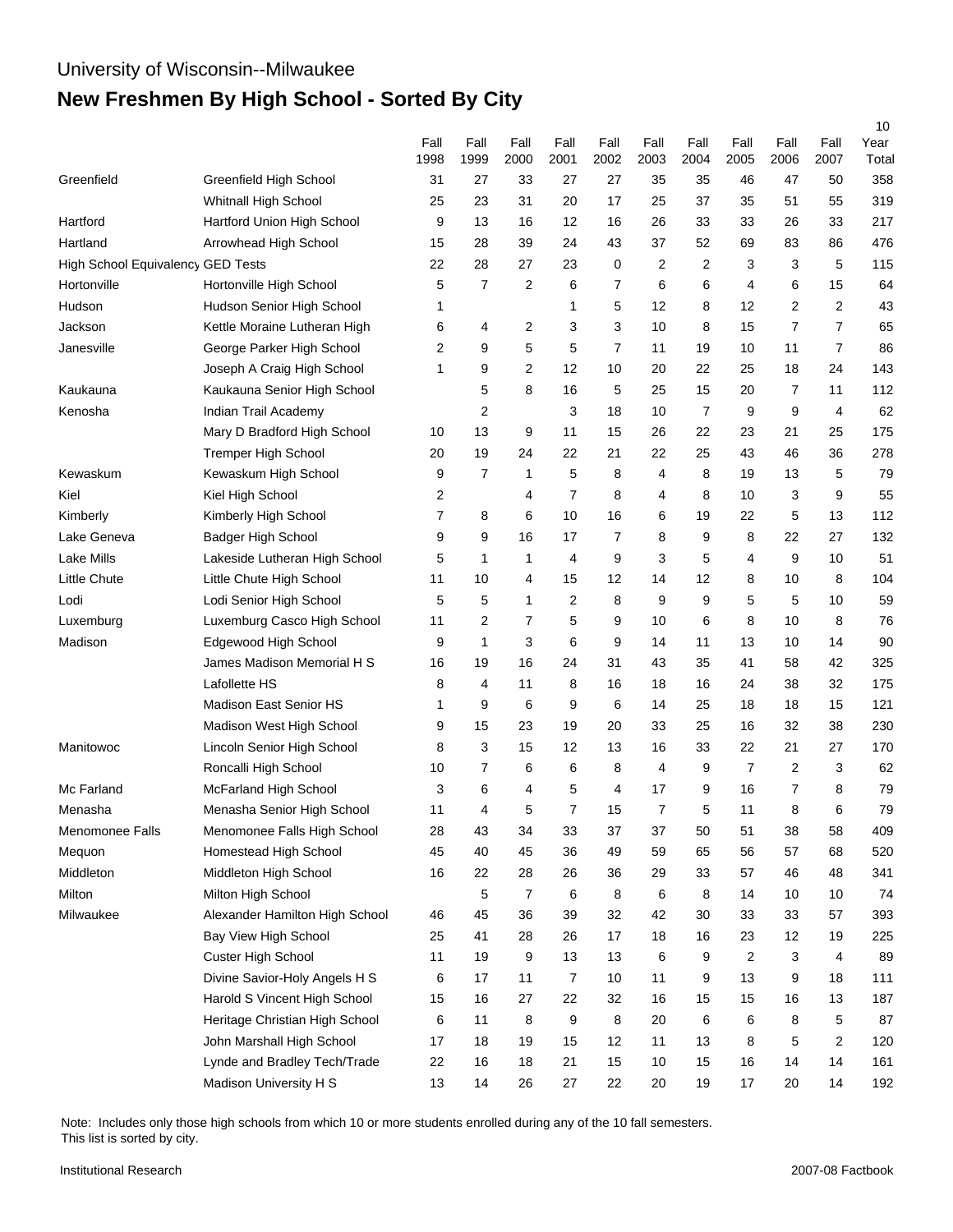## **New Freshmen By High School - Sorted By City**

|                    |                                |              |              |                |                |              |              |                |                  |                |                | 10            |
|--------------------|--------------------------------|--------------|--------------|----------------|----------------|--------------|--------------|----------------|------------------|----------------|----------------|---------------|
|                    |                                | Fall<br>1998 | Fall<br>1999 | Fall<br>2000   | Fall<br>2001   | Fall<br>2002 | Fall<br>2003 | Fall<br>2004   | Fall<br>2005     | Fall<br>2006   | Fall<br>2007   | Year<br>Total |
|                    | Marquette University HS        | 16           | 17           | 22             | 36             | 19           | 39           | 49             | 26               | 35             | 33             | 292           |
|                    | Messmer High School            | 9            | 8            | $\overline{7}$ | $\overline{7}$ | 4            | 2            | 7              | 16               | 10             | 9              | 79            |
|                    | Milwaukee HS of the Arts       | 26           | 21           | 30             | 26             | 26           | 26           | 18             | 23               | 14             | 32             | 242           |
|                    | Milwaukee Lutheran High School | 26           | 21           | 22             | 21             | 22           | 22           | 11             | 11               | 18             | 26             | 200           |
|                    | Milwaukee School of Languages  |              |              | 4              | 5              | 12           | 8            | 6              | 6                | 11             | 12             | 64            |
|                    | North Division High School     | 6            | 6            | 2              | 7              | 4            | 1            | 2              | 14               | $\overline{7}$ | 2              | 51            |
|                    | Pius XI High School            | 72           | 68           | 50             | 44             | 54           | 70           | 65             | 68               | 59             | 61             | 611           |
|                    | Pulaski High School            | 32           | 39           | 28             | 35             | 21           | 25           | 25             | 26               | 12             | 15             | 258           |
|                    | Riverside Univ High School     | 45           | 39           | 45             | 60             | 46           | 50           | 48             | 65               | 46             | 50             | 494           |
|                    | Rufus King High School         | 41           | 49           | 27             | 38             | 62           | 49           | 45             | 44               | 47             | 41             | 443           |
|                    | Saint Joan Antida High School  | 11           | 17           | 15             | 14             | 11           | 11           | 9              | 11               | 13             | 3              | 115           |
|                    | Solomon Juneau Business H S    | 15           | 17           | 14             | 14             | 13           | 11           | 15             | 11               | 4              | 2              | 116           |
|                    | South Division High School     | 28           | 17           | 18             | 10             | 13           | 6            | 13             | 6                | 7              | 15             | 133           |
|                    | Thomas More High School        | 36           | 35           | 38             | 40             | 33           | 30           | 46             | 60               | 28             | 31             | 377           |
|                    | WHS Information Technology HS  | 40           | 20           | 34             | 33             | 26           | 32           | 19             | 22               | 14             | 12             | 252           |
|                    | Wisconsin Lutheran High School | 23           | 16           | 18             | 21             | 27           | 28           | 33             | 34               | 24             | 37             | 261           |
| Monona             | Monona Grove High School       | 5            | 3            | 2              | 3              | 12           | 15           | $\overline{7}$ | 23               | 13             | 13             | 96            |
| Monroe             | Monroe Senior High School      | 3            | 4            | 4              | 3              | 10           | 8            | 19             | 7                | 6              | 4              | 68            |
| <b>Mount Horeb</b> | Mount Horeb High School        |              | 1            | 4              | 4              | 3            | 4            | 9              | 8                | 10             | 8              | 51            |
| Mukwonago          | Mukwonago High School          | 16           | 20           | 19             | 22             | 28           | 39           | 39             | 36               | 51             | 40             | 310           |
| Muskego            | Muskego High School            | 27           | 28           | 33             | 25             | 20           | 38           | 38             | 51               | 42             | 58             | 360           |
| Neenah             | Neenah High School             | 4            | 2            | 5              | 1              | 18           | 18           | 22             | 20               | 24             | 29             | 143           |
| New Berlin         | Eisenhower High School         | 19           | 29           | 31             | 36             | 33           | 29           | 34             | 30               | 50             | 56             | 347           |
|                    | New Berlin West High School    | 22           | 19           | 7              | 17             | 15           | 25           | 24             | 27               | 16             | 25             | 197           |
| New Holstein       | New Holstein High School       | 2            | 5            | 3              | 9              | 4            | 11           | 8              | 6                | 8              | 7              | 63            |
| New London         | New London High School         | 1            | 2            | 4              | 7              | 5            | 11           | 3              | 6                | 11             | 5              | 55            |
| Oak Creek          | Oak Creek Senior High School   | 36           | 39           | 44             | 48             | 47           | 45           | 32             | 48               | 48             | 68             | 455           |
| Oconomowoc         | Oconomowoc High School         | 14           | 20           | 22             | 20             | 19           | 30           | 24             | 36               | 39             | 28             | 252           |
| Oregon             | Oregon High School             | 4            | 5            | 12             | 6              | 6            | 24           | 13             | 17               | 15             | 18             | 120           |
| Oshkosh            | Oshkosh North High School      | 5            | 3            | 5              | 5              | 9            | 9            | 14             | 4                | 3              | 13             | 70            |
|                    | Oshkosh West High School       | 6            | 9            | 5              | 14             | 6            | 15           | 17             | 12               | 7              | 17             | 108           |
| Pewaukee           | Pewaukee High School           | 12           | 13           | 10             | 15             | 21           | 22           | 17             | 22               | 25             | 19             | 176           |
| Platteville        | Platteville High School        | 1            | 4            | 1              | $\overline{c}$ | 4            | 10           | $\mathbf{1}$   | $\boldsymbol{2}$ | 6              | 3              | 34            |
| Plymouth           | Plymouth High School           | 8            | 9            | 7              | 10             | 12           | 16           | 15             | 19               | 10             | 6              | 112           |
| Port Washington    | Port Washington High School    | 16           | 21           | 8              | 11             | 20           | 36           | 29             | 23               | 23             | 22             | 209           |
| Portage            | Portage High School            | 1            | 4            | 5              | $\overline{7}$ | 10           | 4            | $\overline{7}$ | 8                | 4              | $\overline{2}$ | 52            |
| Prairie du Chien   | Prairie du Chien Sr High Sch   |              | 2            | 4              | 1              | 2            |              | 3              | 11               | 3              | 5              | 31            |
| Prairie du Sac     | Sauk Prairie High School       | 3            | 7            | 4              | 3              | 1            | 9            | 14             | 6                | 9              | $\overline{7}$ | 63            |
| Pulaski            | Pulaski Community High School  | 3            | 6            | 11             | 5              | 5            | 16           | 6              | 10               | 16             | 17             | 95            |
| Racine             | Jerome I Case Sr High School   | 15           | 19           | 17             | 18             | 19           | 15           | 22             | 31               | 31             | 20             | 207           |
|                    | Saint Catherines High School   | 25           | 13           | 11             | 8              | 19           | 19           | 12             | 15               | 11             | 20             | 153           |
|                    | Walden III High School         | 5            | 10           | 9              | 9              | 9            | 2            | 8              | 3                | $\sqrt{3}$     | 6              | 64            |
|                    | Washington Park High School    | 13           | 15           | 25             | 23             | 34           | 19           | 18             | 24               | 20             | 34             | 225           |
|                    | William Horlick High School    | 26           | $17$         | 31             | 15             | 19           | 33           | 26             | 31               | 42             | 30             | 270           |

Note: Includes only those high schools from which 10 or more students enrolled during any of the 10 fall semesters. This list is sorted by city.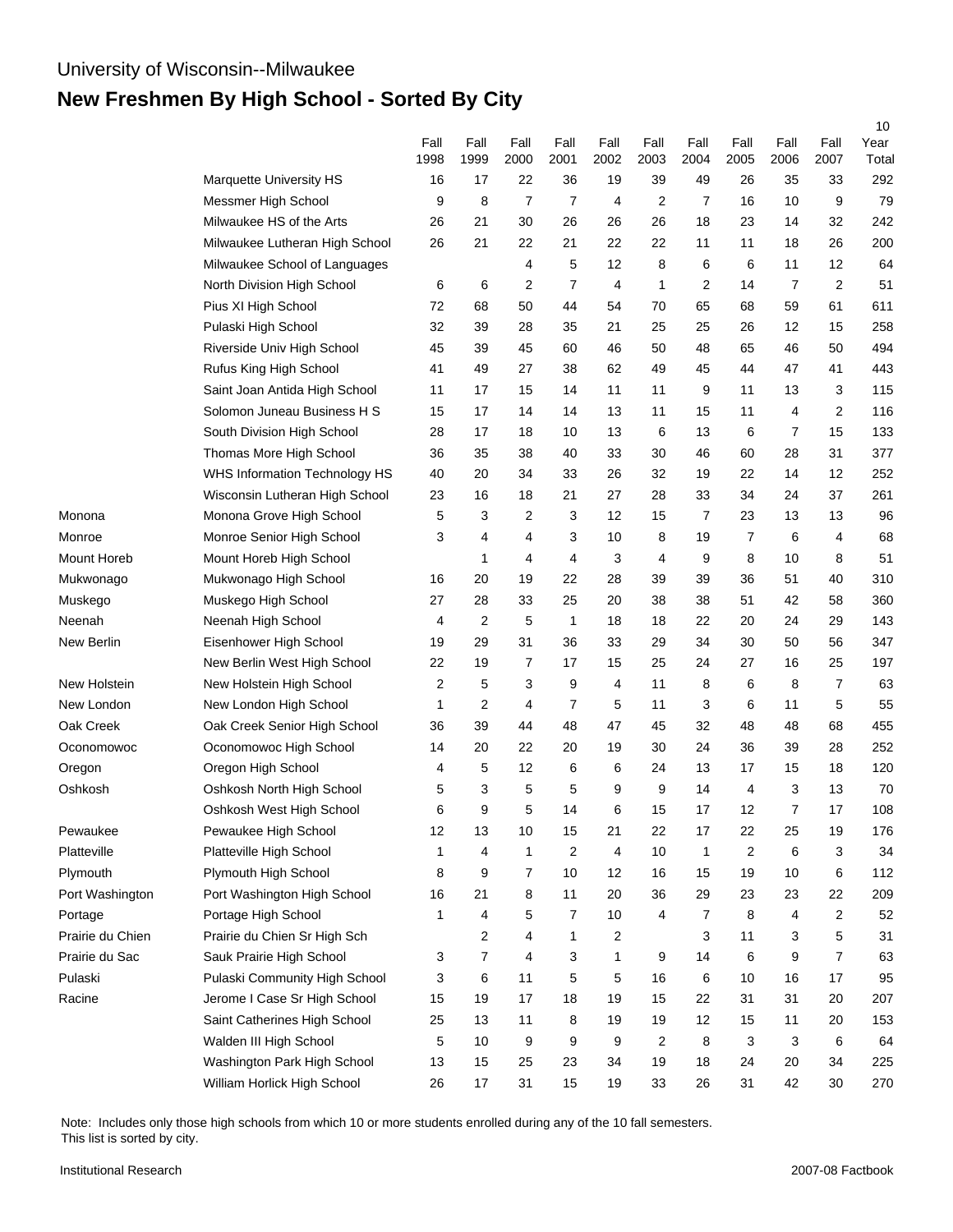## University of Wisconsin--Milwaukee **New Freshmen By High School - Sorted By City**

|                      |                                |                         |              |                |                |                |                |                |              |                |              | 10            |
|----------------------|--------------------------------|-------------------------|--------------|----------------|----------------|----------------|----------------|----------------|--------------|----------------|--------------|---------------|
|                      |                                | Fall<br>1998            | Fall<br>1999 | Fall<br>2000   | Fall<br>2001   | Fall<br>2002   | Fall<br>2003   | Fall<br>2004   | Fall<br>2005 | Fall<br>2006   | Fall<br>2007 | Year<br>Total |
| Ripon                | Ripon High School              | 1                       |              | $\overline{2}$ | 6              | 4              | 6              | $\mathbf{1}$   | 4            | $\overline{7}$ | 11           | 42            |
| <b>Saint Francis</b> | Saint Francis High School      | 10                      | 9            | 10             | 7              | 8              | 13             | 13             | 17           | 18             | 13           | 118           |
| Salem                | Westosha Central High School   | 8                       | 4            | 3              | 9              | 8              | 10             | 10             | 18           | 18             | 11           | 99            |
| Seymour              | Seymour High School            | $\overline{2}$          | 2            | 2              |                | 4              | $\overline{7}$ | 9              | 2            | 6              | 10           | 44            |
| Sheboygan            | Sheboygan North High School    | 10                      | 8            | 16             | 19             | 20             | 15             | 22             | 40           | 29             | 31           | 210           |
|                      | Sheboygan South High School    | 22                      | 18           | 12             | 18             | 23             | 7              | 22             | 17           | 18             | 23           | 180           |
| Sheboygan Falls      | Sheboygan Falls High School    |                         | 3            | 2              | $\overline{2}$ | 3              | 6              | 9              | 6            | 6              | 13           | 50            |
| Shorewood            | Shorewood High School          | 21                      | 37           | 24             | 28             | 33             | 24             | 42             | 31           | 22             | 31           | 293           |
| Slinger              | Slinger High School            | 5                       | 6            | 13             | 6              | 7              | 11             | 8              | 11           | 6              | 12           | 85            |
| South Milwaukee      | South Milwaukee Sr High School | 27                      | 28           | 24             | 27             | 30             | 29             | 35             | 35           | 42             | 27           | 304           |
| Spring Green         | River Valley High School       |                         |              | 3              | 1              | 3              | 9              | 3              | 12           | 5              | 7            | 43            |
| <b>Stevens Point</b> | Stevens Point Area High School | 6                       | 5            | 9              | 7              | $\overline{7}$ | 12             | 17             | 11           | 12             | 9            | 95            |
| Stoughton            | Stoughton High School          | 8                       | 8            | 4              | 4              | 4              | 20             | $\overline{7}$ | 6            | 17             | 23           | 101           |
| Sturgeon Bay         | Sturgeon Bay High School       | 3                       | 4            | 4              | 10             | 5              | 10             | 16             | 7            | 11             | 7            | 77            |
| Sun Prairie          | Sun Prairie Senior High School | $\overline{\mathbf{c}}$ | 6            | 13             | 12             | 24             | 23             | 26             | 16           | 22             | 19           | 163           |
| Sussex               | Hamilton High School           | 18                      | 12           | 25             | 20             | 34             | 21             | 29             | 25           | 29             | 33           | 246           |
| <b>Two Rivers</b>    | Two Rivers High School         | 5                       | 11           | 6              | 4              | 3              | 8              | 5              | 7            | 10             | 19           | 78            |
| <b>Union Grove</b>   | Union Grove High School        | 5                       | 6            | $\overline{7}$ | 11             | $\overline{7}$ | 9              | 3              | 13           | 16             | 16           | 93            |
| Verona               | Verona Area High School        | 5                       | 7            | $\overline{7}$ | 8              | 22             | 34             | 19             | 44           | 21             | 21           | 188           |
| Wales                | Kettle Moraine High School     | 13                      | 9            | 25             | 22             | 23             | 31             | 35             | 36           | 53             | 46           | 293           |
| Waterford            | Waterford Union High School    | 10                      | 18           | 8              | 10             | 8              | 13             | 17             | 16           | 19             | 28           | 147           |
| Watertown            | Watertown High School          | $\overline{2}$          | 6            | 8              | 5              | 10             | 15             | 8              | 14           | 11             | 18           | 97            |
| Waukesha             | Catholic Memorial High School  | 23                      | 29           | 35             | 28             | 33             | 29             | 26             | 35           | 30             | 23           | 291           |
|                      | Waukesha North High School     | 16                      | 14           | 22             | 22             | 21             | 24             | 27             | 26           | 24             | 26           | 222           |
|                      | Waukesha South High School     | 9                       | 14           | 18             | 26             | 24             | 15             | 18             | 22           | 35             | 37           | 218           |
|                      | Waukesha West High School      | 15                      | 24           | 15             | 18             | 24             | 28             | 20             | 31           | 29             | 42           | 246           |
| Waunakee             | Waunakee Community High Schoo  | 2                       | 2            | 2              | 3              | 5              | 13             | 7              | 22           | 14             | 12           | 82            |
| Wausau               | Wausau East High School        | 3                       | 3            | 1              | 9              | 3              | 6              | 5              | 5            | 1              | 16           | 52            |
| Wauwatosa            | Wauwatosa East High School     | 40                      | 36           | 45             | 34             | 35             | 48             | 36             | 56           | 42             | 67           | 439           |
|                      | Wauwatosa West High School     | 21                      | 13           | 34             | 23             | 23             | 45             | 29             | 49           | 22             | 24           | 283           |
| <b>West Allis</b>    | Nathan Hale High School        | 39                      | 40           | 36             | 35             | 26             | 31             | 39             | 55           | 41             | 42           | 384           |
|                      | West Allis Central H S         | 39                      | 44           | 34             | 31             | 28             | 35             | 41             | 44           | 39             | 34           | 369           |
| West Bend            | West Bend East High School     | 16                      | 11           | 13             | 20             | 13             | 16             | 13             | 13           | 24             | 19           | 158           |
|                      | West Bend West High School     | 8                       | 8            | 20             | 19             | 17             | 21             | 14             | 16           | 17             | 17           | 157           |
| Whitefish Bay        | Dominican High School          | 18                      | 12           | 23             | 10             | 16             | 10             | 20             | 3            | 16             | 10           | 138           |
|                      | Whitefish Bay High School      | 26                      | 28           | 22             | 23             | 14             | 23             | 22             | 30           | 27             | 32           | 247           |
| Wilmot               | Wilmot Union High School       | 9                       | 9            | 8              | 10             | 11             | 10             | $\overline{7}$ | 11           | 15             | 7            | 97            |
| Wisconsin Rapids     | Lincoln High School            | 11                      | 8            | 11             | 4              | $\overline{7}$ | 13             | 12             | 6            | 6              | 4            | 82            |

Note: Includes only those high schools from which 10 or more students enrolled during any of the 10 fall semesters. This list is sorted by city.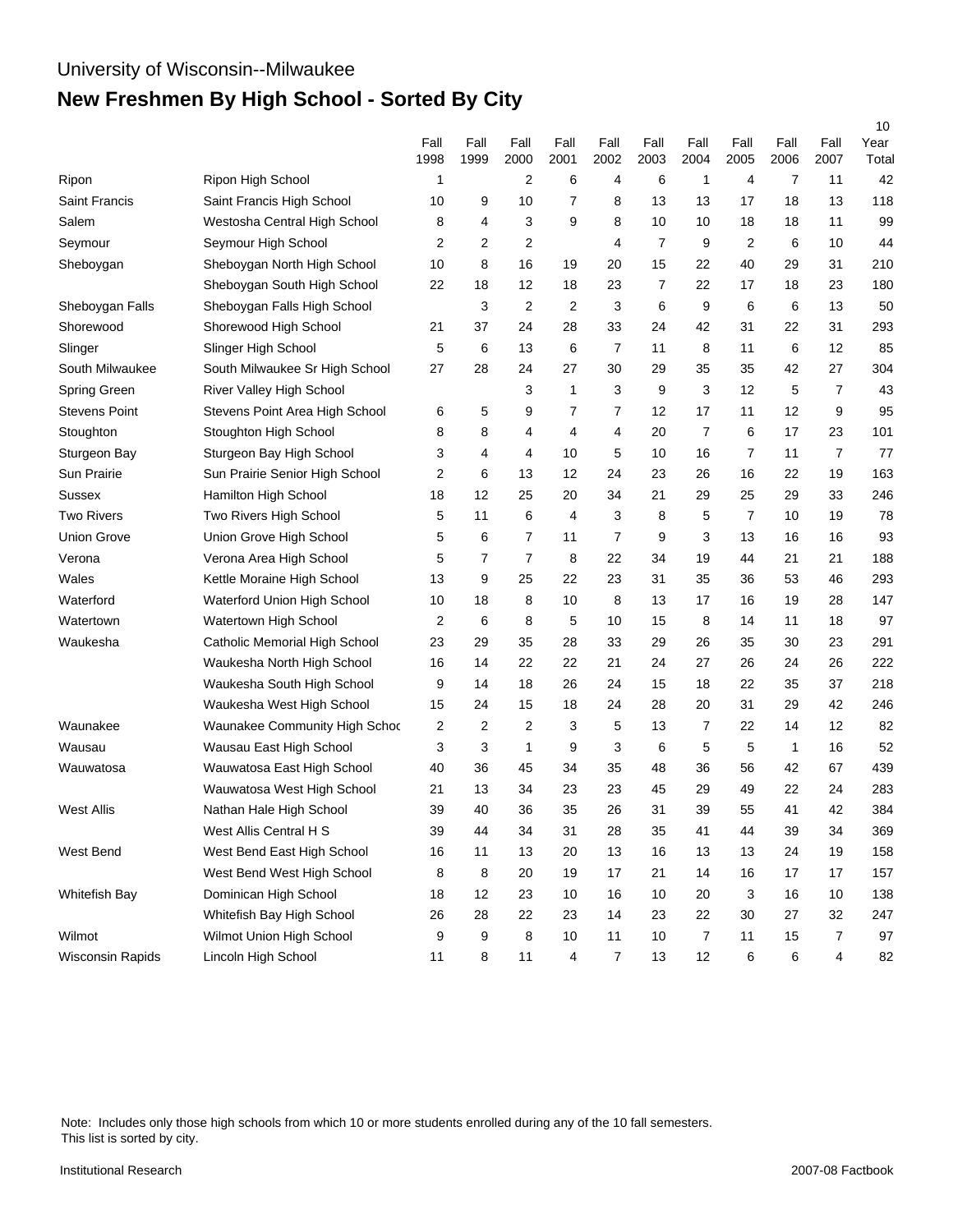# **New Transfers By Previous College - Sorted By Attendance**

|                                         |                         |           |                         |      |              |      |      |      |      |      |      |      | 10 Year |
|-----------------------------------------|-------------------------|-----------|-------------------------|------|--------------|------|------|------|------|------|------|------|---------|
|                                         |                         |           | 1999                    | 2000 | 2001         | 2002 | 2003 | 2004 | 2005 | 2006 | 2007 | 2008 | Total   |
| Milwaukee Area Tech College             | Milwaukee               | WI        | 216                     | 258  | 241          | 273  | 298  | 315  | 349  | 307  | 315  | 323  | 2,895   |
| UW Waukesha                             | Waukesha                | WI        | 140                     | 161  | 183          | 212  | 203  | 232  | 214  | 211  | 176  | 165  | 1,897   |
| <b>UW Whitewater</b>                    | Whitewater              | WI        | 125                     | 114  | 131          | 145  | 94   | 119  | 132  | 93   | 101  | 90   | 1,144   |
| <b>UW Oshkosh</b>                       | Oshkosh                 | WI        | 93                      | 98   | 91           | 80   | 86   | 84   | 107  | 91   | 88   | 107  | 925     |
| <b>UW Madison</b>                       | Madison                 | WI        | 92                      | 87   | 79           | 95   | 83   | 115  | 111  | 89   | 87   | 80   | 918     |
| <b>UW Washington County</b>             | West Bend               | WI        | 68                      | 59   | 79           | 112  | 89   | 93   | 97   | 74   | 109  | 88   | 868     |
| <b>UW Parkside</b>                      | Kenosha                 | WI        | 53                      | 67   | 68           | 58   | 64   | 71   | 88   | 68   | 81   | 78   | 696     |
| <b>UW LaCrosse</b>                      | La Crosse               | WI        | 52                      | 53   | 54           | 38   | 42   | 57   | 64   | 61   | 48   | 53   | 522     |
| Madison Area Technical College          | Madison                 | WI        | 19                      | 28   | 27           | 29   | 48   | 66   | 77   | 75   | 71   | 80   | 520     |
| <b>UW Stevens Point</b>                 | <b>Stevens Point WI</b> |           | 50                      | 44   | 41           | 42   | 55   | 49   | 42   | 69   | 50   | 54   | 496     |
| UW Green Bay                            | Green Bay               | WI        | 36                      | 50   | 32           | 50   | 40   | 52   | 50   | 41   | 46   | 52   | 449     |
| <b>UW Eau Claire</b>                    | Eau Claire              | WI        | 48                      | 35   | 35           | 39   | 38   | 58   | 55   | 40   | 42   | 44   | 434     |
| UW Sheboygan                            | Sheboygan               | WI        | 23                      | 35   | 30           | 47   | 54   | 57   | 54   | 49   | 43   | 35   | 427     |
| <b>Marquette University</b>             | Milwaukee               | WI        | 32                      | 36   | 41           | 31   | 48   | 46   | 49   | 41   | 55   | 37   | 416     |
| Waukesha County Technical Coll Pewaukee |                         | WI        | 51                      | 45   | 34           | 47   | 29   | 28   | 39   | 41   | 58   | 43   | 415     |
| Univ of Minnesota-Twin Cities           | Minneapolis             | ΜN        | 47                      | 45   | 52           | 42   | 34   | 48   | 43   | 38   | 35   | 29   | 413     |
| Milw School of Engineering              | Milwaukee               | WI        | 30                      | 32   | 31           | 24   | 31   | 30   | 34   | 27   | 33   | 33   | 305     |
| <b>UW Platteville</b>                   | Platteville             | WI        | 26                      | 30   | 34           | 25   | 33   | 36   | 38   | 28   | 24   | 27   | 301     |
| <b>UW Manitowoc</b>                     | Manitowoc               | WI        | 23                      | 12   | 18           | 35   | 30   | 34   | 37   | 48   | 35   | 24   | 296     |
| <b>UW Fox Valley</b>                    | Menasha                 | WI        | 14                      | 11   | 20           | 21   | 24   | 38   | 33   | 27   | 35   | 30   | 253     |
| <b>Carroll College</b>                  | Waukesha                | WI        | 19                      | 18   | 17           | 28   | 19   | 27   | 23   | 20   | 25   | 28   | 224     |
| Winona State University                 | Winona                  | ΜN        | 22                      | 14   | 12           | 18   | 24   | 16   | 20   | 25   | 37   | 18   | 206     |
| <b>UW Stout</b>                         | Menomonie               | WI        | 12                      | 23   | 16           | 20   | 16   | 22   | 23   | 19   | 26   | 15   | 192     |
| <b>UW Rock County</b>                   | Janesville              | WI        | 6                       | 12   | 6            | 20   | 14   | 16   | 19   | 30   | 18   | 20   | 161     |
| UW Fond du Lac                          | Fond Du Lac             | WI        | 16                      | 7    | 10           | 11   | 14   | 21   | 17   | 23   | 19   | 20   | 158     |
| <b>Gateway Technical College</b>        | Kenosha                 | WI        | 2                       | 6    | 9            | 9    | 9    | 12   | 17   | 25   | 34   | 23   | 146     |
| Alverno College                         | Milwaukee               | WI        | 9                       | 10   | 13           | 8    | 12   | 16   | 21   | 17   | 17   | 15   | 138     |
| <b>Cardinal Stritch University</b>      | Milwaukee               | WI        | 8                       | 13   | 10           | 14   | 14   | 8    | 20   | 16   | 18   | 13   | 134     |
| Milwaukee Inst of Art & Design          | Milwaukee               | WI        | 20                      | 20   | 16           | 14   | 10   | 10   | 14   | 10   | 5    | 8    | 127     |
| <b>UW Marathon County</b>               | Wausau                  | WI        | 8                       | 5    | $\mathbf{1}$ | 13   | 14   | 15   | 12   | 16   | 21   | 11   | 116     |
| St. Norbert College                     | Depere                  | WI        | 12                      | 16   | 10           | 17   | 11   | 13   | 8    | 9    | 7    | 9    | 112     |
| UW Baraboo/Sauk County                  | Baraboo                 | WI        | $\overline{\mathbf{c}}$ | 4    | 9            | 5    | 7    | 15   | 17   | 19   | 16   | 11   | 105     |
| Mount Mary College                      | Milwaukee               | WI        | 15                      | 10   | 13           | 12   | 10   | 8    | 10   | 9    | 12   | 4    | 103     |
| Concordia University Wisconsin          | Mequon                  | WI        | 3                       | 10   | 10           | 8    | 10   | 1    | 19   | 16   | 8    | 12   | 97      |
| Lakeland College                        | Sheboygan               | WI        | 13                      | 11   | 10           | 14   | 5    | 8    | 9    | 5    | 11   | 6    | 92      |
| Northeast Wisc Tech College             | Green Bay               | WI        | 1                       | 10   | 4            | 8    | 10   | 6    | 12   | 15   | 10   | 13   | 89      |
| Carthage College                        | Kenosha                 | WI        | 11                      | 7    | 7            | 15   | 8    | 8    | 6    | 9    | 7    | 7    | 85      |
| Edgewood College                        | Madison                 | WI        | 4                       | 7    | 11           | 12   | 9    | 7    | 8    | 9    | 9    | 8    | 84      |
| Wisconsin Lutheran College              | Milwaukee               | WI        | 8                       | 5    | 3            | 7    | 11   | 12   | 5    | 12   | 8    | 11   | 82      |
| Northern Michigan University            | Marquette               | MI        | 8                       | 4    | 6            | 7    | 6    | 13   | 14   | 4    | 12   | 3    | 77      |
| Arizona State University                | Tempe                   | AZ        | 2                       | 6    | 3            | 7    | 5    | 6    | 11   | 9    | 11   | 8    | 68      |
| Moraine Park Tech College               | Fond du Lac             | WI        | 2                       | 7    | 7            | 6    | 6    | 6    | 9    | 7    | 10   | 6    | 66      |
| <b>UW Marinette</b>                     | Marinette               | WI        | 7                       | 3    | 3            | 9    | 5    | 6    | 9    | 4    | 10   | 8    | 64      |
| <b>UW River Falls</b>                   | <b>River Falls</b>      | WI        | 6                       | 4    | 8            | 9    | 3    | 6    | 6    | 6    | 11   | 3    | 62      |
| Minnesota State University, Ma          | Mankato                 | <b>MN</b> | 5                       | 5    | 5            | 8    | 9    | 4    | 4    | 3    | 8    | $10$ | 61      |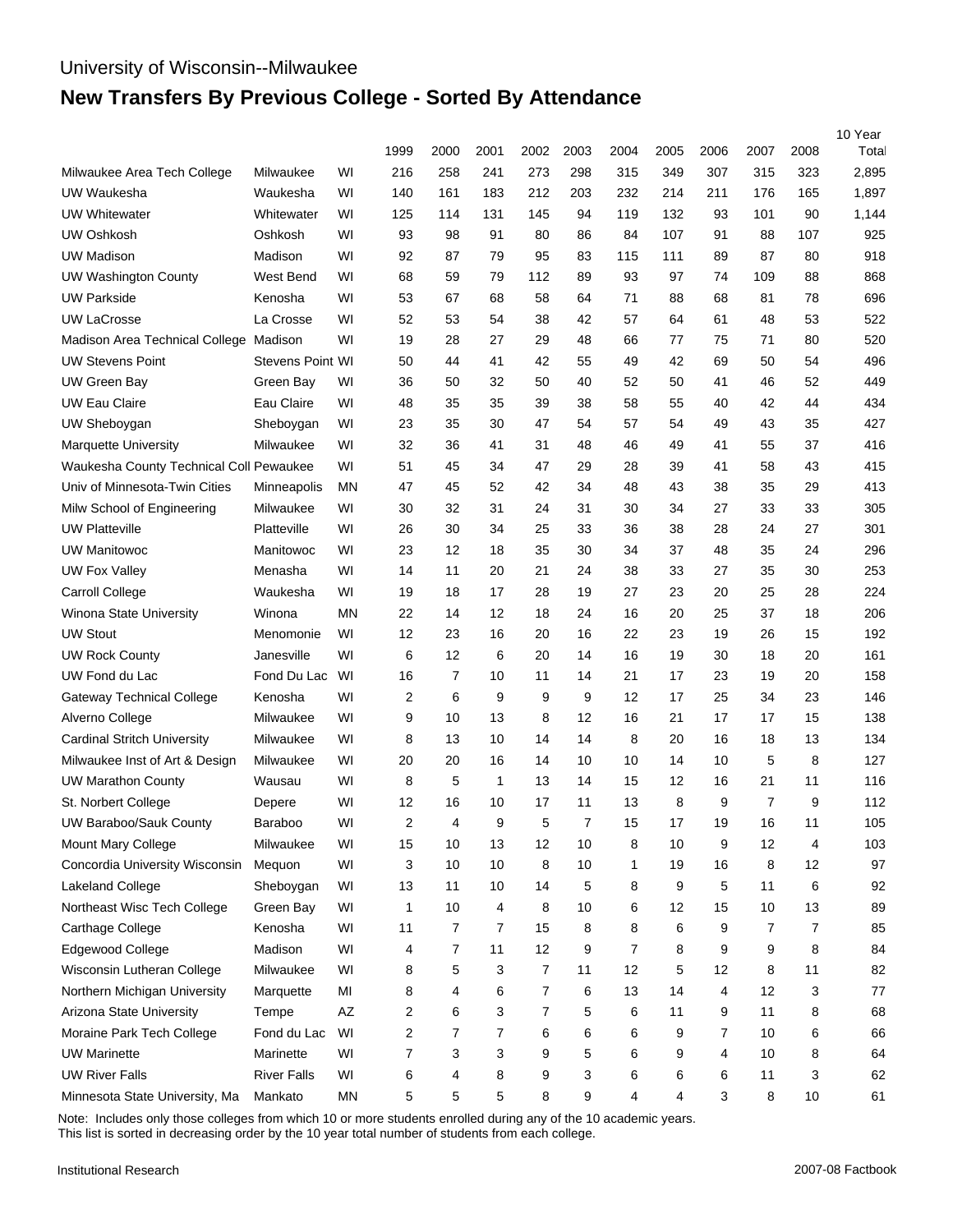# **New Transfers By Previous College - Sorted By Attendance**

|                                            |             |    | 1999 | 2000 | 2001 | 2002 | 2003 | 2004 | 2005 | 2006 | 2007 | 2008 | 10 Year<br>Total |
|--------------------------------------------|-------------|----|------|------|------|------|------|------|------|------|------|------|------------------|
| Marian College of Fond du Lac              | Fond du Lac | WI | 6    | 6    | 10   | 12   | 5    | 4    | 3    | 5    | 6    |      | 58               |
| <b>UW Extension</b>                        | Madison     | WI |      | 12   | 10   | 15   |      | 3    | 2    |      |      |      | 56               |
| College of Lake County                     | Grayslake   | IL | 3    | 4    |      |      | 5    | 6    | 5    | 6    | 11   | 6    | 55               |
| Inter-American Univ-San Germar Puerto Rico |             |    |      | 4    | 6    | 3    | 6    |      | 10   |      | 2    |      | 42               |
| University of Kansas                       | Lawrence    | κs | 5    |      | 11   |      | 5    | 2    |      |      |      | 2    | 36               |
| Lakeshore Tech College                     | Cleveland   | WI |      |      |      |      | 3    | 2    |      |      | 11   | 5    | 28               |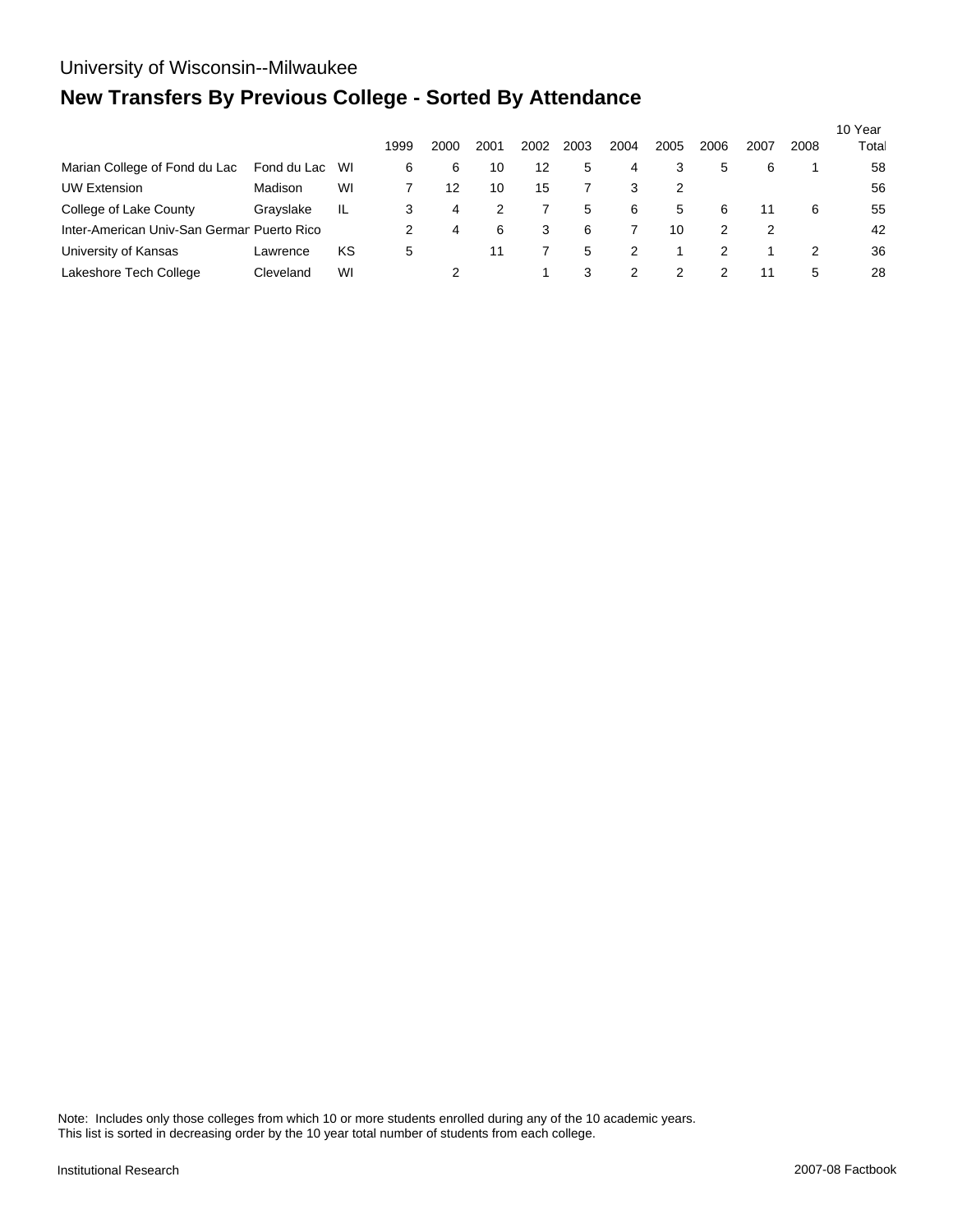# **New Transfers By Previous College - Sorted By City**

|     |                    |                                    |                |                |                |                |      |      |                |      |                |                | 10 Year |
|-----|--------------------|------------------------------------|----------------|----------------|----------------|----------------|------|------|----------------|------|----------------|----------------|---------|
|     |                    |                                    | 1999           | 2000           | 2001           | 2002           | 2003 | 2004 | 2005           | 2006 | 2007           | 2008           | Total   |
|     | Puerto Rico        | Inter-American Univ-San Germar     | $\overline{2}$ | 4              | 6              | 3              | 6    | 7    | 10             | 2    | $\overline{2}$ |                | 42      |
|     | AZ Tempe           | Arizona State University           | 2              | 6              | 3              | 7              | 5    | 6    | 11             | 9    | 11             | 8              | 68      |
| IL. | Grayslake          | College of Lake County             | 3              | 4              | $\overline{2}$ | 7              | 5    | 6    | 5              | 6    | 11             | 6              | 55      |
| KS. | Lawrence           | University of Kansas               | 5              |                | 11             | 7              | 5    | 2    | 1              | 2    | 1              | $\overline{2}$ | 36      |
| MI  | Marquette          | Northern Michigan University       | 8              | 4              | 6              | 7              | 6    | 13   | 14             | 4    | 12             | 3              | 77      |
|     | <b>MN Mankato</b>  | Minnesota State University, Ma     | 5              | 5              | 5              | 8              | 9    | 4    | 4              | 3    | 8              | 10             | 61      |
|     | Minneapolis        | Univ of Minnesota-Twin Cities      | 47             | 45             | 52             | 42             | 34   | 48   | 43             | 38   | 35             | 29             | 413     |
|     | Winona             | <b>Winona State University</b>     | 22             | 14             | 12             | 18             | 24   | 16   | 20             | 25   | 37             | 18             | 206     |
|     | WI Baraboo         | UW Baraboo/Sauk County             | $\overline{2}$ | 4              | 9              | 5              | 7    | 15   | 17             | 19   | 16             | 11             | 105     |
|     | Cleveland          | Lakeshore Tech College             |                | 2              |                | 1              | 3    | 2    | 2              | 2    | 11             | 5              | 28      |
|     | Depere             | St. Norbert College                | 12             | 16             | 10             | 17             | 11   | 13   | 8              | 9    | 7              | 9              | 112     |
|     | Eau Claire         | <b>UW Eau Claire</b>               | 48             | 35             | 35             | 39             | 38   | 58   | 55             | 40   | 42             | 44             | 434     |
|     | Fond Du Lac        | UW Fond du Lac                     | 16             | 7              | 10             | 11             | 14   | 21   | 17             | 23   | 19             | 20             | 158     |
|     | Fond du Lac        | Marian College of Fond du Lac      | 6              | 6              | 10             | 12             | 5    | 4    | 3              | 5    | 6              | 1              | 58      |
|     |                    | Moraine Park Tech College          | $\overline{2}$ | $\overline{7}$ | $\overline{7}$ | 6              | 6    | 6    | 9              | 7    | 10             | 6              | 66      |
|     | Green Bay          | Northeast Wisc Tech College        | 1              | 10             | 4              | 8              | 10   | 6    | 12             | 15   | 10             | 13             | 89      |
|     |                    | UW Green Bay                       | 36             | 50             | 32             | 50             | 40   | 52   | 50             | 41   | 46             | 52             | 449     |
|     | Janesville         | <b>UW Rock County</b>              | 6              | 12             | 6              | 20             | 14   | 16   | 19             | 30   | 18             | 20             | 161     |
|     | Kenosha            | Carthage College                   | 11             | $\overline{7}$ | $\overline{7}$ | 15             | 8    | 8    | 6              | 9    | 7              | 7              | 85      |
|     |                    | <b>Gateway Technical College</b>   | $\overline{2}$ | 6              | 9              | 9              | 9    | 12   | 17             | 25   | 34             | 23             | 146     |
|     |                    | <b>UW Parkside</b>                 | 53             | 67             | 68             | 58             | 64   | 71   | 88             | 68   | 81             | 78             | 696     |
|     | La Crosse          | <b>UW LaCrosse</b>                 | 52             | 53             | 54             | 38             | 42   | 57   | 64             | 61   | 48             | 53             | 522     |
|     | Madison            | Edgewood College                   | 4              | $\overline{7}$ | 11             | 12             | 9    | 7    | 8              | 9    | 9              | 8              | 84      |
|     |                    | Madison Area Technical College     | 19             | 28             | 27             | 29             | 48   | 66   | 77             | 75   | 71             | 80             | 520     |
|     |                    | <b>UW Extension</b>                | $\overline{7}$ | 12             | 10             | 15             | 7    | 3    | $\overline{c}$ |      |                |                | 56      |
|     |                    | <b>UW Madison</b>                  | 92             | 87             | 79             | 95             | 83   | 115  | 111            | 89   | 87             | 80             | 918     |
|     | Manitowoc          | <b>UW Manitowoc</b>                | 23             | 12             | 18             | 35             | 30   | 34   | 37             | 48   | 35             | 24             | 296     |
|     | Marinette          | <b>UW Marinette</b>                | $\overline{7}$ | 3              | 3              | 9              | 5    | 6    | 9              | 4    | 10             | 8              | 64      |
|     | Menasha            | <b>UW Fox Valley</b>               | 14             | 11             | 20             | 21             | 24   | 38   | 33             | 27   | 35             | 30             | 253     |
|     | Menomonie          | <b>UW Stout</b>                    | 12             | 23             | 16             | 20             | 16   | 22   | 23             | 19   | 26             | 15             | 192     |
|     | Mequon             | Concordia University Wisconsin     | 3              | 10             | 10             | 8              | 10   | 1    | 19             | 16   | 8              | 12             | 97      |
|     | Milwaukee          | Alverno College                    | 9              | $10$           | 13             | 8              | 12   | 16   | 21             | 17   | 17             | 15             | 138     |
|     |                    | <b>Cardinal Stritch University</b> | 8              | 13             | 10             | 14             | 14   | 8    | 20             | 16   | 18             | 13             | 134     |
|     |                    | <b>Marquette University</b>        | 32             | 36             | 41             | 31             | 48   | 46   | 49             | 41   | 55             | 37             | 416     |
|     |                    | Milw School of Engineering         | 30             | 32             | 31             | 24             | 31   | 30   | 34             | 27   | 33             | 33             | 305     |
|     |                    | Milwaukee Area Tech College        | 216            | 258            | 241            | 273            | 298  | 315  | 349            | 307  | 315            | 323            | 2,895   |
|     |                    | Milwaukee Inst of Art & Design     | 20             | 20             | 16             | 14             | 10   | 10   | 14             | 10   | 5              | 8              | 127     |
|     |                    | Mount Mary College                 | 15             | 10             | 13             | 12             | 10   | 8    | 10             | 9    | 12             | 4              | 103     |
|     |                    | Wisconsin Lutheran College         | 8              | 5              | 3              | $\overline{7}$ | 11   | 12   | 5              | 12   | 8              | 11             | 82      |
|     | Oshkosh            | UW Oshkosh                         | 93             | 98             | 91             | 80             | 86   | 84   | 107            | 91   | 88             | 107            | 925     |
|     | Pewaukee           | Waukesha County Technical Coll     | 51             | 45             | 34             | 47             | 29   | 28   | 39             | 41   | 58             | 43             | 415     |
|     | Platteville        | <b>UW Platteville</b>              | 26             | 30             | 34             | 25             | 33   | 36   | 38             | 28   | 24             | 27             | 301     |
|     | <b>River Falls</b> | <b>UW River Falls</b>              | 6              | 4              | 8              | 9              | 3    | 6    | 6              | 6    | 11             | 3              | 62      |
|     | Sheboygan          | Lakeland College                   | 13             | 11             | 10             | 14             | 5    | 8    | 9              | 5    | 11             | 6              | 92      |
|     |                    | UW Sheboygan                       | 23             | 35             | 30             | 47             | 54   | 57   | 54             | 49   | 43             | 35             | 427     |

Note: Includes only those colleges from which 10 or more students enrolled during any of the 10 academic years. This list is sorted by city.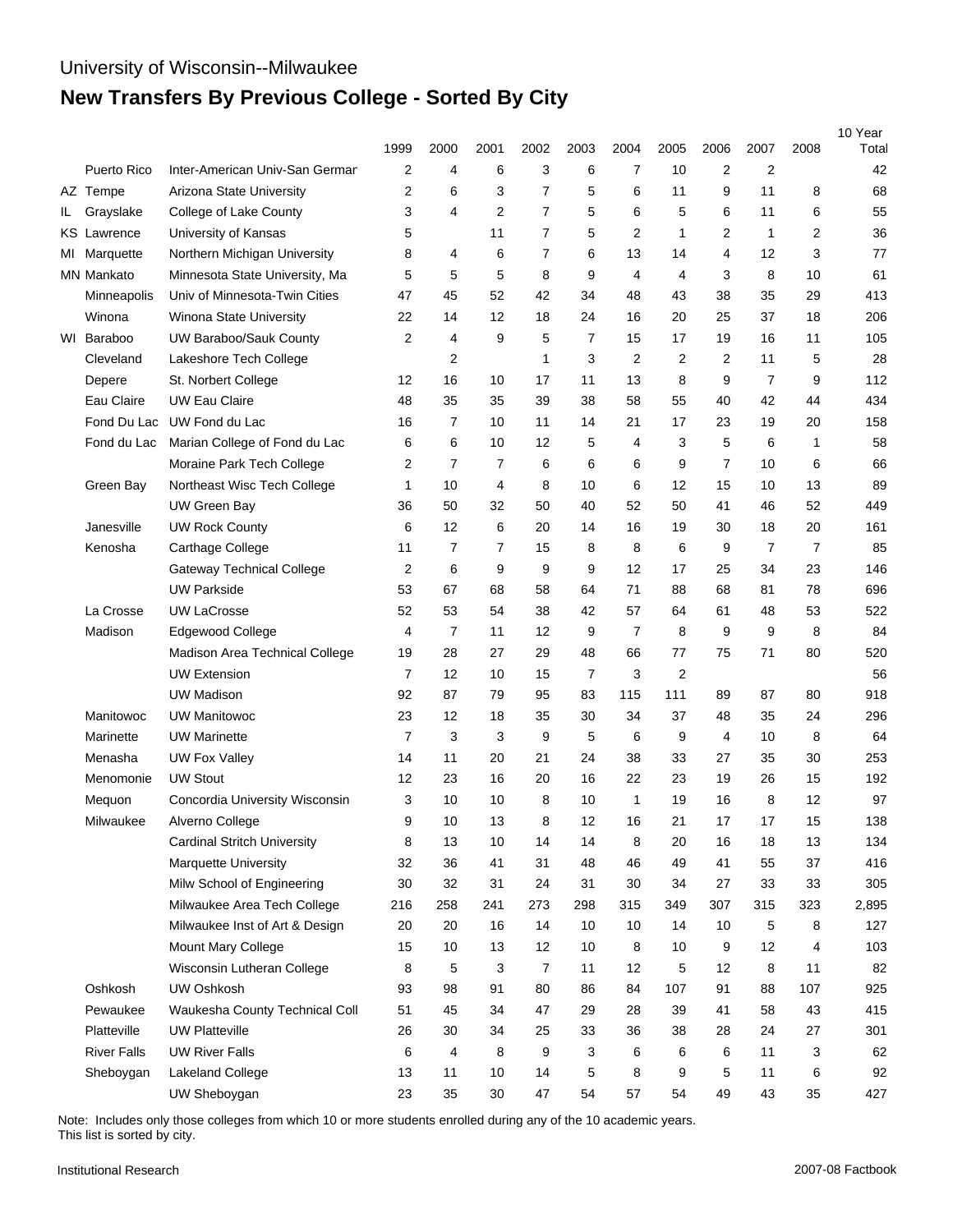# **New Transfers By Previous College - Sorted By City**

|            |                                | 1999 | 2000 | 2001 | 2002 | 2003 | 2004 | 2005 | 2006 | 2007 | 2008 | 10 Year<br>Total |
|------------|--------------------------------|------|------|------|------|------|------|------|------|------|------|------------------|
|            | Stevens Point UW Stevens Point | 50   | 44   | 41   | 42   | 55   | 49   | 42   | 69   | 50   | 54   | 496              |
| Waukesha   | Carroll College                | 19   | 18   | 17   | 28   | 19   | 27   | 23   | 20   | 25   | 28   | 224              |
|            | UW Waukesha                    | 140  | 161  | 183  | 212  | 203  | 232  | 214  | 211  | 176  | 165  | 1,897            |
| Wausau     | <b>UW Marathon County</b>      | 8    | 5    |      | 13   | 14   | 15   | 12   | 16   | 21   | 11   | 116              |
| West Bend  | <b>UW Washington County</b>    | 68   | 59   | 79   | 112  | 89   | 93   | 97   | 74   | 109  | 88   | 868              |
| Whitewater | UW Whitewater                  | 125  | 14   | 131  | 145  | 94   | 119  | 132  | 93   | 101  | 90   | 1.144            |

Note: Includes only those colleges from which 10 or more students enrolled during any of the 10 academic years. This list is sorted by city.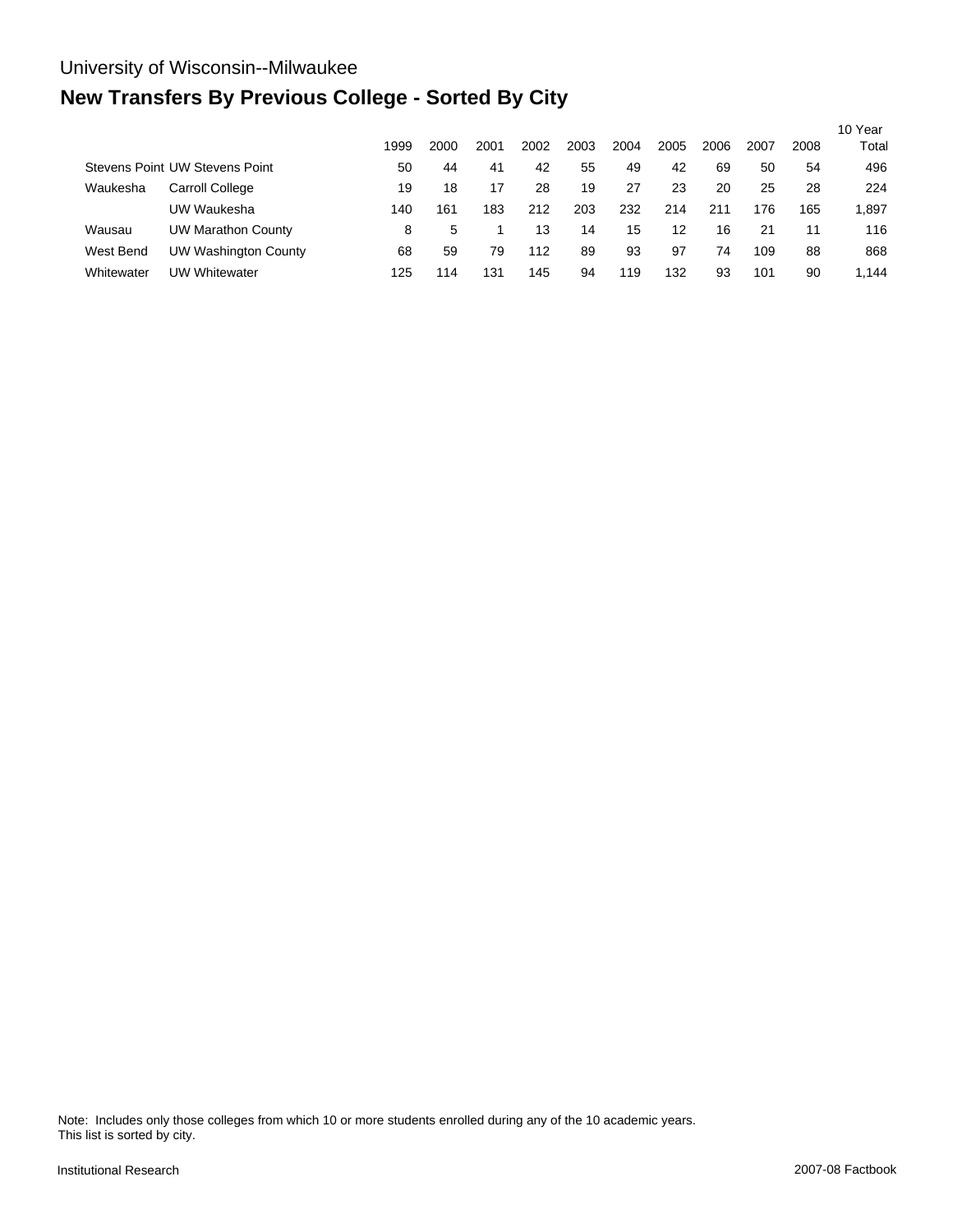# **Average Student Age By Year Level**

|             |                | Fall<br>1998 | Fall<br>1999 | Fall<br>2000 | Fall<br>2001 | Fall<br>2002 | Fall<br>2003 | Fall<br>2004 | Fall<br>2005 | Fall<br>2006 | Fall<br>2007 |
|-------------|----------------|--------------|--------------|--------------|--------------|--------------|--------------|--------------|--------------|--------------|--------------|
| <b>UGRD</b> | New Freshman   | 18.9         | 18.8         | 18.9         | 18.9         | 18.7         | 18.7         | 18.7         | 18.7         | 18.7         | 18.7         |
|             | Other Freshman | 22.0         | 21.7         | 21.6         | 21.8         | 21.7         | 21.6         | 21.5         | 21.5         | 21.4         | 21.5         |
|             | Junior         | 24.1         | 23.9         | 23.8         | 23.4         | 23.5         | 23.5         | 23.5         | 23.4         | 23.4         | 23.5         |
|             | Senior         | 27.3         | 27.1         | 26.9         | 26.7         | 26.4         | 26.1         | 26.2         | 26.1         | 25.9         | 25.8         |
|             | Sophomore      | 22.6         | 22.4         | 22.3         | 22.2         | 21.8         | 21.6         | 21.5         | 21.4         | 21.4         | 21.3         |
|             | Special        | 35.1         | 34.9         | 36.7         | 37.3         | 37.8         | 37.4         | 37.1         | 38.1         | 37.6         | 38.9         |
|             | Subtotal       | 24.8         | 24.4         | 24.4         | 24.4         | 24.1         | 23.8         | 23.8         | 23.7         | 23.5         | 23.5         |
| <b>GRAD</b> | Master         | 31.9         | 31.7         | 32.0         | 32.0         | 31.4         | 31.0         | 31.0         | 31.2         | 31.3         | 31.0         |
|             | Doctoral       | 36.3         | 36.2         | 36.5         | 36.0         | 35.5         | 35.0         | 35.0         | 35.0         | 35.0         | 34.8         |
|             | Non Degree     | 36.1         | 36.3         | 36.6         | 36.2         | 37.1         | 36.5         | 36.7         | 35.5         | 35.7         | 35.8         |
|             | Specialist     |              |              |              |              | 25.4         | 28.4         | 32.4         | 30.3         | 30.8         | 30.4         |
|             | Subtotal       | 33.2         | 33.2         | 33.4         | 33.3         | 32.8         | 32.4         | 32.5         | 32.5         | 32.5         | 32.3         |
| Total       |                | 26.4         | 26.1         | 26.0         | 25.9         | 25.6         | 25.3         | 25.2         | 25.1         | 25.0         | 25.0         |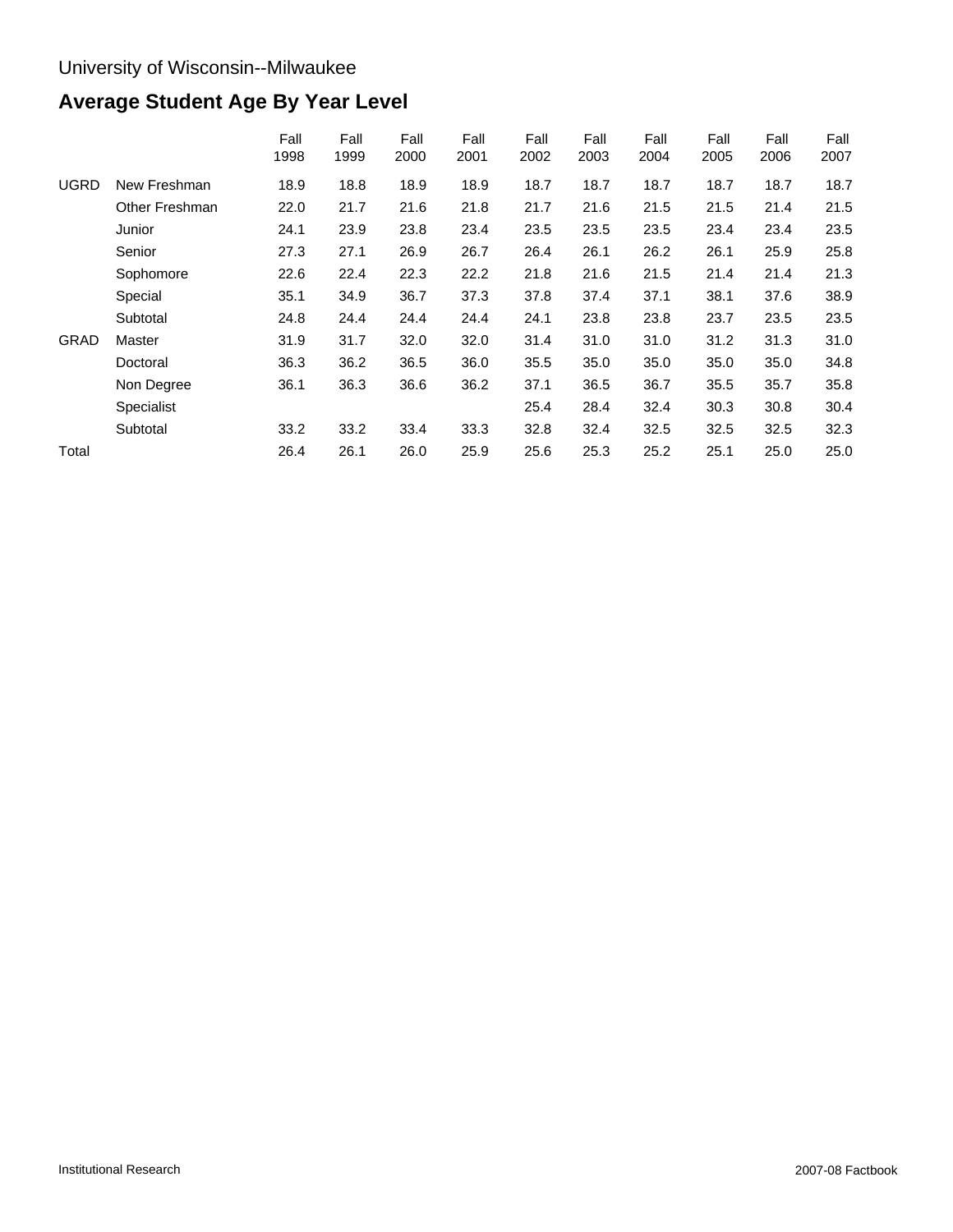## **Fall 2007 Student Profiles**

## **Undergraduate Students**

#### **Degree Candidates**

|                                    |        |                  | % Targeted |      |                                         |
|------------------------------------|--------|------------------|------------|------|-----------------------------------------|
|                                    |        | Students % Women |            |      | Populations Average Age Average Credits |
| <b>Academic Opportunity Center</b> | 1,332  | 49%              | 46%        | 20.4 | 11.2                                    |
| College of Health Sciences         | 1.560  | 70%              | 11%        | 21.6 | 13.6                                    |
| College of Letters and Science     | 7,849  | 54%              | 12%        | 21.8 | 12.9                                    |
| College of Nursing                 | 1,064  | 88%              | 12%        | 25.5 | 11.9                                    |
| Engineering & Applied Science      | 1,451  | 9%               | 10%        | 22.6 | 12.9                                    |
| Global Studies Interdiscplnary     | 144    | 69%              | 13%        | 21.1 | 13.8                                    |
| Helen Bader School Soc Welfare     | 982    | 58%              | 18%        | 23.0 | 12.8                                    |
| Lubar School of Business           | 3,959  | 39%              | 12%        | 21.7 | 13.0                                    |
| Peck School of the Arts            | 1,944  | 52%              | 9%         | 21.6 | 13.2                                    |
| School Arch & Urban Planning       | 713    | 29%              | 7%         | 20.4 | 14.3                                    |
| School of Education                | 1,794  | 74%              | 14%        | 22.5 | 13.3                                    |
| School of Information Studies      | 169    | 42%              | 16%        | 28.1 | 10.4                                    |
| <b>University Special Students</b> | 20     | 45%              | $0\%$      | 49.3 | 5.8                                     |
| Total                              | 22,981 | 51%              | 14%        | 22.0 | 12.9                                    |

#### **Non-Degree Candidates**

|                                    |       |                  | % Targeted |      |                                         |
|------------------------------------|-------|------------------|------------|------|-----------------------------------------|
|                                    |       | Students % Women |            |      | Populations Average Age Average Credits |
| College of Health Sciences         | 3     | 67%              | 0%         | 28.3 | 14.7                                    |
| College of Letters and Science     | 22    | 64%              | 5%         | 20.3 | 11.8                                    |
| College of Nursing                 | 145   | 86%              | 16%        | 24.5 | 6.6                                     |
| Engineering & Applied Science      | 2     | $0\%$            | 0%         | 21.0 | 13.0                                    |
| Lubar School of Business           | 12    | 50%              | 0%         | 21.4 | 13.2                                    |
| Peck School of the Arts            | 3     | 67%              | $0\%$      | 15.3 | 4.0                                     |
| School Arch & Urban Planning       | 1     | 100%             | 0%         | 20.0 | 12.0                                    |
| School of Education                | 194   | 71%              | 17%        | 31.7 | 9.9                                     |
| <b>University Special Students</b> | 1,051 | 58%              | 10%        | 42.3 | 5.0                                     |
| Total                              | 1.433 | 63%              | 11%        | 38.4 | 6.0                                     |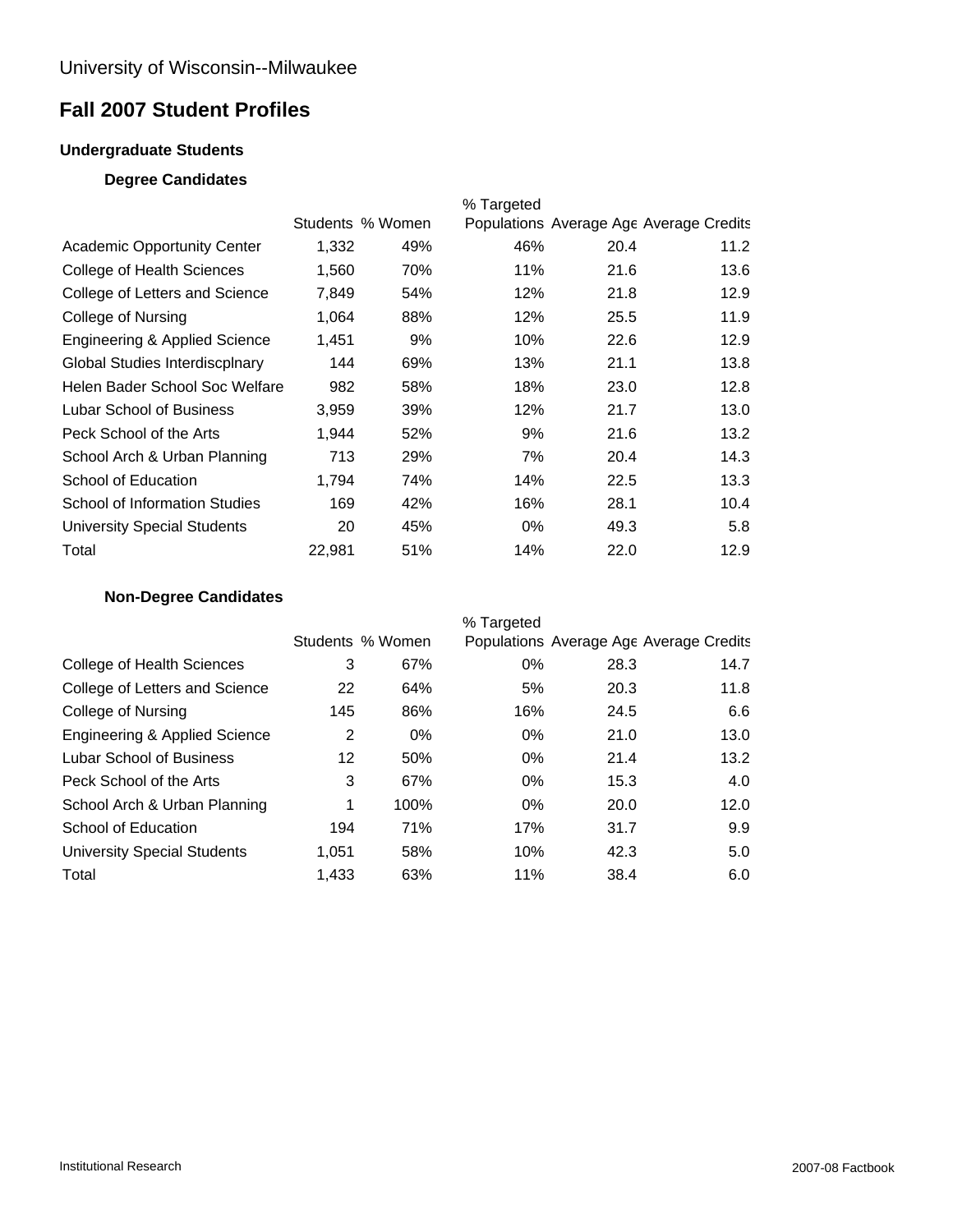## **Fall 2007 Student Profiles**

#### **Graduate Students**

#### **Degree Candidates**

|                                          |       |                  | % Targeted |      |                                         |
|------------------------------------------|-------|------------------|------------|------|-----------------------------------------|
|                                          |       | Students % Women |            |      | Populations Average Age Average Credits |
| College of Health Sciences               | 158   | 79%              | 6%         | 26.5 | 10.1                                    |
| College of Letters and Science           | 1,286 | 54%              | 8%         | 30.3 | 6.5                                     |
| College of Nursing                       | 271   | 92%              | 9%         | 38.3 | 6.6                                     |
| <b>Engineering &amp; Applied Science</b> | 245   | <b>20%</b>       | 4%         | 30.9 | 5.6                                     |
| Graduate School                          | 70    | 47%              | 4%         | 28.9 | 8.2                                     |
| Helen Bader School Soc Welfare           | 313   | 86%              | 17%        | 28.7 | 8.2                                     |
| Lubar School of Business                 | 662   | 40%              | 3%         | 30.0 | 6.8                                     |
| Peck School of the Arts                  | 98    | 51%              | 5%         | 28.8 | 9.1                                     |
| School Arch & Urban Planning             | 165   | 37%              | 10%        | 27.3 | 10.7                                    |
| School of Education                      | 662   | 81%              | 19%        | 33.3 | 6.2                                     |
| School of Information Studies            | 510   | 82%              | 5%         | 35.1 | 5.4                                     |
| Total                                    | 4.440 | 62%              | 9%         | 31.4 | 6.8                                     |

## **Non-Degree Candidates**

|                                    |     |                  | % Targeted |      |                                         |
|------------------------------------|-----|------------------|------------|------|-----------------------------------------|
|                                    |     | Students % Women |            |      | Populations Average Age Average Credits |
| College of Health Sciences         | 16  | 75%              | 6%         | 31.6 | 3.9                                     |
| College of Letters and Science     | 96  | 49%              | 18%        | 33.4 | 4.7                                     |
| College of Nursing                 | 29  | 79%              | 7%         | 39.2 | 4.8                                     |
| Engineering & Applied Science      | 20  | 25%              | 10%        | 33.4 | 3.9                                     |
| Helen Bader School Soc Welfare     | 56  | 86%              | 25%        | 33.8 | 4.6                                     |
| Lubar School of Business           | 97  | 60%              | 10%        | 33.9 | 4.5                                     |
| Peck School of the Arts            | 4   | 50%              | $0\%$      | 36.3 | 4.3                                     |
| School Arch & Urban Planning       | 24  | 33%              | 8%         | 32.0 | 4.7                                     |
| School of Education                | 113 | 72%              | 25%        | 38.1 | 4.8                                     |
| School of Information Studies      | 31  | 77%              | 3%         | 41.3 | 3.9                                     |
| <b>University Special Students</b> | 18  | 100%             | $0\%$      | 33.9 | 3.0                                     |
| Total                              | 504 | 65%              | 15%        | 35.3 | 4.5                                     |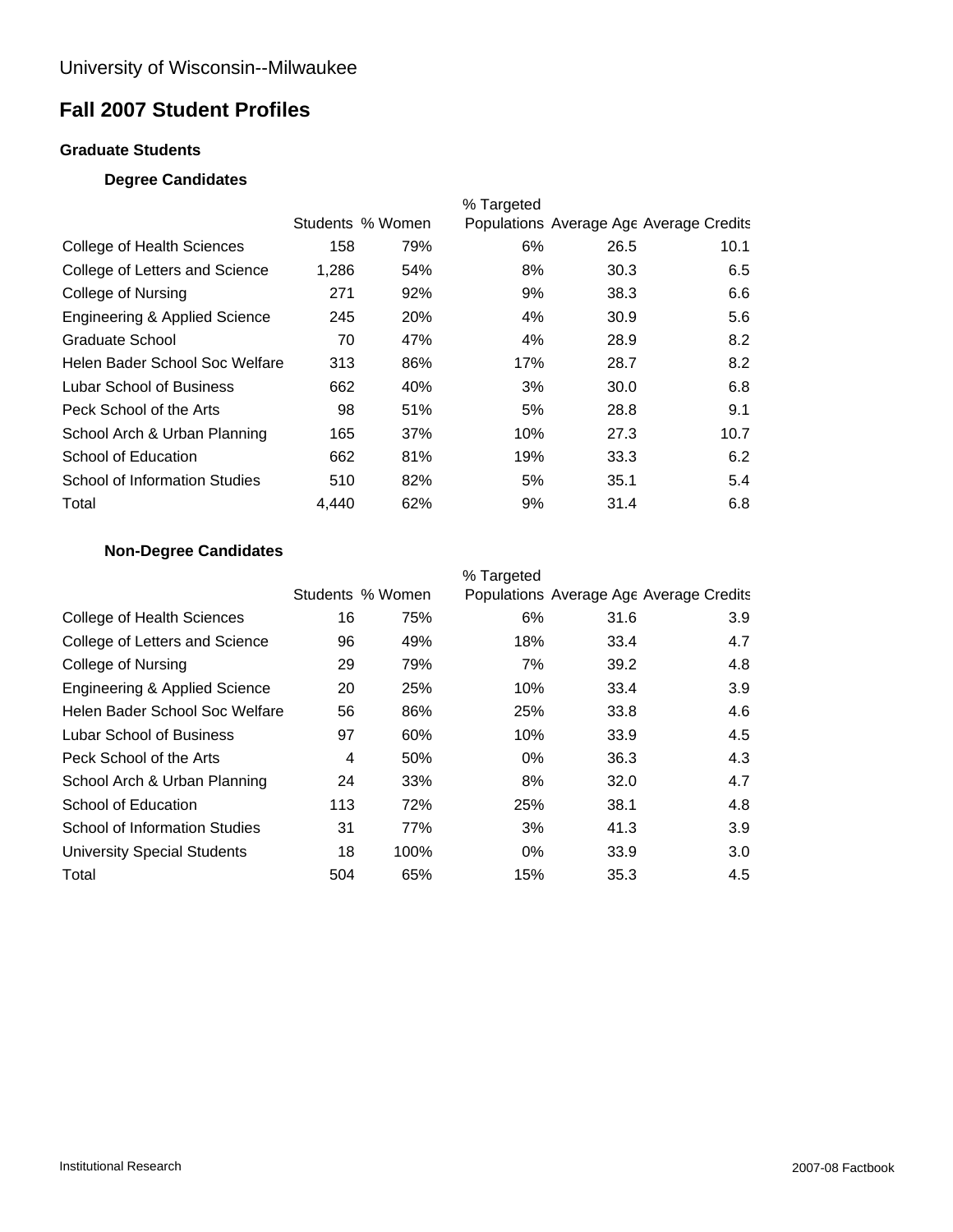## **Fall Enrollment By Year Level**

|      | New   | Other | Total                                                      | Soph- |       |       |       | Non-         |                              | Educ |       |             |       |        |
|------|-------|-------|------------------------------------------------------------|-------|-------|-------|-------|--------------|------------------------------|------|-------|-------------|-------|--------|
| Fall |       |       | Freshmen Freshmen Freshmen omores Juniors Seniors Specials |       |       |       |       |              | Grads Masters Spclst Doctors |      |       | <b>NDCs</b> | Grads | Total  |
| 1956 |       |       |                                                            |       |       |       |       | 5,847        |                              |      |       |             | 330   | 6,177  |
| 1957 |       |       | 2,245                                                      | 1,579 | 852   | 665   | 826   | 6,167        |                              |      |       |             | 548   | 6,715  |
| 1958 |       |       | 2,618                                                      | 1,469 | 893   | 871   | 725   | 6,576        |                              |      |       |             | 702   | 7,278  |
| 1959 |       |       | 2,644                                                      | 1,703 | 801   | 910   | 710   | 6,768        |                              |      |       |             | 848   | 7,616  |
| 1960 | 1,915 | 897   | 2,812                                                      | 1,697 | 956   | 850   | 789   | 7,104        |                              |      |       |             | 842   | 7,946  |
| 1961 | 1,961 | 1,084 | 3,045                                                      | 2,000 | 1,007 | 942   | 783   | 7,777        |                              |      |       |             | 936   | 8,713  |
| 1962 | 1,871 | 1,079 | 2,950                                                      | 2,185 | 1,194 | 1,023 | 994   | 8,346        |                              |      |       |             | 1,008 | 9,354  |
| 1963 | 2,053 | 1,144 | 3,197                                                      | 2,239 | 1,379 | 1,113 | 1,101 | 9,029        |                              |      |       |             | 1,150 | 10,179 |
| 1964 | 2,280 | 1,191 | 3,471                                                      | 2,376 | 1,549 | 1,305 | 1,228 | 9,929        |                              |      |       |             | 1,373 | 11,302 |
| 1965 | 2,715 | 1,466 | 4,181                                                      | 2,635 | 1,678 | 1,322 | 1,343 | 11,159       |                              |      |       |             | 1,659 | 12,818 |
| 1966 | 2,439 | 1,289 | 3,728                                                      | 3,269 | 1,819 | 1,592 | 1,521 | 11,929       |                              |      |       |             | 2,247 | 14,176 |
| 1967 | 2,481 | 1,402 | 3,883                                                      | 3,479 | 2,229 | 1,693 | 1,598 | 12,882       |                              |      |       |             | 2,537 | 15,419 |
| 1968 | 2,720 | 1,528 | 4,248                                                      | 3,728 | 2,563 | 2,085 | 1,634 | 14,258       |                              |      |       |             | 2,510 | 16,768 |
| 1969 | 2,914 | 1,590 | 4,504                                                      | 4,185 | 3,103 | 2,543 | 1,547 | 15,882       |                              |      |       |             | 3,096 | 18,978 |
| 1970 | 2,979 | 1,953 | 4,932                                                      | 4,657 | 3,538 | 2,825 | 1,490 | 17,442       | 3,094                        |      | 154   | 132         | 3,380 | 20,822 |
| 1971 | 3,118 | 1,786 | 4,904                                                      | 5,287 | 4,212 | 3,021 | 1,244 | 18,668       | 3,233                        |      | 176   | 200         | 3,609 | 22,277 |
| 1972 | 3,042 | 1,908 | 4,950                                                      | 5,092 | 4,468 | 3,522 | 1,349 | 19,381       | 3,426                        |      | 233   | 253         | 3,912 | 23,293 |
| 1973 | 3,575 | 2,233 | 5,808                                                      | 5,276 | 4,318 | 3,995 | 1,339 | 20,736       | 3,626                        |      | 247   | 334         | 4,207 | 24,943 |
| 1974 | 3,265 | 2,568 | 5,833                                                      | 5,253 | 4,414 | 3,919 | 1,515 | 20,934       | 3,774                        |      | 237   | 476         | 4,487 | 25,421 |
| 1975 | 3,173 | 2,240 | 5,413                                                      | 5,048 | 4,409 | 4,045 | 1,398 | 20,313       | 3,841                        |      | 213   | 594         | 4,648 | 24,961 |
| 1976 | 2,891 | 2,231 | 5,122                                                      | 4,980 | 4,410 | 4,201 | 1,313 | 20,026       | 3,751                        |      | 235   | 674         | 4,660 | 24,686 |
| 1977 | 2,643 | 2,182 | 4,825                                                      | 4,780 | 4,287 | 4,362 | 1,655 | 19,909       | 3,420                        |      | 266   | 686         | 4,372 | 24,281 |
| 1978 | 3,118 | 2,072 | 5,190                                                      | 4,646 | 4,067 | 4,422 | 2,231 | 20,556       | 3,285                        |      | 313   | 664         | 4,262 | 24,818 |
| 1979 | 2,834 | 2,283 | 5,117                                                      | 4,608 | 3,884 | 4,400 | 2,601 | 20,610       | 3,247                        |      | 373   | 848         | 4,468 | 25,078 |
| 1980 | 2,845 | 2,418 | 5,263                                                      | 4,825 | 3,964 | 4,296 | 3,030 | 21,378       | 3,395                        |      | 396   | 764         | 4,555 | 25,933 |
| 1981 | 2,806 | 2,394 | 5,200                                                      | 5,073 | 4,217 | 4,387 | 3,216 | 22,093       | 3,470                        |      | 417   | 683         | 4,570 | 26,663 |
| 1982 | 2,683 | 2,133 | 4,816                                                      | 5,020 | 4,321 | 4,817 | 2,807 | 21,781       | 3,371                        |      | 458   | 512         | 4,341 | 26,122 |
| 1983 | 2,846 | 2,476 | 5,322                                                      | 5,069 | 4,439 | 4,652 | 2,513 | 21,995       | 3,413                        |      | 531   | 529         | 4,473 | 26,468 |
| 1984 | 2,864 | 2,269 | 5,133                                                      | 5,093 | 4,352 | 5,043 | 2,368 | 21,989       | 3,321                        |      | 556   | 598         | 4,475 | 26,464 |
| 1985 | 2,747 | 2,252 | 4,999                                                      | 5,141 | 4,312 | 5,032 | 2,237 | 21,721       | 3,311                        |      | 589   | 592         | 4,492 | 26,213 |
| 1986 | 2,679 | 2,214 | 4,893                                                      | 5,109 | 4,475 | 5,196 | 2,120 | 21,793       | 3,296                        |      | 617   | 619         | 4,532 | 26,325 |
| 1987 | 2,392 | 2,000 | 4,392                                                      | 5,013 | 4,482 | 5,215 | 1,754 | 20,856       | 3,404                        |      | 664   | 585         | 4,653 | 25,509 |
| 1988 | 2,649 | 2,106 | 4,755                                                      | 4,865 | 4,227 | 5,303 | 1,808 | 20,958       | 3,288                        |      | 718   | 610         | 4,616 | 25,574 |
| 1989 | 2,466 | 2,121 | 4,587                                                      | 5,332 | 3,848 | 5,106 | 1,742 | 20,615       | 3,314                        |      | 743   | 625         | 4,682 | 25,297 |
| 1990 | 2,449 | 2,150 | 4,599                                                      | 5,705 | 3,715 | 5,007 | 1,987 | 21,013       | 3,422                        |      | 764   | 821         | 5,007 | 26,020 |
| 1991 | 2,157 | 2,040 | 4,197                                                      | 5,845 | 3,745 | 5,055 | 2,131 | 20,973       | 3,549                        |      | 761   | 756         | 5,066 | 26,039 |
| 1992 | 1,882 | 1,737 | 3,619                                                      | 5,601 | 3,382 | 5,292 | 2,239 | 20,133       | 3,503                        |      | 760   | 594         | 4,857 | 24,990 |
| 1993 | 1,930 | 1,572 | 3,502                                                      | 5,151 | 3,088 | 5,337 | 2,282 | 19,360       | 3,417                        |      | 782   | 620         | 4,819 | 24,179 |
| 1994 | 1,806 | 1,396 | 3,202                                                      | 4,484 | 3,040 | 5,378 | 2,180 | 18,284       | 3,395                        |      | 799   | 583         | 4,777 | 23,061 |
| 1995 | 1,988 | 1,249 | 3,237                                                      | 4,123 | 2,853 | 5,371 | 2,116 | 17,700       | 3,353                        |      | 792   | 563         | 4,708 | 22,408 |
| 1996 | 2,253 | 1,454 | 3,707                                                      | 4,049 | 2,718 | 4,826 | 2,163 | 17,463       | 3,166                        |      | 779   | 561         | 4,506 | 21,969 |
| 1997 | 2,479 | 1,434 | 3,913                                                      | 4,327 | 2,794 | 4,756 | 1,931 | 17,721       | 3,235                        |      | 779   | 597         | 4,611 | 22,332 |
| 1998 | 2,700 | 1,581 | 4,281                                                      | 4,474 | 2,894 | 4,804 | 1,942 | 18,395       | 3,145                        |      | 722   | 633         | 4,500 | 22,895 |
| 1999 | 2,938 | 1,704 | 4,642                                                      | 4,631 | 3,165 | 4,791 | 1,819 | 19,048       | 3,009                        |      | 709   | 780         | 4,498 | 23,546 |
| 2000 | 2,980 | 1,557 | 4,537                                                      | 5,145 | 3,286 | 4,967 | 1,701 | 19,636       | 2,997                        |      | 699   | 649         | 4,345 | 23,981 |
| 2001 | 3,024 | 1,610 | 4,634                                                      | 5,280 | 3,569 | 5,043 | 1,888 | 20,414       | 2,951                        |      | 696   | 625         | 4,272 | 24,686 |
| 2002 | 3,269 | 1,683 | 4,952                                                      | 4,698 | 4,090 | 5,246 | 1,671 | 20,657       | 3,068                        | 3    | 700   | 631         | 4,402 | 25,059 |
| 2003 | 3,763 | 1,617 | 5,380                                                      | 4,845 | 4,089 | 5,542 | 1,560 | 21,416       | 3,105                        | 8    | 776   | 545         | 4,434 | 25,850 |
| 2004 | 3,772 | 1,739 | 5,511                                                      | 5,240 | 4,283 | 5,946 | 1,674 | 22,654       | 3,114                        | 10   | 898   | 532         | 4,554 | 27,208 |
| 2005 | 4,300 | 1,775 | 6,075                                                      | 5,270 | 4,433 | 5,960 | 1,651 | 23,389       | 3,178                        | 14   | 944   | 521         | 4,657 | 28,046 |
| 2006 | 4,043 | 1,828 | 5,871                                                      | 5,530 | 4,662 | 6,053 | 1,524 | 23,640       | 3,229                        | 10   | 1,004 | 473         | 4,716 | 28,356 |
| 2007 | 4,535 | 1,742 | 6,277                                                      | 5,627 | 4,702 | 6,376 |       | 1,432 24,414 | 3,411                        | 10   | 1,019 | 504         | 4,944 | 29,358 |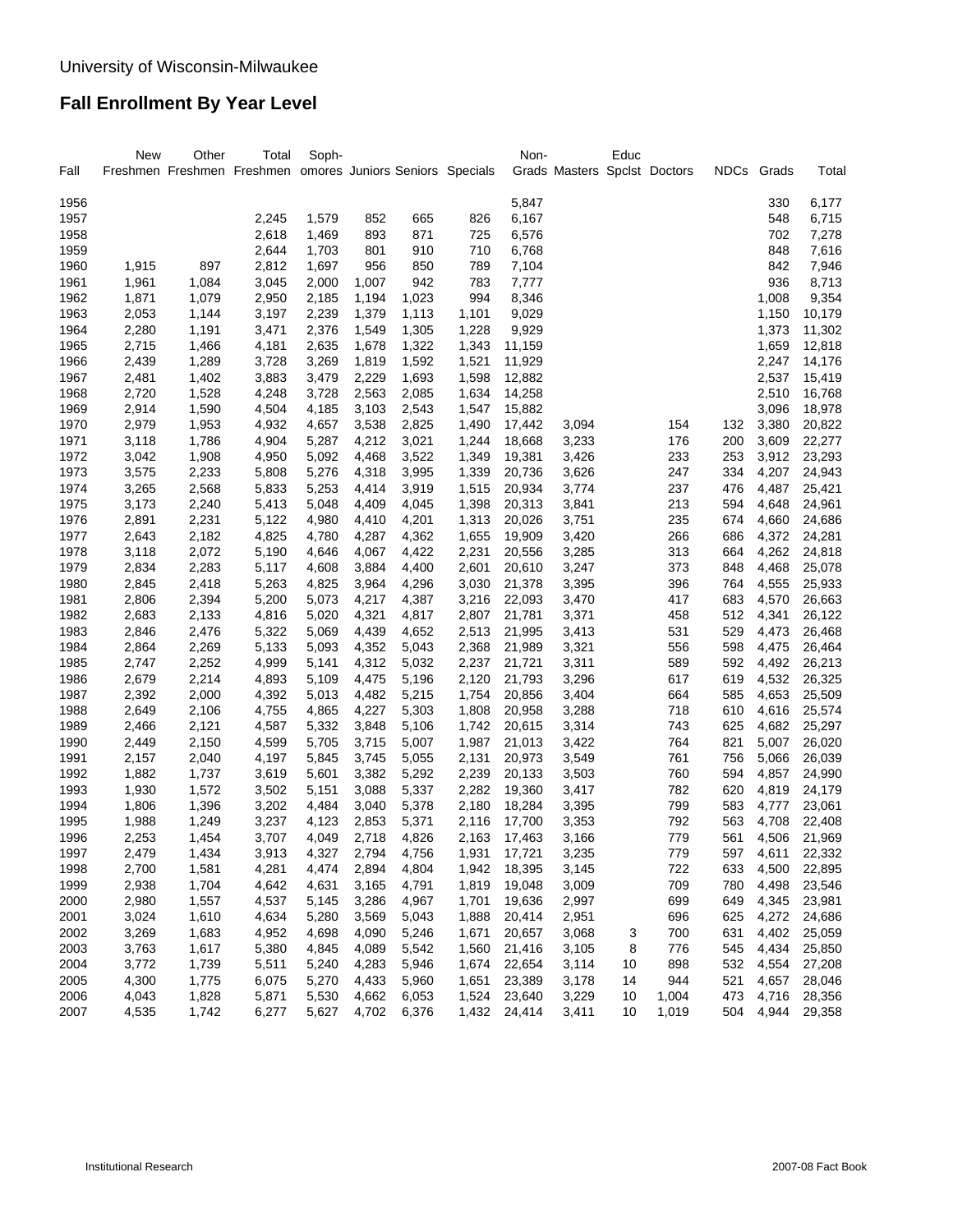## **Fall Enrollment By Undergraduate/Graduate**



Graduates Undergraduates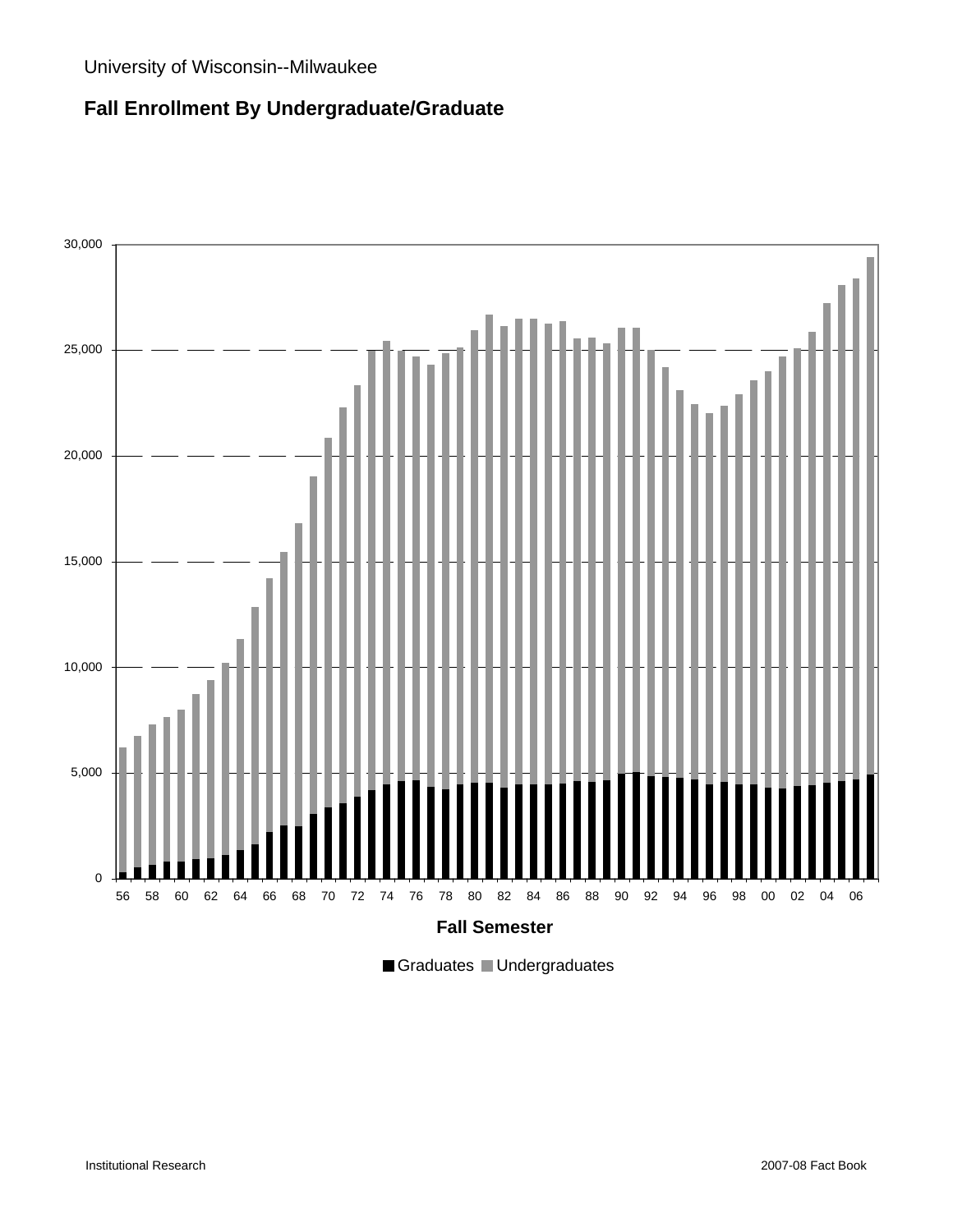# **Enrollment By Academic Group & Gender**

|                            |       | Fall<br>1998 | Fall<br>1999 | Fall<br>2000 | Fall<br>2001 | Fall<br>2002 | Fall<br>2003 | Fall<br>2004 | Fall<br>2005 | Fall<br>2006 | Fall<br>2007 |
|----------------------------|-------|--------------|--------------|--------------|--------------|--------------|--------------|--------------|--------------|--------------|--------------|
| <b>Acad Opportunity</b>    | Men   | 505          | 535          | 577          | 589          | 575          | 581          | 560          | 600          | 535          | 679          |
| Ctr                        | Women | 603          | 688          | 731          | 742          | 716          | 668          | 587          | 630          | 641          | 653          |
|                            | Total | 1,108        | 1,223        | 1,308        | 1,331        | 1,291        | 1,249        | 1,147        | 1,230        | 1,176        | 1,332        |
| Architecture               | Men   | 541          | 558          | 529          | 559          | 536          | 550          | 578          | 560          | 563          | 623          |
|                            | Women | 242          | 280          | 288          | 288          | 255          | 274          | 292          | 273          | 247          | 280          |
|                            | Total | 783          | 838          | 817          | 847          | 791          | 824          | 870          | 833          | 810          | 903          |
| Arts                       | Men   | 622          | 674          | 712          | 726          | 724          | 793          | 840          | 888          | 953          | 979          |
|                            | Women | 783          | 841          | 870          | 911          | 956          | 982          | 1,025        | 1,072        | 1,085        | 1,070        |
|                            | Total | 1,405        | 1,515        | 1,582        | 1,637        | 1,680        | 1,775        | 1,865        | 1,960        | 2,038        | 2,049        |
| <b>Business</b>            | Men   | 2,183        | 2,252        | 2,324        | 2,390        | 2,308        | 2,299        | 2,393        | 2,612        | 2,707        | 2,877        |
|                            | Women | 1,703        | 1,746        | 1,742        | 1,787        | 1,723        | 1,683        | 1,728        | 1,793        | 1,756        | 1,853        |
|                            | Total | 3,886        | 3,998        | 4,066        | 4,177        | 4,031        | 3,982        | 4,121        | 4,405        | 4,463        | 4,730        |
| Education                  | Men   | 688          | 728          | 670          | 680          | 726          | 734          | 750          | 737          | 794          | 691          |
|                            | Women | 2,014        | 2,120        | 2,122        | 2,220        | 2,148        | 2,218        | 2,056        | 2,101        | 2,087        | 2,072        |
|                            | Total | 2,702        | 2,848        | 2,792        | 2,900        | 2,874        | 2,952        | 2,806        | 2,838        | 2,881        | 2,763        |
| Engineering                | Men   | 1,475        | 1,478        | 1,622        | 1,658        | 1,657        | 1,624        | 1,656        | 1,606        | 1,596        | 1,539        |
|                            | Women | 265          | 305          | 303          | 282          | 273          | 251          | 224          | 191          | 179          | 179          |
|                            | Total | 1,740        | 1,783        | 1,925        | 1,940        | 1,930        | 1,875        | 1,880        | 1,797        | 1,775        | 1,718        |
| <b>Health Science</b>      | Men   | 239          | 232          | 210          | 199          | 230          | 268          | 314          | 371          | 400          | 513          |
|                            | Women | 792          | 771          | 718          | 655          | 721          | 840          | 955          | 1,031        | 1,109        | 1,224        |
|                            | Total | 1,031        | 1,003        | 928          | 854          | 951          | 1,108        | 1,269        | 1,402        | 1,509        | 1,737        |
| <b>Information Studies</b> | Men   | 64           | 77           | 111          | 149          | 152          | 142          | 170          | 180          | 199          | 199          |
|                            | Women | 254          | 232          | 289          | 330          | 335          | 311          | 320          | 392          | 456          | 511          |
|                            | Total | 318          | 309          | 400          | 479          | 487          | 453          | 490          | 572          | 655          | 710          |
| Letters & Science          | Men   | 2,832        | 2,861        | 2,866        | 2,924        | 2,994        | 3,337        | 3,744        | 3,937        | 4,078        | 4,296        |
|                            | Women | 3,381        | 3,587        | 3,779        | 4,030        | 4,079        | 4,365        | 4,704        | 4,725        | 4,883        | 4,957        |
|                            | Total | 6,213        | 6,448        | 6,645        | 6,954        | 7,073        | 7,702        | 8,448        | 8,662        | 8,961        | 9,253        |
| Nursing                    | Men   | 108          | 94           | 81           | 83           | 106          | 156          | 203          | 171          | 151          | 178          |
|                            | Women | 842          | 858          | 902          | 935          | 1,161        | 1,437        | 1,551        | 1,485        | 1,309        | 1,331        |
|                            | Total | 950          | 952          | 983          | 1,018        | 1,267        | 1,593        | 1,754        | 1,656        | 1,460        | 1,509        |
| Social Welfare             | Men   | 358          | 331          | 344          | 289          | 305          | 310          | 358          | 403          | 431          | 459          |
|                            | Women | 890          | 871          | 814          | 750          | 765          | 773          | 809          | 873          | 881          | 892          |
|                            | Total | 1,248        | 1,202        | 1,158        | 1,039        | 1,070        | 1,083        | 1,167        | 1,276        | 1,312        | 1,351        |
| <b>Special Programs</b>    | Men   | 616          | 592          | 532          | 579          | 675          | 549          | 623          | 611          | 562          | 533          |
|                            | Women | 895          | 835          | 845          | 931          | 939          | 705          | 768          | 804          | 754          | 770          |
|                            | Total | 1,511        | 1,427        | 1,377        | 1,510        | 1,614        | 1,254        | 1,391        | 1,415        | 1,316        | 1,303        |
| Total                      | Men   | 10,231       | 10,412       | 10,578       | 10,825       | 10,988       | 11,343       | 12,189       | 12,676       | 12,969       | 13,566       |
|                            | Women | 12,664       | 13,134       | 13,403       | 13,861       | 14,071       | 14,507       | 15,019       | 15,370       | 15,387       | 15,792       |
|                            | Total | 22,895       | 23,546       | 23,981       | 24,686       | 25,059       | 25,850       | 27,208       | 28,046       | 28,356       | 29,358       |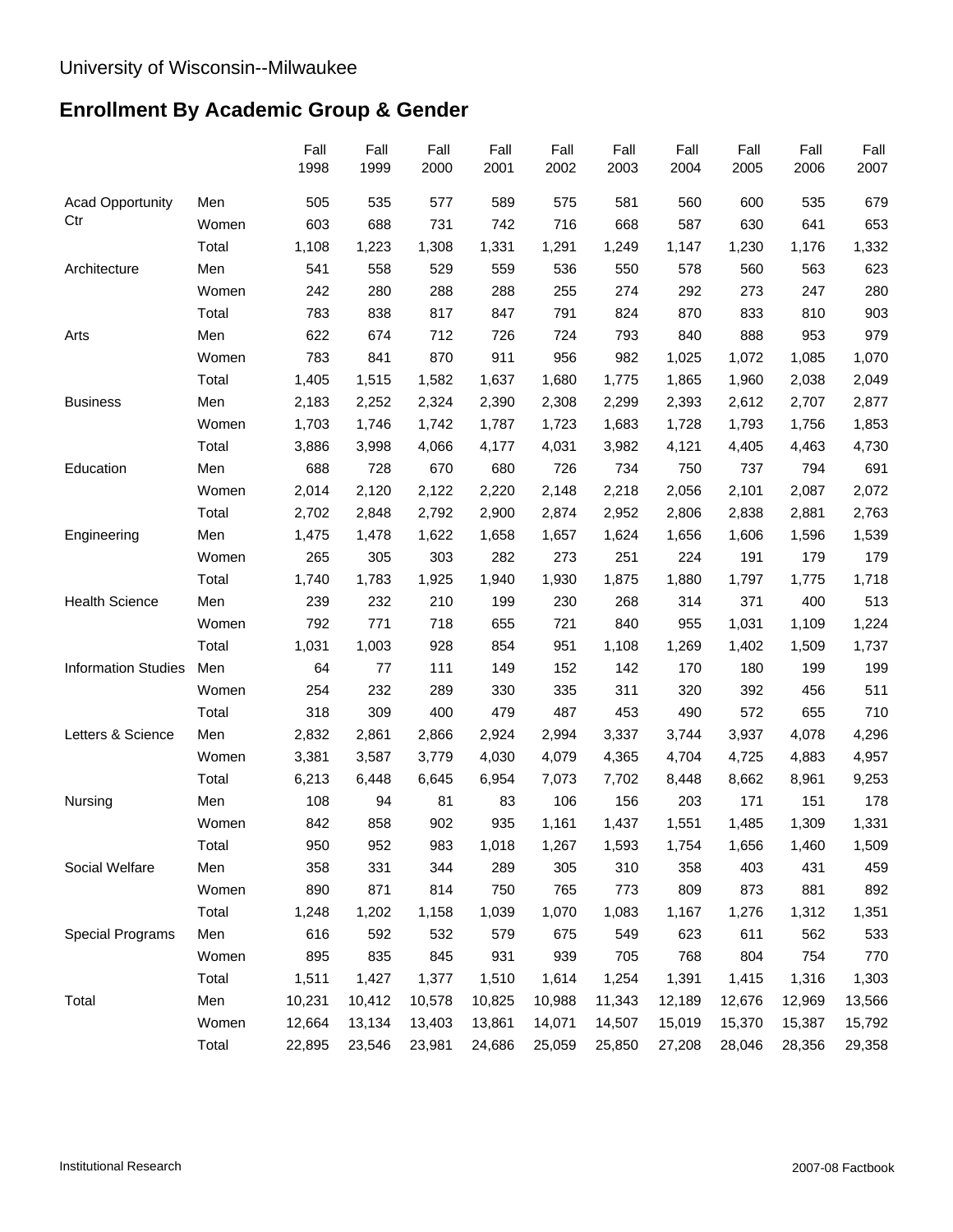# **Enrollment By Year Level & Ethnicity**

|                 |          |               | Fall<br>1998 | Fall<br>1999 | Fall<br>2000 | Fall<br>2001 | Fall<br>2002 | Fall<br>2003 | Fall<br>2004 | Fall<br>2005 | Fall<br>2006 | Fall<br>2007 |
|-----------------|----------|---------------|--------------|--------------|--------------|--------------|--------------|--------------|--------------|--------------|--------------|--------------|
| <b>UGRD New</b> |          | African Amer  | 265          | 249          | 275          | 273          | 275          | 241          | 261          | 288          | 261          | 279          |
|                 | Freshmen | Amer Indian   | 29           | 20           | 34           | 17           | 16           | 31           | 31           | 38           | 35           | 38           |
|                 |          | Asian Amer    | 60           | 53           | 63           | 67           | 56           | 82           | 69           | 79           | 87           | 106          |
|                 |          | International | 16           | 17           | 17           | 18           | 15           | 9            | 8            | 10           | 18           | 41           |
|                 |          | Latino/a      | 123          | 125          | 122          | 147          | 111          | 149          | 130          | 167          | 144          | 208          |
|                 |          | SE Asian Amer | 73           | 76           | 78           | 91           | 111          | 83           | 124          | 141          | 117          | 123          |
|                 |          | White         | 2,134        | 2,398        | 2,391        | 2,411        | 2,646        | 3,124        | 3,076        | 3,515        | 3,320        | 3,667        |
|                 |          | Unknown       | 0            | 0            | 0            | 0            | 39           | 44           | 73           | 62           | 61           | 73           |
|                 |          | Total         | 2,700        | 2,938        | 2,980        | 3,024        | 3,269        | 3,763        | 3,772        | 4,300        | 4,043        | 4,535        |
|                 | Other    | African Amer  | 315          | 291          | 280          | 346          | 313          | 296          | 305          | 290          | 275          | 251          |
|                 | Freshmen | Amer Indian   | 23           | 20           | 16           | 18           | 17           | 15           | 24           | 22           | 22           | 21           |
|                 |          | Asian Amer    | 44           | 42           | 28           | 35           | 37           | 35           | 40           | 27           | 37           | 43           |
|                 |          | International | 12           | 18           | 17           | 16           | 13           | 11           | 8            | 13           | 15           | 23           |
|                 |          | Latino/a      | 79           | 104          | 90           | 86           | 92           | 89           | 92           | 103          | 102          | 119          |
|                 |          | SE Asian Amer | 36           | 46           | 50           | 62           | 67           | 90           | 55           | 64           | 71           | 69           |
|                 |          | White         | 1,072        | 1,183        | 1,076        | 1,047        | 1,118        | 1,057        | 1,183        | 1,233        | 1,274        | 1,185        |
|                 |          | Unknown       | $\pmb{0}$    | $\mathbf 0$  | $\mathbf 0$  | 0            | 26           | 24           | 32           | 23           | 32           | 31           |
|                 |          | Total         | 1,581        | 1,704        | 1,557        | 1,610        | 1,683        | 1,617        | 1,739        | 1,775        | 1,828        | 1,742        |
|                 | Soph-    | African Amer  | 390          | 439          | 427          | 441          | 382          | 352          | 328          | 334          | 357          | 370          |
|                 | omores   | Amer Indian   | 35           | 37           | 46           | 57           | 42           | 31           | 30           | 45           | 40           | 47           |
|                 |          | Asian Amer    | 93           | 98           | 106          | 107          | 97           | 97           | 110          | 124          | 120          | 115          |
|                 |          | International | 88           | 67           | 71           | 72           | 39           | 18           | 18           | 19           | 22           | 31           |
|                 |          | Latino/a      | 183          | 192          | 218          | 214          | 192          | 164          | 188          | 196          | 200          | 195          |
|                 |          | SE Asian Amer | 82           | 91           | 95           | 108          | 101          | 132          | 139          | 114          | 125          | 133          |
|                 |          | White         | 3,603        | 3,707        | 4,182        | 4,281        | 3,818        | 3,988        | 4,365        | 4,357        | 4,582        | 4,648        |
|                 |          | Unknown       | $\pmb{0}$    | $\mathbf 0$  | $\mathbf 0$  | 0            | 27           | 63           | 62           | 81           | 84           | 88           |
|                 |          | Total         | 4,474        | 4,631        | 5,145        | 5,280        | 4,698        | 4,845        | 5,240        | 5,270        | 5,530        | 5,627        |
|                 | Juniors  | African Amer  | 209          | 221          | 233          | 233          | 246          | 262          | 263          | 262          | 264          | 275          |
|                 |          | Amer Indian   | 18           | 25           | 29           | 26           | 32           | 31           | 28           | 25           | 39           | 28           |
|                 |          | Asian Amer    | 61           | 54           | 66           | 77           | 80           | 75           | 92           | 90           | 115          | 106          |
|                 |          | International | 28           | 31           | 29           | 28           | 43           | 28           | 33           | 24           | 21           | 23           |
|                 |          | Latino/a      | 80           | 97           | 114          | 122          | 151          | 172          | 164          | 158          | 193          | 169          |
|                 |          | SE Asian Amer | 39           | 62           | 50           | 46           | 83           | 68           | 95           | 89           | 85           | 92           |
|                 |          | White         | 2,459        | 2,675        | 2,765        | 3,037        | 3,427        | 3,421        | 3,545        | 3,712        | 3,864        | 3,928        |
|                 |          | Unknown       | 0            | $\pmb{0}$    | 0            | 0            | 28           | 32           | 63           | 73           | 81           | 81           |
|                 |          | Total         | 2,894        | 3,165        | 3,286        | 3,569        | 4,090        | 4,089        | 4,283        | 4,433        | 4,662        | 4,702        |
|                 | Seniors  | African Amer  | 326          | 319          | 344          | 352          | 372          | 323          | 346          | 325          | 343          | 359          |
|                 |          | Amer Indian   | 52           | 35           | 38           | 36           | 41           | 41           | 43           | 46           | 35           | 39           |
|                 |          | Asian Amer    | 116          | 106          | 109          | 113          | 114          | 130          | 127          | 131          | 135          | 144          |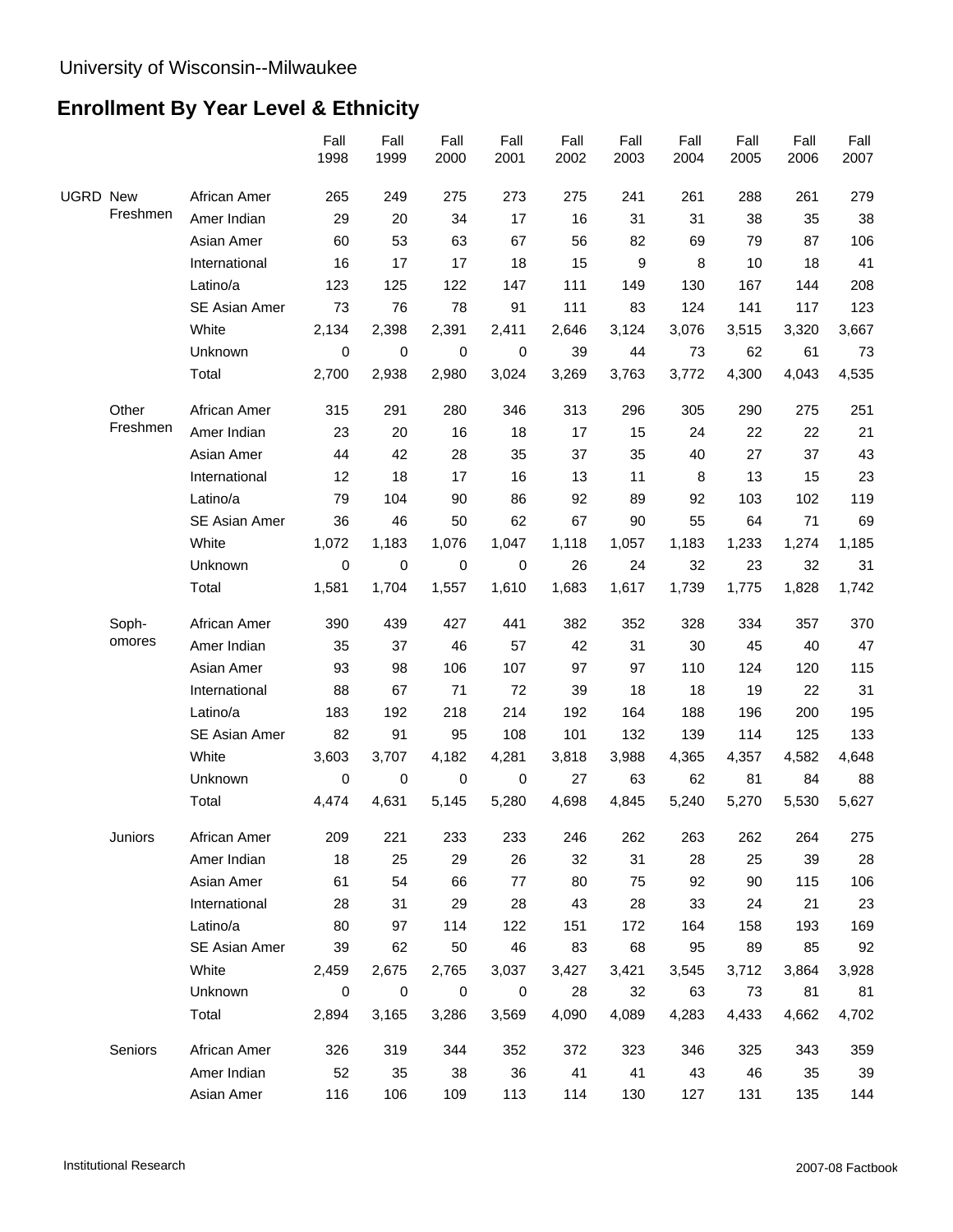# **Enrollment By Year Level & Ethnicity**

|                     |               | Fall<br>1998 | Fall<br>1999 | Fall<br>2000 | Fall<br>2001 | Fall<br>2002 | Fall<br>2003 | Fall<br>2004 | Fall<br>2005 | Fall<br>2006 | Fall<br>2007 |
|---------------------|---------------|--------------|--------------|--------------|--------------|--------------|--------------|--------------|--------------|--------------|--------------|
|                     | International | 93           | 72           | 76           | 73           | 61           | 57           | 51           | 50           | 54           | 47           |
|                     | Latino/a      | 147          | 170          | 174          | 186          | 202          | 194          | 218          | 214          | 225          | 243          |
|                     | SE Asian Amer | 71           | 78           | 99           | 88           | 93           | 106          | 113          | 119          | 103          | 112          |
|                     | White         | 3,999        | 4,011        | 4,127        | 4,195        | 4,340        | 4,645        | 4,992        | 4,995        | 5,055        | 5,319        |
|                     | Unknown       | 0            | 0            | 0            | 0            | 23           | 46           | 56           | 80           | 103          | 113          |
|                     | Total         | 4,804        | 4,791        | 4,967        | 5,043        | 5,246        | 5,542        | 5,946        | 5,960        | 6,053        | 6,376        |
| Non                 | African Amer  | 147          | 146          | 130          | 157          | 110          | 92           | 124          | 121          | 96           | 91           |
| Degree              | Amer Indian   | 8            | 6            | 0            | 11           | 6            | 15           | 12           | 8            | 13           | 10           |
|                     | Asian Amer    | 42           | 48           | 40           | 39           | 26           | 27           | 40           | 40           | 46           | 33           |
|                     | International | 49           | 42           | 47           | 35           | 30           | 40           | 38           | 43           | 41           | 43           |
|                     | Latino/a      | 80           | 78           | 70           | 77           | 77           | 62           | 57           | 44           | 57           | 53           |
|                     | SE Asian Amer | 8            | 9            | 10           | 12           | 8            | 12           | 17           | 8            | 18           | 8            |
|                     | White         | 1,608        | 1,490        | 1,404        | 1,557        | 1,255        | 1,148        | 1,287        | 1,338        | 1,215        | 1,150        |
|                     | Unknown       | 0            | 0            | 0            | 0            | 159          | 164          | 99           | 49           | 38           | 44           |
|                     | Total         | 1,942        | 1,819        | 1,701        | 1,888        | 1,671        | 1,560        | 1,674        | 1,651        | 1,524        | 1,432        |
| Total               | African Amer  | 1,652        | 1,665        | 1,689        | 1,802        | 1,698        | 1,566        | 1,627        | 1,620        | 1,596        | 1,625        |
|                     | Amer Indian   | 165          | 143          | 163          | 165          | 154          | 164          | 168          | 184          | 184          | 183          |
|                     | Asian Amer    | 416          | 401          | 412          | 438          | 410          | 446          | 478          | 491          | 540          | 547          |
|                     | International | 286          | 247          | 257          | 242          | 201          | 163          | 156          | 159          | 171          | 208          |
|                     | Latino/a      | 692          | 766          | 788          | 832          | 825          | 830          | 849          | 882          | 921          | 987          |
|                     | SE Asian Amer | 309          | 362          | 382          | 407          | 463          | 491          | 543          | 535          | 519          | 537          |
|                     | White         | 14,875       | 15,464       | 15,945       | 16,528       | 16,604       | 17,383       | 18,448       | 19,150       | 19,310       | 19,897       |
|                     | Unknown       | $\pmb{0}$    | $\pmb{0}$    | $\pmb{0}$    | $\pmb{0}$    | 302          | 373          | 385          | 368          | 399          | 430          |
|                     | Total         | 18,395       | 19,048       | 19,636       | 20,414       | 20,657       | 21,416       | 22,654       | 23,389       | 23,640       | 24,414       |
| <b>GRAD Masters</b> | African Amer  | 158          | 143          | 136          | 168          | 162          | 163          | 144          | 163          | 158          | 174          |
|                     | Amer Indian   | 17           | 17           | 31           | 21           | 15           | 19           | 20           | 25           | 26           | 21           |
|                     | Asian Amer    | 70           | 62           | 47           | 59           | 55           | 50           | 57           | 57           | 73           | 78           |
|                     | International | 229          | 242          | 232          | 224          | 242          | 250          | 255          | 242          | 218          | 212          |
|                     | Latino/a      | 77           | 81           | 86           | 67           | 75           | 83           | 94           | 88           | 91           | 84           |
|                     | SE Asian Amer | 16           | 10           | 15           | 22           | 34           | 33           | 29           | 22           | 19           | 16           |
|                     | White         | 2,578        | 2,454        | 2,450        | 2,390        | 2,415        | 2,405        | 2,389        | 2,463        | 2,525        | 2,694        |
|                     | Unknown       | 0            | 0            | 0            | $\pmb{0}$    | 70           | 102          | 126          | 118          | 119          | 132          |
|                     | Total         | 3,145        | 3,009        | 2,997        | 2,951        | 3,068        | 3,105        | 3,114        | 3,178        | 3,229        | 3,411        |
| Educ                | African Amer  |              |              |              |              | 0            | 0            | 0            | 1            | 1            | 0            |
| Specialist          | Amer Indian   |              |              |              |              | $\mathbf 0$  | 0            | 0            | 0            | 0            | 0            |
|                     | Asian Amer    |              |              |              |              | 0            | 0            | 0            | 0            | 0            | 0            |
|                     | International |              |              |              |              | 0            | 0            | 0            | 0            | 0            | 0            |
|                     | Latino/a      |              |              |              |              | 0            | 0            | 0            | 0            | 0            | 1            |
|                     | SE Asian Amer |              |              |              |              | $\pmb{0}$    | $\pmb{0}$    | 0            | 0            | 0            | 0            |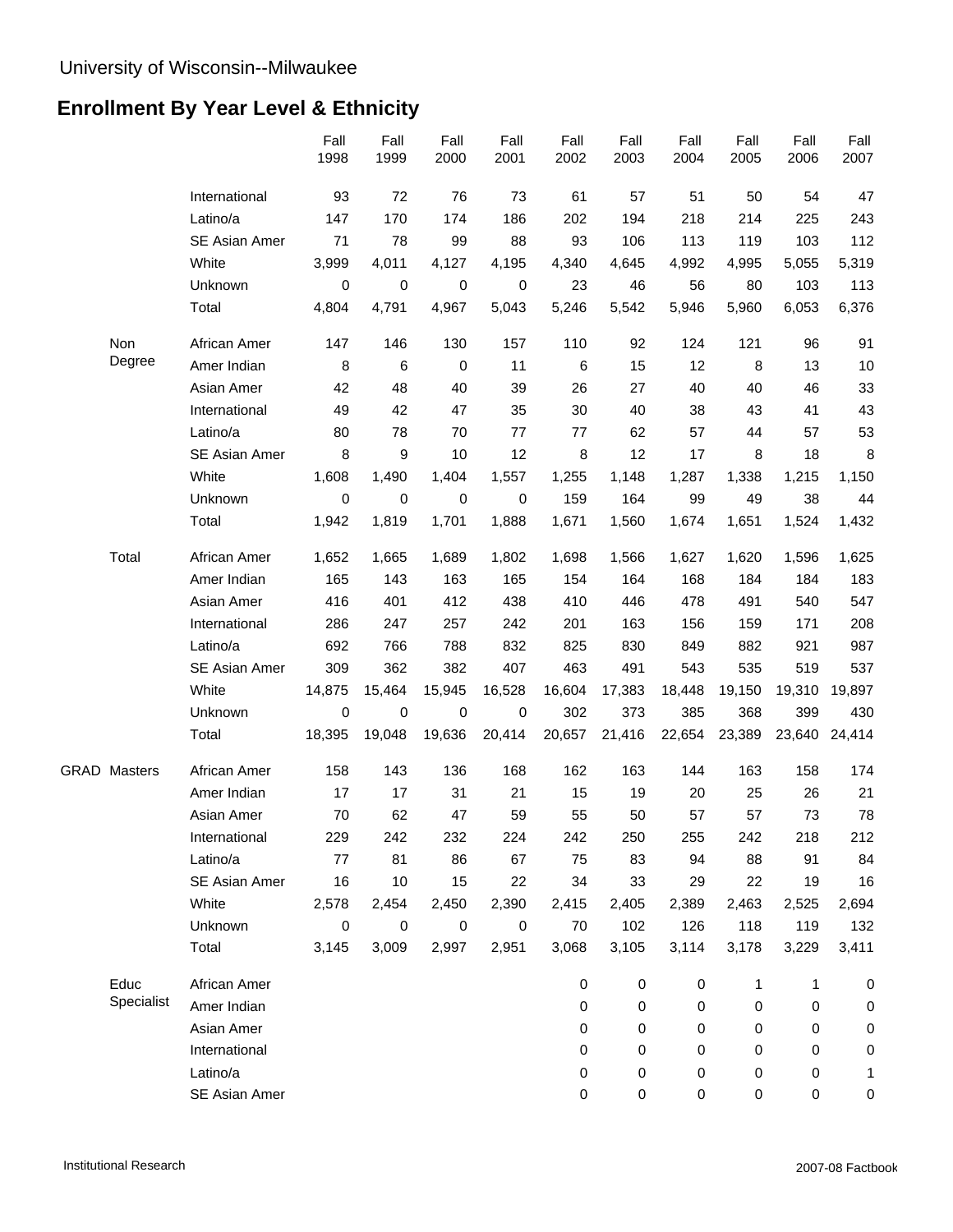# **Enrollment By Year Level & Ethnicity**

|       |         |                      | Fall<br>1998     | Fall<br>1999   | Fall<br>2000   | Fall<br>2001 | Fall<br>2002            | Fall<br>2003   | Fall<br>2004   | Fall<br>2005   | Fall<br>2006 | Fall<br>2007   |
|-------|---------|----------------------|------------------|----------------|----------------|--------------|-------------------------|----------------|----------------|----------------|--------------|----------------|
|       |         | White                |                  |                |                |              | 3                       | 8              | 10             | 13             | 9            | 9              |
|       |         | Unknown              |                  |                |                |              | 0                       | $\mathbf 0$    | $\pmb{0}$      | $\mathbf 0$    | 0            | 0              |
|       |         | Total                |                  |                |                |              | 3                       | 8              | 10             | 14             | 10           | 10             |
|       | Doctors | African Amer         | 48               | 51             | 51             | 54           | 56                      | 51             | 57             | 58             | 56           | 65             |
|       |         | Amer Indian          | 3                | $\overline{c}$ | $\overline{c}$ | 1            | $\overline{\mathbf{c}}$ | 6              | $\overline{7}$ | 8              | 10           | 9              |
|       |         | Asian Amer           | 19               | 16             | 13             | 15           | 14                      | 17             | 24             | 24             | 27           | 32             |
|       |         | International        | 184              | 189            | 186            | 191          | 203                     | 240            | 269            | 285            | 309          | 310            |
|       |         | Latino/a             | 17               | 16             | 18             | 16           | 13                      | 16             | 17             | 23             | 29           | 30             |
|       |         | SE Asian Amer        | 6                | 9              | 8              | 5            | 5                       | 7              | 10             | 8              | 8            | 7              |
|       |         | White                | 445              | 426            | 421            | 414          | 404                     | 429            | 495            | 518            | 541          | 533            |
|       |         | Unknown              | $\boldsymbol{0}$ | 0              | 0              | 0            | 3                       | 10             | 19             | 20             | 24           | 33             |
|       |         | Total                | 722              | 709            | 699            | 696          | 700                     | 776            | 898            | 944            | 1,004        | 1,019          |
|       | Non     | African Amer         | 77               | 97             | 67             | 56           | 75                      | 59             | 55             | 47             | 48           | 49             |
|       | Degree  | Amer Indian          | 4                | 11             | 1              | 5            | 6                       | $\overline{4}$ | 1              | $\overline{c}$ | 5            | $\overline{2}$ |
|       |         | Asian Amer           | 11               | 8              | 10             | 9            | 9                       | 14             | 12             | 16             | 13           | 13             |
|       |         | International        | 16               | 16             | 9              | 18           | 13                      | 18             | 19             | 25             | 10           | 15             |
|       |         | Latino/a             | 17               | 18             | 24             | 20           | 28                      | 22             | 28             | 31             | 16           | 21             |
|       |         | SE Asian Amer        | 0                | 6              | 11             | 4            | 8                       | 3              | $\overline{7}$ | $\pmb{0}$      | 3            | 5              |
|       |         | White                | 508              | 624            | 527            | 513          | 472                     | 414            | 393            | 392            | 366          | 384            |
|       |         | Unknown              | $\mathbf 0$      | $\mathbf 0$    | 0              | $\mathbf 0$  | 20                      | 11             | 17             | 8              | 12           | 15             |
|       |         | Total                | 633              | 780            | 649            | 625          | 631                     | 545            | 532            | 521            | 473          | 504            |
|       | Total   | African Amer         | 283              | 291            | 254            | 278          | 293                     | 273            | 256            | 269            | 263          | 288            |
|       |         | Amer Indian          | 24               | 30             | 34             | 27           | 23                      | 29             | 28             | 35             | 41           | 32             |
|       |         | Asian Amer           | 100              | 86             | 70             | 83           | 78                      | 81             | 93             | 97             | 113          | 123            |
|       |         | International        | 429              | 447            | 427            | 433          | 458                     | 508            | 543            | 552            | 537          | 537            |
|       |         | Latino/a             | 111              | 115            | 128            | 103          | 116                     | 121            | 139            | 142            | 136          | 136            |
|       |         | SE Asian Amer        | 22               | 25             | 34             | 31           | 47                      | 43             | 46             | 30             | 30           | 28             |
|       |         | White                | 3,531            | 3,504          | 3,398          | 3,317        | 3,294                   | 3,256          | 3,287          | 3,386          | 3,441        | 3,620          |
|       |         | Unknown              | 0                | 0              | 0              | 0            | 93                      | 123            | 162            | 146            | 155          | 180            |
|       |         | Total                | 4,500            | 4,498          | 4,345          | 4,272        | 4,402                   | 4,434          | 4,554          | 4,657          | 4,716        | 4,944          |
| Total |         | African Amer         | 1,935            | 1,956          | 1,943          | 2,080        | 1,991                   | 1,839          | 1,883          | 1,889          | 1,859        | 1,913          |
|       |         | Amer Indian          | 189              | 173            | 197            | 192          | 177                     | 193            | 196            | 219            | 225          | 215            |
|       |         | Asian Amer           | 516              | 487            | 482            | 521          | 488                     | 527            | 571            | 588            | 653          | 670            |
|       |         | International        | 715              | 694            | 684            | 675          | 659                     | 671            | 699            | 711            | 708          | 745            |
|       |         | Latino/a             | 803              | 881            | 916            | 935          | 941                     | 951            | 988            | 1,024          | 1,057        | 1,123          |
|       |         | <b>SE Asian Amer</b> | 331              | 387            | 416            | 438          | 510                     | 534            | 589            | 565            | 549          | 565            |
|       |         | White                | 18,406           | 18,968         | 19,343         | 19,845       | 19,898                  | 20,639         | 21,735         | 22,536         | 22,751       | 23,517         |
|       |         | Unknown              | 0                | 0              | 0              | 0            | 395                     | 496            | 547            | 514            | 554          | 610            |
|       |         | Total                | 22,895           | 23,546         | 23,981         | 24,686       | 25,059                  | 25,850         | 27,208         | 28,046         |              | 28,356 29,358  |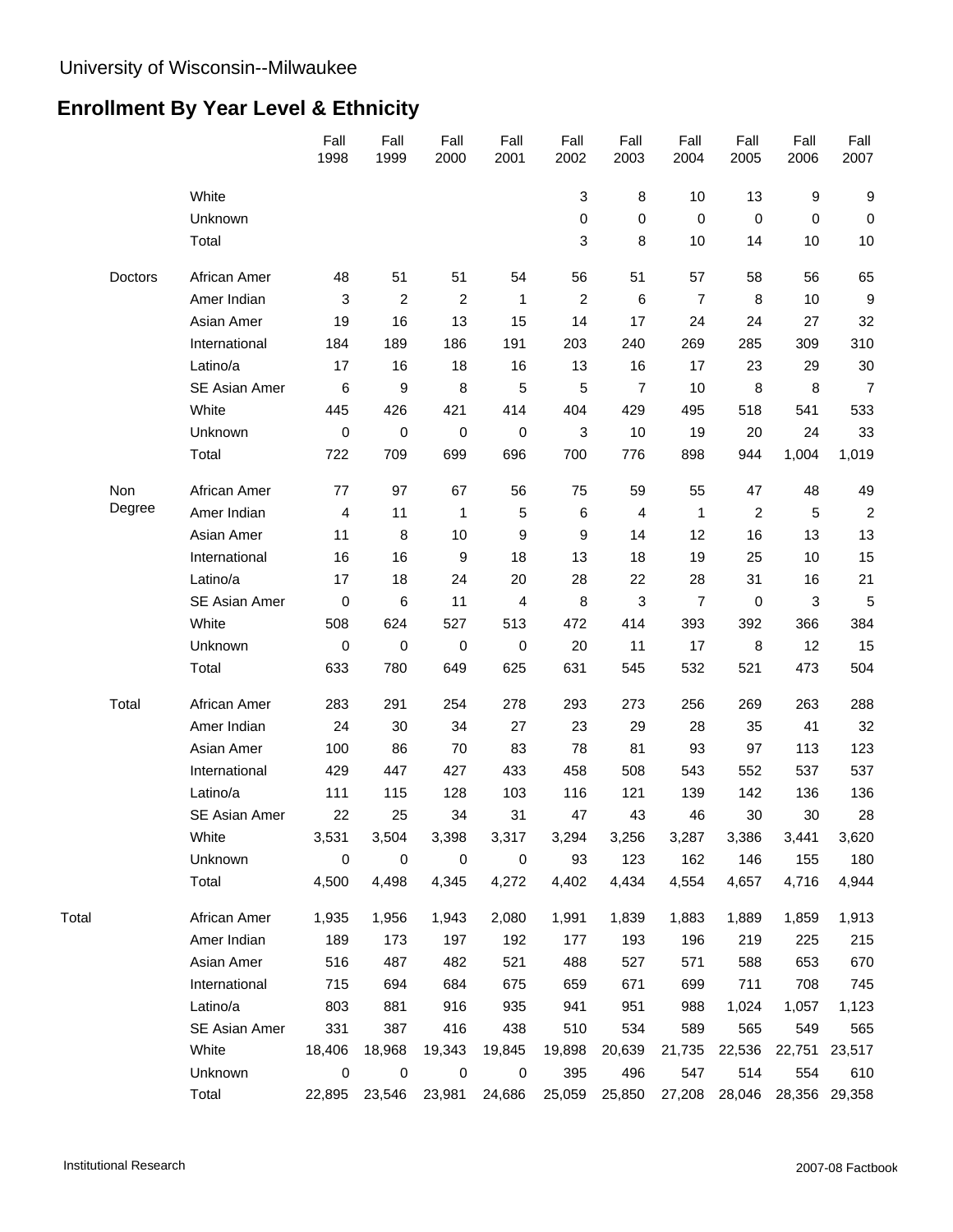# **Enrollment By Academic Group & Ethnicity**

|                 |               | Fall<br>1998     | Fall<br>1999     | Fall<br>2000            | Fall<br>2001 | Fall<br>2002   | Fall<br>2003   | Fall<br>2004   | Fall<br>2005   | Fall<br>2006 | Fall<br>2007 |
|-----------------|---------------|------------------|------------------|-------------------------|--------------|----------------|----------------|----------------|----------------|--------------|--------------|
| Acad            | African Amer  | 454              | 463              | 489                     | 538          | 527            | 490            | 417            | 361            | 349          | 352          |
| Opportunity     | Amer Indian   | 31               | 33               | 39                      | 27           | 27             | 32             | 33             | 33             | 25           | 24           |
| Ctr             | Asian Amer    | 31               | 27               | 27                      | 34           | 31             | 31             | 27             | 27             | 31           | 38           |
|                 | International | $\boldsymbol{2}$ | 1                | $\overline{\mathbf{c}}$ | $\pmb{0}$    | 1              | 1              | $\pmb{0}$      | $\overline{c}$ | 1            | 1            |
|                 | Latino/a      | 106              | 125              | 152                     | 159          | 163            | 149            | 121            | 112            | 111          | 131          |
|                 | SE Asian Amer | 37               | 48               | 62                      | 74           | 87             | 86             | 91             | 71             | 87           | 101          |
|                 | White         | 447              | 526              | 537                     | 499          | 451            | 449            | 446            | 616            | 564          | 667          |
|                 | Unknown       | 0                | 0                | 0                       | $\mathbf 0$  | 4              | 11             | 12             | 8              | 8            | 18           |
|                 | Total         | 1,108            | 1,223            | 1,308                   | 1,331        | 1,291          | 1,249          | 1,147          | 1,230          | 1,176        | 1,332        |
| Architecture    | African Amer  | 12               | 16               | 10                      | 12           | 5              | 5              | $\overline{7}$ | 11             | 21           | 29           |
|                 | Amer Indian   | $\overline{7}$   | 5                | 4                       | $\mathbf{3}$ | 3              | 3              | 1              | 4              | 5            | 3            |
|                 | Asian Amer    | 16               | 17               | 13                      | 12           | 12             | $\overline{7}$ | 12             | 14             | 15           | 15           |
|                 | International | 34               | 41               | 44                      | 46           | 36             | 35             | 31             | 22             | 23           | 21           |
|                 | Latino/a      | 31               | 37               | 37                      | 39           | 38             | 45             | 51             | 41             | 34           | 22           |
|                 | SE Asian Amer | 7                | 6                | 3                       | 6            | 5              | 4              | 5              | $\overline{7}$ | 12           | 13           |
|                 | White         | 676              | 716              | 706                     | 729          | 687            | 717            | 749            | 719            | 682          | 785          |
|                 | Unknown       | 0                | 0                | 0                       | 0            | 5              | 8              | 14             | 15             | 18           | 15           |
|                 | Total         | 783              | 838              | 817                     | 847          | 791            | 824            | 870            | 833            | 810          | 903          |
| Arts            | African Amer  | 46               | 50               | 47                      | 48           | 53             | 47             | 56             | 69             | 69           | 71           |
|                 | Amer Indian   | 11               | 11               | 11                      | 11           | $\overline{7}$ | 11             | 12             | 17             | 23           | 14           |
|                 | Asian Amer    | 32               | 25               | 25                      | 19           | 25             | 28             | 32             | 30             | 25           | 32           |
|                 | International | 27               | 26               | 24                      | 24           | 28             | 20             | 19             | 19             | 17           | 19           |
|                 | Latino/a      | 42               | 59               | 58                      | 55           | 50             | 64             | 66             | 69             | 67           | 74           |
|                 | SE Asian Amer | 5                | 7                | 10                      | 12           | 13             | 18             | 21             | 24             | 17           | 24           |
|                 | White         | 1,242            | 1,337            | 1,407                   | 1,468        | 1,481          | 1,559          | 1,622          | 1,689          | 1,766        | 1,757        |
|                 | Unknown       | 0                | 0                | 0                       | 0            | 23             | 28             | 37             | 43             | 54           | 58           |
|                 | Total         | 1,405            | 1,515            | 1,582                   | 1,637        | 1,680          | 1,775          | 1,865          | 1,960          | 2,038        | 2,049        |
| <b>Business</b> | African Amer  | 236              | 231              | 215                     | 226          | 226            | 204            | 222            | 231            | 225          | 232          |
|                 | Amer Indian   | 25               | 23               | 25                      | 20           | 18             | 17             | 16             | 22             | 19           | 21           |
|                 | Asian Amer    | 135              | 112              | 125                     | 138          | 109            | 106            | 90             | 115            | 135          | 136          |
|                 | International | 203              | 170              | 149                     | 147          | 117            | 114            | 113            | 149            | 124          | 136          |
|                 | Latino/a      | 103              | 101              | 86                      | 102          | 104            | 98             | 108            | 133            | 145          | 157          |
|                 | SE Asian Amer | 66               | 80               | 89                      | 99           | 106            | 106            | 114            | 122            | 93           | 82           |
|                 | White         | 3,118            | 3,281            | 3,377                   | 3,445        | 3,313          | 3,288          | 3,399          | 3,565          | 3,652        | 3,879        |
|                 | Unknown       | $\pmb{0}$        | 0                | 0                       | $\mathbf 0$  | 38             | 49             | 59             | 68             | 70           | 87           |
|                 | Total         | 3,886            | 3,998            | 4,066                   | 4,177        | 4,031          | 3,982          | 4,121          | 4,405          | 4,463        | 4,730        |
| Education       | African Amer  | 347              | 372              | 317                     | 338          | 266            | 271            | 256            | 274            | 263          | 265          |
|                 | Amer Indian   | 24               | 23               | 27                      | 35           | 25             | 39             | 35             | 38             | 39           | 21           |
|                 | Asian Amer    | 32               | 34               | 27                      | 33           | 34             | 34             | 36             | 34             | 38           | 34           |
|                 | International | 12               | $\boldsymbol{7}$ | 8                       | 10           | 9              | 13             | 12             | 17             | 15           | 23           |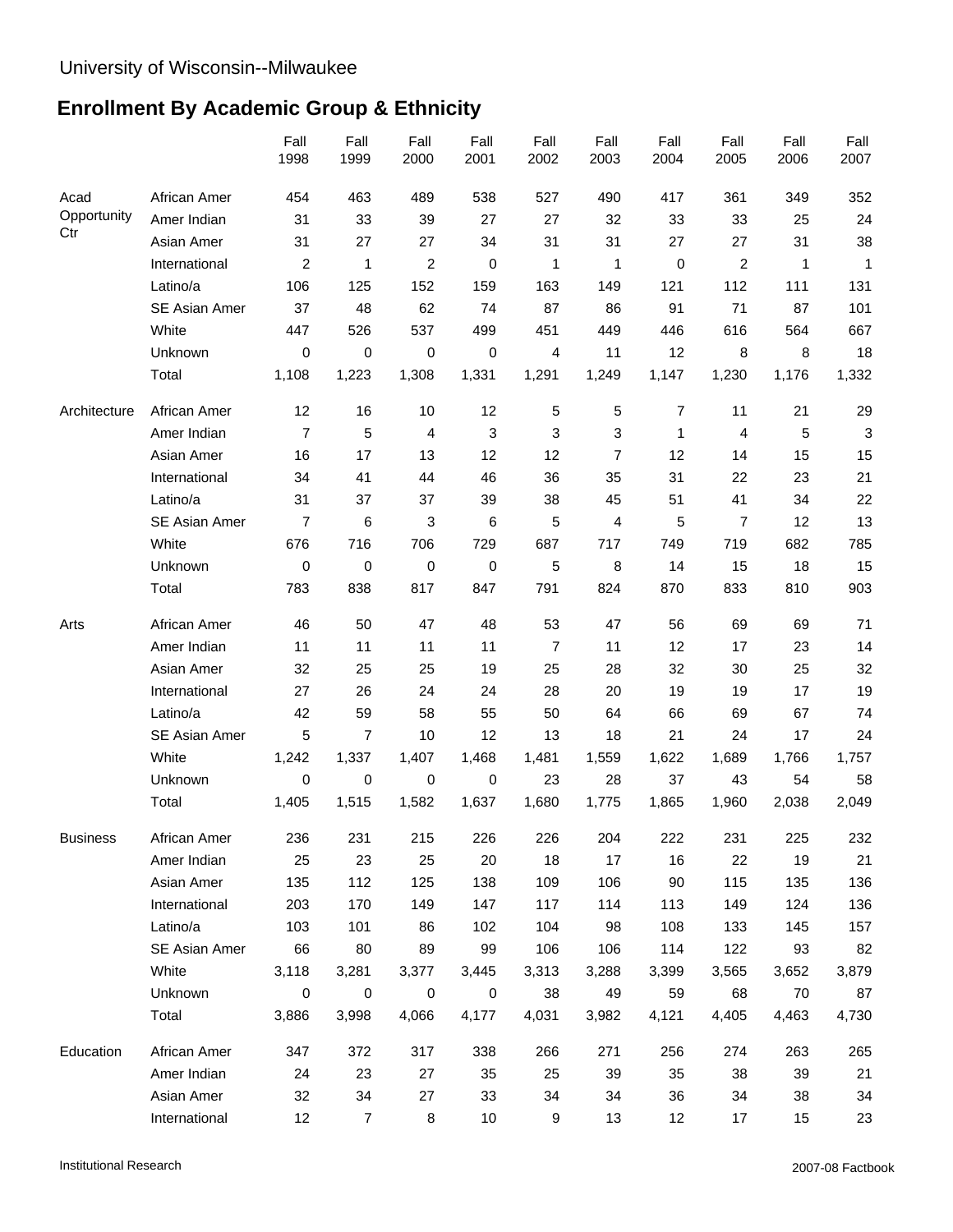# **Enrollment By Academic Group & Ethnicity**

|                |                      | Fall<br>1998   | Fall<br>1999   | Fall<br>2000 | Fall<br>2001 | Fall<br>2002   | Fall<br>2003   | Fall<br>2004 | Fall<br>2005 | Fall<br>2006   | Fall<br>2007 |
|----------------|----------------------|----------------|----------------|--------------|--------------|----------------|----------------|--------------|--------------|----------------|--------------|
|                | Latino/a             | 115            | 145            | 136          | 127          | 131            | 124            | 131          | 113          | 128            | 117          |
|                | <b>SE Asian Amer</b> | 21             | 24             | 31           | 29           | 43             | 29             | 39           | 29           | 29             | 39           |
|                | White                | 2,151          | 2,243          | 2,246        | 2,328        | 2,345          | 2,411          | 2,253        | 2,297        | 2,334          | 2,224        |
|                | Unknown              | $\mathbf 0$    | 0              | 0            | $\,0\,$      | 21             | 31             | 44           | 36           | 35             | 40           |
|                | Total                | 2,702          | 2,848          | 2,792        | 2,900        | 2,874          | 2,952          | 2,806        | 2,838        | 2,881          | 2,763        |
| Engineering    | African Amer         | 96             | 87             | 106          | 97           | 82             | 67             | 69           | 60           | 51             | 47           |
|                | Amer Indian          | 8              | 4              | 5            | 6            | 5              | 4              | 6            | 4            | $\overline{7}$ | $\,6\,$      |
|                | Asian Amer           | 61             | 64             | 55           | 62           | 59             | 63             | 74           | 64           | 62             | 69           |
|                | International        | 155            | 163            | 189          | 200          | 187            | 184            | 180          | 161          | 162            | 162          |
|                | Latino/a             | 45             | 51             | 51           | 54           | 48             | 52             | 55           | 57           | 52             | 54           |
|                | SE Asian Amer        | 54             | 72             | 76           | 66           | 74             | 72             | 64           | 50           | 53             | 50           |
|                | White                | 1,321          | 1,342          | 1,443        | 1,455        | 1,450          | 1,400          | 1,403        | 1,373        | 1,364          | 1,297        |
|                | Unknown              | 0              | 0              | 0            | 0            | 25             | 33             | 29           | 28           | 24             | 33           |
|                | Total                | 1,740          | 1,783          | 1,925        | 1,940        | 1,930          | 1,875          | 1,880        | 1,797        | 1,775          | 1,718        |
| Health         | African Amer         | 39             | 50             | 49           | 55           | 59             | 54             | 70           | 68           | 82             | 94           |
| Science        | Amer Indian          | 4              | 3              | 3            | 3            | 5              | $\overline{7}$ | 6            | 6            | 5              | 10           |
|                | Asian Amer           | 22             | 22             | 20           | 16           | 20             | 22             | 24           | 31           | 26             | 35           |
|                | International        | 9              | 8              | 11           | 12           | 14             | 15             | 17           | 18           | 19             | 14           |
|                | Latino/a             | 24             | 22             | 22           | 21           | 31             | 36             | 33           | 41           | 46             | 46           |
|                | <b>SE Asian Amer</b> | 15             | 13             | 14           | 9            | 11             | 18             | 18           | 25           | 29             | 28           |
|                | White                | 918            | 885            | 809          | 738          | 802            | 944            | 1,087        | 1,197        | 1,280          | 1,485        |
|                | Unknown              | 0              | 0              | 0            | 0            | 9              | 12             | 14           | 16           | 22             | 25           |
|                | Total                | 1,031          | 1,003          | 928          | 854          | 951            | 1,108          | 1,269        | 1,402        | 1,509          | 1,737        |
| Information    | African Amer         | 15             | 18             | 20           | 24           | 33             | 30             | 26           | 22           | 26             | 27           |
| <b>Studies</b> | Amer Indian          | 0              | 3              | 4            | 5            | 4              | 2              | 1            | 2            | 1              | 1            |
|                | Asian Amer           | 2              | $\overline{c}$ | 8            | 11           | 13             | 8              | 15           | 9            | 13             | 17           |
|                | International        | $\overline{c}$ | $\overline{7}$ | 5            | 8            | $\overline{7}$ | $\overline{7}$ | 6            | 9            | 19             | 22           |
|                | Latino/a             | 5              | 3              | 11           | 13           | 9              | 12             | 12           | 13           | 17             | 17           |
|                | SE Asian Amer        | 2              | 5              | 6            | 8            | 10             | 10             | 16           | 12           | 14             | 9            |
|                | White                | 292            | 271            | 346          | 410          | 392            | 365            | 377          | 466          | 529            | 584          |
|                | Unknown              | $\pmb{0}$      | $\pmb{0}$      | 0            | $\pmb{0}$    | 19             | 19             | 37           | 39           | 36             | 33           |
|                | Total                | 318            | 309            | 400          | 479          | 487            | 453            | 490          | 572          | 655            | 710          |
| Letters &      | African Amer         | 380            | 369            | 379          | 425          | 425            | 396            | 453          | 473          | 479            | 491          |
| Science        | Amer Indian          | 52             | 40             | 59           | 55           | 55             | 49             | 64           | 66           | 71             | 77           |
|                | Asian Amer           | 126            | 114            | 118          | 139          | 132            | 166            | 176          | 181          | 218            | 213          |
|                | International        | 244            | 248            | 230          | 212          | 179            | 265            | 296          | 278          | 297            | 314          |
|                | Latino/a             | 199            | 205            | 229          | 231          | 224            | 240            | 269          | 290          | 296            | 356          |
|                | SE Asian Amer        | 91             | 104            | 98           | 109          | 117            | 139            | 149          | 159          | 152            | 159          |
|                | White                | 5,121          | 5,368          | 5,532        | 5,783        | 5,869          | 6,340          | 6,887        | 7,054        | 7,251          | 7,431        |
|                | Unknown              | 0              | $\,0\,$        | 0            | $\pmb{0}$    | 72             | 107            | 154          | 161          | 197            | 212          |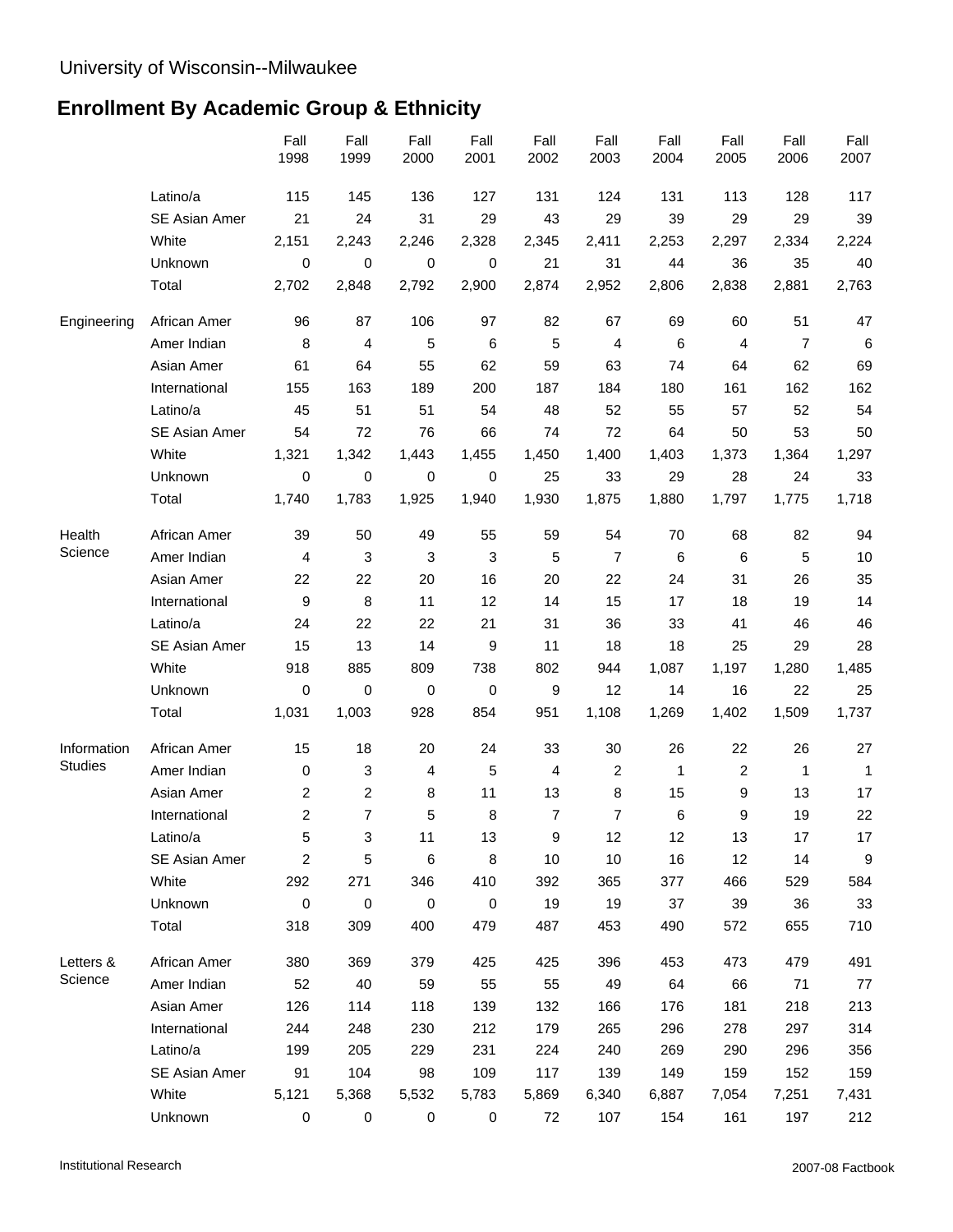# **Enrollment By Academic Group & Ethnicity**

|          |               | Fall<br>1998   | Fall<br>1999   | Fall<br>2000            | Fall<br>2001     | Fall<br>2002   | Fall<br>2003 | Fall<br>2004 | Fall<br>2005 | Fall<br>2006 | Fall<br>2007   |
|----------|---------------|----------------|----------------|-------------------------|------------------|----------------|--------------|--------------|--------------|--------------|----------------|
|          | Total         | 6,213          | 6,448          | 6,645                   | 6,954            | 7,073          | 7,702        | 8,448        | 8,662        | 8,961        | 9,253          |
| Nursing  | African Amer  | 57             | 63             | 73                      | 71               | 82             | 100          | 100          | 109          | 86           | 91             |
|          | Amer Indian   | $\overline{7}$ | 9              | 8                       | 9                | 9              | 10           | 7            | 6            | 8            | 11             |
|          | Asian Amer    | 13             | 19             | 22                      | 14               | 24             | 32           | 40           | 35           | 35           | 38             |
|          | International | 3              | 6              | 6                       | $\overline{7}$   | 5              | 8            | 12           | 17           | 16           | 17             |
|          | Latino/a      | 33             | 37             | 35                      | 32               | 38             | 45           | 52           | 50           | 50           | 41             |
|          | SE Asian Amer | 12             | 14             | 14                      | 12               | 20             | 31           | 43           | 45           | 38           | 33             |
|          | White         | 825            | 804            | 825                     | 873              | 1,072          | 1,327        | 1,464        | 1,363        | 1,202        | 1,260          |
|          | Unknown       | 0              | 0              | $\boldsymbol{0}$        | 0                | 17             | 40           | 36           | 31           | 25           | 18             |
|          | Total         | 950            | 952            | 983                     | 1,018            | 1,267          | 1,593        | 1,754        | 1,656        | 1,460        | 1,509          |
| Social   | African Amer  | 144            | 133            | 135                     | 133              | 137            | 119          | 122          | 124          | 131          | 147            |
| Welfare  | Amer Indian   | 13             | 14             | 12                      | $\boldsymbol{9}$ | 13             | 15           | 12           | 15           | 13           | 16             |
|          | Asian Amer    | 15             | 15             | $10$                    | 11               | $\overline{7}$ | 9            | 11           | 13           | 16           | 12             |
|          | International | 6              | $\overline{c}$ | $\overline{\mathbf{c}}$ | 1                | 3              | $\mathbf 0$  | 1            | 5            | 5            | $\overline{c}$ |
|          | Latino/a      | 48             | 52             | 49                      | 43               | 42             | 43           | 48           | 67           | 67           | 64             |
|          | SE Asian Amer | 14             | 6              | 6                       | 5                | 12             | 11           | 13           | 13           | 8            | 22             |
|          | White         | 1,008          | 980            | 944                     | 837              | 840            | 869          | 938          | 1,012        | 1,047        | 1,060          |
|          | Unknown       | 0              | 0              | 0                       | 0                | 16             | 17           | 22           | 27           | 25           | 28             |
|          | Total         | 1,248          | 1,202          | 1,158                   | 1,039            | 1,070          | 1,083        | 1,167        | 1,276        | 1,312        | 1,351          |
| Special  | African Amer  | 109            | 104            | 103                     | 113              | 96             | 56           | 85           | 87           | 77           | 67             |
| Programs | Amer Indian   | $\overline{7}$ | 5              | $\boldsymbol{0}$        | $\boldsymbol{9}$ | 6              | 4            | 3            | 6            | 9            | 11             |
|          | Asian Amer    | 31             | 36             | 32                      | 32               | 22             | 21           | 34           | 35           | 39           | 31             |
|          | International | 18             | 15             | 14                      | 8                | 73             | 9            | 12           | 14           | 10           | 14             |
|          | Latino/a      | 52             | 44             | 50                      | 59               | 63             | 43           | 42           | 38           | 44           | 44             |
|          | SE Asian Amer | 7              | 8              | 7                       | 9                | 12             | 10           | 16           | 8            | 17           | 5              |
|          | White         | 1,287          | 1,215          | 1,171                   | 1,280            | 1,196          | 970          | 1,110        | 1,185        | 1,080        | 1,088          |
|          | Unknown       | 0              | 0              | 0                       | 0                | 146            | 141          | 89           | 42           | 40           | 43             |
|          | Total         | 1,511          | 1,427          | 1,377                   | 1,510            | 1,614          | 1,254        | 1,391        | 1,415        | 1,316        | 1,303          |
| Total    | African Amer  | 1,935          | 1,956          | 1,943                   | 2,080            | 1,991          | 1,839        | 1,883        | 1,889        | 1,859        | 1,913          |
|          | Amer Indian   | 189            | 173            | 197                     | 192              | 177            | 193          | 196          | 219          | 225          | 215            |
|          | Asian Amer    | 516            | 487            | 482                     | 521              | 488            | 527          | 571          | 588          | 653          | 670            |
|          | International | 715            | 694            | 684                     | 675              | 659            | 671          | 699          | 711          | 708          | 745            |
|          | Latino/a      | 803            | 881            | 916                     | 935              | 941            | 951          | 988          | 1,024        | 1,057        | 1,123          |
|          | SE Asian Amer | 331            | 387            | 416                     | 438              | 510            | 534          | 589          | 565          | 549          | 565            |
|          | White         | 18,406         | 18,968         | 19,343                  | 19,845           | 19,898         | 20,639       | 21,735       | 22,536       | 22,751       | 23,517         |
|          | Unknown       | $\mathbf 0$    | 0              | 0                       | 0                | 395            | 496          | 547          | 514          | 554          | 610            |
|          | Total         | 22,895         | 23,546         | 23,981                  | 24,686           | 25,059         | 25,850       | 27,208       | 28,046       | 28,356       | 29,358         |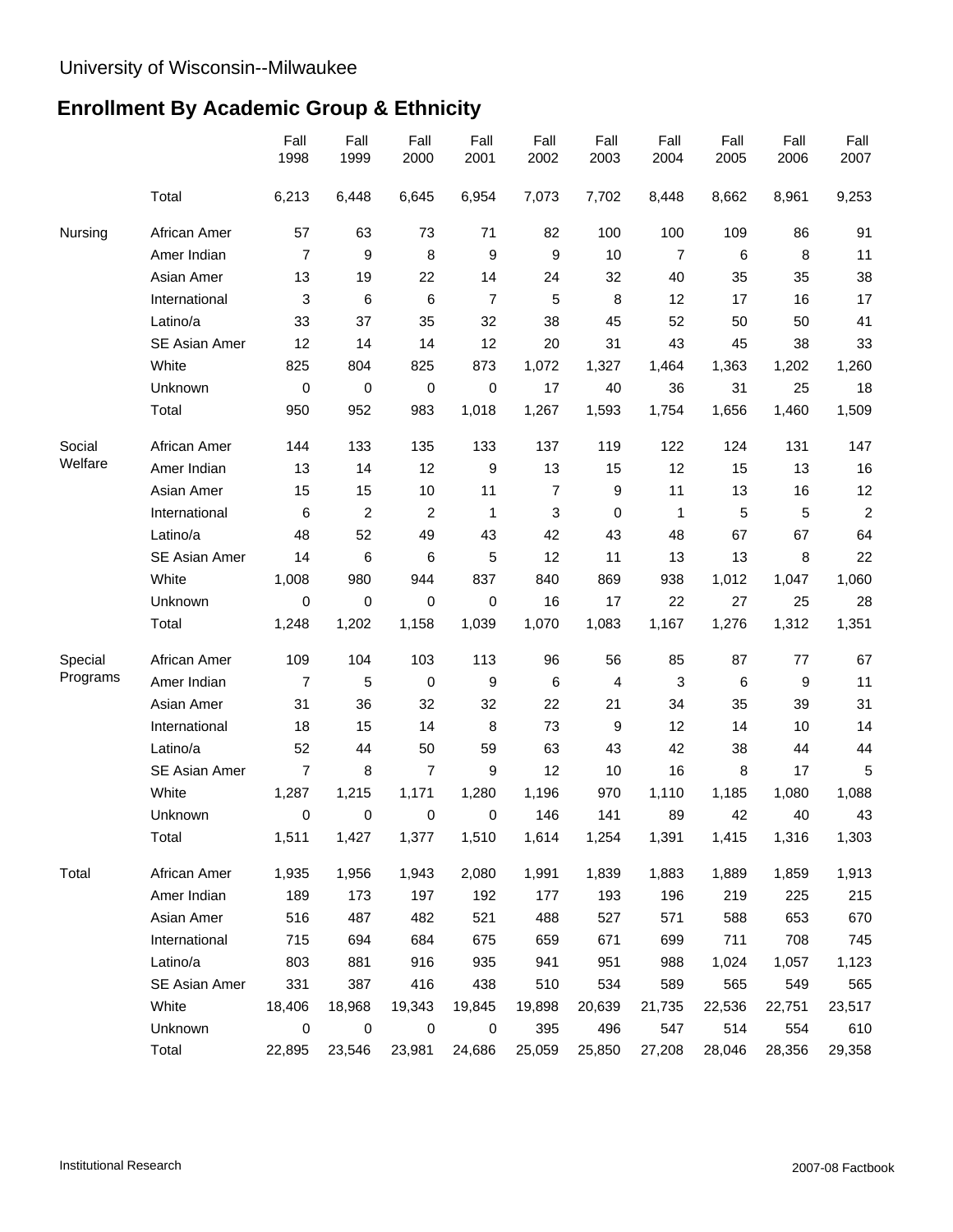# **Fall 2007 Enrollment By Academic Group & Year Level**

|              |          |          |       |       |                               |       | <b>UGRD</b>  |       |       |            |                                                 | <b>GRAD</b> |        |
|--------------|----------|----------|-------|-------|-------------------------------|-------|--------------|-------|-------|------------|-------------------------------------------------|-------------|--------|
|              | New      | Other    | Soph- |       |                               | Non   |              |       |       | <b>Non</b> | Educ                                            |             |        |
|              | Freshmen | Freshmen |       |       | omores Juniors Seniors Degree |       |              |       |       |            | <b>Total Masters Doctors Degree Specialists</b> | Total       | Total  |
| <b>AOC</b>   | 613      | 345      | 286   | 72    | 16                            |       | 1,332        |       |       |            |                                                 |             | 1,332  |
| <b>ARTS</b>  | 359      | 124      | 563   | 320   | 578                           | 3     | 1,947        | 98    |       | 4          |                                                 | 102         | 2,049  |
| <b>BUS</b>   | 555      | 207      | 1,010 | 981   | 1,207                         | 11    | 3,971        | 616   | 46    | 97         |                                                 | 759         | 4,730  |
| <b>CEAS</b>  | 256      | 88       | 351   | 229   | 527                           | 2     | 1,453        | 130   | 115   | 20         |                                                 | 265         | 1,718  |
| <b>CHS</b>   | 258      | 91       | 435   | 306   | 470                           | 3     | 1,563        | 149   | 9     | 16         |                                                 | 174         | 1,737  |
| <b>EDUC</b>  | 246      | 113      | 425   | 353   | 657                           | 194   | 1,988        | 476   | 176   | 113        | 10                                              | 775         | 2,763  |
| L&S          | 1,673    | 612      | 1,925 | 1,661 | 1,978                         | 22    | 7,871        | 724   | 562   | 96         |                                                 | 1,382       | 9,253  |
| <b>NURS</b>  | 171      | 64       | 156   | 324   | 349                           | 145   | 1,209        | 178   | 93    | 29         |                                                 | 300         | 1,509  |
| <b>SARUP</b> | 213      | 20       | 179   | 135   | 166                           | 1     | 714          | 150   | 15    | 24         |                                                 | 189         | 903    |
| SOIS         | 13       | 7        | 33    | 45    | 71                            |       | 169          | 510   |       | 31         |                                                 | 541         | 710    |
| <b>SPPM</b>  | 30       | 11       | 40    | 40    | 43                            | 1,051 | 1,215        | 70    |       | 18         |                                                 | 88          | 1,303  |
| <b>SW</b>    | 148      | 60       | 224   | 236   | 314                           |       | 982          | 310   | 3     | 56         |                                                 | 369         | 1,351  |
| Total        | 4,535    | 1,742    | 5,627 | 4,702 | 6,376                         |       | 1,432 24,414 | 3,411 | 1,019 | 504        | 10                                              | 4,944       | 29,358 |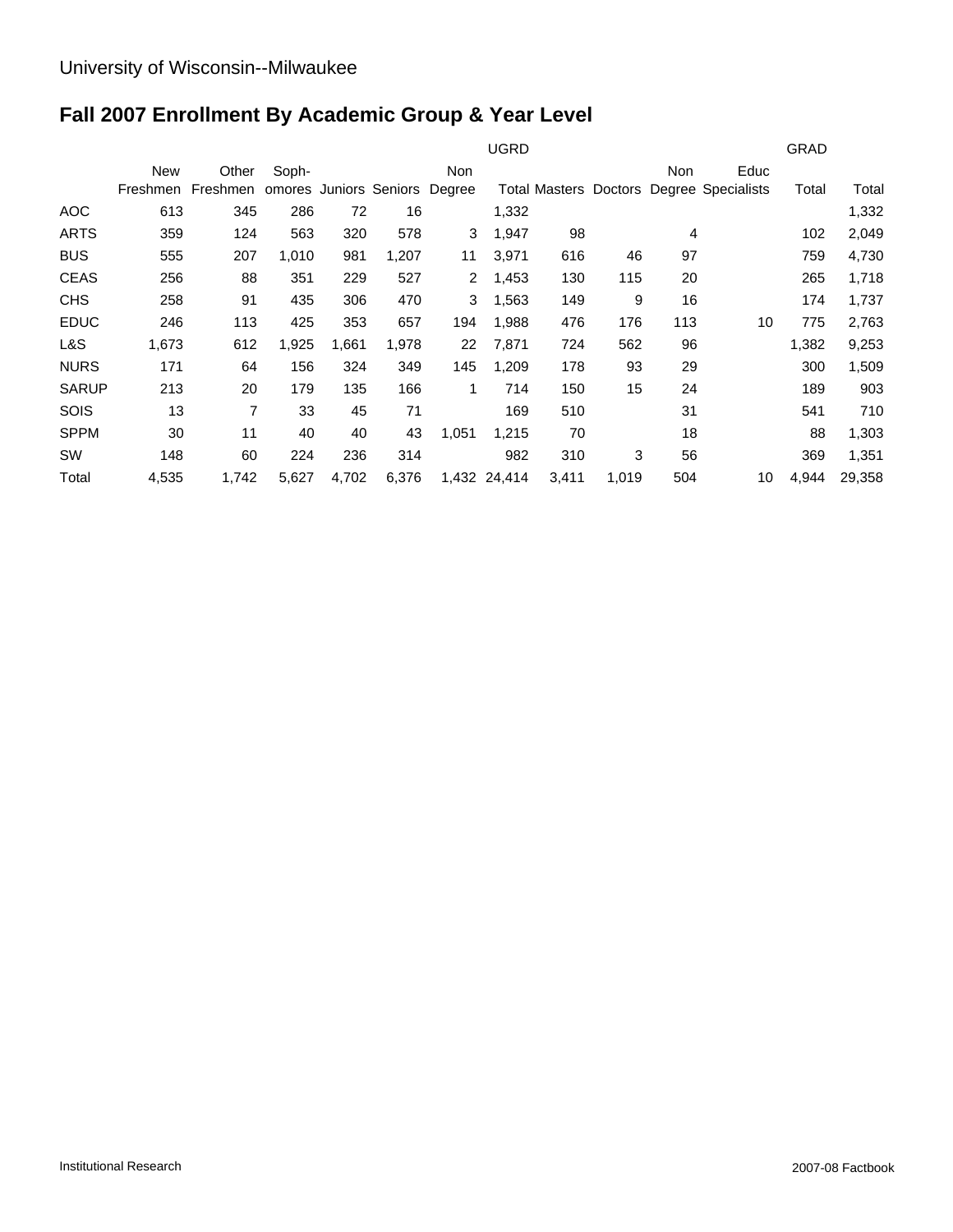# **Enrollment of Evening/Weekend Students by Gender**

|       |                          | <b>Fall 2002</b> | <b>Fall 2003</b> | <b>Fall 2004</b> | <b>Fall 2005</b> | <b>Fall 2006</b> | <b>Fall 2007</b> |
|-------|--------------------------|------------------|------------------|------------------|------------------|------------------|------------------|
| Women | Evening/Weekend Students | 1.939            | 1.714            | 1.693            | 1.535            | 1.423            | 1,365            |
|       | <b>Total Students</b>    | 14.099           | 14.514           | 15.023           | 15,372           | 15,392           | 15,815           |
|       | % Evening/Weekend        | 13.8%            | 11.8%            | 11.3%            | 10.0%            | 9.2%             | 8.6%             |
| Men   | Evening/Weekend Students | 1,402            | 1.208            | 1.171            | 1,068            | 1,045            | 977              |
|       | <b>Total Students</b>    | 10.960           | 11.336           | 12.185           | 12.674           | 12.964           | 13,543           |
|       | % Evening/Weekend        | 12.8%            | 10.7%            | 9.6%             | 8.4%             | 8.1%             | 7.2%             |
| Total | Evening/Weekend Students | 3.341            | 2,922            | 2.864            | 2.603            | 2,468            | 2,342            |
|       | <b>Total Students</b>    | 25,059           | 25,850           | 27,208           | 28,046           | 28,356           | 29,358           |
|       | % Evening/Weekend        | 13.3%            | 11.3%            | 10.5%            | 9.3%             | 8.7%             | 8.0%             |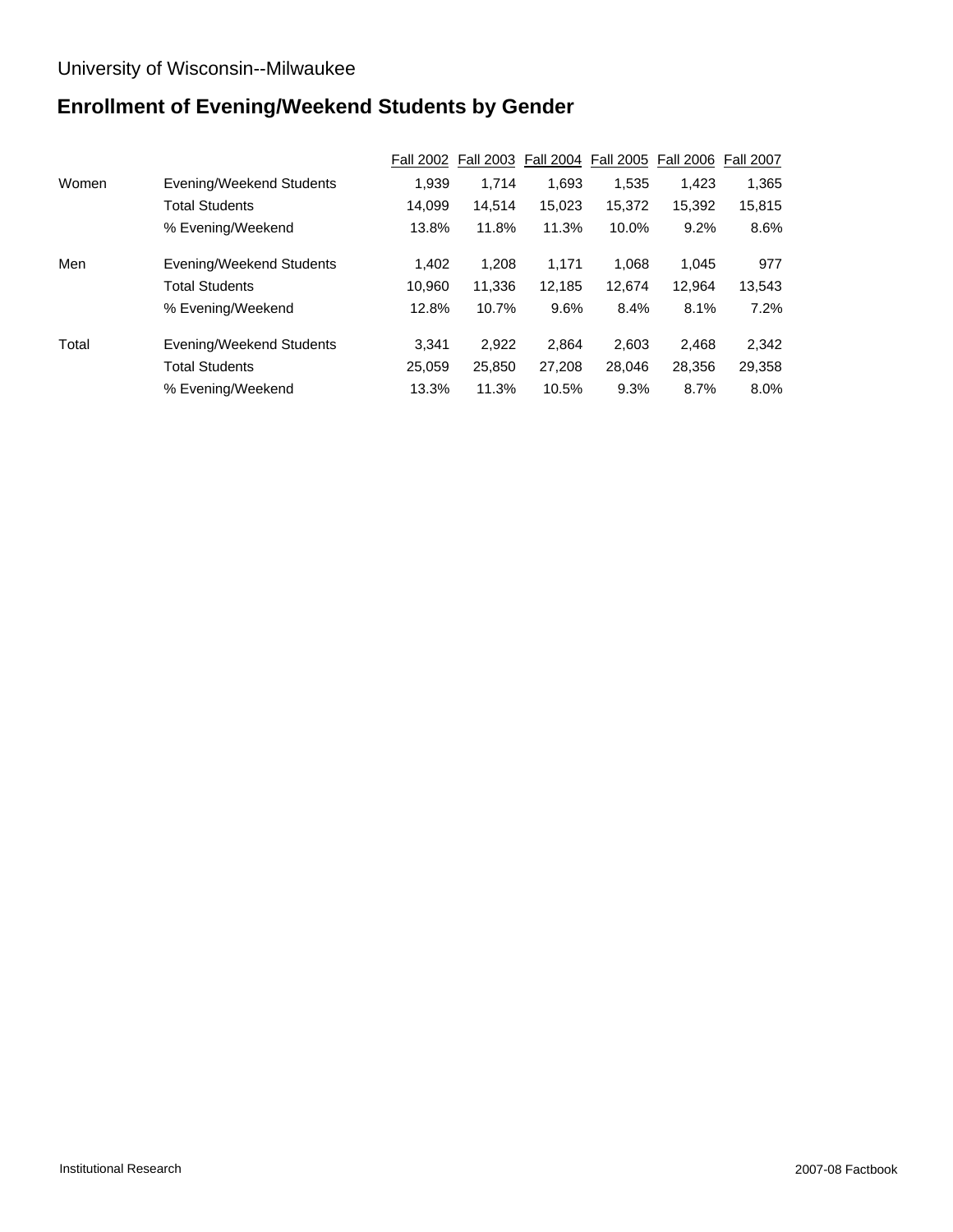# **Enrollment of Evening/Weekend Students by Ethnicity**

|            |                                        |        |        |        |        | Fall 2002 Fall 2003 Fall 2004 Fall 2005 Fall 2006 Fall 2007 |        |
|------------|----------------------------------------|--------|--------|--------|--------|-------------------------------------------------------------|--------|
|            | African Amer Evening/Weekend Students  | 348    | 288    | 254    | 274    | 267                                                         | 240    |
|            | <b>Total Students</b>                  | 1,991  | 1,839  | 1,883  | 1,889  | 1,859                                                       | 1,913  |
|            | % Evening/Weekend                      | 17.5%  | 15.7%  | 13.5%  | 14.5%  | 14.4%                                                       | 12.5%  |
|            | Amer Indian Evening/Weekend Students   | 17     | 11     | 10     | 17     | 22                                                          | 14     |
|            | <b>Total Students</b>                  | 177    | 193    | 196    | 219    | 225                                                         | 215    |
|            | % Evening/Weekend                      | 9.6%   | 5.7%   | 5.1%   | 7.8%   | 9.8%                                                        | 6.5%   |
| Asian Amer | <b>Evening/Weekend Students</b>        | 50     | 68     | 62     | 61     | 59                                                          | 56     |
|            | <b>Total Students</b>                  | 488    | 527    | 571    | 588    | 653                                                         | 670    |
|            | % Evening/Weekend                      | 10.2%  | 12.9%  | 10.9%  | 10.4%  | 9.0%                                                        | 8.4%   |
|            | International Evening/Weekend Students | 96     | 72     | 83     | 64     | 67                                                          | 74     |
|            | <b>Total Students</b>                  | 659    | 671    | 699    | 711    | 708                                                         | 745    |
|            | % Evening/Weekend                      | 14.6%  | 10.7%  | 11.9%  | 9.0%   | 9.5%                                                        | 9.9%   |
| Latino/a   | Evening/Weekend Students               | 149    | 130    | 126    | 108    | 107                                                         | 91     |
|            | <b>Total Students</b>                  | 941    | 951    | 988    | 1,024  | 1,057                                                       | 1,123  |
|            | % Evening/Weekend                      | 15.8%  | 13.7%  | 12.8%  | 10.5%  | 10.1%                                                       | 8.1%   |
| SE Asian   | Evening/Weekend Students               | 47     | 28     | 35     | 28     | 30                                                          | 16     |
| Amer       | <b>Total Students</b>                  | 510    | 534    | 589    | 565    | 549                                                         | 565    |
|            | % Evening/Weekend                      | 9.2%   | 5.2%   | 5.9%   | 5.0%   | 5.5%                                                        | 2.8%   |
| Unknown    | <b>Evening/Weekend Students</b>        | 96     | 77     | 70     | 42     | 45                                                          | 53     |
|            | <b>Total Students</b>                  | 395    | 496    | 547    | 514    | 554                                                         | 610    |
|            | % Evening/Weekend                      | 24.3%  | 15.5%  | 12.8%  | 8.2%   | 8.1%                                                        | 8.7%   |
| White      | Evening/Weekend Students               | 2,538  | 2,248  | 2,224  | 2,009  | 1,871                                                       | 1,798  |
|            | <b>Total Students</b>                  | 19,898 | 20,639 | 21,735 | 22,536 | 22,751                                                      | 23,517 |
|            | % Evening/Weekend                      | 12.8%  | 10.9%  | 10.2%  | 8.9%   | 8.2%                                                        | 7.6%   |
| Total      | Evening/Weekend Students               | 3,341  | 2,922  | 2,864  | 2,603  | 2,468                                                       | 2,342  |
|            | <b>Total Students</b>                  | 25,059 | 25,850 | 27,208 | 28,046 | 28,356                                                      | 29,358 |
|            | % Evening/Weekend                      | 13.3%  | 11.3%  | 10.5%  | 9.3%   | 8.7%                                                        | 8.0%   |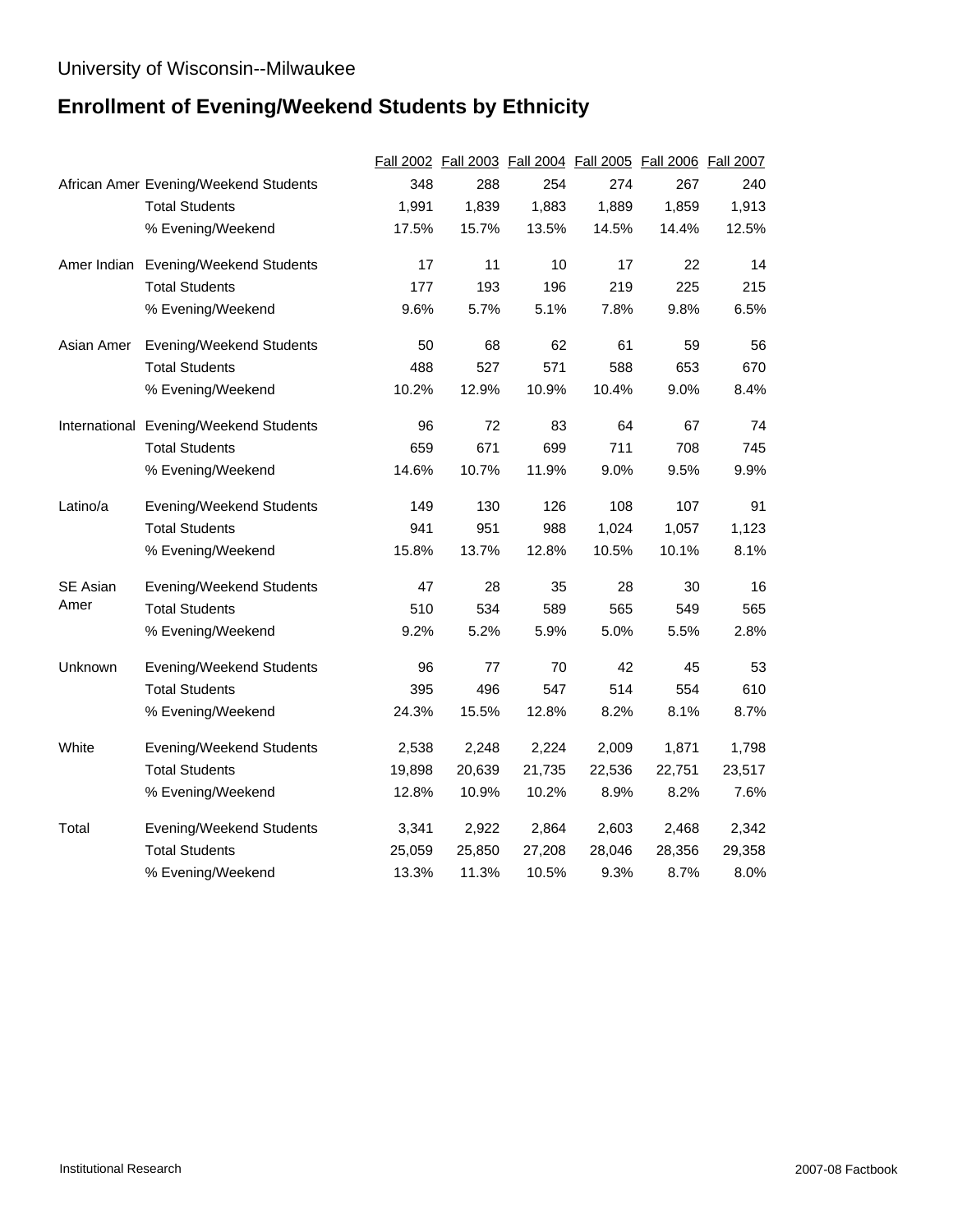# **Enrollment of Evening/Weekend Students by Year Level**

|              |                                         |        |        |        | Fall 2002 Fall 2003 Fall 2004 Fall 2005 Fall 2006 |        | <b>Fall 2007</b> |
|--------------|-----------------------------------------|--------|--------|--------|---------------------------------------------------|--------|------------------|
| New Freshman | Evening/Weekend Students                | 18     | 11     | 7      | 13                                                | 11     | 5                |
|              | <b>Total Students</b>                   | 3,269  | 3,763  | 3,772  | 4,300                                             | 4,043  | 4,535            |
|              | % Evening/Weekend                       | 0.6%   | 0.3%   | 0.2%   | 0.3%                                              | 0.3%   | 0.1%             |
|              | Other Freshman Evening/Weekend Students | 90     | 72     | 68     | 60                                                | 55     | 55               |
|              | <b>Total Students</b>                   | 1,683  | 1,617  | 1,739  | 1,775                                             | 1,828  | 1,742            |
|              | % Evening/Weekend                       | 5.3%   | 4.5%   | 3.9%   | 3.4%                                              | 3.0%   | 3.2%             |
| Sophomore    | Evening/Weekend Students                | 196    | 147    | 137    | 132                                               | 126    | 86               |
|              | <b>Total Students</b>                   | 4,698  | 4,845  | 5,240  | 5,270                                             | 5,530  | 5,627            |
|              | % Evening/Weekend                       | 4.2%   | 3.0%   | 2.6%   | 2.5%                                              | 2.3%   | 1.5%             |
| Junior       | Evening/Weekend Students                | 260    | 214    | 181    | 158                                               | 174    | 192              |
|              | <b>Total Students</b>                   | 4,090  | 4,089  | 4,283  | 4,433                                             | 4,662  | 4,702            |
|              | % Evening/Weekend                       | 6.4%   | 5.2%   | 4.2%   | 3.6%                                              | 3.7%   | 4.1%             |
| Senior       | <b>Evening/Weekend Students</b>         | 505    | 417    | 423    | 384                                               | 366    | 325              |
|              | <b>Total Students</b>                   | 5,246  | 5,542  | 5,946  | 5,960                                             | 6,053  | 6,376            |
|              | % Evening/Weekend                       | 9.6%   | 7.5%   | 7.1%   | 6.4%                                              | 6.0%   | 5.1%             |
| Special      | Evening/Weekend Students                | 497    | 424    | 459    | 399                                               | 381    | 306              |
|              | <b>Total Students</b>                   | 1,671  | 1,560  | 1,674  | 1,651                                             | 1,524  | 1,432            |
|              | % Evening/Weekend                       | 29.7%  | 27.2%  | 27.4%  | 24.2%                                             | 25.0%  | 21.4%            |
| Master       | <b>Evening/Weekend Students</b>         | 1,255  | 1,188  | 1,152  | 1,072                                             | 1,012  | 1,020            |
|              | <b>Total Students</b>                   | 3,068  | 3,105  | 3,114  | 3,178                                             | 3,229  | 3,411            |
|              | % Evening/Weekend                       | 40.9%  | 38.3%  | 37.0%  | 33.7%                                             | 31.3%  | 29.9%            |
| Doctoral     | Evening/Weekend Students                | 101    | 113    | 102    | 83                                                | 80     | 90               |
|              | <b>Total Students</b>                   | 700    | 776    | 898    | 944                                               | 1,004  | 1,019            |
|              | % Evening/Weekend                       | 14.4%  | 14.6%  | 11.4%  | 8.8%                                              | 8.0%   | 8.8%             |
| Non Degree   | Evening/Weekend Students                | 418    | 336    | 334    | 302                                               | 263    | 263              |
|              | <b>Total Students</b>                   | 631    | 545    | 532    | 521                                               | 473    | 504              |
|              | % Evening/Weekend                       | 66.2%  | 61.7%  | 62.8%  | 58.0%                                             | 55.6%  | 52.2%            |
| Specialist   | Evening/Weekend Students                | 1      |        | 1      |                                                   |        |                  |
|              | <b>Total Students</b>                   | 3      | 8      | 10     | 14                                                | 10     | 10               |
|              | % Evening/Weekend                       | 33.3%  |        | 10.0%  |                                                   |        |                  |
| Total        | Evening/Weekend Students                | 3,341  | 2,922  | 2,864  | 2,603                                             | 2,468  | 2,342            |
|              | <b>Total Students</b>                   | 25,059 | 25,850 | 27,208 | 28,046                                            | 28,356 | 29,358           |
|              | % Evening/Weekend                       | 13.3%  | 11.3%  | 10.5%  | 9.3%                                              | 8.7%   | 8.0%             |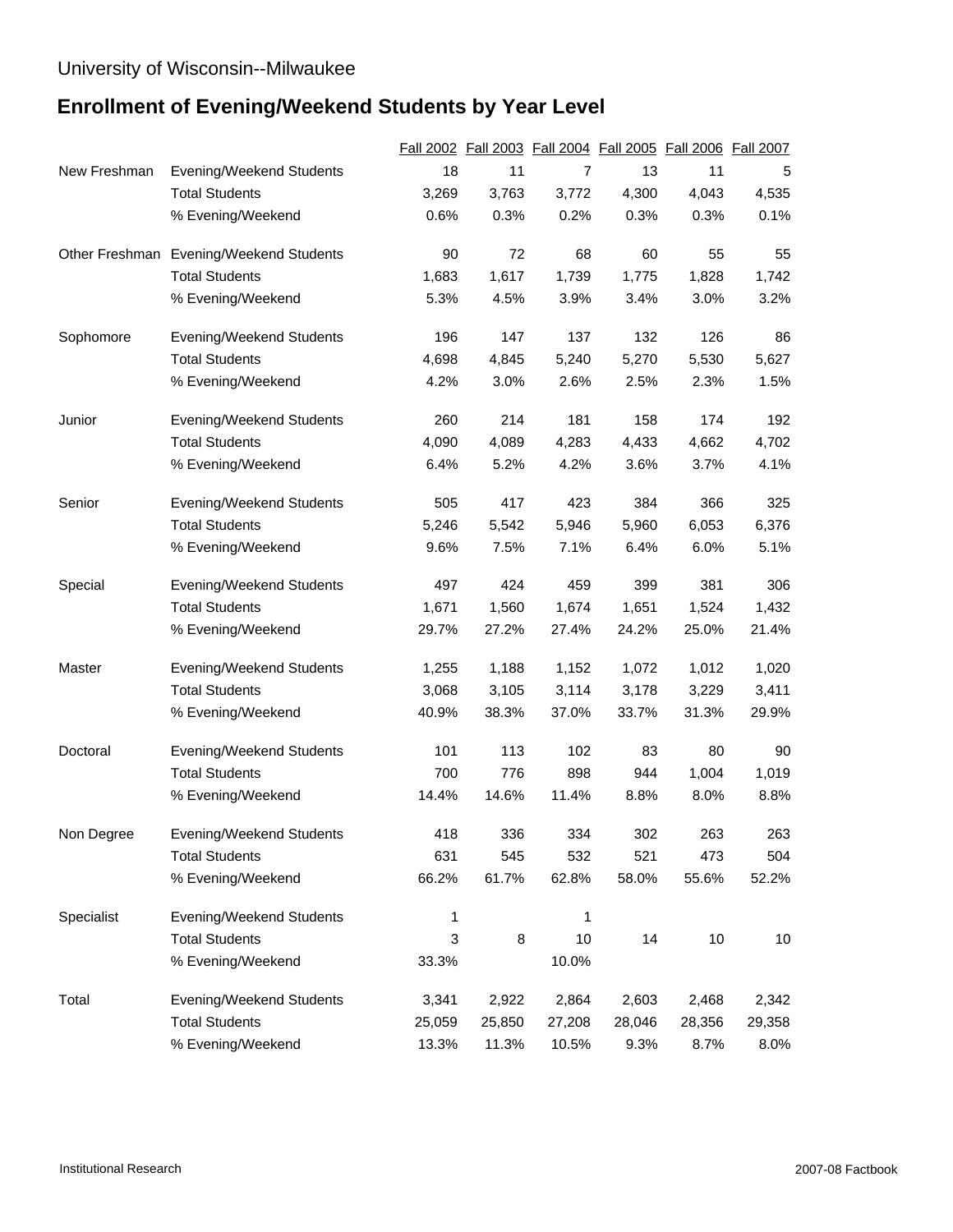# **Enrollment of Evening/Weekend Students by Academic Group**

|              |                                 |       |                |       | Fall 2002 Fall 2003 Fall 2004 Fall 2005 Fall 2006 Fall 2007 |       |       |
|--------------|---------------------------------|-------|----------------|-------|-------------------------------------------------------------|-------|-------|
| <b>AOC</b>   | <b>Evening/Weekend Students</b> | 76    | 59             | 37    | 43                                                          | 44    | 25    |
|              | <b>Total Students</b>           | 1,291 | 1,249          | 1.147 | 1,230                                                       | 1,176 | 1,332 |
|              | % Evening/Weekend               | 5.9%  | 4.7%           | 3.2%  | 3.5%                                                        | 3.7%  | 1.9%  |
| CEAS         | Evening/Weekend Students        | 221   | 152            | 136   | 109                                                         | 140   | 110   |
|              | <b>Total Students</b>           | 1,930 | 1,875          | 1,880 | 1,797                                                       | 1,775 | 1,718 |
|              | % Evening/Weekend               | 11.5% | 8.1%           | 7.2%  | 6.1%                                                        | 7.9%  | 6.4%  |
| CollegeNur   | <b>Evening/Weekend Students</b> | 71    | 83             | 90    | 101                                                         | 68    | 147   |
|              | <b>Total Students</b>           | 1,267 | 1,593          | 1,754 | 1,656                                                       | 1,460 | 1,509 |
|              | % Evening/Weekend               | 5.6%  | 5.2%           | 5.1%  | 6.1%                                                        | 4.7%  | 9.7%  |
| GlblStdInt   | <b>Evening/Weekend Students</b> |       |                | 2     | 1                                                           |       | 1     |
|              | <b>Total Students</b>           |       | $\overline{c}$ | 48    | 66                                                          | 95    | 144   |
|              | % Evening/Weekend               |       |                | 4.2%  | 1.5%                                                        |       | 0.7%  |
| Grad Schl    | <b>Evening/Weekend Students</b> | 15    | 15             | 14    | 19                                                          | 24    | 19    |
|              | <b>Total Students</b>           | 285   | 48             | 48    | 61                                                          | 77    | 70    |
|              | % Evening/Weekend               | 5.3%  | 31.3%          | 29.2% | 31.1%                                                       | 31.2% | 27.1% |
| Health Sci   | Evening/Weekend Students        | 38    | 31             | 39    | 29                                                          | 43    | 30    |
|              | <b>Total Students</b>           | 951   | 1,108          | 1,269 | 1,402                                                       | 1,509 | 1,737 |
|              | % Evening/Weekend               | 4.0%  | 2.8%           | 3.1%  | 2.1%                                                        | 2.8%  | 1.7%  |
| L&S          | <b>Evening/Weekend Students</b> | 624   | 489            | 462   | 384                                                         | 324   | 373   |
|              | <b>Total Students</b>           | 7,073 | 7,702          | 8,448 | 8,662                                                       | 8,961 | 9,253 |
|              | % Evening/Weekend               | 8.8%  | 6.3%           | 5.5%  | 4.4%                                                        | 3.6%  | 4.0%  |
| LubarScBus   | <b>Evening/Weekend Students</b> | 893   | 845            | 863   | 798                                                         | 735   | 723   |
|              | <b>Total Students</b>           | 4,031 | 3,982          | 4,121 | 4,405                                                       | 4,463 | 4,730 |
|              | % Evening/Weekend               | 22.2% | 21.2%          | 20.9% | 18.1%                                                       | 16.5% | 15.3% |
| <b>OARS</b>  | Evening/Weekend Students        | 349   | 305            | 340   | 303                                                         | 306   | 248   |
|              | <b>Total Students</b>           | 1,046 | 982            | 1,085 | 1,091                                                       | 1,015 | 974   |
|              | % Evening/Weekend               | 33.4% | 31.1%          | 31.3% | 27.8%                                                       | 30.1% | 25.5% |
| Off-Campus   | <b>Evening/Weekend Students</b> | 155   | 95             | 85    | 59                                                          | 24    | 27    |
|              | <b>Total Students</b>           | 283   | 175            | 158   | 136                                                         | 77    | 66    |
|              | % Evening/Weekend               | 54.8% | 54.3%          | 53.8% | 43.4%                                                       | 31.2% | 40.9% |
| PeckScArts   | <b>Evening/Weekend Students</b> | 32    | 17             | 26    | 16                                                          | 20    | 17    |
|              | <b>Total Students</b>           | 1,680 | 1,775          | 1,865 | 1,960                                                       | 2,038 | 2,049 |
|              | % Evening/Weekend               | 1.9%  | 1.0%           | 1.4%  | 0.8%                                                        | 1.0%  | 0.8%  |
| <b>SARUP</b> | Evening/Weekend Students        | 14    | 16             | 12    | 12                                                          | 14    | 17    |
|              | <b>Total Students</b>           | 791   | 824            | 870   | 833                                                         | 810   | 903   |
|              | % Evening/Weekend               | 1.8%  | 1.9%           | 1.4%  | 1.4%                                                        | 1.7%  | 1.9%  |
| Sch InfStd   | Evening/Weekend Students        | 90    | 71             | 64    | 53                                                          | 55    | 57    |
|              | <b>Total Students</b>           | 487   | 453            | 490   | 572                                                         | 655   | 710   |
|              | % Evening/Weekend               | 18.5% | 15.7%          | 13.1% | 9.3%                                                        | 8.4%  | 8.0%  |
| Schl Educ    | Evening/Weekend Students        | 631   | 610            | 582   | 538                                                         | 509   | 403   |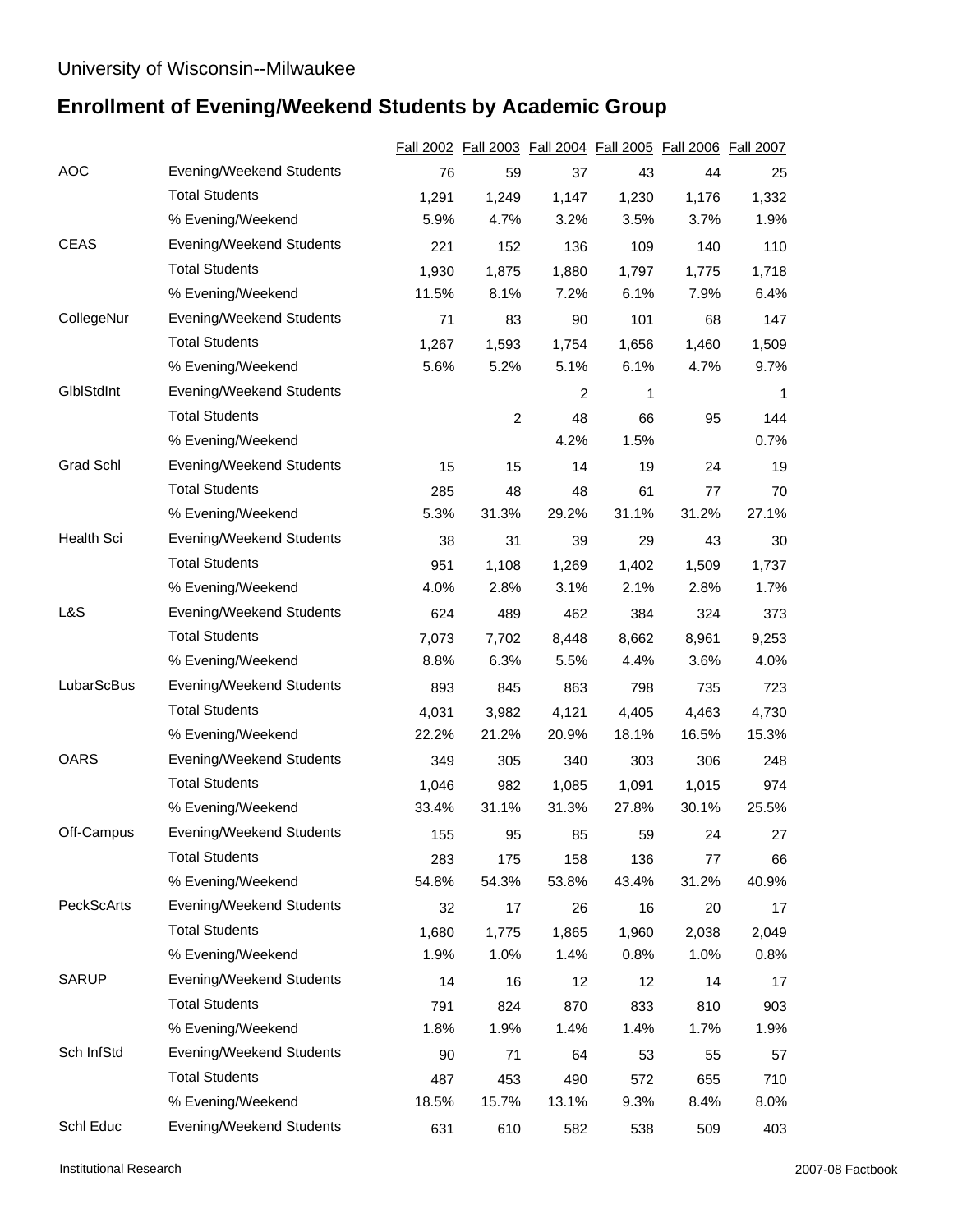|              |                          | <b>Fall 2002</b> | <b>Fall 2003</b> | <b>Fall 2004</b> | <b>Fall 2005</b> | <b>Fall 2006</b> | <b>Fall 2007</b> |
|--------------|--------------------------|------------------|------------------|------------------|------------------|------------------|------------------|
|              | <b>Total Students</b>    | 2.874            | 2,952            | 2.806            | 2,838            | 2.881            | 2,763            |
|              | % Evening/Weekend        | 22.0%            | 20.7%            | 20.7%            | 19.0%            | 17.7%            | 14.6%            |
| Schl SW      | Evening/Weekend Students | 132              | 120              | 98               | 122              | 150              | 132              |
|              | <b>Total Students</b>    | 1.070            | 1.083            | 1,167            | 1.276            | 1.312            | 1,351            |
|              | % Evening/Weekend        | 12.3%            | 11.1%            | 8.4%             | 9.6%             | 11.4%            | 9.8%             |
| <b>UWMil</b> | Evening/Weekend Students |                  | 14               | 14               | 16               | 12               | 13               |
|              | <b>Total Students</b>    |                  | 47               | 52               | 61               | 52               | 49               |
|              | % Evening/Weekend        |                  | 29.8%            | 26.9%            | 26.2%            | 23.1%            | 26.5%            |
| Total        | Evening/Weekend Students | 3,341            | 2,922            | 2.864            | 2,603            | 2,468            | 2,342            |
|              | <b>Total Students</b>    | 25.059           | 25,850           | 27.208           | 28,046           | 28.356           | 29,358           |
|              | % Evening/Weekend        | 13.3%            | 11.3%            | 10.5%            | 9.3%             | 8.7%             | 8.0%             |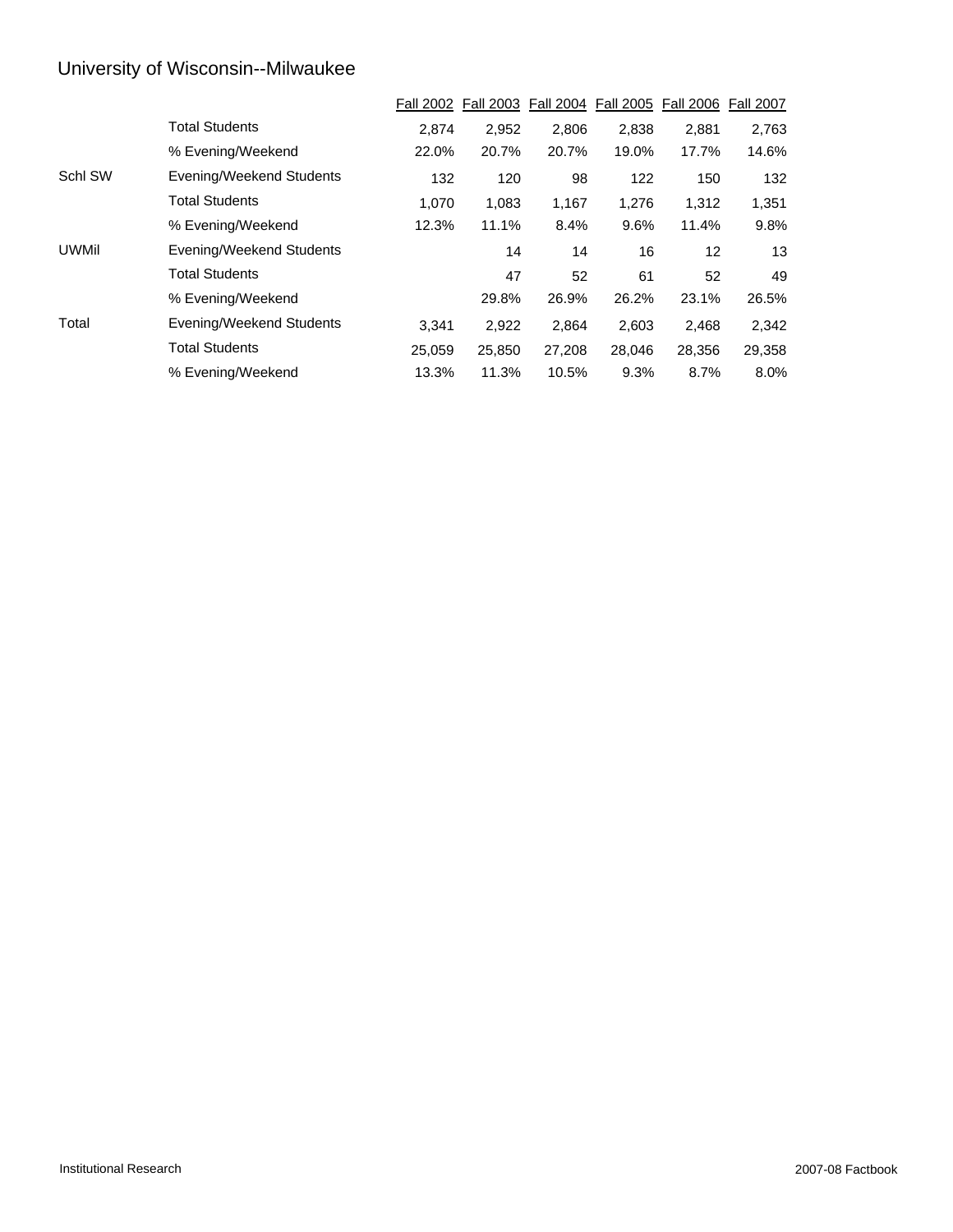# **Credits Conveyed in Evenings & on Weekends by Academic Group**

|              |                                |         |         |         |         | Fall 2002 Fall 2003 Fall 2004 Fall 2005 Fall 2006 | <b>Fall 2007</b> |
|--------------|--------------------------------|---------|---------|---------|---------|---------------------------------------------------|------------------|
| CEAS         | Evening/Weekend Credits        | 4,234   | 2,743   | 2,334   | 2,471   | 2,345                                             | 2,513            |
|              | <b>Total Credits</b>           | 13,379  | 12,539  | 12,209  | 12,012  | 12,160                                            | 12,539           |
|              | % Evening/Weekend              | 31.6%   | 21.9%   | 19.1%   | 20.6%   | 19.3%                                             | 20.0%            |
| CollegeNur   | Evening/Weekend Credits        | 955     | 1,422   | 1,654   | 1,672   | 1,573                                             | 2,058            |
|              | <b>Total Credits</b>           | 8,806   | 10,274  | 10,815  | 10,758  | 10,607                                            | 10,963           |
|              | % Evening/Weekend              | 10.8%   | 13.8%   | 15.3%   | 15.5%   | 14.8%                                             | 18.8%            |
| GlblStdInt   | <b>Evening/Weekend Credits</b> |         |         |         |         |                                                   | 57               |
|              | <b>Total Credits</b>           |         |         |         |         | 571                                               | 913              |
|              | % Evening/Weekend              |         |         |         |         |                                                   | 6.2%             |
| Health Sci   | Evening/Weekend Credits        | 2,154   | 2,285   | 2,343   | 1,946   | 2,674                                             | 2,398            |
|              | <b>Total Credits</b>           | 13,361  | 14,140  | 15,093  | 16,132  | 16,735                                            | 19,104           |
|              | % Evening/Weekend              | 16.1%   | 16.2%   | 15.5%   | 12.1%   | 16.0%                                             | 12.6%            |
| L&S          | Evening/Weekend Credits        | 24,868  | 22,147  | 23,837  | 27,050  | 27,176                                            | 27,942           |
|              | <b>Total Credits</b>           | 149,274 | 160,413 | 172,726 | 179,054 | 181,688                                           | 189,202          |
|              | % Evening/Weekend              | 16.7%   | 13.8%   | 13.8%   | 15.1%   | 15.0%                                             | 14.8%            |
| LubarScBus   | Evening/Weekend Credits        | 12,548  | 12,397  | 12,656  | 13,389  | 12,651                                            | 13,459           |
|              | <b>Total Credits</b>           | 30,095  | 29,702  | 31,435  | 32,829  | 34,509                                            | 37,389           |
|              | % Evening/Weekend              | 41.7%   | 41.7%   | 40.3%   | 40.8%   | 36.7%                                             | 36.0%            |
| PeckScArts   | Evening/Weekend Credits        | 2,928   | 2,750   | 3,313   | 3,607   | 3,980                                             | 4,087            |
|              | <b>Total Credits</b>           | 21,020  | 22,845  | 24,330  | 26,008  | 27,806                                            | 27,527           |
|              | % Evening/Weekend              | 13.9%   | 12.0%   | 13.6%   | 13.9%   | 14.3%                                             | 14.8%            |
| <b>SARUP</b> | Evening/Weekend Credits        | 2,007   | 1,215   | 1,214   | 1,232   | 1,241                                             | 1,207            |
|              | <b>Total Credits</b>           | 7,182   | 7,455   | 7,644   | 7,492   | 7,208                                             | 7,629            |
|              | % Evening/Weekend              | 27.9%   | 16.3%   | 15.9%   | 16.4%   | 17.2%                                             | 15.8%            |
| Sch InfStd   | <b>Evening/Weekend Credits</b> | 1,194   | 999     | 878     | 887     | 816                                               | 896              |
|              | <b>Total Credits</b>           | 3,502   | 3,467   | 3,421   | 3,740   | 3,990                                             | 4,457            |
|              | % Evening/Weekend              | 34.1%   | 28.8%   | 25.7%   | 23.7%   | 20.5%                                             | 20.1%            |
| Schl Educ    | Evening/Weekend Credits        | 9,616   | 9,547   | 8,567   | 8,533   | 9,364                                             | 8,134            |
|              | <b>Total Credits</b>           | 19,376  | 20,064  | 18,888  | 19,637  | 19,381                                            | 18,549           |
|              | % Evening/Weekend              | 49.6%   | 47.6%   | 45.4%   | 43.5%   | 48.3%                                             | 43.9%            |
| Schl SW      | Evening/Weekend Credits        | 3,075   | 3,090   | 3,911   | 3,704   | 3,792                                             | 3,597            |
|              | <b>Total Credits</b>           | 7,029   | 7,742   | 8,644   | 9,223   | 9,486                                             | 9,391            |
|              | % Evening/Weekend              | 43.7%   | 39.9%   | 45.2%   | 40.2%   | 40.0%                                             | 38.3%            |
| Total        | Evening/Weekend Credits        | 63,578  | 58,595  | 60,707  | 64,491  | 65,612                                            | 66,348           |
|              | <b>Total Credits</b>           | 273,024 | 288,641 | 305,205 | 316,885 | 324,141                                           | 337,663          |
|              | % Evening/Weekend              | 23.3%   | 20.3%   | 19.9%   | 20.4%   | 20.2%                                             | 19.6%            |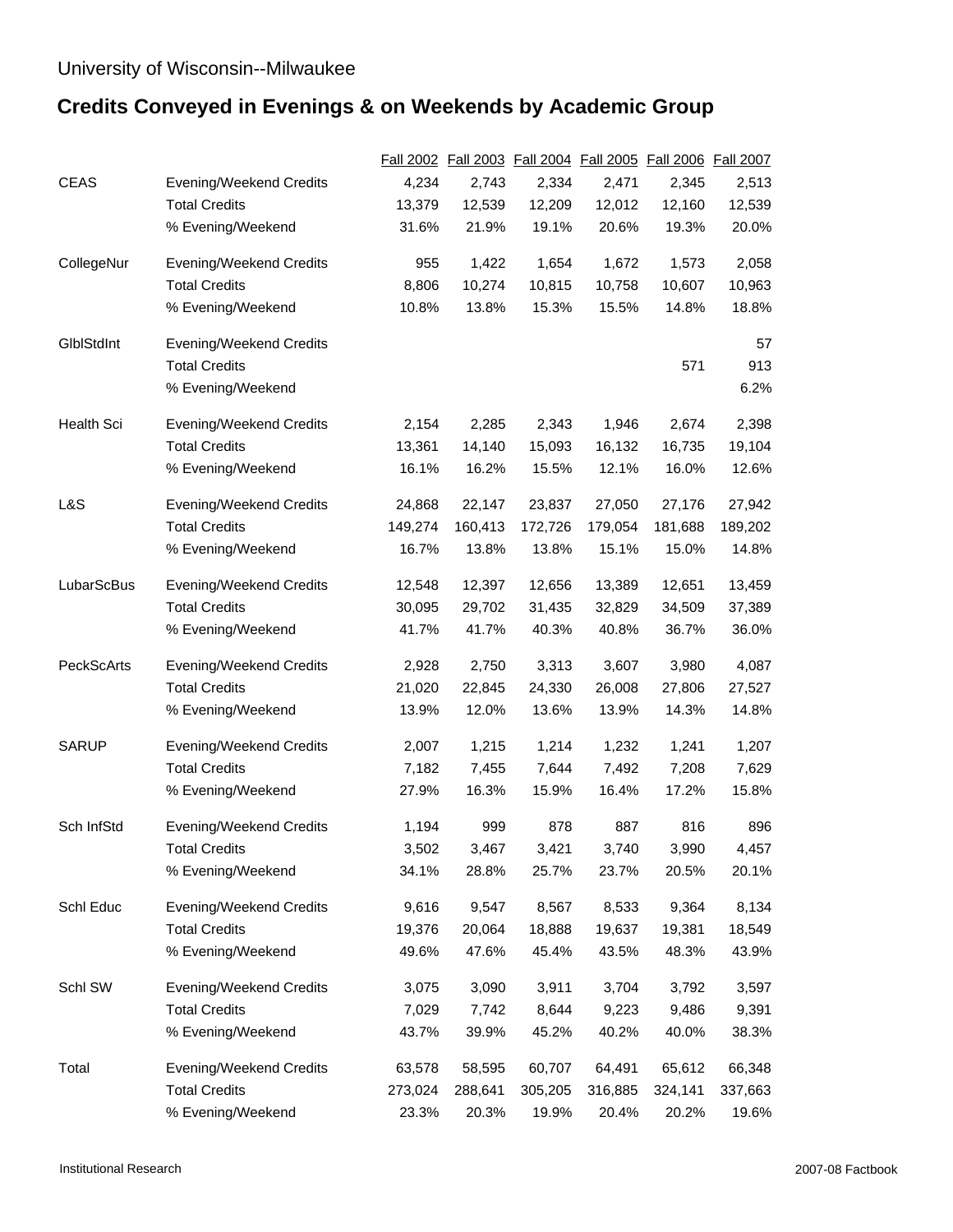# **Student Credit Hours By Year Level**

|             |                | <b>Fall 1998</b> | <b>Fall 1999</b> | <b>Fall 2000</b> | <b>Fall 2001</b> | <b>Fall 2002</b> | <b>Fall 2003</b> | <b>Fall 2004</b> | <b>Fall 2005</b> | <b>Fall 2006</b> | <b>Fall 2007</b> |
|-------------|----------------|------------------|------------------|------------------|------------------|------------------|------------------|------------------|------------------|------------------|------------------|
| <b>UGRD</b> | New Freshman   | 32,611           | 36,314           | 36,702           | 36,991           | 40,666           | 47,378           | 47,655           | 54,203           | 52,438           | 58,340           |
|             | Other Freshman | 16,957           | 18,998           | 17,238           | 17,667           | 19,390           | 18,903           | 20,352           | 21,119           | 22,022           | 21,052           |
|             | Sophomore      | 55,486           | 57,552           | 64,864           | 66,441           | 60,338           | 63,176           | 69,396           | 70,068           | 73,688           | 75,498           |
|             | Junior         | 36,589           | 40,238           | 41,723           | 45,658           | 52,469           | 52,972           | 55,684           | 58,349           | 61,420           | 61,703           |
|             | Senior         | 55,403           | 54,797           | 57,836           | 59,506           | 62,920           | 67,544           | 72,244           | 73,185           | 74,613           | 79,912           |
|             | Special        | 10,298           | 9,868            | 9,033            | 10,007           | 9,347            | 9,257            | 9,910            | 9,794            | 9,400            | 8,617            |
|             | Subtotal       | 207,344          | 217,767          | 227,396          | 236,270          | 245,130          | 259,230          | 275,241          | 286,718          | 293,581          | 305,122          |
| <b>GRAD</b> | Master         | 19,329           | 18,881           | 19,002           | 19,267           | 20,980           | 22,172           | 22,061           | 22,173           | 22,582           | 24,345           |
|             | Doctoral       | 3,891            | 3,953            | 3,776            | 3,924            | 4,186            | 4,731            | 5,484            | 5,638            | 5,845            | 5,869            |
|             | Non Degree     | 2,421            | 3,165            | 2,479            | 2,575            | 2,713            | 2,467            | 2,386            | 2,291            | 2,073            | 2,270            |
|             | Specialist     |                  |                  |                  |                  | 15               | 41               | 33               | 65               | 60               | 57               |
|             | Subtotal       | 25,641           | 25,999           | 25,257           | 25,766           | 27,894           | 29,411           | 29,964           | 30,167           | 30,560           | 32,541           |
| Total       |                | 232,985          | 243.766          | 252,653          | 262,036          | 273,024          | 288,641          | 305,205          | 316,885          | 324,141          | 337,663          |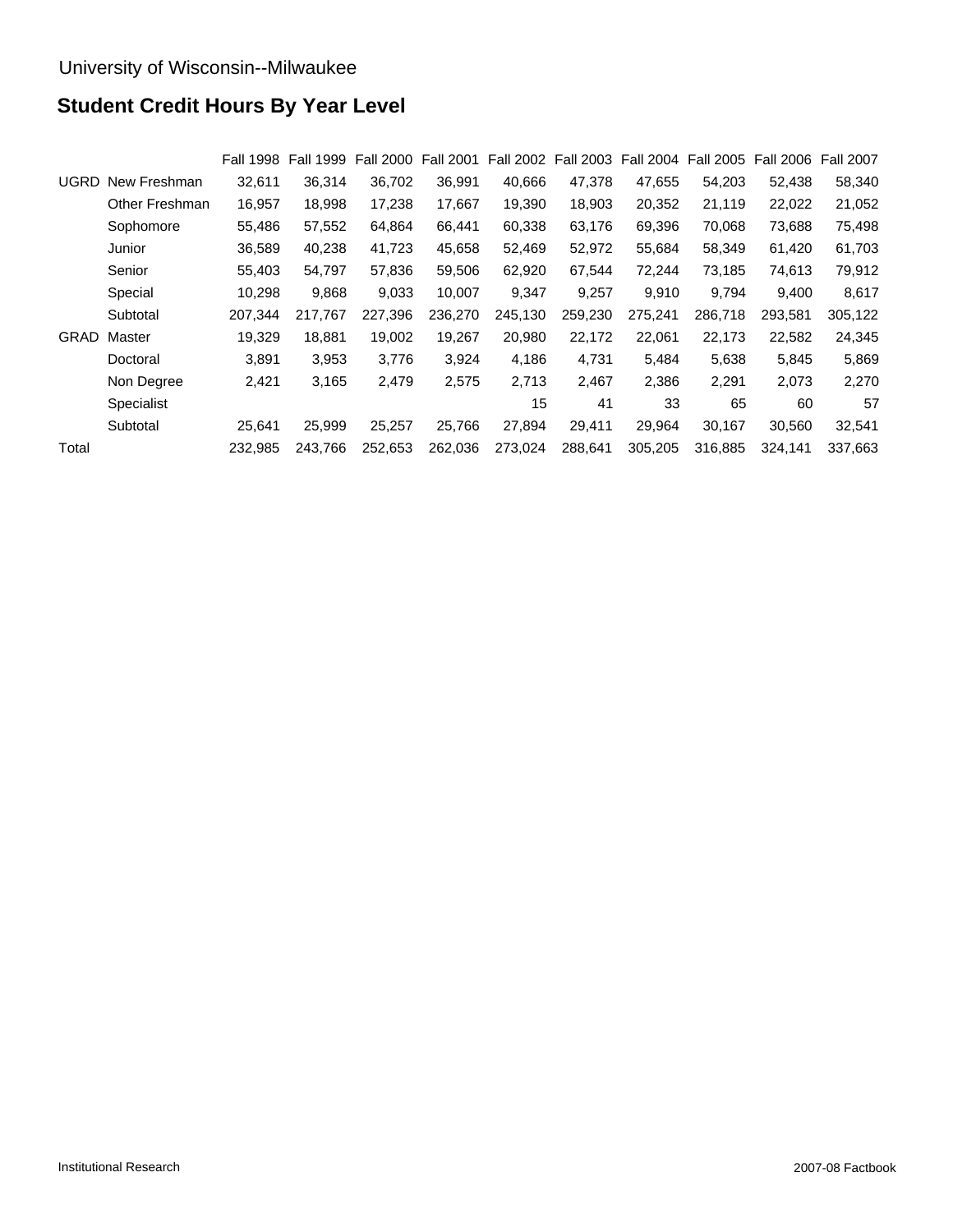# **FTE Enrollment By Year Level**

|       |                   | <b>Fall 1998</b> | <b>Fall 1999</b> | <b>Fall 2000</b> | <b>Fall 2001</b> | <b>Fall 2002</b> | <b>Fall 2003</b> | <b>Fall 2004</b> | Fall 2005 | Fall 2006 Fall 2007 |        |
|-------|-------------------|------------------|------------------|------------------|------------------|------------------|------------------|------------------|-----------|---------------------|--------|
| UGRD  | New Freshman      | 2,174            | 2,421            | 2,447            | 2,466            | 2,711            | 3,159            | 3,177            | 3,614     | 3,496               | 3,889  |
|       | Other Freshman    | 1,130            | 1,267            | 1,149            | 1,178            | 1,293            | 1,260            | 1,357            | 1,408     | 1,468               | 1,403  |
|       | Sophomore         | 3,699            | 3,837            | 4,324            | 4,429            | 4,023            | 4,212            | 4,626            | 4,671     | 4,913               | 5,033  |
|       | Junior            | 2,439            | 2,683            | 2,782            | 3,044            | 3,498            | 3,531            | 3,712            | 3,890     | 4,095               | 4,114  |
|       | Senior            | 3,694            | 3,653            | 3,856            | 3,967            | 4,195            | 4,503            | 4,816            | 4,879     | 4,974               | 5,327  |
|       | Special           | 687              | 658              | 602              | 667              | 623              | 617              | 661              | 653       | 627                 | 574    |
|       | Total             | 13,823           | 14,518           | 15,160           | 15,751           | 16,342           | 17,282           | 18,349           | 19,115    | 19,572              | 20,341 |
| GRAD  | Master            | 1,611            | 1,573            | 1,584            | 1,606            | 1,748            | 1,848            | 1,838            | 1,848     | 1,882               | 2,029  |
|       | Doctoral          | 556              | 565              | 539              | 561              | 598              | 676              | 783              | 805       | 835                 | 838    |
|       | Non Degree        | 202              | 264              | 207              | 215              | 226              | 206              | 199              | 191       | 173                 | 189    |
|       | <b>Specialist</b> |                  |                  |                  |                  |                  | 3                | 3                | 5         | 5                   | 5      |
|       | Total             | 2,368            | 2,402            | 2,330            | 2,381            | 2,574            | 2,733            | 2,823            | 2,850     | 2,895               | 3,061  |
| Total |                   | 16,191           | 16,920           | 17,489           | 18,132           | 18,916           | 20,015           | 21,173           | 21,964    | 22,467              | 23,403 |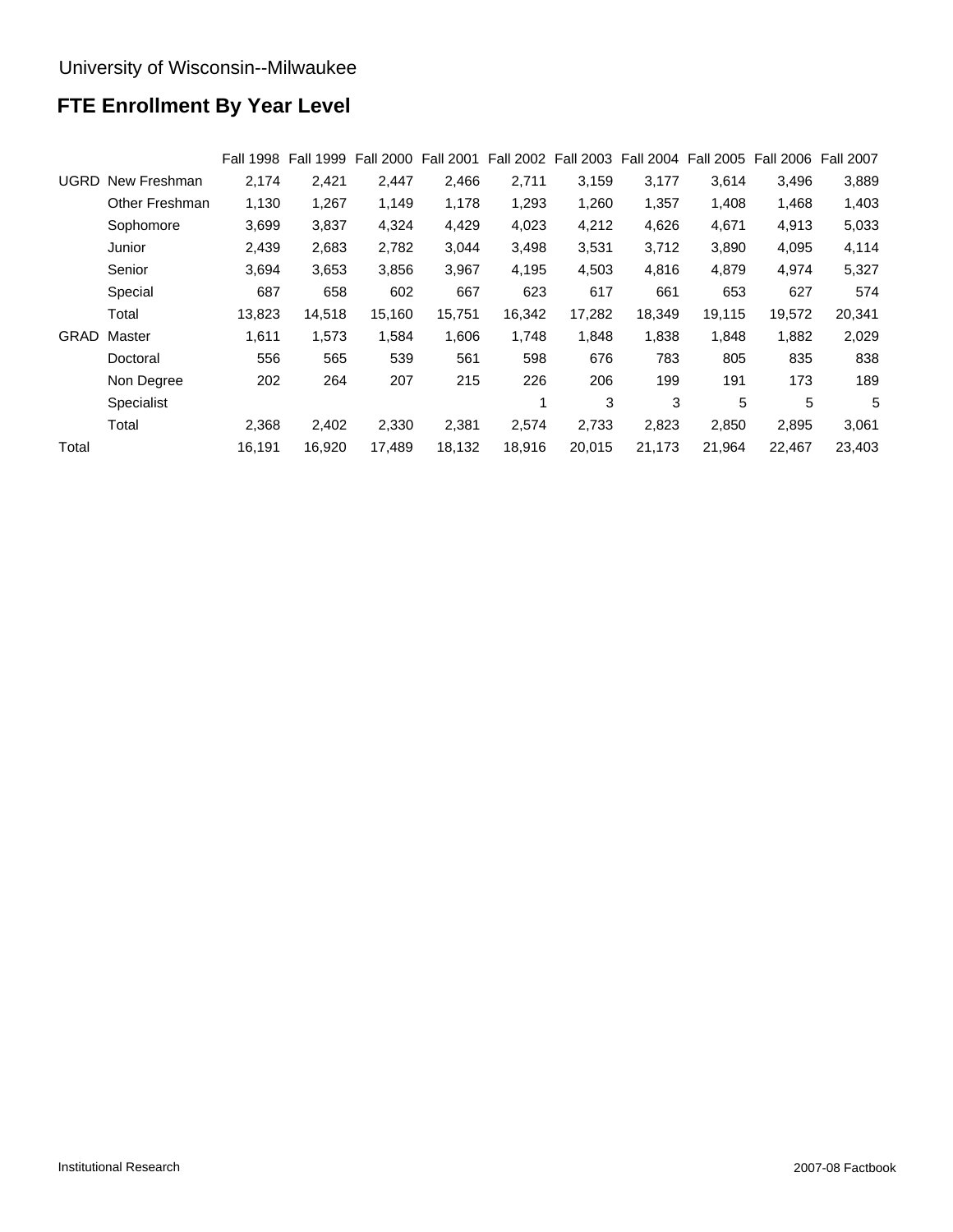# **Average Credit Load By Academic Group - Undergraduates**

|                 |       |        | Fall 1998 Fall 1999 Fall 2000 Fall 2001 Fall 2002 Fall 2003 Fall 2004 Fall 2005 Fall 2006 Fall 2007 |        |        |        |        |        |        |        |        |
|-----------------|-------|--------|-----------------------------------------------------------------------------------------------------|--------|--------|--------|--------|--------|--------|--------|--------|
| Acad Opp        | N     | 1,108  | 1,223                                                                                               | 1,308  | 1,331  | 1,291  | 1,249  | 1.147  | 1,230  | 1,176  | 1,332  |
| Center          | Av Cr | 9.4    | 9.9                                                                                                 | 10.2   | 10.3   | 10.5   | 10.7   | 10.6   | 10.6   | 11.2   | 11.2   |
| Architecture    | N     | 594    | 632                                                                                                 | 641    | 662    | 626    | 623    | 650    | 640    | 654    | 714    |
|                 | Av Cr | 13.5   | 13.4                                                                                                | 13.7   | 13.7   | 13.9   | 14.0   | 13.8   | 14.2   | 14.1   | 14.3   |
| Arts            | N     | 1,305  | 1,400                                                                                               | 1,481  | 1,537  | 1,587  | 1,676  | 1,759  | 1,858  | 1,923  | 1,947  |
|                 | Av Cr | 12.4   | 12.6                                                                                                | 12.7   | 12.8   | 12.8   | 13.1   | 12.9   | 13.0   | 13.3   | 13.2   |
| <b>Business</b> | N     | 3,084  | 3,237                                                                                               | 3,249  | 3,367  | 3,319  | 3,270  | 3,372  | 3,635  | 3,761  | 3,971  |
|                 | Av Cr | 11.6   | 11.8                                                                                                | 12.0   | 12.1   | 12.4   | 12.6   | 12.6   | 12.9   | 13.0   | 13.0   |
| Education       | N     | 1,821  | 1,854                                                                                               | 1,884  | 2,011  | 2,032  | 2,118  | 2,018  | 2,064  | 2,081  | 1,988  |
|                 | Av Cr | 11.6   | 11.6                                                                                                | 11.8   | 11.9   | 12.4   | 12.7   | 12.8   | 12.8   | 12.8   | 12.9   |
| Engineering     | N     | 1,441  | 1,492                                                                                               | 1,637  | 1,666  | 1,631  | 1,562  | 1,561  | 1,490  | 1,497  | 1,453  |
|                 | Av Cr | 12.1   | 11.9                                                                                                | 12.0   | 12.1   | 12.2   | 12.5   | 12.3   | 12.5   | 12.7   | 12.9   |
| Health          | N     | 919    | 888                                                                                                 | 815    | 746    | 840    | 1,002  | 1,139  | 1,276  | 1,375  | 1,563  |
| Sciences        | Av Cr | 13.0   | 13.2                                                                                                | 13.3   | 13.3   | 13.3   | 13.2   | 13.4   | 13.4   | 13.5   | 13.6   |
| Informatn       | N     | 29     | 51                                                                                                  | 106    | 162    | 171    | 152    | 161    | 144    | 156    | 169    |
| <b>Studies</b>  | Av Cr | 12.1   | 12.2                                                                                                | 11.3   | 11.2   | 11.3   | 11.5   | 11.0   | 11.1   | 10.4   | 10.4   |
| Letters &       | N     | 5,105  | 5,366                                                                                               | 5,621  | 5,885  | 6,089  | 6,453  | 7,126  | 7,342  | 7,636  | 7,871  |
| Science         | Av Cr | 12.0   | 12.2                                                                                                | 12.3   | 12.2   | 12.4   | 12.6   | 12.8   | 12.7   | 12.8   | 12.9   |
| Nursing         | N     | 783    | 805                                                                                                 | 842    | 895    | 1,159  | 1,430  | 1,552  | 1,410  | 1,182  | 1,209  |
|                 | Av Cr | 11.3   | 11.3                                                                                                | 11.3   | 11.4   | 11.5   | 11.6   | 11.6   | 11.7   | 11.6   | 11.3   |
| Social          | N     | 783    | 784                                                                                                 | 756    | 708    | 697    | 722    | 857    | 968    | 967    | 982    |
| Welfare         | Av Cr | 11.9   | 12.0                                                                                                | 12.1   | 12.1   | 12.2   | 12.6   | 12.6   | 12.9   | 12.8   | 12.8   |
| Special         | N     | 1,423  | 1,316                                                                                               | 1,296  | 1,444  | 1,215  | 1,159  | 1,312  | 1,332  | 1,232  | 1,215  |
| Programs        | Av Cr | 4.6    | 4.6                                                                                                 | 4.7    | 4.6    | 4.8    | 5.0    | 5.4    | 5.5    | 5.9    | 6.0    |
| Total           | N     | 18,395 | 19,048                                                                                              | 19,636 | 20,414 | 20,657 | 21,416 | 22,654 | 23,389 | 23,640 | 24,414 |
|                 | Av Cr | 11.3   | 11.4                                                                                                | 11.6   | 11.6   | 11.9   | 12.1   | 12.1   | 12.3   | 12.4   | 12.5   |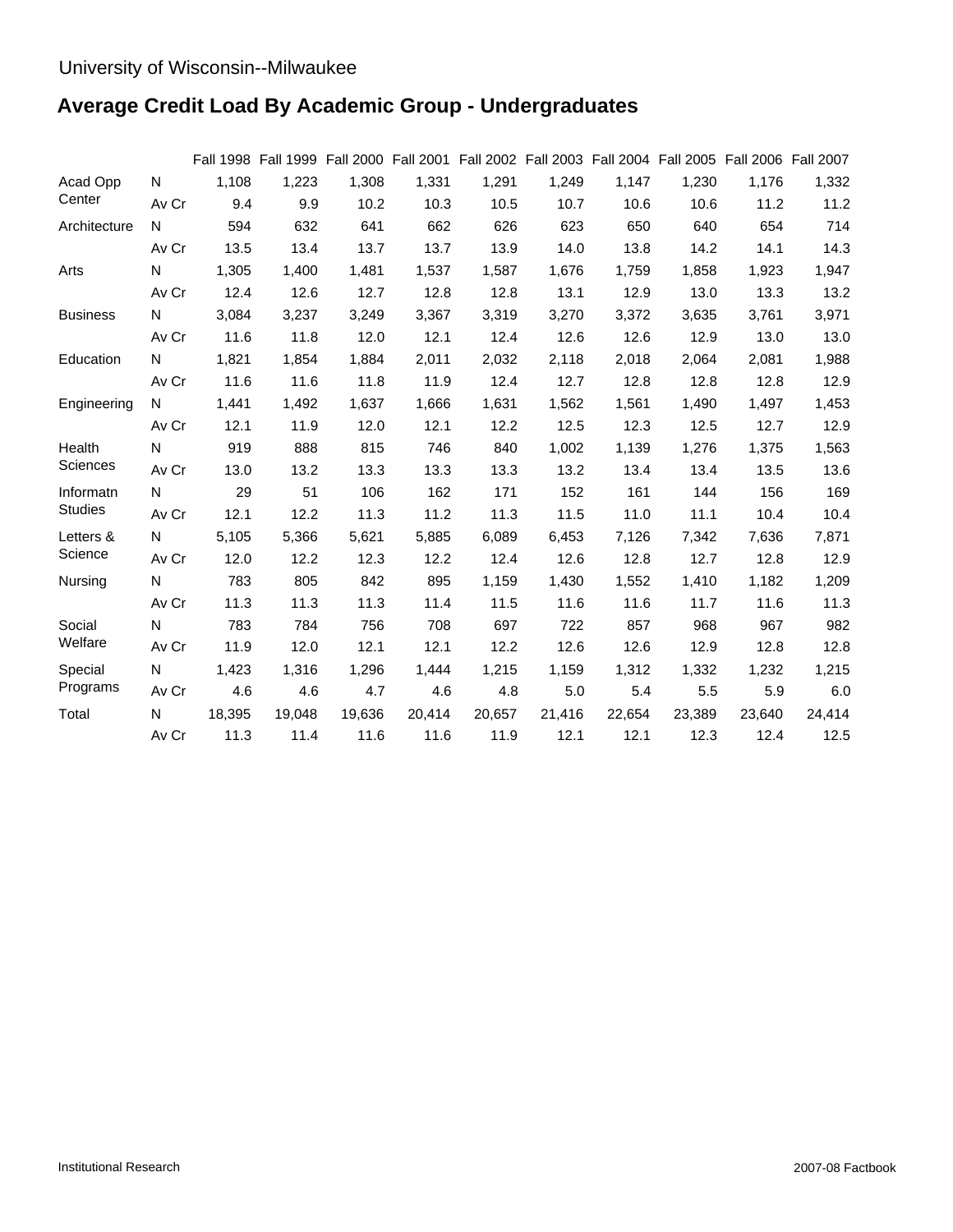# **Average Credit Load By Academic Group - Graduates**

|                 |       |       |       |       |       |       |       |       |       | Fall 1998 Fall 1999 Fall 2000 Fall 2001 Fall 2002 Fall 2003 Fall 2004 Fall 2005 Fall 2006 Fall 2007 |       |
|-----------------|-------|-------|-------|-------|-------|-------|-------|-------|-------|-----------------------------------------------------------------------------------------------------|-------|
| Architecture N  |       | 189   | 206   | 176   | 185   | 165   | 201   | 220   | 193   | 156                                                                                                 | 189   |
|                 | Av Cr | 9.5   | 9.4   | 9.5   | 9.3   | 9.5   | 9.5   | 9.5   | 9.3   | 9.2                                                                                                 | 9.9   |
| Arts            | N     | 100   | 115   | 101   | 100   | 93    | 99    | 106   | 102   | 115                                                                                                 | 102   |
|                 | Av Cr | 7.3   | 7.9   | 7.3   | 7.8   | 8.2   | 8.6   | 7.8   | 8.3   | 8.5                                                                                                 | 8.9   |
| <b>Business</b> | N     | 802   | 761   | 817   | 810   | 712   | 712   | 749   | 770   | 702                                                                                                 | 759   |
|                 | Av Cr | 4.8   | 4.6   | 4.9   | 5.7   | 6.3   | 6.3   | 6.2   | 6.3   | 6.2                                                                                                 | 6.5   |
| Education       | N     | 881   | 994   | 908   | 889   | 842   | 834   | 788   | 774   | 800                                                                                                 | 775   |
|                 | Av Cr | 5.0   | 5.2   | 5.4   | 5.6   | 6.1   | 6.4   | 6.2   | 6.0   | 6.1                                                                                                 | 6.0   |
| Engineering N   |       | 299   | 291   | 288   | 274   | 299   | 313   | 319   | 307   | 278                                                                                                 | 265   |
|                 | Av Cr | 5.1   | 5.4   | 5.3   | 5.5   | 6.3   | 6.0   | 5.7   | 5.4   | 5.5                                                                                                 | 5.4   |
| Health          | N     | 112   | 115   | 113   | 108   | 111   | 106   | 130   | 126   | 134                                                                                                 | 174   |
| <b>Sciences</b> | Av Cr | 7.9   | 7.7   | 8.2   | 8.4   | 8.5   | 8.8   | 8.7   | 8.7   | 7.9                                                                                                 | 9.5   |
| Informatn       | N     | 289   | 258   | 294   | 317   | 316   | 301   | 329   | 428   | 499                                                                                                 | 541   |
| <b>Studies</b>  | Av Cr | 5.8   | 5.6   | 5.6   | 5.3   | 5.7   | 5.5   | 5.6   | 5.5   | 5.4                                                                                                 | 5.3   |
| Letters &       | N     | 1,108 | 1,082 | 1,024 | 1,069 | 984   | 1,249 | 1,322 | 1,320 | 1,325                                                                                               | 1,382 |
| Science         | Av Cr | 5.7   | 5.9   | 5.8   | 6.0   | 6.7   | 6.5   | 6.5   | 6.4   | 6.4                                                                                                 | 6.4   |
| Nursing         | N     | 167   | 147   | 141   | 123   | 108   | 163   | 202   | 246   | 278                                                                                                 | 300   |
|                 | Av Cr | 5.6   | 5.5   | 5.7   | 5.0   | 5.5   | 5.9   | 5.7   | 6.0   | 6.4                                                                                                 | 6.4   |
| Social          | N     | 465   | 418   | 402   | 331   | 373   | 361   | 310   | 308   | 345                                                                                                 | 369   |
| Welfare         | Av Cr | 7.0   | 7.2   | 7.1   | 7.0   | 7.1   | 7.5   | 8.0   | 8.3   | 7.8                                                                                                 | 7.6   |
| Special         | N     | 88    | 111   | 81    | 66    | 399   | 95    | 79    | 83    | 84                                                                                                  | 88    |
| Programs        | Av Cr | 2.5   | 2.9   | 2.7   | 2.9   | 3.6   | 6.1   | 6.3   | 6.5   | 7.9                                                                                                 | 7.2   |
| Total           | N     | 4,500 | 4,498 | 4,345 | 4,272 | 4,402 | 4,434 | 4,554 | 4,657 | 4,716                                                                                               | 4,944 |
|                 | Av Cr | 5.7   | 5.8   | 5.8   | 6.0   | 6.3   | 6.6   | 6.6   | 6.5   | 6.5                                                                                                 | 6.6   |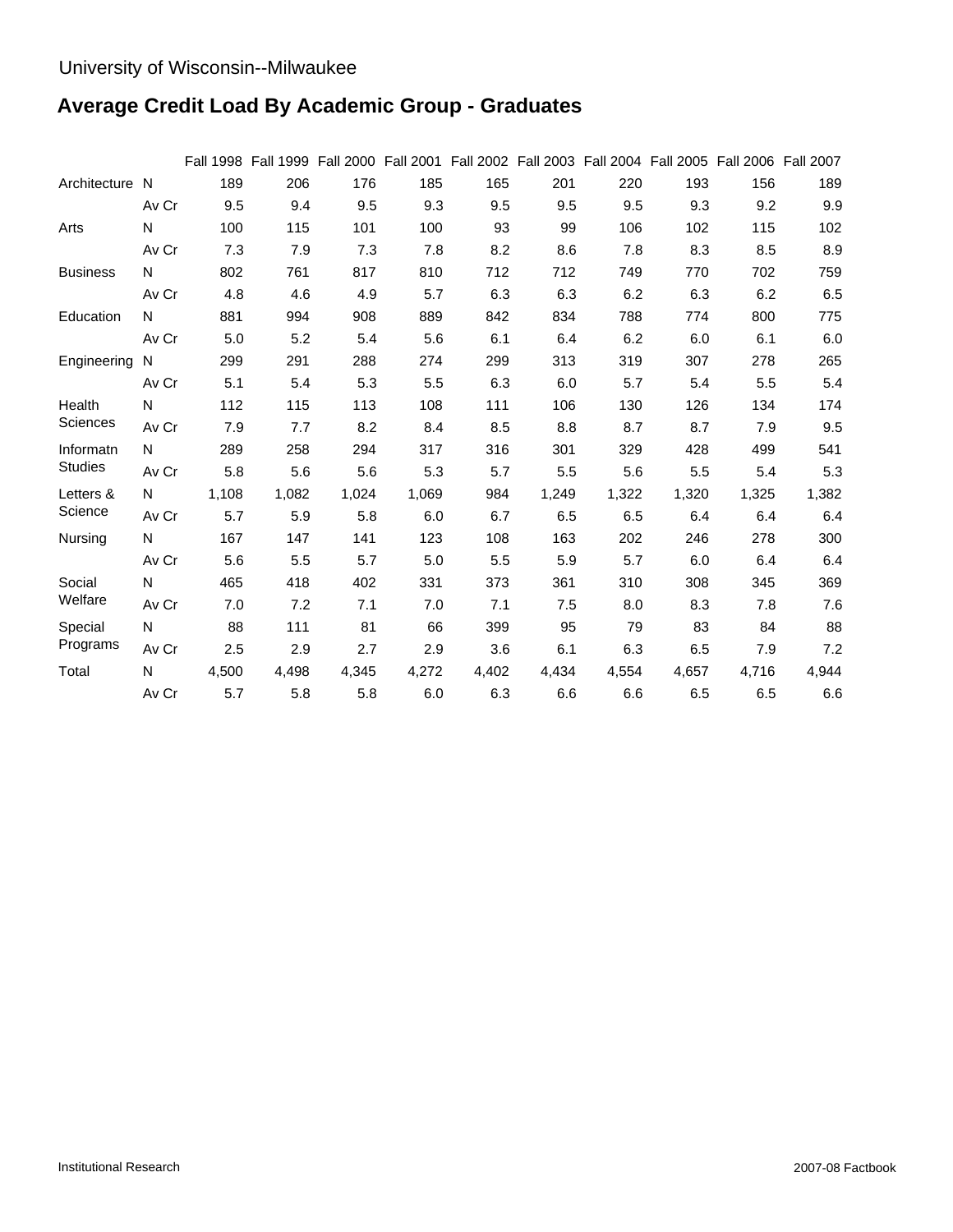# **Average Credit Load By Year Level**

|                 |              |             |        | Fall 1998 Fall 1999 Fall 2000 Fall 2001 Fall 2002 Fall 2003 Fall 2004 Fall 2005 Fall 2006 Fall 2007 |        |        |        |        |        |        |        |        |
|-----------------|--------------|-------------|--------|-----------------------------------------------------------------------------------------------------|--------|--------|--------|--------|--------|--------|--------|--------|
| <b>UGRD New</b> |              | $N$ and $N$ | 2,700  | 2,938                                                                                               | 2,980  | 3,024  | 3,269  | 3,763  | 3,772  | 4,300  | 4,043  | 4,535  |
|                 | Freshman     | Av Cr       | 12.1   | 12.4                                                                                                | 12.3   | 12.2   | 12.4   | 12.6   | 12.6   | 12.6   | 13.0   | 12.9   |
|                 | Other        | N.          | 1,581  | 1,704                                                                                               | 1,557  | 1,610  | 1,683  | 1,617  | 1,739  | 1,775  | 1,828  | 1,742  |
|                 | Freshman     | Av Cr       | 10.7   | 11.1                                                                                                | 11.1   | 11.0   | 11.5   | 11.7   | 11.7   | 11.9   | 12.0   | 12.1   |
|                 | Sophomore    | N           | 4,474  | 4,631                                                                                               | 5,145  | 5,280  | 4,698  | 4,845  | 5,240  | 5,270  | 5,530  | 5,627  |
|                 |              | Av Cr       | 12.4   | 12.4                                                                                                | 12.6   | 12.6   | 12.8   | 13.0   | 13.2   | 13.3   | 13.3   | 13.4   |
|                 | Junior       | N           | 2,894  | 3,165                                                                                               | 3,286  | 3,569  | 4,090  | 4,089  | 4,283  | 4,433  | 4,662  | 4,702  |
|                 |              | Av Cr       | 12.6   | 12.7                                                                                                | 12.7   | 12.8   | 12.8   | 13.0   | 13.0   | 13.2   | 13.2   | 13.1   |
|                 | Senior       | N           | 4,804  | 4,791                                                                                               | 4,967  | 5,043  | 5,246  | 5,542  | 5,946  | 5,960  | 6,053  | 6,376  |
|                 |              | Av Cr       | 11.5   | 11.4                                                                                                | 11.6   | 11.8   | 12.0   | 12.2   | 12.2   | 12.3   | 12.3   | 12.5   |
|                 | Special      | N.          | 1,942  | 1,819                                                                                               | 1,701  | 1,888  | 1,671  | 1,560  | 1,674  | 1,651  | 1,524  | 1,432  |
|                 |              | Av Cr       | 5.3    | 5.4                                                                                                 | 5.3    | 5.3    | 5.6    | 5.9    | 5.9    | 5.9    | 6.2    | 6.0    |
|                 | Total        | N.          | 18,395 | 19,048                                                                                              | 19,636 | 20,414 | 20,657 | 21,416 | 22,654 | 23,389 | 23,640 | 24,414 |
|                 |              | Av Cr       | 11.3   | 11.4                                                                                                | 11.6   | 11.6   | 11.9   | 12.1   | 12.1   | 12.3   | 12.4   | 12.5   |
|                 | GRAD Master  | N           | 3,145  | 3,009                                                                                               | 2,997  | 2,951  | 3,068  | 3,105  | 3,114  | 3,178  | 3,229  | 3,411  |
|                 |              | Av Cr       | 6.1    | 6.3                                                                                                 | 6.3    | 6.5    | 6.8    | 7.1    | 7.1    | 7.0    | 7.0    | 7.1    |
|                 | Doctoral     | N.          | 722    | 709                                                                                                 | 699    | 696    | 700    | 776    | 898    | 944    | 1,004  | 1,019  |
|                 |              | Av Cr       | 5.4    | 5.6                                                                                                 | 5.4    | 5.6    | 6.0    | 6.1    | 6.1    | 6.0    | 5.8    | 5.8    |
|                 | Non Degree N |             | 633    | 780                                                                                                 | 649    | 625    | 631    | 545    | 532    | 521    | 473    | 504    |
|                 |              | Av Cr       | 3.8    | 4.1                                                                                                 | 3.8    | 4.1    | 4.3    | 4.5    | 4.5    | 4.4    | 4.4    | 4.5    |
|                 | Specialist   | N.          |        |                                                                                                     |        |        | 3      | 8      | 10     | 14     | 10     | 10     |
|                 |              | Av Cr       |        |                                                                                                     |        |        | 5.0    | 5.1    | 3.3    | 4.6    | 6.0    | 5.7    |
|                 | Total        | N           | 4,500  | 4,498                                                                                               | 4,345  | 4,272  | 4,402  | 4,434  | 4,554  | 4,657  | 4,716  | 4,944  |
|                 |              | Av Cr       | 5.7    | 5.8                                                                                                 | 5.8    | 6.0    | 6.3    | 6.6    | 6.6    | 6.5    | 6.5    | 6.6    |
| Total           |              | N           | 22,895 | 23,546                                                                                              | 23,981 | 24,686 | 25,059 | 25,850 | 27,208 | 28,046 | 28,356 | 29,358 |
|                 |              | Av Cr       | 10.2   | 10.4                                                                                                | 10.5   | 10.6   | 10.9   | 11.2   | 11.2   | 11.3   | 11.4   | 11.5   |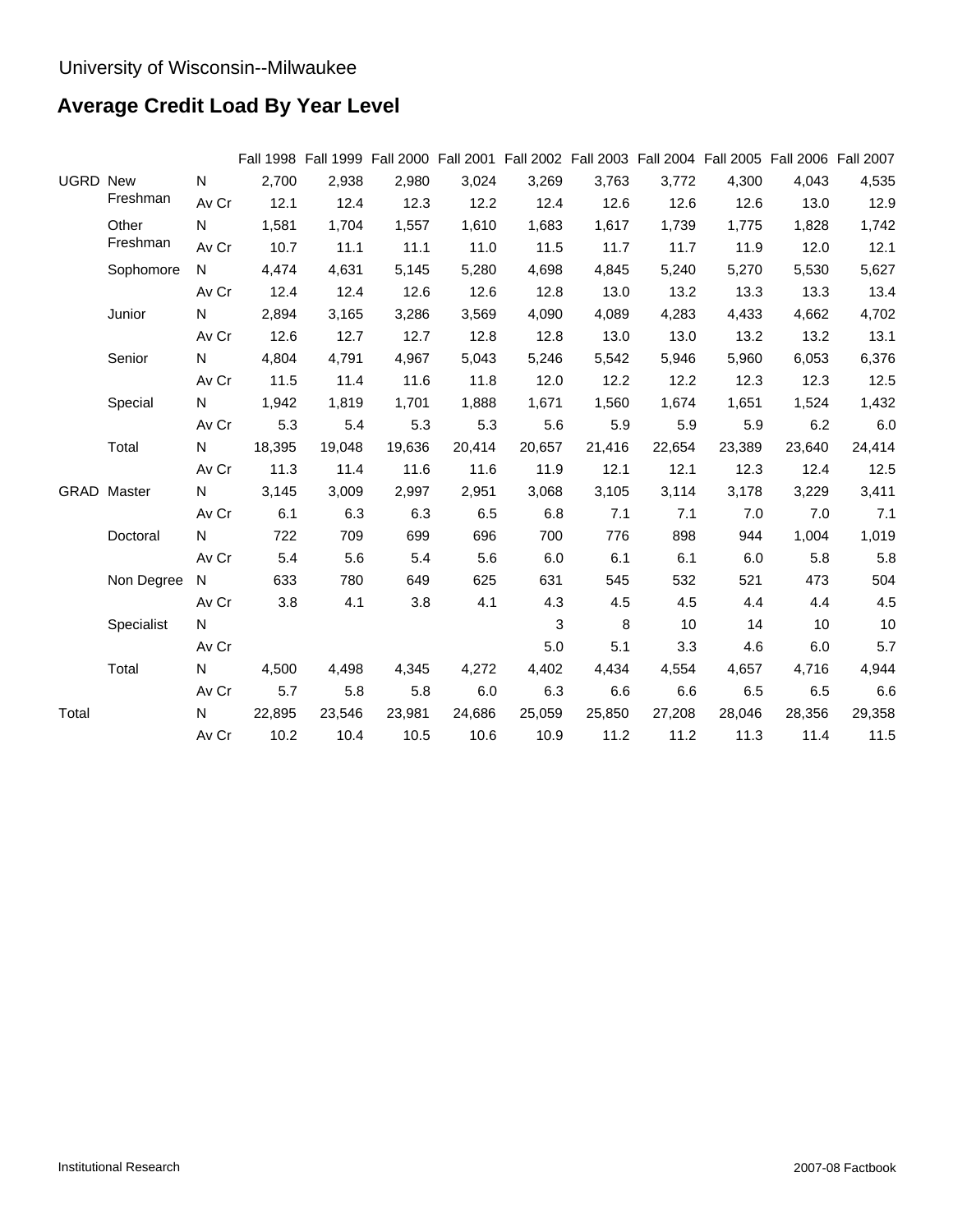# **Fall 2007 FTE By Academic Group and Year Level**

|       |                |     | AOC ARTS |     | <b>BUS CEAS</b>             |          | CHS EDUC    |             |       | L&S NURS SARUP SOIS SPPM |     |     | <b>SW</b> | Total            |
|-------|----------------|-----|----------|-----|-----------------------------|----------|-------------|-------------|-------|--------------------------|-----|-----|-----------|------------------|
| UGRD  | New Freshman   | 330 | 338      | 521 | 224                         | 172      |             | 202 1.344   | 168   | 172                      | 5   | 20  | 118       | 3.614            |
|       | Other Freshman | 258 | 102      | 180 | 88                          | 62       | 75          | 469         | 103   | 13                       | 4   | 3   | 51        | 1.408            |
|       | Sophomore      | 205 | 438      | 752 | 299                         | 322      |             | 406 1,632   | 184   | 167                      | 13  | 16  | 235       | 4,671            |
|       | Junior         | 62  | 317      | 770 | 232                         | 215      |             | 339 1,378   | 207   | 116                      | 39  | 10  | 206       | 3,890            |
|       | Senior         | 13  | 418      | 889 | 393                         | 361      |             | 609 1.403   | 380   | 136                      | 45  | 11  | 222       | 4.879            |
|       | Special        |     | 0        | 5   | 4                           | 5        | 130         | 13          | 60    | $\overline{2}$           |     | 432 | 1         | 653              |
|       | Total          |     |          |     | 868 1,612 3,118 1,240 1,138 |          |             | 1,761 6,240 | 1.101 | 606                      | 106 | 492 |           | 832 19,115       |
| GRAD  | Master         |     | 68       | 336 | 72                          | 86       | 250         | 392         | 85    | 134                      | 183 | 39  | 203       | 1,848            |
|       | Doctoral       |     |          | 37  | 93                          | 9        | 136         | 461         | 57    | 12                       |     |     |           | 805              |
|       | Non Degree     |     | 2        | 49  | 11                          | $\Omega$ | 50          | 38          | 4     | 9                        | 12  | 6   | 10        | 191              |
|       | Specialist     |     |          |     |                             |          | 5           |             |       |                          |     |     |           | 5                |
|       | Total          |     | 70       | 422 | 176                         | 95       | 441         | 891         | 147   | 154                      | 195 | 45  | 213       | 2,850            |
| Total |                | 868 |          |     | 1,683 3,540 1,416 1,233     |          | 2,202 7,131 |             | 1,248 | 760                      | 301 |     |           | 537 1.046 21.964 |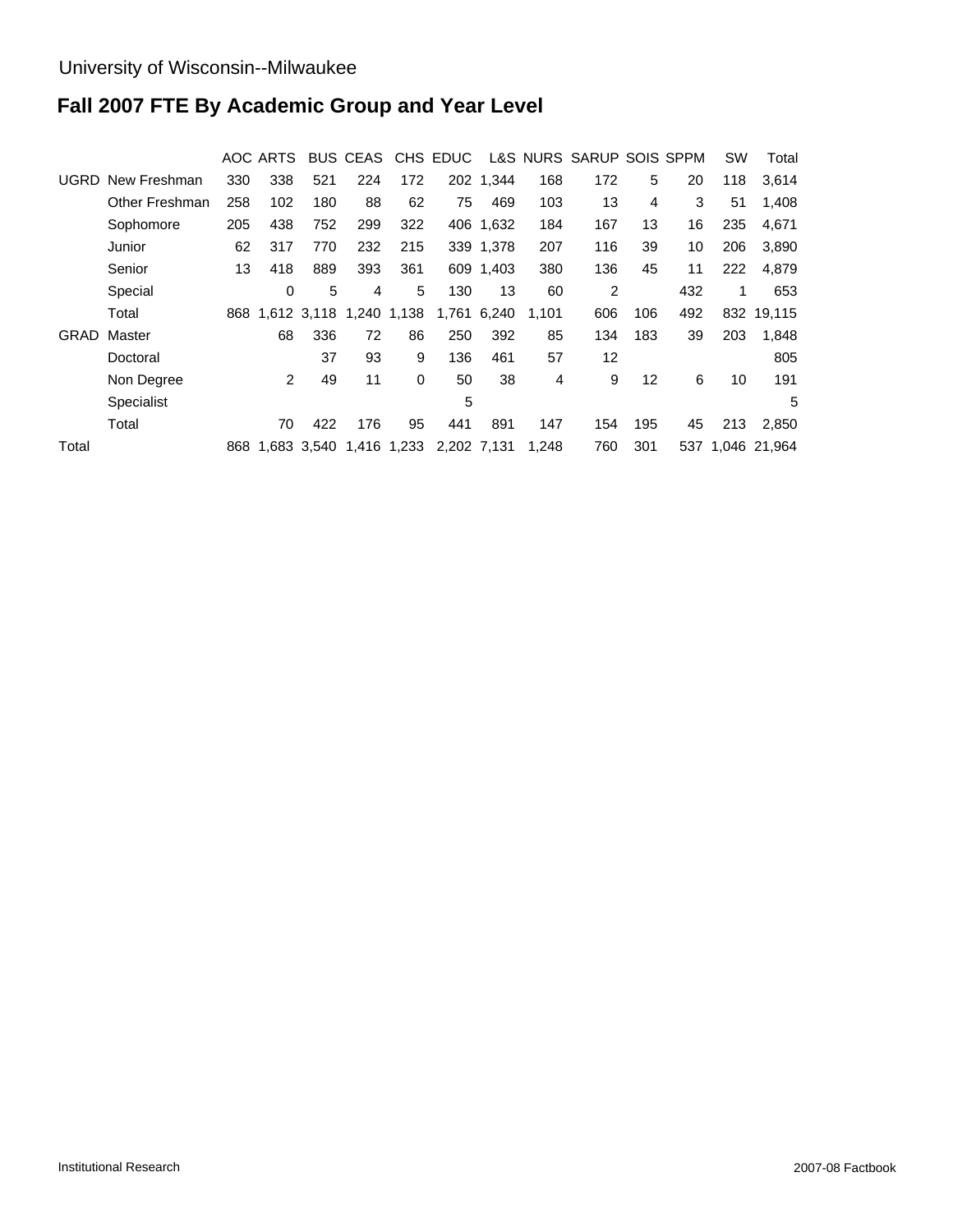# **Credits Conveyed by Subject and Year Level - Fall 2007**

#### **Architecture**

|         | New   | Other |                             |        |       |    |          |    |                                           |       |
|---------|-------|-------|-----------------------------|--------|-------|----|----------|----|-------------------------------------------|-------|
|         |       |       | Freshman Freshman Sophomore | Junior |       |    |          |    | Senior Special Master Doctoral Non Degree | Total |
| Arch    | 1.149 | 99    | 996                         | 967    | 1.599 |    | 45 1.414 | 45 | 24                                        | 6.338 |
| UrbPlan | 111   | 27    | 204                         | 159    | 190   | 9  | 520      | 24 | 47                                        | 1.291 |
| Total   | 1.260 | 126   | .200                        | 1.126  | 1.789 | 54 | 1.934    | 69 | 71                                        | 7.629 |

#### **Arts**

|                | <b>New</b> | Other |                             |        |       |     |     |   |                                           |        |
|----------------|------------|-------|-----------------------------|--------|-------|-----|-----|---|-------------------------------------------|--------|
|                |            |       | Freshman Freshman Sophomore | Junior |       |     |     |   | Senior Special Master Doctoral Non Degree | Total  |
| Art            | 1,902      | 531   | 2,067                       | 1,176  | 2,273 | 57  | 181 | 3 | 8                                         | 8,198  |
| Art Ed         |            |       | 66                          | 78     | 534   | 111 | 3   |   |                                           | 792    |
| Dance          | 744        | 425   | 1,423                       | 667    | 854   | 43  | 56  |   | 6                                         | 4,218  |
| Film           | 807        | 237   | 1,017                       | 637    | 851   | 21  | 118 |   |                                           | 3,688  |
| FineArt        |            |       |                             | 36     | 60    |     | 6   |   |                                           | 102    |
| Mus Ed         | 3          | 3     | 13                          | 48     | 201   | 57  |     |   |                                           | 325    |
| Music          | 1,686      | 627   | 1,785                       | 862    | 850   | 65  | 354 |   | 3                                         | 6,232  |
| <b>MusPerf</b> | 175        | 48    | 203                         | 141    | 180   | 13  | 154 |   | 6                                         | 920    |
| Theatre        | 596        | 251   | 857                         | 580    | 702   | 48  | 9   | 6 | 3                                         | 3,052  |
| Total          | 5.913      | 2.122 | 7.431                       | 4,225  | 6.505 | 415 | 881 | 9 | 26                                        | 27,527 |

#### **Business**

|                | New   | Other |                             |        |        |     |           |     |                                           |            |
|----------------|-------|-------|-----------------------------|--------|--------|-----|-----------|-----|-------------------------------------------|------------|
|                |       |       | Freshman Freshman Sophomore | Junior |        |     |           |     | Senior Special Master Doctoral Non Degree | Total      |
| Bus Adm        | 1.755 | 498   | 4.566                       | 11.208 | 13.638 |     | 486 2.413 | 245 | 288                                       | 35.097     |
| <b>BusMgmt</b> |       |       |                             |        |        |     | 2.121     | 21  | 150                                       | 2.292      |
| Total          | 1.755 | 498   | 4.566                       | 11.208 | 13.638 | 486 | 4.534     | 266 |                                           | 438 37.389 |

### **Education**

|         | <b>New</b> | Other |                             |        |       |       |       |     |                                                      |    |        |
|---------|------------|-------|-----------------------------|--------|-------|-------|-------|-----|------------------------------------------------------|----|--------|
|         |            |       | Freshman Freshman Sophomore | Junior |       |       |       |     | Senior Special Master Doctoral Non Degree Specialist |    | Total  |
| Ad Ldsp |            |       | 6                           | 24     | 119   | 87    | 571   | 145 | 180                                                  |    | 1,132  |
| Couns   |            |       |                             | 39     | 69    | 6     | 801   | 187 | 78                                                   | 9  | 1,189  |
| Currins | 184        | 14    | 353                         | 734    | 4,339 | 1,029 | 481   | 105 | 156                                                  |    | 7,395  |
| Ed Pol  | 34         | 128   | 491                         | 478    | 564   | 135   | 216   | 42  | 51                                                   | 3  | 2,142  |
| Ed Psy  | 742        | 77    | 75                          | 311    | 641   | 100   | 515   | 380 | 65                                                   | 45 | 2,951  |
| Educ    |            |       |                             |        |       |       | 3     | 87  |                                                      |    | 90     |
| ExcEduc | 96         | 147   | 615                         | 537    | 1.062 | 674   | 423   | 28  | 68                                                   |    | 3,650  |
| Total   | 1.056      | 366   | .540                        | 2,123  | 6,794 | 2,031 | 3,010 | 974 | 598                                                  | 57 | 18.549 |

# **Engineering**

|         | <b>New</b> | Other |     |     |       |   |      |                                                                                    |          |
|---------|------------|-------|-----|-----|-------|---|------|------------------------------------------------------------------------------------|----------|
|         |            |       |     |     |       |   |      | Freshman Freshman Sophomore Junior Senior Special Master Doctoral Non Degree Total |          |
| Civ Eng |            | 19    | 279 | 447 | 1.242 | 6 | - 95 |                                                                                    | 27 2.219 |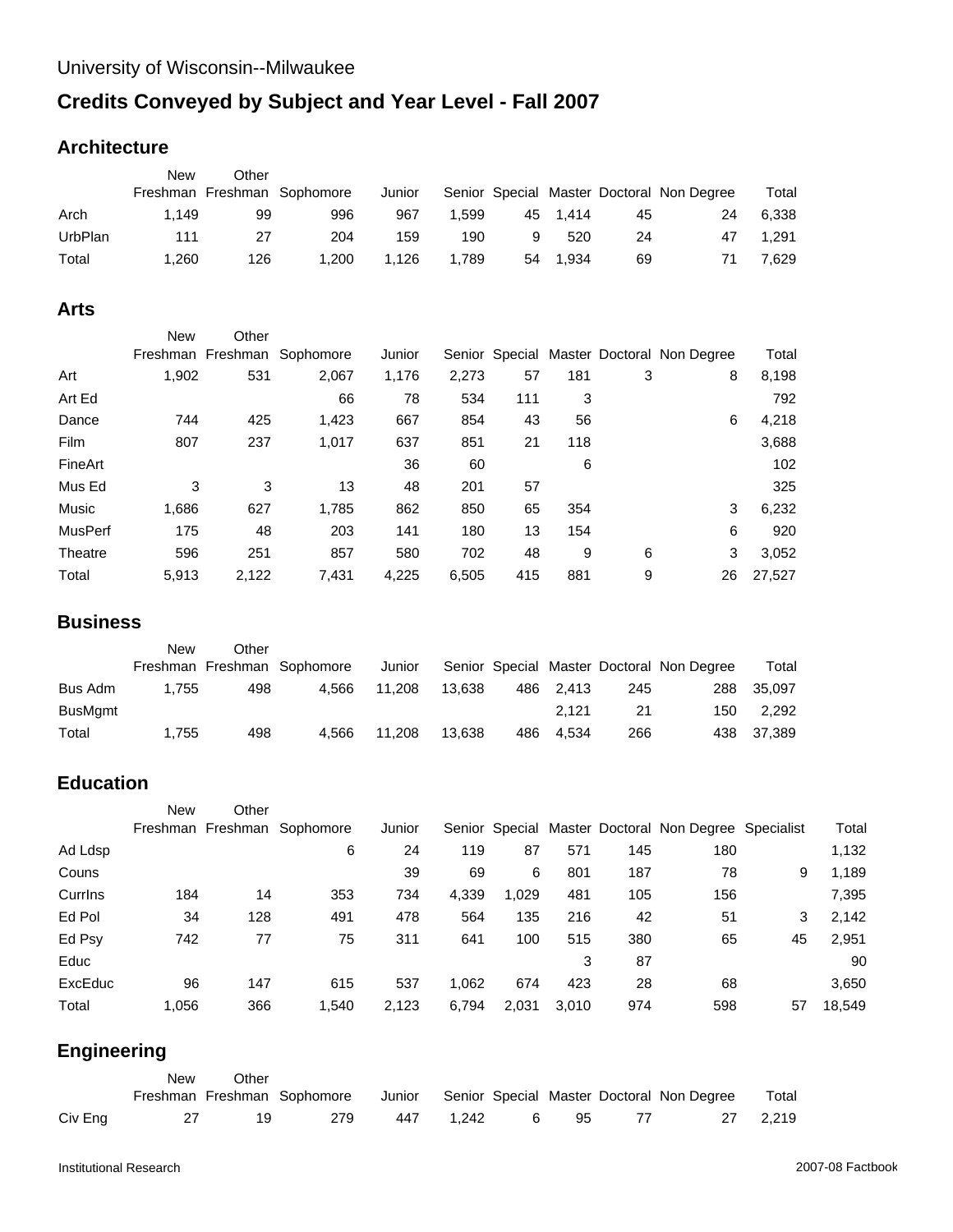# **Credits Conveyed by Subject and Year Level - Fall 2007**

#### **Engineering**

|         | <b>New</b> | Other |                             |        |       |     |     |     |                                           |        |
|---------|------------|-------|-----------------------------|--------|-------|-----|-----|-----|-------------------------------------------|--------|
|         |            |       | Freshman Freshman Sophomore | Junior |       |     |     |     | Senior Special Master Doctoral Non Degree | Total  |
| CompSci | 463        | 227   | 817                         | 588    | 1,045 | 98  | 295 | 100 | 17                                        | 3,650  |
| EAS     | 54         | 3     | 55                          | 56     | 62    | 3   |     |     |                                           | 233    |
| ElecEng | 21         | 30    | 302                         | 390    | 1,149 | 27  | 176 | 113 | 3                                         | 2,211  |
| Ind Eng | 99         | 39    | 144                         | 252    | 417   | 15  | 46  | 55  | 9                                         | 1,076  |
| MatlEng | 8          | 8     | 182                         | 151    | 290   | 4   | 14  | 54  | 6                                         | 717    |
| MechEng | 249        | 41    | 227                         | 225    | 1,390 | 20  | 97  | 169 | 15                                        | 2,433  |
| Total   | 921        | 367   | 2,006                       | 2.109  | 5.595 | 173 | 723 | 568 | 77                                        | 12,539 |

#### **Health Sciences**

|                | <b>New</b> | Other |                             |        |       |     |       |     |                                           |        |
|----------------|------------|-------|-----------------------------|--------|-------|-----|-------|-----|-------------------------------------------|--------|
|                |            |       | Freshman Freshman Sophomore | Junior |       |     |       |     | Senior Special Master Doctoral Non Degree | Total  |
| <b>AHP</b>     | 221        | 4     |                             | 2      |       |     |       |     |                                           | 228    |
| C L Sci        | 249        | 159   | 884                         | 899    | 1,828 | 35  | 64    | 46  | 21                                        | 4,185  |
| ComSDis        | 39         | 17    | 112                         | 121    | 195   | 55  | 577   |     | 9                                         | 1,125  |
| <b>HCA</b>     | 340        | 226   | 1,217                       | 842    | 990   | 20  | 48    | 18  | 11                                        | 3,712  |
| <b>HMS</b>     | 608        | 266   | 1,218                       | 733    | 1,541 | 77  | 402   | 33  | 33                                        | 4,911  |
| OccThpy        | 15         | 9     | 171                         | 378    | 758   | 3   | 308   | 21  | 3                                         | 1,666  |
| Spt&Rec        | 483        | 281   | 759                         | 535    | 704   | 109 | 36    | 20  | 2                                         | 2,929  |
| <b>TherRec</b> | 39         | 45    | 114                         | 69     | 69    | 12  |       |     |                                           | 348    |
| Total          | 1.994      | 1.007 | 4.476                       | 3.579  | 6,085 | 311 | 1.435 | 138 | 79                                        | 19.104 |

#### **Information Studies**

|         | New | Other |                             |        |     |          |    |                                           |       |
|---------|-----|-------|-----------------------------|--------|-----|----------|----|-------------------------------------------|-------|
|         |     |       | Freshman Freshman Sophomore | Junior |     |          |    | Senior Special Master Doctoral Non Degree | Total |
| InfStud | 165 | 84    | 268                         | 411    | 537 | 16 2.842 | 23 | 111                                       | 4.457 |
| Total   | 165 | 84    | 268                         | 411    | 537 | 16 2.842 | 23 | 111                                       | 4.457 |

#### **Letters & Science**

|                | <b>New</b> | Other |                             |        |       |     |     |     |                                           |        |
|----------------|------------|-------|-----------------------------|--------|-------|-----|-----|-----|-------------------------------------------|--------|
|                |            |       | Freshman Freshman Sophomore | Junior |       |     |     |     | Senior Special Master Doctoral Non Degree | Total  |
| Africol        | 462        | 465   | 975                         | 498    | 498   | 39  | 6   | 3   | 15                                        | 2,961  |
| Anthro         | 686        | 417   | 1,107                       | 912    | 993   | 60  | 402 | 133 | 15                                        | 4,725  |
| Arabic         | 65         | 35    | 120                         | 85     | 75    | 30  | 15  |     | 5                                         | 430    |
| ArtHist        | 336        | 186   | 912                         | 792    | 1,073 | 267 | 279 |     | 9                                         | 3,854  |
| Astron         | 361        | 134   | 383                         | 174    | 135   |     |     |     |                                           | 1,187  |
| Atm Sci        | 198        | 114   | 429                         | 189    | 227   | 6   | 85  | 24  |                                           | 1,272  |
| <b>Bio Sci</b> | 2,172      | 1,172 | 4,356                       | 2,314  | 2,925 | 286 | 267 | 350 | 51                                        | 13,893 |
| Celtic         | 132        | 45    | 106                         | 27     | 39    | 54  | 6   |     | 3                                         | 412    |
| <b>CES</b>     | 12         | 36    | 207                         | 127    | 89    |     | 3   |     |                                           | 474    |
| Chem           | 1,414      | 701   | 3,328                       | 1,606  | 1,782 | 232 | 55  | 452 | 21                                        | 9,591  |
| Chinese        | 65         | 27    | 160                         | 65     | 55    | 40  | 10  |     |                                           | 422    |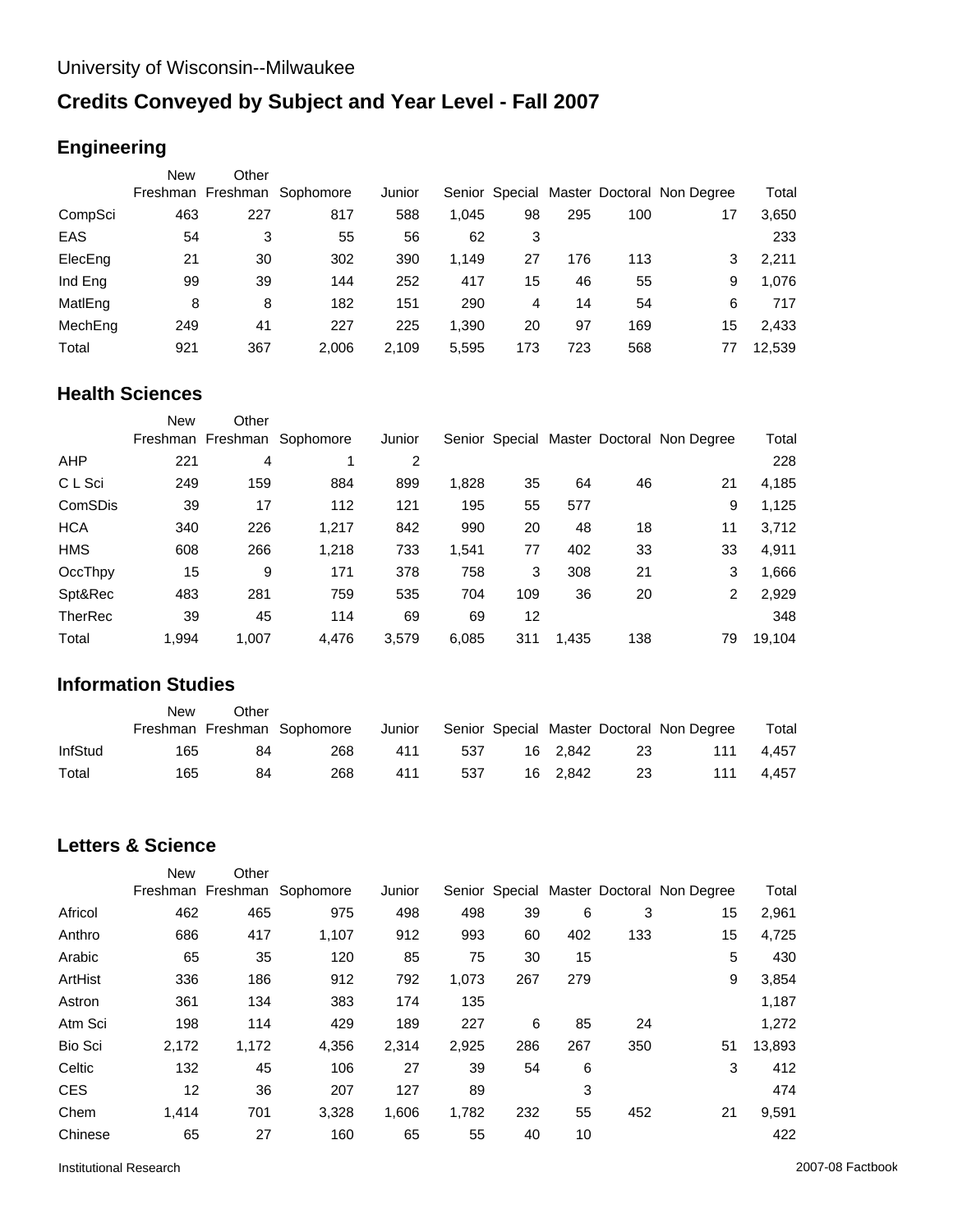# **Credits Conveyed by Subject and Year Level - Fall 2007**

#### **Letters & Science**

|                   | <b>New</b> | Other                   |                             |        |                |                          |       |     |                                           |        |
|-------------------|------------|-------------------------|-----------------------------|--------|----------------|--------------------------|-------|-----|-------------------------------------------|--------|
|                   |            |                         | Freshman Freshman Sophomore | Junior |                |                          |       |     | Senior Special Master Doctoral Non Degree | Total  |
| Classic           | 694        | 284                     | 807                         | 380    | 301            | 29                       |       |     |                                           | 2,495  |
| Commun            | 1,056      | 393                     | 1,794                       | 1,876  | 2,294          | 30                       | 245   | 21  | 18                                        | 7,727  |
| CompLit           | 336        | 150                     | 423                         | 192    | 168            | 27                       | 36    |     | 6                                         | 1,338  |
| Econ              | 2,309      | 923                     | 2,912                       | 1,627  | 1,566          | 234                      | 391   | 298 | 27                                        | 10,287 |
| English           | 11,137     | 1,950                   | 5,012                       | 3,058  | 2,946          | 334                      | 411   | 536 | 55                                        | 25,439 |
| <b>ESL</b>        | 267        | 87                      | 60                          | 21     | 21             | 33                       | 36    | 12  | 3                                         | 540    |
| Ethnic            | 249        | 192                     | 600                         | 210    | 99             | 15                       |       |     |                                           | 1,365  |
| FilmStd           |            | 15                      | 75                          | 27     | 36             | 3                        |       |     |                                           | 156    |
| <b>FLL</b>        | 70         | 9                       | 16                          | 24     | 16             | 6                        | 12    |     |                                           | 153    |
| French            | 417        | 100                     | 525                         | 310    | 290            | 75                       | 31    | 22  | 13                                        | 1,783  |
| Geo Sci           | 825        | 484                     | 1,741                       | 784    | 707            | 24                       | 91    | 27  | 3                                         | 4,686  |
| Geog              | 603        | 339                     | 1,428                       | 1,152  | 1,131          | 87                       | 123   | 143 | 34                                        | 5,040  |
| German            | 305        | 88                      | 374                         | 202    | 190            | 83                       | 21    |     |                                           | 1,263  |
| Global            | 105        | 58                      | 237                         | 276    | 222            | 12                       | 3     |     |                                           | 913    |
| Greek             | 8          |                         | 27                          | 28     | 25             | 4                        | 12    |     |                                           | 104    |
| Hebr St           | 155        | 94                      | 266                         | 183    | 120            | 127                      |       |     |                                           | 945    |
| Hist              | 1,977      | 990                     | 3,061                       | 2,419  | 2,163          | 393                      | 286   | 88  | 15                                        | 11,392 |
| Honors            | 426        | 15                      | 201                         | 58     | 41             |                          |       |     |                                           | 741    |
| Ind Rel           |            |                         |                             |        |                |                          | 160   |     | 27                                        | 187    |
| IntlSt            |            |                         |                             | 6      | 57             |                          | 3     |     | 6                                         | 72     |
| Italian           | 118        | 141                     | 450                         | 208    | 229            | 66                       |       | 4   | 4                                         | 1,220  |
| Japan             | 100        | 30                      | 218                         | 112    | 91             | 23                       |       |     |                                           | 574    |
| Jewish            | 15         | 18                      | 45                          | 15     | 24             | 18                       |       |     |                                           | 135    |
| <b>JMC</b>        | 855        | 417                     | 1,523                       | 1,501  | 1,699          | 87                       | 177   | 6   |                                           | 6,265  |
| Korean            | 15         | 10                      | 40                          | 20     | 20             | 10                       | 10    |     |                                           | 125    |
| L&S Hum           |            | 21                      | 36                          | 15     | $\,6$          | 6                        |       |     |                                           | 84     |
| <b>L&amp;S NS</b> | 5          |                         | $\overline{7}$              | 4      | $\overline{c}$ |                          |       |     |                                           | 18     |
| <b>L&amp;S SS</b> | 11         | 18                      | 50                          | 26     | 28             | $\overline{7}$           |       |     |                                           | 140    |
| Latin             | 9          | 8                       | 52                          | 24     | 35             | 26                       |       |     |                                           | 154    |
| Latino            | 99         | 48                      | 66                          | 9      | 9              | 3                        |       |     |                                           | 234    |
| <b>LGBT</b>       | 3          | 15                      | $30\,$                      | 24     | 12             |                          |       |     |                                           | 84     |
| LibrISt           |            |                         |                             |        |                |                          | 87    |     | 4                                         | 91     |
| Linguis           | 279        | 237                     | 888                         | 432    | 372            | 27                       | 156   | 12  | 12                                        | 2,415  |
| <b>MAFLL</b>      |            |                         |                             |        |                |                          | 62    | 6   | 3                                         | 71     |
| Math              | 7,060      | 1,586                   | 4,902                       | 1,912  | 1,221          | 227                      | 281   | 204 | 12                                        | 17,405 |
| <b>MthStat</b>    | 27         | 12                      | 240                         | 238    | 293            | 36                       | 57    | 21  | 12                                        | 936    |
| PeaceSt           | 24         | 48                      | 114                         | 60     | 39             | 3                        |       |     |                                           | 288    |
| Philos            | 1,077      | 597                     | 1,513                       | 938    | 894            | 162                      | 214   |     | 3                                         | 5,398  |
| Physics           | 556        | 259                     | 1,619                       | 1,263  | 945            | 157                      | $\,6$ | 307 | 3                                         | 5,115  |
| Pol Sci           | 953        | 480                     | 1,395                       | 1,636  | 1,407          | 114                      | 432   | 132 | 87                                        | 6,636  |
| Polish            | 20         | 8                       | 17                          | 27     | 11             | 23                       |       |     |                                           | 106    |
| Portugs           | 19         | $\overline{\mathbf{4}}$ | 12                          | 94     | 108            | $\overline{\mathcal{A}}$ |       |     |                                           | 241    |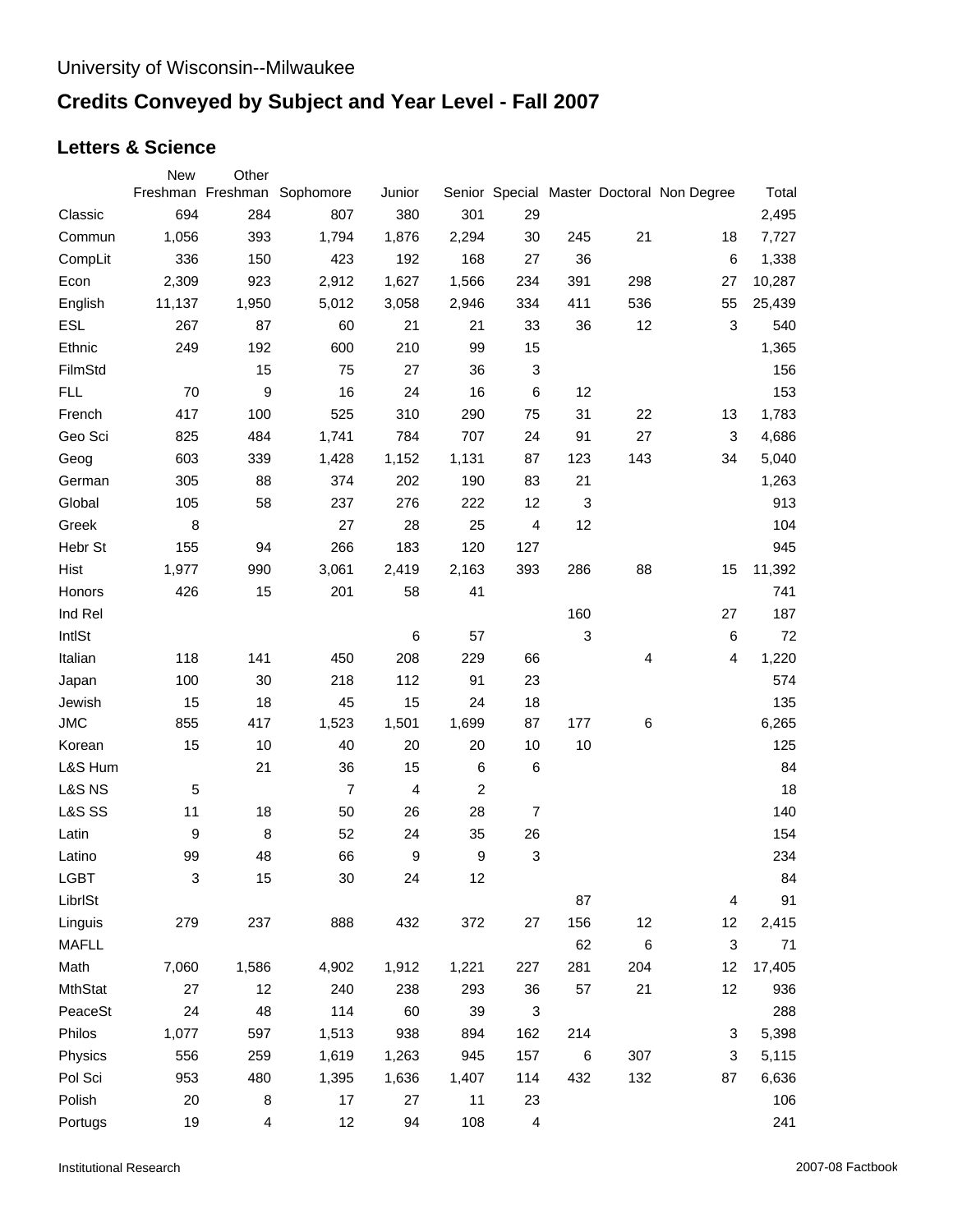# **Credits Conveyed by Subject and Year Level - Fall 2007**

#### **Letters & Science**

|                | <b>New</b> | Other  |                             |        |        |       |       |       |                                           |             |
|----------------|------------|--------|-----------------------------|--------|--------|-------|-------|-------|-------------------------------------------|-------------|
|                |            |        | Freshman Freshman Sophomore | Junior |        |       |       |       | Senior Special Master Doctoral Non Degree | Total       |
| Psych          | 2,891      | 1,100  | 3,284                       | 2,337  | 2,277  | 105   | 147   | 522   | 22                                        | 12,685      |
| Russian        | 59         | 27     | 114                         | 81     | 41     | 15    | 8     | 4     |                                           | 349         |
| Sociol         | 1,476      | 639    | 1,896                       | 1,563  | 1,767  | 72    | 210   | 25    |                                           | 7,648       |
| Spanish        | 1,151      | 292    | 1,014                       | 704    | 814    | 205   | 134   | 3     | 12                                        | 4,329       |
| <b>TRNSLTN</b> |            |        |                             |        |        | 3     | 18    |       | 3                                         | 24          |
| Urb Std        | 96         | 39     | 102                         | 105    | 144    | 3     | 49    | 75    | 12                                        | 625         |
| Wmns           | 18         | 75     | 291                         | 210    | 252    | 12    | 12    | 3     |                                           | 873         |
| Total          | 43.778     | 15,632 | 51,560                      | 33,180 | 33,024 | 3.944 | 5.049 | 3,433 |                                           | 515 190,115 |

# **Nursing**

|             | New | Other |                             |        |       |       |       |     |                                           |        |
|-------------|-----|-------|-----------------------------|--------|-------|-------|-------|-----|-------------------------------------------|--------|
|             |     |       | Freshman Freshman Sophomore | Junior |       |       |       |     | Senior Special Master Doctoral Non Degree | Total  |
| <b>Nurs</b> | 668 | 294   | 795                         | 1.795  | 3.820 | 1.039 | 1.411 | 340 | 119                                       | 10.281 |
| UWS NSG     |     | 19    | 19                          | 474    | 120   | 47    |       |     |                                           | 682    |
| Total       | 671 | 313   | 814                         | 2.269  | 3.940 | 1.086 | 1.411 | 340 | 119                                       | 10,963 |

### **Social Welfare**

|         | New | Other |                             |        |       |     |       |    |                                           |       |
|---------|-----|-------|-----------------------------|--------|-------|-----|-------|----|-------------------------------------------|-------|
|         |     |       | Freshman Freshman Sophomore | Junior |       |     |       |    | Senior Special Master Doctoral Non Degree | Total |
| Crm Jst | 729 | 444   | 1.173                       | 928    | 1.193 | -34 | 173   |    |                                           | 4.680 |
| Soc Wrk | 98  | 93    | 464                         | 545    | 812   | 67  | 2.353 | 49 | 230                                       | 4.711 |
| Total   | 827 | 537   | 1.637                       | 1.473  | 2,005 | 101 | 2.526 | 49 | 236                                       | 9.391 |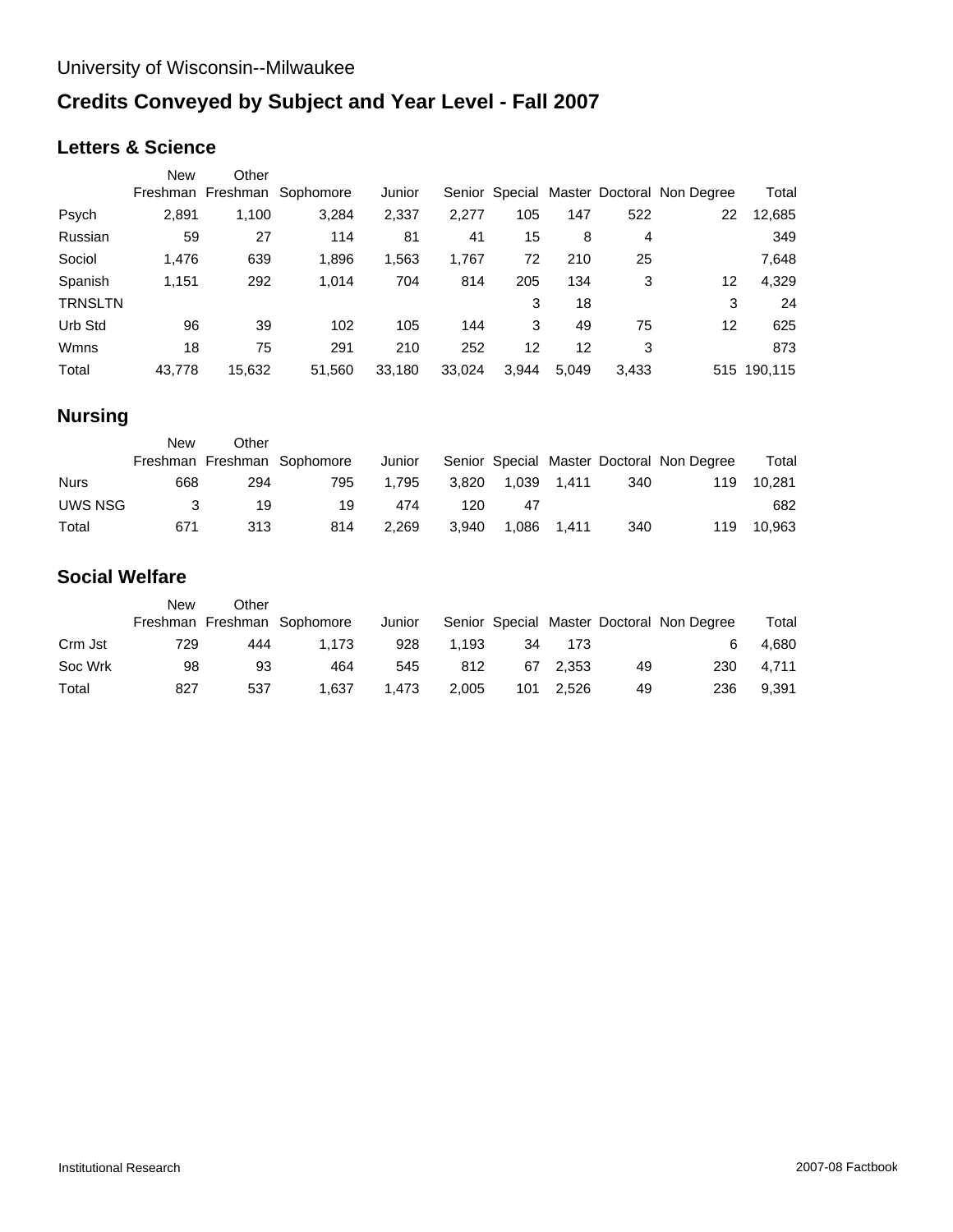# **Credit Affinity - Fall 2007**

|          |              |        | Student Academic Group: |              |             |            |        |                                            |       |                   |             |             |       |                |
|----------|--------------|--------|-------------------------|--------------|-------------|------------|--------|--------------------------------------------|-------|-------------------|-------------|-------------|-------|----------------|
|          |              | AOC    | <b>ARTS</b>             | <b>BUS</b>   | <b>CEAS</b> | <b>CHS</b> | EDU(   | L&S                                        |       | <b>NURS SARUF</b> | <b>SOIS</b> | <b>SPPN</b> | SW    | Total          |
| Credits  | <b>ARTS</b>  | 1.107  | 16.545                  | 1.402        | 538         | 447        | 2,019  | 3,522                                      | 274   | 942               | 51          | 283         | 397   | 27,527         |
| Conveyed | <b>BUS</b>   | 732    |                         | 192 32,403   | 315         | 450        | 105    | 2,188                                      | 21    | 243               | 57          | 533         | 150   | 37,389         |
| By:      | <b>CEAS</b>  | 175    | 130                     |              | 281 10,906  | 59         | 61     | 569                                        |       | 147               | 22          | 157         | 32    | 12,539         |
|          | <b>CHS</b>   | 652    | 401                     | 814          |             | 247 12,773 | 290    | 2,485                                      | 650   | 131               | 35          | 293         | 333   | 19,104         |
|          | <b>EDUC</b>  | 1,075  | 378                     | 261          | 31          | 358        | 14.540 | 1,035                                      | 175   | 21                | 18          | 492         | 165   | 18,549         |
|          | <b>GLBL</b>  | 19     | 33                      | 55           | 3           |            | 3      | 220                                        |       | 12                | 10          | 537         | 21    | 913            |
|          | L&S          | 10,381 |                         | 8,687 20,944 | 7,958       | 8,593      | 13,073 | 97,599                                     | 4,600 | 4,252             | 488         | 4,994       | 7,633 | 189,202        |
|          | <b>NURS</b>  | 188    | 27                      | 32           | 6           | 147        | 30     | 586                                        | 9,752 | 13                |             | 137         | 45    | 10,963         |
|          | <b>SARUP</b> | 92     | 61                      | 81           | 69          | 9          | 3      | 700                                        | 3     | 6,272             |             | 323         | 16    | 7,629          |
|          | <b>SOIS</b>  | 135    | 6                       | 54           | 24          | 3          | 38     | 79                                         | 3     |                   | 3,974       | 123         | 18    | 4,457          |
|          | SW           | 397    | 80                      | 416          | 89          | 103        | 175    | 1,350                                      | 66    | 56                |             | 107         | 6,552 | 9,391          |
|          | Total        | 14.953 | 26.540                  |              |             |            |        | 56,743 20,186 22,942 30,337 110,333 15,544 |       | 12,089            | 4,655       | 7,979       |       | 15.362 337.663 |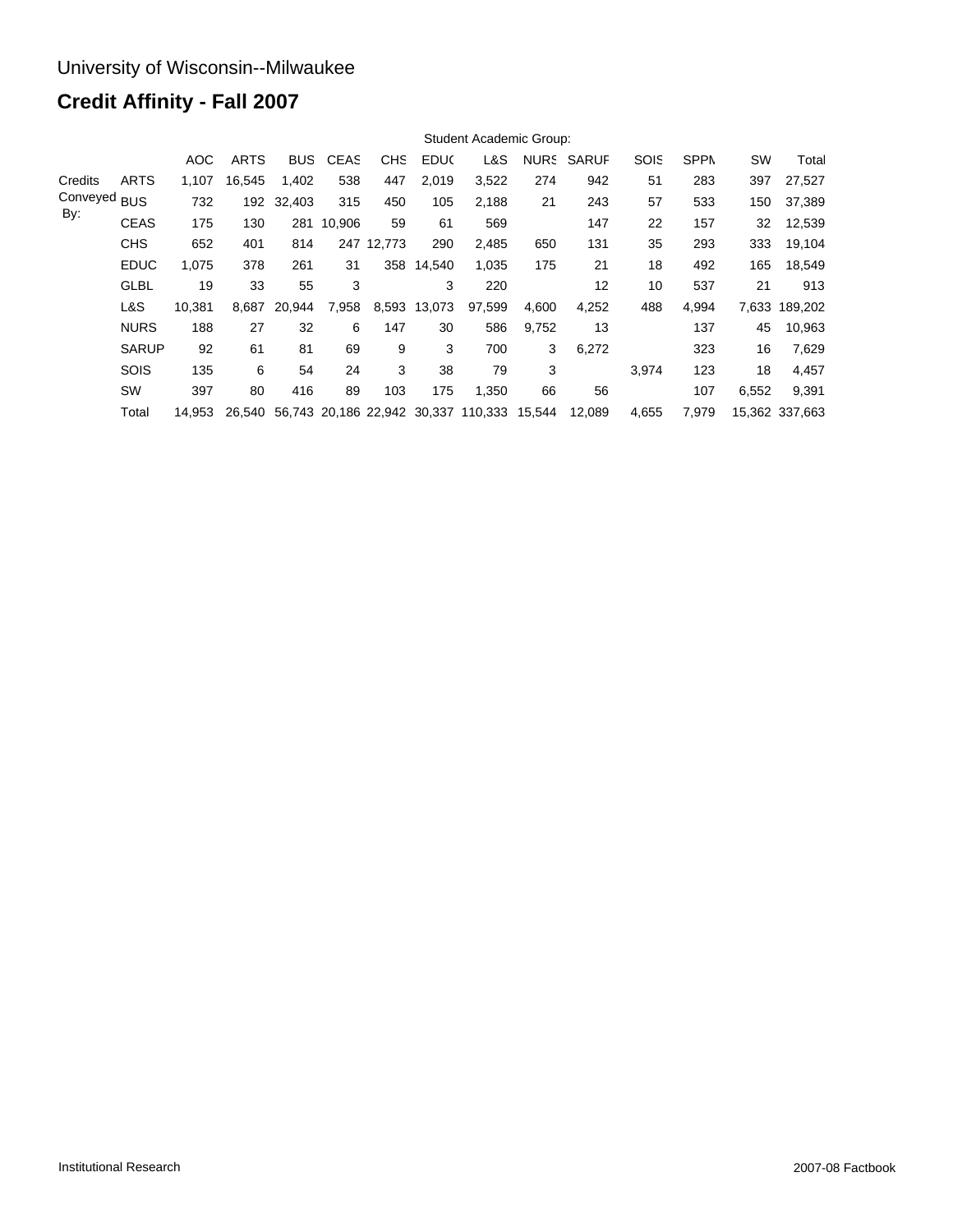# **Credits Conveyed by Subject - Fall Semesters**

# **Architecture**

|         | Fall 2002 Fall 2003 Fall 2004 Fall 2005 Fall 2006 Fall 2007 |       |       |       |
|---------|-------------------------------------------------------------|-------|-------|-------|
| Arch    | 5.930 6.255 6.313 6.138 5.905 6.338                         |       |       |       |
| UrbPlan |                                                             | 1.354 | 1.303 | 1.291 |
| Total   | 7.182 7.455 7.644 7.492 7.208 7.629                         |       |       |       |

#### **Arts**

|                |        |        | Fall 2002 Fall 2003 Fall 2004 Fall 2005 Fall 2006 Fall 2007 |        |        |        |
|----------------|--------|--------|-------------------------------------------------------------|--------|--------|--------|
| Art            | 7,533  | 7,991  | 7,772                                                       | 8,174  | 8,496  | 8,198  |
| Art Ed         | 531    | 596    | 595                                                         | 605    | 667    | 792    |
| Dance          | 2,868  | 3,172  | 3,611                                                       | 3,784  | 4,120  | 4,218  |
| Film           | 1,660  | 1,967  | 2,764                                                       | 2,762  | 3,575  | 3,688  |
| FineArt        | 27     | 66     | 114                                                         | 68     | 31     | 102    |
| Mus Ed         | 302    | 314    | 292                                                         | 338    | 409    | 325    |
| Music          | 5.244  | 5,569  | 5.758                                                       | 6,222  | 6,245  | 6,232  |
| <b>MusPerf</b> | 608    | 650    | 722                                                         | 834    | 913    | 920    |
| Theatre        |        |        |                                                             | 3,000  | 3,350  | 3,052  |
| Thr BA         | 2,218  | 2,257  | 2,509                                                       |        |        |        |
| <b>ThrPTTP</b> | 29     | 263    | 193                                                         | 221    |        |        |
| Total          | 21.020 | 22.845 | 24.330                                                      | 26,008 | 27,806 | 27.527 |

### **Business**

|         |        |       | Fall 2002 Fall 2003 Fall 2004 Fall 2005 Fall 2006 Fall 2007 |       |       |        |
|---------|--------|-------|-------------------------------------------------------------|-------|-------|--------|
| Bus Adm |        |       | 27,906 27,655 29,378 30,258 32,520                          |       |       | 35.097 |
| BusMgmt | 2.189  | 2.002 | 1.941                                                       | 2.334 | 1.989 | 2.292  |
| Global  |        | 45.   | 116                                                         | 237   |       |        |
| Total   | 30.095 |       | 29,702 31,435 32,829 34,509                                 |       |       | 37.389 |

## **Education**

|         |        |        |        | Fall 2002 Fall 2003 Fall 2004 Fall 2005 Fall 2006 Fall 2007 |        |        |
|---------|--------|--------|--------|-------------------------------------------------------------|--------|--------|
| Ad Ldsp | 1,180  | 1,057  | 1,259  | 1,355                                                       | 1,100  | 1,132  |
| Couns   | 1,264  | 1,467  | 1,345  | 1,276                                                       | 1,298  | 1,189  |
| Currins | 7,847  | 9,037  | 7,748  | 7,754                                                       | 7,647  | 7,395  |
| Ed Pol  | 2,176  | 2,172  | 1,905  | 1,979                                                       | 2,221  | 2,142  |
| Ed Psy  | 3,129  | 2,939  | 3,131  | 3,314                                                       | 3,351  | 2,951  |
| Educ    | 693    | 132    | 135    | 111                                                         | 93     | 90     |
| ExcEduc | 2,989  | 3,154  | 3,199  | 3,848                                                       | 3,671  | 3,650  |
| Phy Ed  | 98     | 106    | 166    |                                                             |        |        |
| Total   | 19,376 | 20,064 | 18,888 | 19,637                                                      | 19,381 | 18,549 |

# **Engineering**

|         |       | Fall 2002 Fall 2003 Fall 2004 Fall 2005 Fall 2006 Fall 2007 |       |       |       |       |
|---------|-------|-------------------------------------------------------------|-------|-------|-------|-------|
| Civ Eng | 1.923 | 1.943                                                       | 1.812 | 1.974 | 2.110 | 2.219 |
| CompSci | 4.847 | 4.191                                                       | 3.955 | 3.464 | 3.393 | 3.650 |
| EAS     | 81    | 85                                                          | 109   | 154   | 286   | 233   |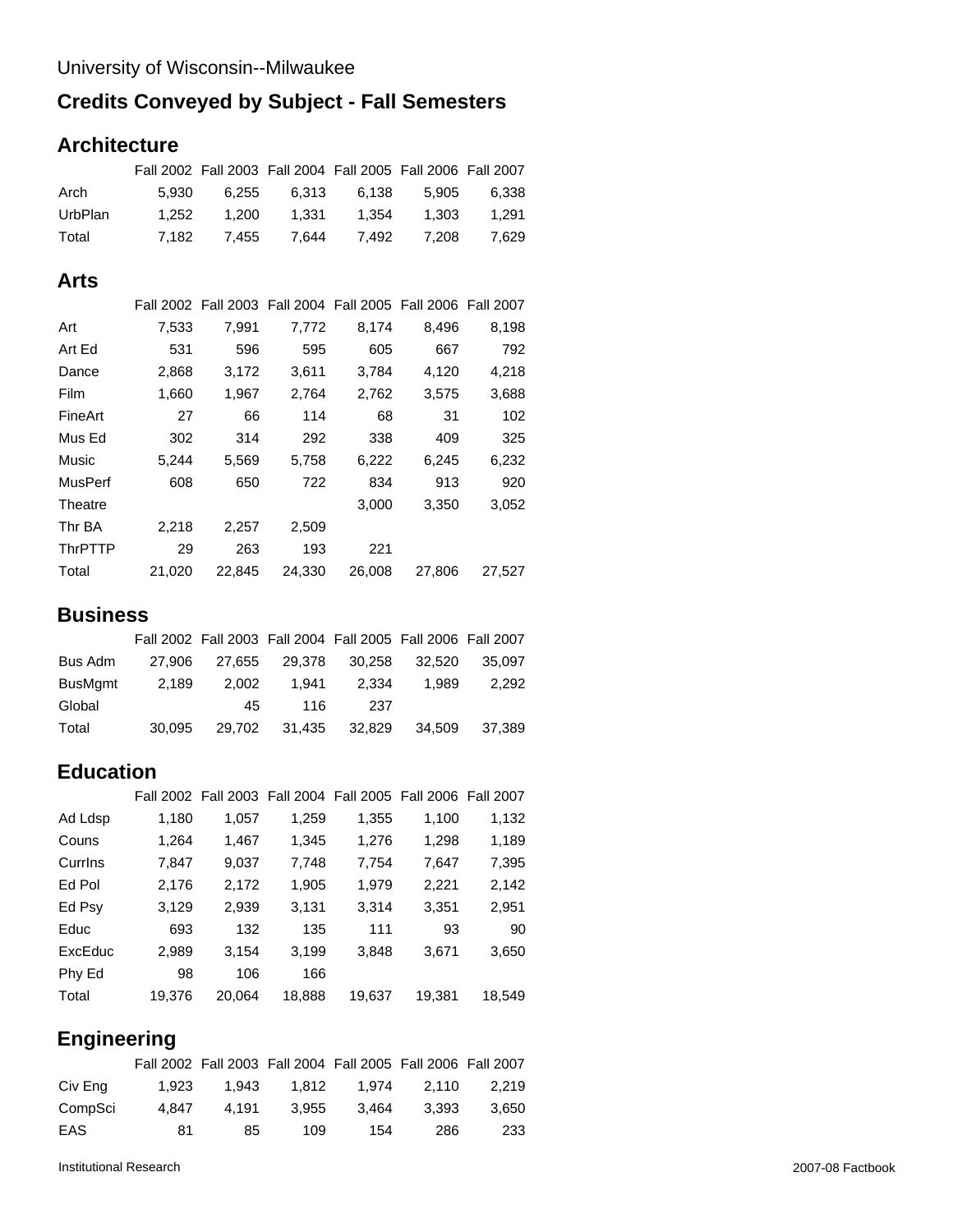### **Credits Conveyed by Subject - Fall Semesters**

# **Engineering**

|         |        |        | Fall 2002 Fall 2003 Fall 2004 Fall 2005 Fall 2006 Fall 2007 |        |        |        |
|---------|--------|--------|-------------------------------------------------------------|--------|--------|--------|
| ElecEng | 2.382  | 2.294  | 2.389                                                       | 2.460  | 2.328  | 2.211  |
| Ind Eng | 1.346  | 1.298  | 1.204                                                       | 916    | 1.052  | 1.076  |
| MatlEng | 811    | 700    | 773                                                         | 727    | 642    | 717    |
| MechEng | 1.989  | 2.028  | 1.967                                                       | 2.317  | 2.349  | 2.433  |
| Total   | 13.379 | 12.539 | 12.209                                                      | 12.012 | 12.160 | 12.539 |

#### **Health Sciences**

|                |        |        | Fall 2002 Fall 2003 Fall 2004 Fall 2005 Fall 2006 Fall 2007 |        |        |        |
|----------------|--------|--------|-------------------------------------------------------------|--------|--------|--------|
| AHP            | 88     | 126    | 163                                                         | 157    | 152    | 228    |
| C L Sci        | 1,804  | 2,341  | 2,763                                                       | 3,355  | 3,697  | 4,185  |
| ComSDis        | 1.064  | 1,023  | 1,085                                                       | 1,091  | 1,099  | 1,125  |
| <b>HCA</b>     | 1.131  | 1,213  | 2,573                                                       | 2,996  | 3,237  | 3,712  |
| <b>HIA</b>     | 828    | 1,018  |                                                             |        |        |        |
| <b>HMS</b>     |        | 3,095  | 3,352                                                       | 3,501  | 3,570  | 4,911  |
| Hum Kin        | 2,662  |        |                                                             |        |        |        |
| OccThpy        | 1,679  | 1.579  | 1,460                                                       | 1.344  | 1.411  | 1,666  |
| Spt&Rec        | 3,945  | 3,624  | 3.513                                                       | 3,294  | 3,224  | 2,929  |
| <b>TherRec</b> | 160    | 121    | 184                                                         | 394    | 345    | 348    |
| Total          | 13.361 | 14,140 | 15,093                                                      | 16,132 | 16.735 | 19,104 |

### **Information Studies**

|         |                   |       | Fall 2002 Fall 2003 Fall 2004 Fall 2005 Fall 2006 Fall 2007 |
|---------|-------------------|-------|-------------------------------------------------------------|
| InfStud |                   |       | 3.502 3.467 3.421 3.740 3.990 4.457                         |
| Total   | 3.502 3.467 3.421 | 3.740 | 3.990 4.457                                                 |

# **Letters & Science**

|                |        |        |        | Fall 2002 Fall 2003 Fall 2004 Fall 2005 Fall 2006 Fall 2007 |        |        |
|----------------|--------|--------|--------|-------------------------------------------------------------|--------|--------|
| Africol        | 2,813  | 2,142  | 2,655  | 2,955                                                       | 3,018  | 2,961  |
| Anthro         | 3,346  | 3,459  | 4,133  | 4,439                                                       | 4,452  | 4,725  |
| Arabic         | 77     | 125    | 164    | 199                                                         | 191    | 430    |
| ArtHist        | 2,772  | 3,395  | 3,174  | 3,447                                                       | 3,578  | 3,854  |
| Astron         | 987    | 1,006  | 1,080  | 1,248                                                       | 1,096  | 1,187  |
| Atm Sci        | 948    | 948    | 987    | 995                                                         | 981    | 1,272  |
| <b>Bio Sci</b> | 10,387 | 11,917 | 12,862 | 13,041                                                      | 13,317 | 13,893 |
| Celtic         |        |        |        | 9                                                           | 292    | 412    |
| <b>CES</b>     |        |        | 560    | 517                                                         | 488    | 474    |
| Chem           | 6,157  | 7,956  | 8,694  | 8,488                                                       | 9,110  | 9,591  |
| Chinese        |        |        |        |                                                             |        | 422    |
| Classic        | 1,847  | 2,291  | 2,754  | 2,695                                                       | 2,626  | 2,495  |
| Commun         | 6,273  | 7,265  | 7,608  | 7,361                                                       | 7,241  | 7,727  |
| CompLit        | 1,434  | 1,319  | 1,464  | 1,450                                                       | 1,299  | 1,338  |
| Econ           | 7,504  | 8,423  | 8,518  | 9,919                                                       | 10,129 | 10,287 |
| EFS            |        |        |        |                                                             | 33     |        |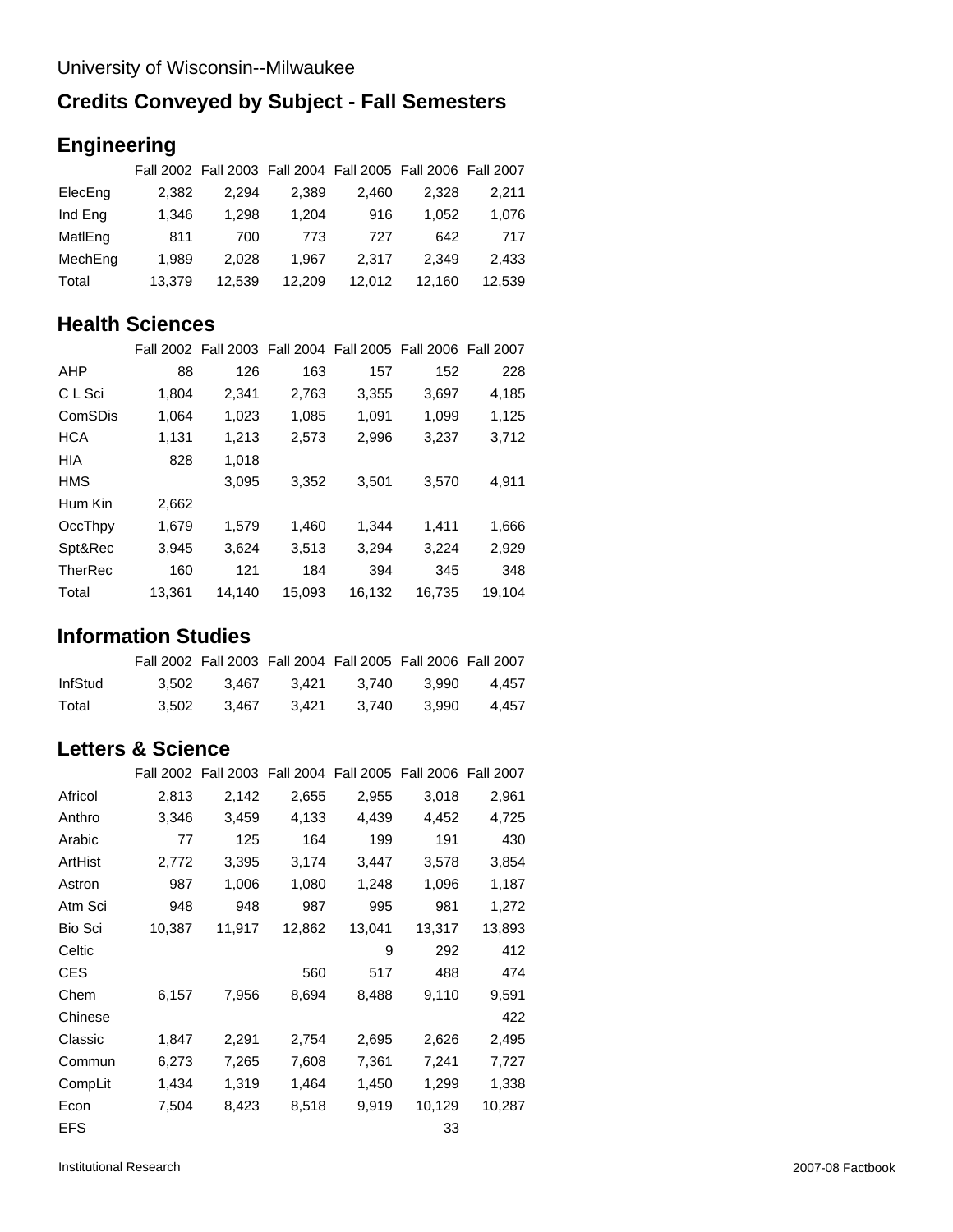# **Credits Conveyed by Subject - Fall Semesters**

### **Letters & Science**

|                   |        | Fall 2002 Fall 2003 Fall 2004 Fall 2005 Fall 2006 Fall 2007 |        |        |        |        |
|-------------------|--------|-------------------------------------------------------------|--------|--------|--------|--------|
| English           | 20,342 | 21,204                                                      | 21,736 | 22,431 | 24,657 | 25,439 |
| Env Std           | 593    | 481                                                         |        |        |        |        |
| <b>ESL</b>        | 552    | 567                                                         | 591    | 462    | 498    | 540    |
| Ethnic            | 1,902  | 1,678                                                       | 1,998  | 1,806  | 1,329  | 1,365  |
| ExMural           | 12     | 18                                                          | 42     | 195    |        |        |
| FilmStd           | 3      | 126                                                         | 44     | 142    | 162    | 156    |
| FLL.              | 42     | 99                                                          | 75     | 84     | 60     | 153    |
| French            | 1,092  | 1,135                                                       | 1,322  | 1,483  | 1,598  | 1,783  |
| Geo Sci           | 3,930  | 3,654                                                       | 4,106  | 4,495  | 4,643  | 4,686  |
| Geog              | 3,133  | 3,541                                                       | 3,956  | 4,823  | 4,419  | 5,040  |
| German            | 1,001  | 823                                                         | 964    | 886    | 1,027  | 1,263  |
| Global            |        | 37                                                          | 116    | 259    | 571    | 913    |
| Greek             | 39     | 65                                                          | 62     | 75     | 78     | 104    |
| Hebr St           | 556    | 914                                                         | 1,179  | 1,328  | 997    | 945    |
| Hist              | 9,600  | 9,589                                                       | 10,445 | 11,053 | 11,075 | 11,392 |
| Honors            | 770    | 769                                                         | 782    | 742    | 787    | 741    |
| Ind Rel           | 189    | 198                                                         | 163    | 139    | 193    | 187    |
| IntlSt            | 59     | 77                                                          | 79     | 94     | 62     | 72     |
| Italian           | 634    | 758                                                         | 861    | 937    | 954    | 1,220  |
| Japan             |        |                                                             |        |        |        | 574    |
| Jewish            |        |                                                             |        |        | 135    | 135    |
| JMC               | 6,362  | 6,350                                                       | 5,990  | 6,001  | 6,107  | 6,265  |
| Korean            |        |                                                             |        |        |        | 125    |
| L&S Hum           | 42     | 105                                                         | 141    | 79     | 79     | 84     |
| <b>L&amp;S NS</b> | 22     | 19                                                          | 24     | 18     | 20     | 18     |
| <b>L&amp;S SS</b> | 24     | 44                                                          | 62     | 52     | 134    | 140    |
| Latin             | 193    | 187                                                         | 193    | 193    | 151    | 154    |
| Latino            | 108    | 102                                                         | 150    | 156    | 213    | 234    |
| LGBT              |        |                                                             |        |        | 81     | 84     |
| LibrISt           | 112    | 120                                                         | 129    | 104    | 100    | 91     |
| Linguis           | 2,733  | 2,886                                                       | 3,118  | 3,327  | 3,378  | 2,415  |
| MAFLL             | 81     | 136                                                         | 114    | 124    | 86     | 71     |
| Math              | 15,449 | 16,141                                                      | 16,607 | 17,230 | 17,299 | 17,405 |
| <b>MthStat</b>    | 525    | 615                                                         | 629    | 753    | 846    | 936    |
| PeaceSt           | 27     | 93                                                          | 252    | 285    | 255    | 288    |
| Philos            | 4,224  | 4,473                                                       | 5,366  | 5,220  | 5,137  | 5,398  |
| Physics           | 4,125  | 4,434                                                       | 4,839  | 4,815  | 4,630  | 5,115  |
| Pol Sci           | 5,154  | 6,078                                                       | 6,681  | 6,921  | 6,594  | 6,636  |
| Polish            | 37     | 52                                                          | 57     | 63     | 75     | 106    |
| Portugs           | 195    | 261                                                         | 272    | 406    | 180    | 241    |
| Psych             | 10,780 | 11,016                                                      | 12,259 | 12,086 | 12,454 | 12,685 |
| Russian           | 130    | 149                                                         | 177    | 233    | 245    | 349    |
| Sociol            | 6,171  | 7,196                                                       | 7,869  | 7,635  | 7,847  | 7,648  |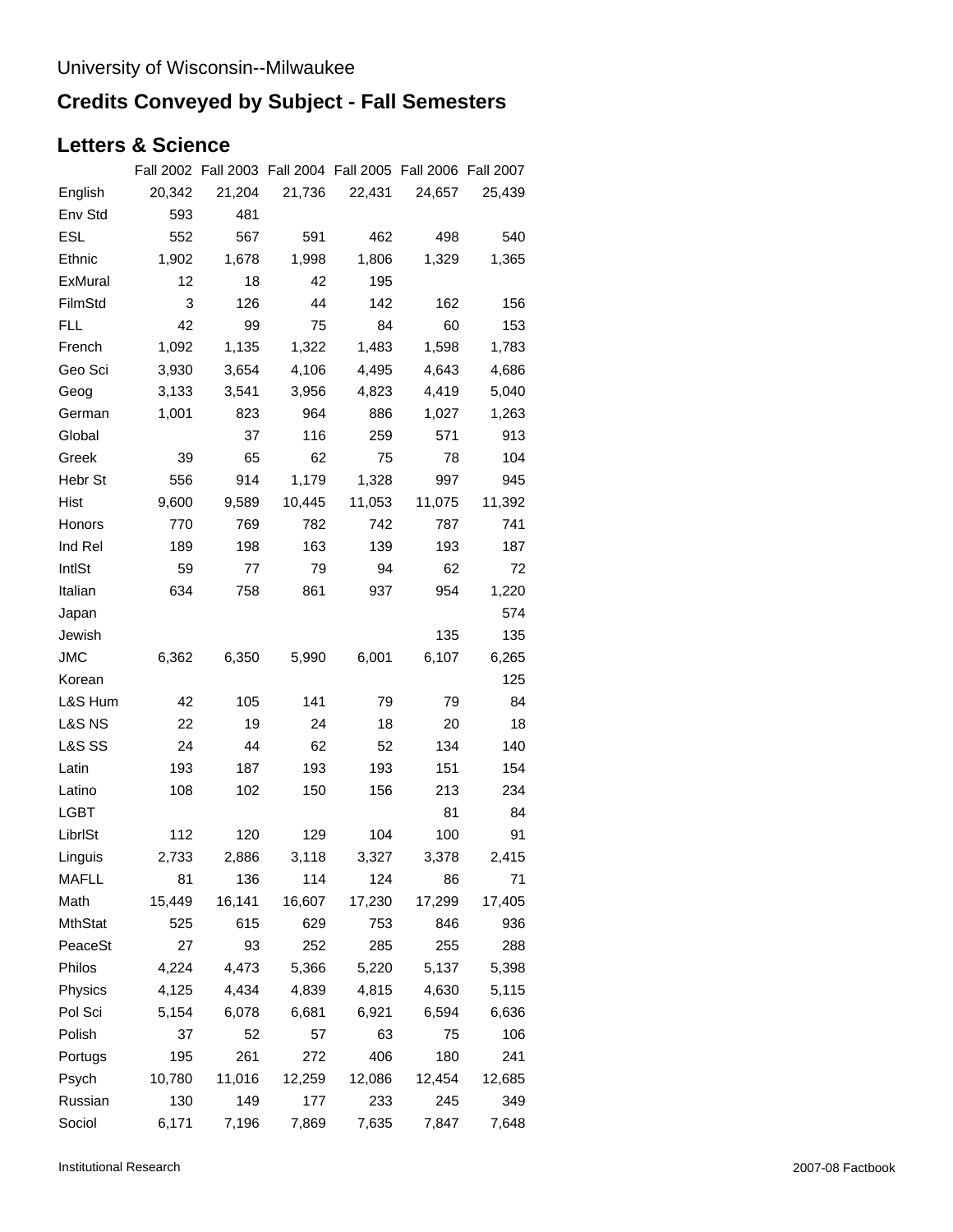# **Credits Conveyed by Subject - Fall Semesters**

### **Letters & Science**

|                |         |         | Fall 2002 Fall 2003 Fall 2004 Fall 2005 Fall 2006 Fall 2007 |       |         |         |
|----------------|---------|---------|-------------------------------------------------------------|-------|---------|---------|
| Spanish        | 2.913   | 3.076   | 3.570                                                       | 3.858 | 3.975   | 4.329   |
| <b>TRNSLTN</b> |         |         |                                                             |       |         | 24      |
| Urb Std        | 426     | 541     | 561                                                         | 630   | 569     | 625     |
| Wmns           | 447     | 360     | 492                                                         | 668   | 708     | 873     |
| Total          | 149.274 | 160.413 | 172,726 179.054                                             |       | 182.259 | 190.115 |

# **Nursing**

|             |       | Fall 2002 Fall 2003 Fall 2004 Fall 2005 Fall 2006 Fall 2007 |     |     |     |        |
|-------------|-------|-------------------------------------------------------------|-----|-----|-----|--------|
| <b>Nurs</b> | 8.681 |                                                             |     |     |     | 10.281 |
| UWS NSG     | 125   | 155                                                         | 228 | 257 | 322 | 682    |
| Total       | 8.806 |                                                             |     |     |     | 10.963 |

# **Social Welfare**

|         |       | Fall 2002 Fall 2003 Fall 2004 Fall 2005 Fall 2006 Fall 2007 |       |       |       |       |
|---------|-------|-------------------------------------------------------------|-------|-------|-------|-------|
| Crm Jst |       | 3.138 3.750 4.433 4.847                                     |       |       | 4,844 | 4.680 |
| Soc Wrk | 3.891 | 3.992                                                       | 4.211 | 4.376 | 4.642 | 4.711 |
| Total   | 7.029 | 7.742                                                       | 8.644 | 9.223 | 9.486 | 9.391 |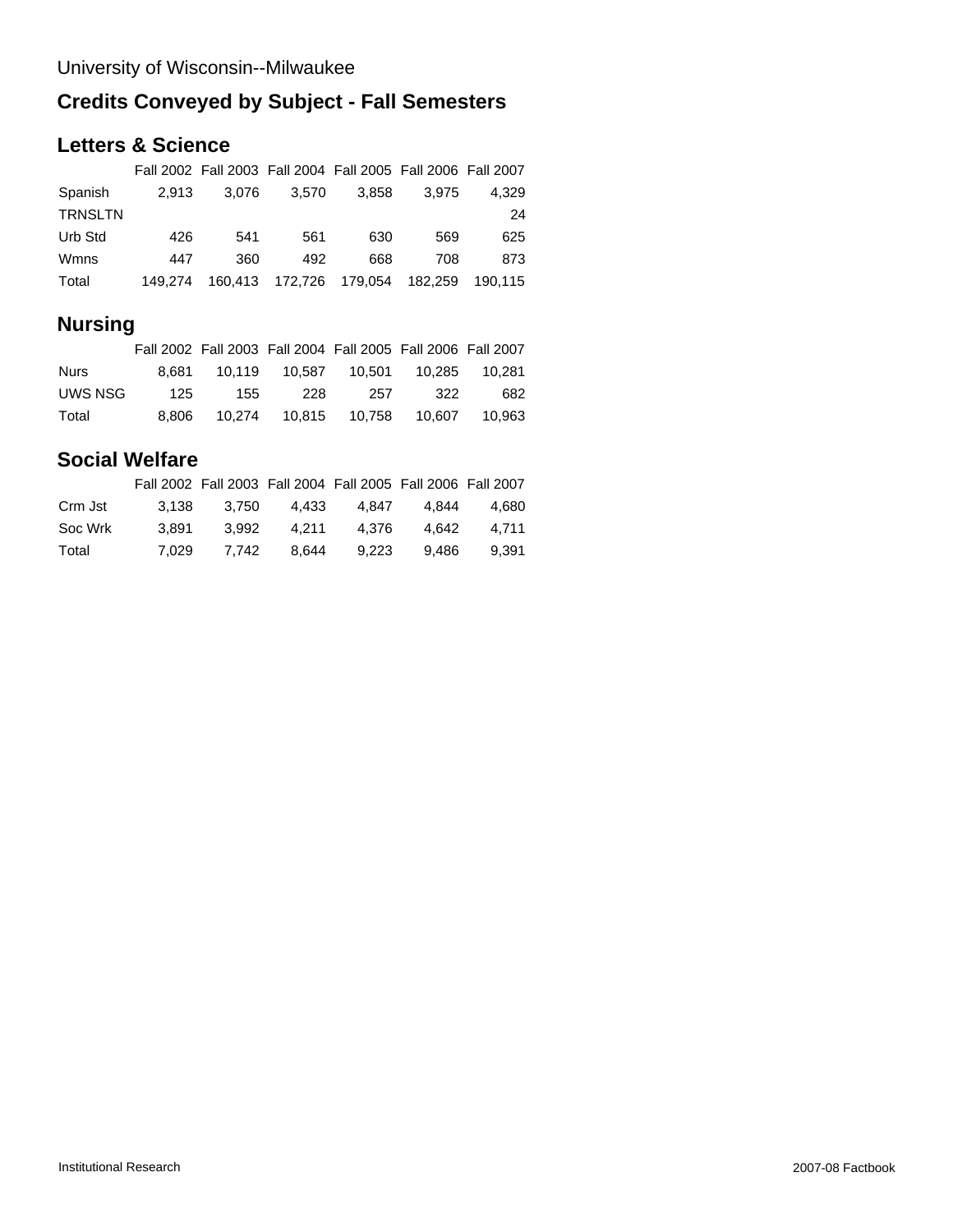# **Semester Grade Point Average by Year Level**

|                    |                 | <b>Fall 1998</b> | Fall 1999 Fall 2000 Fall 2001 Fall 2002 Fall 2003 Fall 2004 Fall 2005 Fall 2006 Fall 2007 |        |        |        |        |        |        |        |        |
|--------------------|-----------------|------------------|-------------------------------------------------------------------------------------------|--------|--------|--------|--------|--------|--------|--------|--------|
| <b>New</b>         | <b>Students</b> | 2,591            | 2,824                                                                                     | 2,873  | 2,926  | 3,209  | 3,670  | 3,699  | 4,211  | 3,962  | 4,441  |
| Freshman           | Average GPA     | 2.68             | 2.77                                                                                      | 2.86   | 2.83   | 2.85   | 2.87   | 2.82   | 2.74   | 2.76   | 2.67   |
| Other              | <b>Students</b> | 1,436            | 1,527                                                                                     | 1,394  | 1,458  | 1,617  | 1,527  | 1,655  | 1,688  | 1,745  | 1,679  |
| Freshman           | Average GPA     | 2.46             | 2.42                                                                                      | 2.46   | 2.48   | 2.44   | 2.41   | 2.36   | 2.39   | 2.36   | 2.23   |
| Sophomore Students |                 | 4,229            | 4.380                                                                                     | 4.895  | 5,041  | 4,591  | 4,696  | 5,105  | 5,145  | 5,377  | 5,514  |
|                    | Average GPA     | 2.86             | 2.85                                                                                      | 2.87   | 2.85   | 2.88   | 2.88   | 2.84   | 2.83   | 2.80   | 2.70   |
| Junior             | <b>Students</b> | 2,780            | 3,038                                                                                     | 3,156  | 3,454  | 4,024  | 3,980  | 4,175  | 4,315  | 4,565  | 4,609  |
|                    | Average GPA     | 3.03             | 3.05                                                                                      | 3.02   | 3.05   | 2.99   | 2.98   | 2.97   | 2.98   | 2.97   | 2.86   |
| Senior             | <b>Students</b> | 4,624            | 4,583                                                                                     | 4,783  | 4,872  | 5,150  | 5,390  | 5,789  | 5,815  | 5,919  | 6,229  |
|                    | Average GPA     | 3.20             | 3.21                                                                                      | 3.23   | 3.20   | 3.20   | 3.21   | 3.20   | 3.19   | 3.19   | 3.14   |
| Special            | <b>Students</b> | 1,742            | 1,622                                                                                     | 1,535  | 1,703  | 1,611  | 1,434  | 1,563  | 1,559  | 1,435  | 1,353  |
|                    | Average GPA     | 3.32             | 3.37                                                                                      | 3.34   | 3.31   | 3.32   | 3.37   | 3.24   | 3.26   | 3.34   | 3.36   |
| Master             | <b>Students</b> | 3,038            | 2,913                                                                                     | 2,903  | 2,863  | 3,024  | 3,017  | 3,026  | 3,099  | 3,157  | 3,330  |
|                    | Average GPA     | 3.68             | 3.70                                                                                      | 3.70   | 3.70   | 3.69   | 3.71   | 3.69   | 3.70   | 3.71   | 3.72   |
| Doctoral           | <b>Students</b> | 711              | 692                                                                                       | 690    | 682    | 693    | 764    | 884    | 935    | 994    | 1,011  |
|                    | Average GPA     | 3.76             | 3.77                                                                                      | 3.78   | 3.77   | 3.73   | 3.73   | 3.78   | 3.77   | 3.78   | 3.76   |
| Non                | <b>Students</b> | 580              | 718                                                                                       | 576    | 566    | 608    | 503    | 486    | 464    | 436    | 443    |
| Degree             | Average GPA     | 3.66             | 3.68                                                                                      | 3.67   | 3.64   | 3.66   | 3.62   | 3.57   | 3.63   | 3.60   | 3.56   |
| Specialist         | <b>Students</b> |                  |                                                                                           |        |        | 3      | 8      | 10     | 14     | 9      | 10     |
|                    | Average GPA     |                  |                                                                                           |        |        | 4.00   | 3.89   | 4.00   | 3.90   | 4.00   | 3.93   |
| Total              | <b>Students</b> | 21,731           | 22,297                                                                                    | 22,805 | 23,565 | 24,530 | 24,989 | 26,392 | 27,245 | 27,599 | 28,619 |
|                    | Average GPA     | 3.03             | 3.04                                                                                      | 3.06   | 3.04   | 3.04   | 3.04   | 3.01   | 2.99   | 2.98   | 2.90   |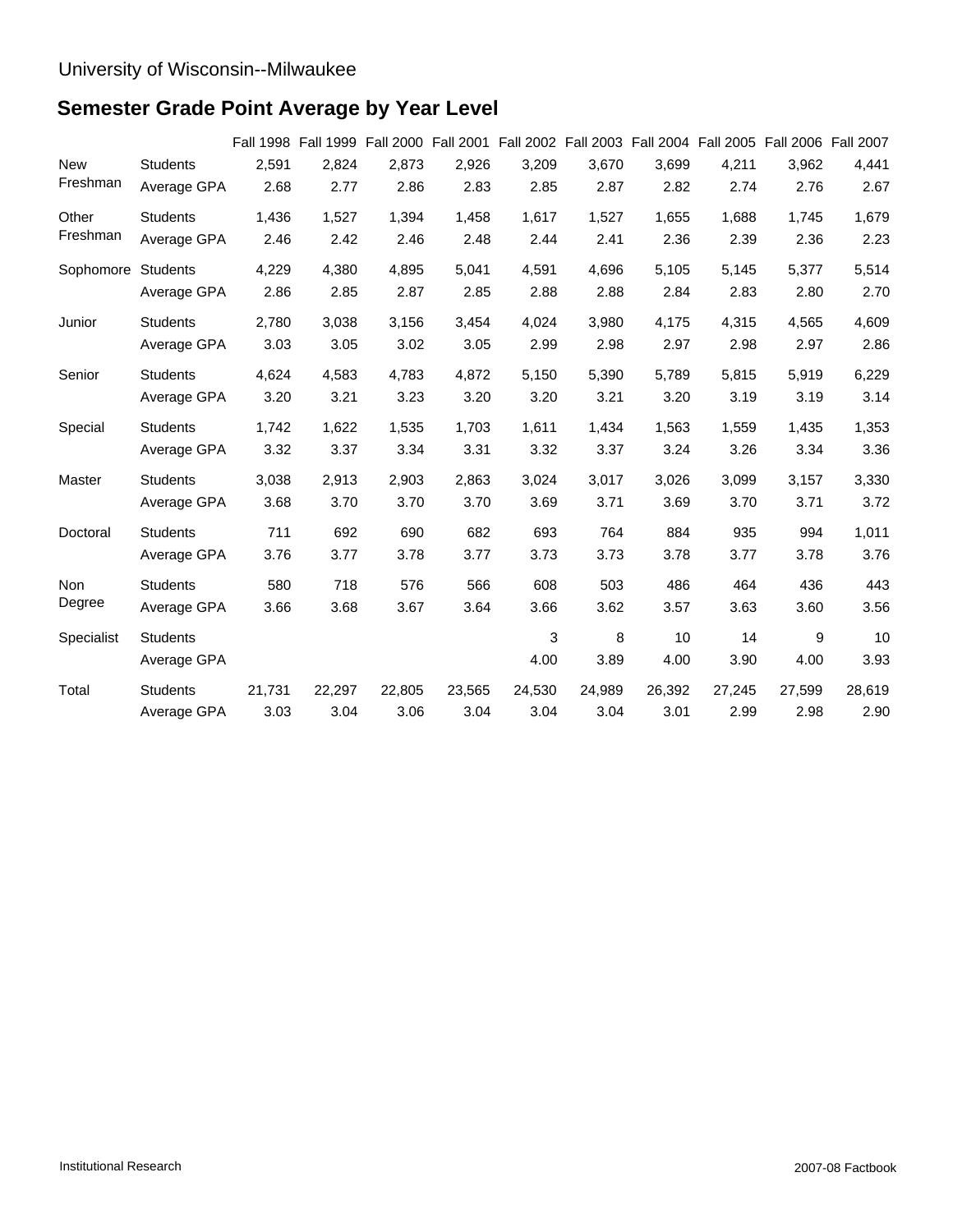# **Semester Grade Point Average By Student Academic Group**

# **UGRD**

|             |                                                                                                                                                                                                                                |             |        | Fall 1998 Fall 1999 Fall 2000 Fall 2001 Fall 2002 Fall 2003 Fall 2004 Fall 2005 Fall 2006 Fall 2007 |        |        |        |        |        |        |        |
|-------------|--------------------------------------------------------------------------------------------------------------------------------------------------------------------------------------------------------------------------------|-------------|--------|-----------------------------------------------------------------------------------------------------|--------|--------|--------|--------|--------|--------|--------|
| <b>AOC</b>  | N                                                                                                                                                                                                                              | 1,006       | 1,087  | 1,171                                                                                               | 1,215  | 1,232  | 1,174  | 1,093  | 1,176  | 1.119  | 1,296  |
|             |                                                                                                                                                                                                                                | Av gpa 2.36 | 2.37   | 2.45                                                                                                | 2.45   | 2.36   | 2.42   | 2.32   | 2.35   | 2.32   | 2.16   |
| <b>ARTS</b> | N                                                                                                                                                                                                                              | 1,248       | 1,335  | 1,423                                                                                               | 1,488  | 1,565  | 1,637  | 1,716  | 1,803  | 1,880  | 1,909  |
|             | Av gpa                                                                                                                                                                                                                         | 3.08        | 3.12   | 3.11                                                                                                | 3.08   | 3.07   | 3.10   | 3.10   | 3.04   | 3.05   | 2.97   |
| <b>BUS</b>  | N and the set of the set of the set of the set of the set of the set of the set of the set of the set of the set of the set of the set of the set of the set of the set of the set of the set of the set of the set of the set | 2,935       | 3,104  | 3,118                                                                                               | 3,250  | 3,260  | 3,196  | 3,293  | 3,556  | 3,689  | 3,868  |
|             | Av gpa                                                                                                                                                                                                                         | 2.85        | 2.84   | 2.91                                                                                                | 2.93   | 2.91   | 2.90   | 2.89   | 2.83   | 2.84   | 2.77   |
| CEAS        | N.                                                                                                                                                                                                                             | 1,374       | 1,414  | 1,556                                                                                               | 1,583  | 1,603  | 1,522  | 1,506  | 1,445  | 1,462  | 1,420  |
|             | Av gpa                                                                                                                                                                                                                         | 2.80        | 2.85   | 2.91                                                                                                | 2.79   | 2.84   | 2.82   | 2.74   | 2.76   | 2.72   | 2.67   |
| <b>CHS</b>  | N.                                                                                                                                                                                                                             | 892         | 859    | 790                                                                                                 | 722    | 833    | 974    | 1,124  | 1,256  | 1,350  | 1,538  |
|             | Av gpa                                                                                                                                                                                                                         | 3.20        | 3.12   | 3.14                                                                                                | 3.15   | 3.14   | 3.06   | 3.02   | 3.10   | 3.06   | 2.96   |
| <b>EDUC</b> | $N$ and $N$                                                                                                                                                                                                                    | 1,764       | 1,767  | 1,806                                                                                               | 1,941  | 2,003  | 2,067  | 1,966  | 2,009  | 2,021  | 1,951  |
|             | Av gpa                                                                                                                                                                                                                         | 3.18        | 3.23   | 3.20                                                                                                | 3.19   | 3.21   | 3.22   | 3.16   | 3.16   | 3.16   | 3.08   |
| L&S         | N.                                                                                                                                                                                                                             | 4,811       | 5,058  | 5,340                                                                                               | 5,628  | 5,934  | 6,241  | 6,925  | 7,152  | 7,445  | 7,687  |
|             | Av gpa                                                                                                                                                                                                                         | 2.87        | 2.90   | 2.92                                                                                                | 2.92   | 2.91   | 2.90   | 2.88   | 2.84   | 2.84   | 2.75   |
| <b>NURS</b> | $N$ and $N$                                                                                                                                                                                                                    | 760         | 780    | 815                                                                                                 | 856    | 1,141  | 1,382  | 1,520  | 1,374  | 1,149  | 1,193  |
|             | Av gpa                                                                                                                                                                                                                         | 3.25        | 3.18   | 3.21                                                                                                | 3.18   | 3.22   | 3.18   | 3.20   | 3.21   | 3.24   | 3.17   |
| SARUP N     |                                                                                                                                                                                                                                | 584         | 616    | 630                                                                                                 | 652    | 623    | 612    | 640    | 630    | 645    | 706    |
|             | Av gpa                                                                                                                                                                                                                         | 3.10        | 3.18   | 3.16                                                                                                | 3.11   | 3.18   | 3.18   | 3.19   | 3.22   | 3.16   | 3.10   |
| <b>SOIS</b> | N                                                                                                                                                                                                                              | 29          | 49     | 102                                                                                                 | 155    | 170    | 146    | 159    | 134    | 152    | 163    |
|             | Av gpa                                                                                                                                                                                                                         | 3.27        | 3.25   | 3.35                                                                                                | 3.16   | 3.17   | 3.26   | 3.18   | 3.13   | 3.25   | 3.03   |
| <b>SPPM</b> | $N$ and $N$                                                                                                                                                                                                                    | 1,247       | 1,145  | 1,152                                                                                               | 1,285  | 1,161  | 1,052  | 1,214  | 1,250  | 1,153  | 1,134  |
|             | Av gpa                                                                                                                                                                                                                         | 3.15        | 3.21   | 3.21                                                                                                | 3.21   | 3.15   | 3.25   | 3.09   | 3.07   | 3.17   | 3.10   |
| SW          | N.                                                                                                                                                                                                                             | 752         | 760    | 733                                                                                                 | 679    | 677    | 694    | 830    | 948    | 938    | 960    |
|             | Av gpa                                                                                                                                                                                                                         | 2.99        | 2.97   | 2.99                                                                                                | 3.00   | 2.96   | 2.91   | 2.88   | 2.90   | 2.84   | 2.82   |
| Total       | N                                                                                                                                                                                                                              | 17,402      | 17,974 | 18,636                                                                                              | 19,454 | 20,202 | 20,697 | 21,986 | 22,733 | 23,003 | 23,825 |
|             | Av gpa                                                                                                                                                                                                                         | 2.95        | 2.96   | 2.98                                                                                                | 2.97   | 2.97   | 2.97   | 2.94   | 2.92   | 2.91   | 2.83   |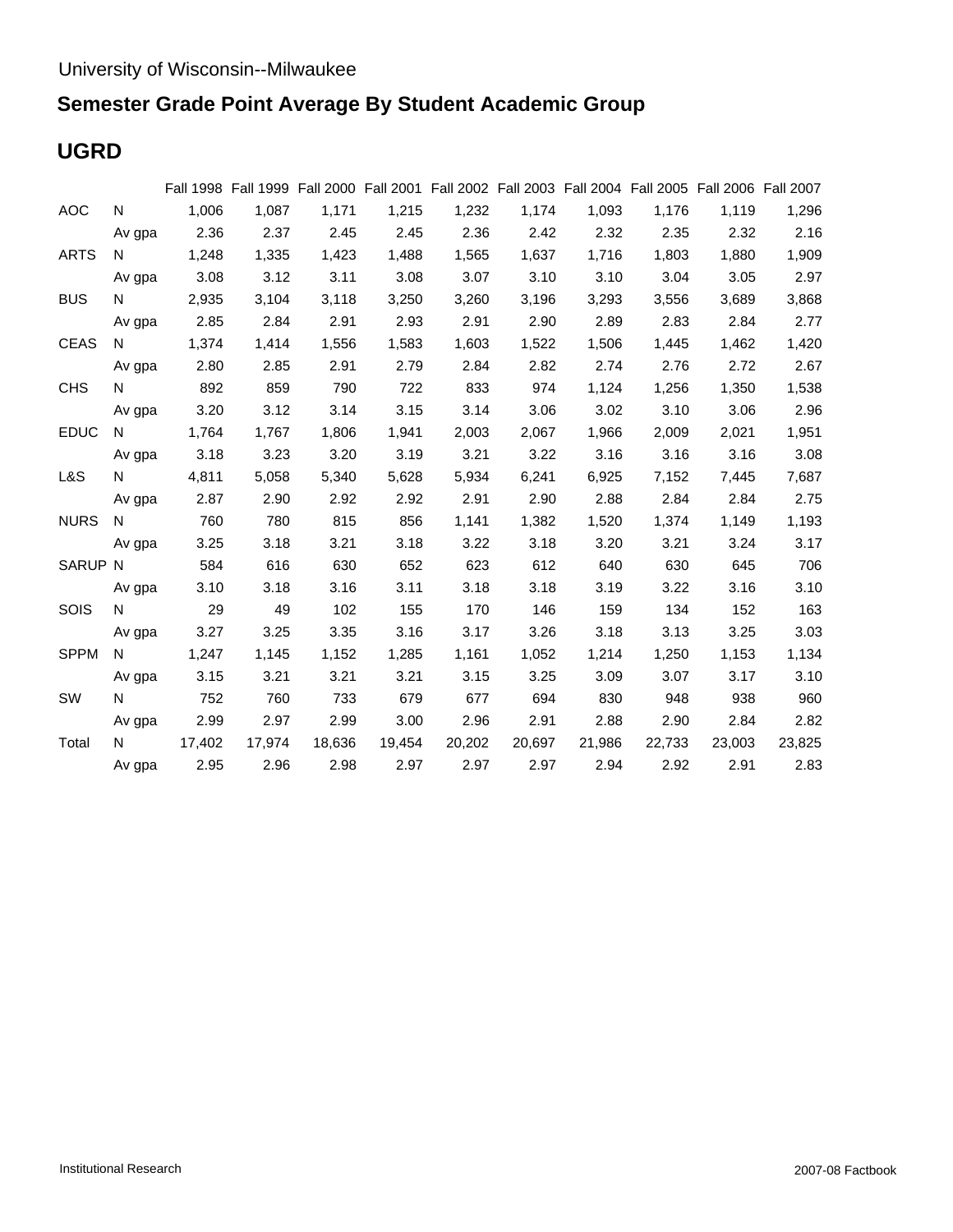# **Semester Grade Point Average By Student Academic Group**

# **GRAD**

|             |        |       |       |       | Fall 1998 Fall 1999 Fall 2000 Fall 2001 Fall 2002 Fall 2003 Fall 2004 Fall 2005 Fall 2006 Fall 2007 |       |       |       |       |       |       |
|-------------|--------|-------|-------|-------|-----------------------------------------------------------------------------------------------------|-------|-------|-------|-------|-------|-------|
| <b>ARTS</b> | N      | 98    | 110   | 98    | 98                                                                                                  | 92    | 98    | 104   | 99    | 114   | 100   |
|             | Av gpa | 3.86  | 3.85  | 3.75  | 3.81                                                                                                | 3.83  | 3.85  | 3.82  | 3.79  | 3.77  | 3.79  |
| <b>BUS</b>  | N      | 760   | 726   | 781   | 778                                                                                                 | 702   | 697   | 724   | 748   | 688   | 743   |
|             | Av gpa | 3.53  | 3.56  | 3.60  | 3.60                                                                                                | 3.56  | 3.61  | 3.54  | 3.59  | 3.55  | 3.59  |
| <b>CEAS</b> | N.     | 281   | 274   | 275   | 261                                                                                                 | 296   | 306   | 304   | 298   | 269   | 261   |
|             | Av gpa | 3.68  | 3.62  | 3.56  | 3.60                                                                                                | 3.62  | 3.56  | 3.61  | 3.62  | 3.62  | 3.57  |
| <b>CHS</b>  | N      | 109   | 113   | 111   | 107                                                                                                 | 110   | 105   | 128   | 124   | 133   | 173   |
|             | Av gpa | 3.79  | 3.81  | 3.81  | 3.72                                                                                                | 3.72  | 3.78  | 3.76  | 3.82  | 3.82  | 3.74  |
| <b>EDUC</b> | N      | 843   | 956   | 872   | 857                                                                                                 | 826   | 799   | 758   | 746   | 775   | 752   |
|             | Av gpa | 3.80  | 3.81  | 3.81  | 3.77                                                                                                | 3.79  | 3.80  | 3.80  | 3.81  | 3.79  | 3.81  |
| L&S         | N.     | 1,068 | 1,042 | 986   | 1,029                                                                                               | 964   | 1,201 | 1,284 | 1,288 | 1,292 | 1,342 |
|             | Av gpa | 3.67  | 3.69  | 3.69  | 3.73                                                                                                | 3.69  | 3.68  | 3.72  | 3.69  | 3.73  | 3.70  |
| <b>NURS</b> | N.     | 161   | 141   | 135   | 120                                                                                                 | 106   | 160   | 198   | 240   | 271   | 290   |
|             | Av gpa | 3.80  | 3.79  | 3.74  | 3.76                                                                                                | 3.80  | 3.83  | 3.81  | 3.80  | 3.81  | 3.79  |
| SARUP N     |        | 186   | 203   | 174   | 181                                                                                                 | 163   | 196   | 218   | 187   | 154   | 184   |
|             | Av gpa | 3.54  | 3.52  | 3.54  | 3.48                                                                                                | 3.54  | 3.54  | 3.52  | 3.62  | 3.63  | 3.61  |
| SOIS        | N      | 284   | 253   | 278   | 304                                                                                                 | 307   | 291   | 312   | 405   | 481   | 512   |
|             | Av gpa | 3.74  | 3.78  | 3.77  | 3.81                                                                                                | 3.75  | 3.81  | 3.79  | 3.75  | 3.75  | 3.78  |
| <b>SPPM</b> | N.     | 84    | 101   | 73    | 55                                                                                                  | 395   | 91    | 74    | 80    | 82    | 84    |
|             | Av gpa | 3.82  | 3.74  | 3.67  | 3.81                                                                                                | 3.74  | 3.65  | 3.69  | 3.66  | 3.69  | 3.71  |
| <b>SW</b>   | N      | 455   | 404   | 386   | 321                                                                                                 | 367   | 348   | 302   | 297   | 337   | 353   |
|             | Av gpa | 3.72  | 3.75  | 3.79  | 3.76                                                                                                | 3.73  | 3.75  | 3.75  | 3.72  | 3.76  | 3.78  |
| Total       | N.     | 4,329 | 4,323 | 4,169 | 4,111                                                                                               | 4,328 | 4,292 | 4,406 | 4,512 | 4,596 | 4,794 |
|             | Av gpa | 3.69  | 3.70  | 3.71  | 3.70                                                                                                | 3.69  | 3.70  | 3.70  | 3.71  | 3.71  | 3.71  |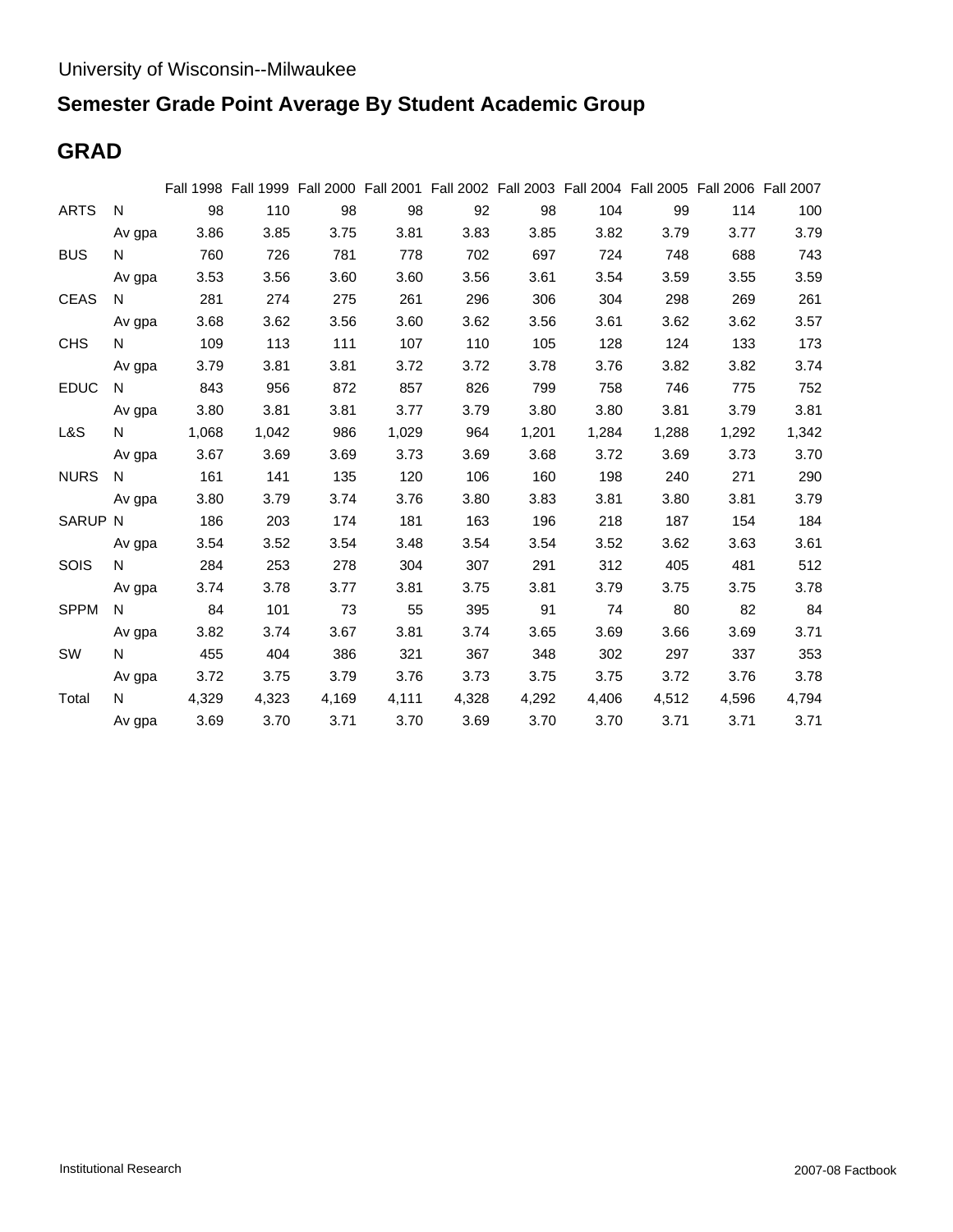# **Fall 2007 Semester Grade Point Average By Student Academic Group & Year Level**

|            |                   |      | <b>AOC ARTS</b> |           | <b>BUS CEAS</b>               |      | CHS EDUC    |           |       | L&S NURS SARUP SOIS SPPM |           |      | <b>SW</b>      | Total                  |
|------------|-------------------|------|-----------------|-----------|-------------------------------|------|-------------|-----------|-------|--------------------------|-----------|------|----------------|------------------------|
| <b>New</b> | N                 | 597  | 354             | 540       | 252                           | 254  |             | 241 1,642 | 166   | 210                      | 13        | 30   | 142            | 4,441                  |
| Freshman   | Avg GPA           | 2.26 | 2.74            | 2.66      | 2.77                          | 2.74 | 2.54        | 2.73      | 2.71  |                          | 3.02 2.60 | 2.55 | 2.61           | 2.67                   |
| Other      | N                 | 333  | 118             | 198       | 84                            | 89   | 108         | 591       | 63    | 20                       | 5         | 11   | 59             | 1,679                  |
| Freshman   | Avg GPA           | 2.05 | 2.43            | 2.30      | 2.23                          | 2.39 | 2.10        | 2.19      | 2.37  | 2.15                     | 2.87      | 2.86 | 2.48           | 2.23                   |
| Soph-      | N                 | 279  | 553             | 986       | 341                           | 428  |             | 417 1,886 | 155   | 177                      | 33        | 40   | 219            | 5,514                  |
| omore      | Avg GPA           | 2.10 | 2.90            | 2.68      | 2.45                          | 2.77 | 2.85        | 2.68      | 2.89  |                          | 3.09 2.54 | 2.94 | 2.66           | 2.70                   |
| Junior     | N                 | 71   | 318             | 957       | 227                           | 301  |             | 348 1,616 | 322   | 135                      | 44        | 38   | 232            | 4,609                  |
|            | Avg GPA           | 2.09 | 3.01            | 2.74      | 2.54                          | 3.00 | 3.07        | 2.76      | 3.38  | 3.24                     | 3.35      | 2.99 | 2.93           | 2.86                   |
| Senior     | N                 | 16   |                 | 563 1,176 | 514                           | 463  |             | 646 1,930 | 342   | 163                      | 68        | 40   | 308            | 6,229                  |
|            | Avg GPA           | 2.19 | 3.30            | 3.01      | 2.90                          | 3.31 | 3.46        | 3.02      | 3.51  | 3.23                     | 3.19      | 3.30 | 3.01           | 3.14                   |
| Special    | N                 |      | 3               | 11        | $\overline{2}$                | 3    | 191         | 22        | 145   | 1                        |           | 975  |                | 1,353                  |
|            | Avg GPA           |      | 3.85            | 3.35      | 2.67                          | 3.35 | 3.70        | 3.35      |       | 3.58                     |           | 3.19 |                | 3.36                   |
| Master     | N                 |      | 97              | 604       | 129                           | 148  | 465         | 709       | 174   | 145                      | 486       | 68   | 305            | 3,330                  |
|            | Avg GPA           |      | 3.79            | 3.60      | 3.54                          | 3.75 | 3.82        | 3.69      | 3.81  | 3.60                     | 3.79      | 3.70 | 3.79           | 3.72                   |
| Doctoral   | N                 |      |                 | 46        | 114                           | 9    | 175         | 558       | 92    | 15                       |           |      | $\overline{2}$ | 1,011                  |
|            | Avg GPA           |      |                 | 3.80      | 3.65                          | 3.85 | 3.77        | 3.76      | 3.76  | 3.80                     |           |      | 3.99           | 3.76                   |
| Non        | N                 |      | $\mathbf{3}$    | 93        | 18                            | 16   | 102         | 75        | 24    | 24                       | 26        | 16   | 46             | 443                    |
| Degree     | Avg GPA           |      | 3.91            | 3.38      | 3.36                          | 3.46 | 3.80        | 3.33      | 3.58  | 3.63                     | 3.73      | 3.93 | 3.66           | 3.56                   |
| Specialist | N                 |      |                 |           |                               |      | 10          |           |       |                          |           |      |                | 10                     |
|            | Avg GPA           |      |                 |           |                               |      | 3.93        |           |       |                          |           |      |                | 3.93                   |
| Total      | N                 |      |                 |           | 1,296 2,009 4,611 1,681 1,711 |      | 2,703 9,029 |           | 1,483 | 890                      |           |      |                | 675 1,218 1,313 28,619 |
|            | Avg GPA 2.16 3.00 |      |                 | 2.84      | 2.72                          | 3.01 | 3.18        | 2.81      | 3.25  | 3.18                     | 3.49      | 3.15 | 2.99           | 2.90                   |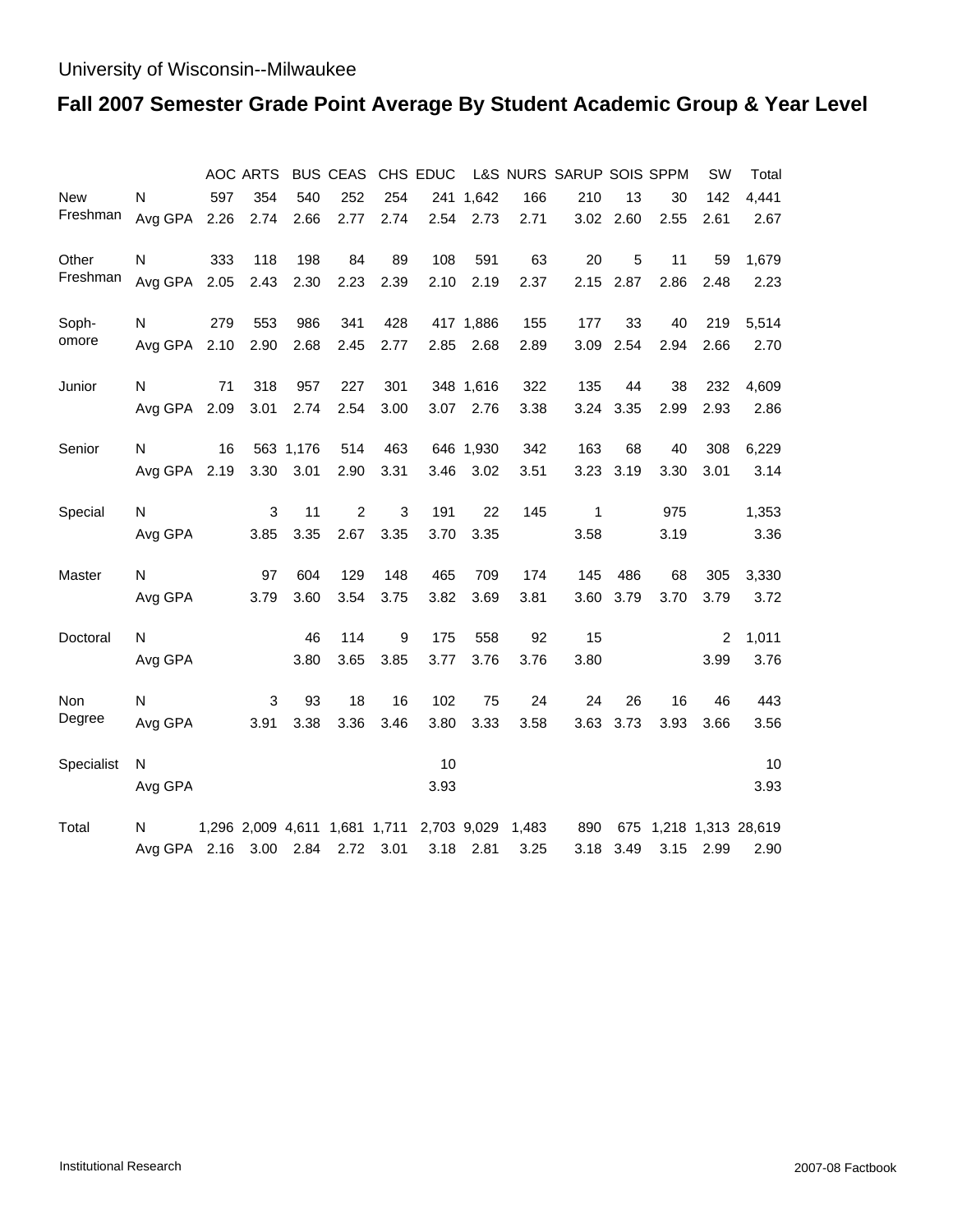# **Degrees Granted By Degree Level**

| 308<br>$\pmb{0}$<br>308<br>1956-57<br>308<br>406<br>58<br>464<br>772<br>1957-58<br>588<br>126<br>714<br>1,486<br>1958-59<br>670<br>114<br>784<br>1959-60<br>2,270<br>1960-61<br>588<br>744<br>3,014<br>156<br>1961-62<br>640<br>160<br>800<br>3,814<br>718<br>181<br>899<br>1962-63<br>4,713<br>1963-64<br>807<br>226<br>1,033<br>5,746<br>951<br>289<br>1,240<br>1964-65<br>6,986<br>1965-66<br>893<br>410<br>1,303<br>8,289<br>1966-67<br>1,154<br>527<br>1,681<br>9,970<br>3<br>622<br>11,764<br>1967-68<br>1,169<br>1,794<br>1,405<br>661<br>4<br>2,070<br>13,834<br>1968-69<br>1969-70<br>1,661<br>728<br>6<br>16,229<br>2,395<br>16<br>1970-71<br>2,184<br>848<br>3,048<br>19,277<br>1971-72<br>2,502<br>977<br>25<br>3,504<br>22,781<br>2,603<br>1,098<br>31<br>1972-73<br>3,732<br>26,513<br>1973-74<br>2,659<br>955<br>19<br>3,633<br>30,146<br>1,079<br>33<br>1974-75<br>2,511<br>3,623<br>33,769<br>49<br>1975-76<br>2,634<br>1,134<br>3,817<br>37,586<br>1976-77<br>2,633<br>1,195<br>35<br>3,863<br>41,449<br>2,689<br>1,080<br>37<br>3,806<br>1977-78<br>45,255<br>51<br>1978-79<br>2,553<br>1,013<br>3,617<br>48,872<br>1979-80<br>2,576<br>977<br>38<br>3,591<br>52,463<br>42<br>1980-81<br>2,306<br>928<br>3,276<br>55,739<br>1981-82<br>2,205<br>862<br>35<br>3,102<br>58,841<br>885<br>54<br>1982-83<br>2,266<br>3,205<br>62,046<br>988<br>44<br>1983-84<br>2,278<br>3,310<br>65,356<br>934<br>1984-85<br>2,492<br>69<br>3,495<br>68,851<br>1985-86<br>904<br>63<br>2,448<br>3,415<br>72,266<br>2,615<br>75,897<br>1986-87<br>960<br>56<br>3,631<br>965<br>1987-88<br>2,633<br>56<br>3,654<br>79,551<br>2,733<br>1,000<br>65<br>83,349<br>1988-89<br>3,798<br>1989-90<br>2,590<br>944<br>82<br>3,616<br>86,965<br>1990-91<br>1,013<br>88<br>90,548<br>2,482<br>3,583<br>2,454<br>88<br>1991-92<br>1,074<br>3,616<br>94,164<br>2,644<br>90<br>98,018<br>1992-93<br>1,120<br>3,854<br>1993-94<br>2,626<br>1,143<br>93<br>101,880<br>3,862<br>1994-95<br>2,608<br>1,058<br>78<br>3,744<br>105,624 |                  |                | Education   |         |       |                         |
|-------------------------------------------------------------------------------------------------------------------------------------------------------------------------------------------------------------------------------------------------------------------------------------------------------------------------------------------------------------------------------------------------------------------------------------------------------------------------------------------------------------------------------------------------------------------------------------------------------------------------------------------------------------------------------------------------------------------------------------------------------------------------------------------------------------------------------------------------------------------------------------------------------------------------------------------------------------------------------------------------------------------------------------------------------------------------------------------------------------------------------------------------------------------------------------------------------------------------------------------------------------------------------------------------------------------------------------------------------------------------------------------------------------------------------------------------------------------------------------------------------------------------------------------------------------------------------------------------------------------------------------------------------------------------------------------------------------------------------------------------------------------------------------------------------------------------------------------------------------------------------------------------------------------------------------------------------------------------------------------------------------------|------------------|----------------|-------------|---------|-------|-------------------------|
|                                                                                                                                                                                                                                                                                                                                                                                                                                                                                                                                                                                                                                                                                                                                                                                                                                                                                                                                                                                                                                                                                                                                                                                                                                                                                                                                                                                                                                                                                                                                                                                                                                                                                                                                                                                                                                                                                                                                                                                                                   | <b>Bachelors</b> | <b>Masters</b> | Specialists | Doctors | Total | <b>Cumulative Total</b> |
|                                                                                                                                                                                                                                                                                                                                                                                                                                                                                                                                                                                                                                                                                                                                                                                                                                                                                                                                                                                                                                                                                                                                                                                                                                                                                                                                                                                                                                                                                                                                                                                                                                                                                                                                                                                                                                                                                                                                                                                                                   |                  |                |             |         |       |                         |
|                                                                                                                                                                                                                                                                                                                                                                                                                                                                                                                                                                                                                                                                                                                                                                                                                                                                                                                                                                                                                                                                                                                                                                                                                                                                                                                                                                                                                                                                                                                                                                                                                                                                                                                                                                                                                                                                                                                                                                                                                   |                  |                |             |         |       |                         |
|                                                                                                                                                                                                                                                                                                                                                                                                                                                                                                                                                                                                                                                                                                                                                                                                                                                                                                                                                                                                                                                                                                                                                                                                                                                                                                                                                                                                                                                                                                                                                                                                                                                                                                                                                                                                                                                                                                                                                                                                                   |                  |                |             |         |       |                         |
|                                                                                                                                                                                                                                                                                                                                                                                                                                                                                                                                                                                                                                                                                                                                                                                                                                                                                                                                                                                                                                                                                                                                                                                                                                                                                                                                                                                                                                                                                                                                                                                                                                                                                                                                                                                                                                                                                                                                                                                                                   |                  |                |             |         |       |                         |
|                                                                                                                                                                                                                                                                                                                                                                                                                                                                                                                                                                                                                                                                                                                                                                                                                                                                                                                                                                                                                                                                                                                                                                                                                                                                                                                                                                                                                                                                                                                                                                                                                                                                                                                                                                                                                                                                                                                                                                                                                   |                  |                |             |         |       |                         |
|                                                                                                                                                                                                                                                                                                                                                                                                                                                                                                                                                                                                                                                                                                                                                                                                                                                                                                                                                                                                                                                                                                                                                                                                                                                                                                                                                                                                                                                                                                                                                                                                                                                                                                                                                                                                                                                                                                                                                                                                                   |                  |                |             |         |       |                         |
|                                                                                                                                                                                                                                                                                                                                                                                                                                                                                                                                                                                                                                                                                                                                                                                                                                                                                                                                                                                                                                                                                                                                                                                                                                                                                                                                                                                                                                                                                                                                                                                                                                                                                                                                                                                                                                                                                                                                                                                                                   |                  |                |             |         |       |                         |
|                                                                                                                                                                                                                                                                                                                                                                                                                                                                                                                                                                                                                                                                                                                                                                                                                                                                                                                                                                                                                                                                                                                                                                                                                                                                                                                                                                                                                                                                                                                                                                                                                                                                                                                                                                                                                                                                                                                                                                                                                   |                  |                |             |         |       |                         |
|                                                                                                                                                                                                                                                                                                                                                                                                                                                                                                                                                                                                                                                                                                                                                                                                                                                                                                                                                                                                                                                                                                                                                                                                                                                                                                                                                                                                                                                                                                                                                                                                                                                                                                                                                                                                                                                                                                                                                                                                                   |                  |                |             |         |       |                         |
|                                                                                                                                                                                                                                                                                                                                                                                                                                                                                                                                                                                                                                                                                                                                                                                                                                                                                                                                                                                                                                                                                                                                                                                                                                                                                                                                                                                                                                                                                                                                                                                                                                                                                                                                                                                                                                                                                                                                                                                                                   |                  |                |             |         |       |                         |
|                                                                                                                                                                                                                                                                                                                                                                                                                                                                                                                                                                                                                                                                                                                                                                                                                                                                                                                                                                                                                                                                                                                                                                                                                                                                                                                                                                                                                                                                                                                                                                                                                                                                                                                                                                                                                                                                                                                                                                                                                   |                  |                |             |         |       |                         |
|                                                                                                                                                                                                                                                                                                                                                                                                                                                                                                                                                                                                                                                                                                                                                                                                                                                                                                                                                                                                                                                                                                                                                                                                                                                                                                                                                                                                                                                                                                                                                                                                                                                                                                                                                                                                                                                                                                                                                                                                                   |                  |                |             |         |       |                         |
|                                                                                                                                                                                                                                                                                                                                                                                                                                                                                                                                                                                                                                                                                                                                                                                                                                                                                                                                                                                                                                                                                                                                                                                                                                                                                                                                                                                                                                                                                                                                                                                                                                                                                                                                                                                                                                                                                                                                                                                                                   |                  |                |             |         |       |                         |
|                                                                                                                                                                                                                                                                                                                                                                                                                                                                                                                                                                                                                                                                                                                                                                                                                                                                                                                                                                                                                                                                                                                                                                                                                                                                                                                                                                                                                                                                                                                                                                                                                                                                                                                                                                                                                                                                                                                                                                                                                   |                  |                |             |         |       |                         |
|                                                                                                                                                                                                                                                                                                                                                                                                                                                                                                                                                                                                                                                                                                                                                                                                                                                                                                                                                                                                                                                                                                                                                                                                                                                                                                                                                                                                                                                                                                                                                                                                                                                                                                                                                                                                                                                                                                                                                                                                                   |                  |                |             |         |       |                         |
|                                                                                                                                                                                                                                                                                                                                                                                                                                                                                                                                                                                                                                                                                                                                                                                                                                                                                                                                                                                                                                                                                                                                                                                                                                                                                                                                                                                                                                                                                                                                                                                                                                                                                                                                                                                                                                                                                                                                                                                                                   |                  |                |             |         |       |                         |
|                                                                                                                                                                                                                                                                                                                                                                                                                                                                                                                                                                                                                                                                                                                                                                                                                                                                                                                                                                                                                                                                                                                                                                                                                                                                                                                                                                                                                                                                                                                                                                                                                                                                                                                                                                                                                                                                                                                                                                                                                   |                  |                |             |         |       |                         |
|                                                                                                                                                                                                                                                                                                                                                                                                                                                                                                                                                                                                                                                                                                                                                                                                                                                                                                                                                                                                                                                                                                                                                                                                                                                                                                                                                                                                                                                                                                                                                                                                                                                                                                                                                                                                                                                                                                                                                                                                                   |                  |                |             |         |       |                         |
|                                                                                                                                                                                                                                                                                                                                                                                                                                                                                                                                                                                                                                                                                                                                                                                                                                                                                                                                                                                                                                                                                                                                                                                                                                                                                                                                                                                                                                                                                                                                                                                                                                                                                                                                                                                                                                                                                                                                                                                                                   |                  |                |             |         |       |                         |
|                                                                                                                                                                                                                                                                                                                                                                                                                                                                                                                                                                                                                                                                                                                                                                                                                                                                                                                                                                                                                                                                                                                                                                                                                                                                                                                                                                                                                                                                                                                                                                                                                                                                                                                                                                                                                                                                                                                                                                                                                   |                  |                |             |         |       |                         |
|                                                                                                                                                                                                                                                                                                                                                                                                                                                                                                                                                                                                                                                                                                                                                                                                                                                                                                                                                                                                                                                                                                                                                                                                                                                                                                                                                                                                                                                                                                                                                                                                                                                                                                                                                                                                                                                                                                                                                                                                                   |                  |                |             |         |       |                         |
|                                                                                                                                                                                                                                                                                                                                                                                                                                                                                                                                                                                                                                                                                                                                                                                                                                                                                                                                                                                                                                                                                                                                                                                                                                                                                                                                                                                                                                                                                                                                                                                                                                                                                                                                                                                                                                                                                                                                                                                                                   |                  |                |             |         |       |                         |
|                                                                                                                                                                                                                                                                                                                                                                                                                                                                                                                                                                                                                                                                                                                                                                                                                                                                                                                                                                                                                                                                                                                                                                                                                                                                                                                                                                                                                                                                                                                                                                                                                                                                                                                                                                                                                                                                                                                                                                                                                   |                  |                |             |         |       |                         |
|                                                                                                                                                                                                                                                                                                                                                                                                                                                                                                                                                                                                                                                                                                                                                                                                                                                                                                                                                                                                                                                                                                                                                                                                                                                                                                                                                                                                                                                                                                                                                                                                                                                                                                                                                                                                                                                                                                                                                                                                                   |                  |                |             |         |       |                         |
|                                                                                                                                                                                                                                                                                                                                                                                                                                                                                                                                                                                                                                                                                                                                                                                                                                                                                                                                                                                                                                                                                                                                                                                                                                                                                                                                                                                                                                                                                                                                                                                                                                                                                                                                                                                                                                                                                                                                                                                                                   |                  |                |             |         |       |                         |
|                                                                                                                                                                                                                                                                                                                                                                                                                                                                                                                                                                                                                                                                                                                                                                                                                                                                                                                                                                                                                                                                                                                                                                                                                                                                                                                                                                                                                                                                                                                                                                                                                                                                                                                                                                                                                                                                                                                                                                                                                   |                  |                |             |         |       |                         |
|                                                                                                                                                                                                                                                                                                                                                                                                                                                                                                                                                                                                                                                                                                                                                                                                                                                                                                                                                                                                                                                                                                                                                                                                                                                                                                                                                                                                                                                                                                                                                                                                                                                                                                                                                                                                                                                                                                                                                                                                                   |                  |                |             |         |       |                         |
|                                                                                                                                                                                                                                                                                                                                                                                                                                                                                                                                                                                                                                                                                                                                                                                                                                                                                                                                                                                                                                                                                                                                                                                                                                                                                                                                                                                                                                                                                                                                                                                                                                                                                                                                                                                                                                                                                                                                                                                                                   |                  |                |             |         |       |                         |
|                                                                                                                                                                                                                                                                                                                                                                                                                                                                                                                                                                                                                                                                                                                                                                                                                                                                                                                                                                                                                                                                                                                                                                                                                                                                                                                                                                                                                                                                                                                                                                                                                                                                                                                                                                                                                                                                                                                                                                                                                   |                  |                |             |         |       |                         |
|                                                                                                                                                                                                                                                                                                                                                                                                                                                                                                                                                                                                                                                                                                                                                                                                                                                                                                                                                                                                                                                                                                                                                                                                                                                                                                                                                                                                                                                                                                                                                                                                                                                                                                                                                                                                                                                                                                                                                                                                                   |                  |                |             |         |       |                         |
|                                                                                                                                                                                                                                                                                                                                                                                                                                                                                                                                                                                                                                                                                                                                                                                                                                                                                                                                                                                                                                                                                                                                                                                                                                                                                                                                                                                                                                                                                                                                                                                                                                                                                                                                                                                                                                                                                                                                                                                                                   |                  |                |             |         |       |                         |
|                                                                                                                                                                                                                                                                                                                                                                                                                                                                                                                                                                                                                                                                                                                                                                                                                                                                                                                                                                                                                                                                                                                                                                                                                                                                                                                                                                                                                                                                                                                                                                                                                                                                                                                                                                                                                                                                                                                                                                                                                   |                  |                |             |         |       |                         |
|                                                                                                                                                                                                                                                                                                                                                                                                                                                                                                                                                                                                                                                                                                                                                                                                                                                                                                                                                                                                                                                                                                                                                                                                                                                                                                                                                                                                                                                                                                                                                                                                                                                                                                                                                                                                                                                                                                                                                                                                                   |                  |                |             |         |       |                         |
|                                                                                                                                                                                                                                                                                                                                                                                                                                                                                                                                                                                                                                                                                                                                                                                                                                                                                                                                                                                                                                                                                                                                                                                                                                                                                                                                                                                                                                                                                                                                                                                                                                                                                                                                                                                                                                                                                                                                                                                                                   |                  |                |             |         |       |                         |
|                                                                                                                                                                                                                                                                                                                                                                                                                                                                                                                                                                                                                                                                                                                                                                                                                                                                                                                                                                                                                                                                                                                                                                                                                                                                                                                                                                                                                                                                                                                                                                                                                                                                                                                                                                                                                                                                                                                                                                                                                   |                  |                |             |         |       |                         |
|                                                                                                                                                                                                                                                                                                                                                                                                                                                                                                                                                                                                                                                                                                                                                                                                                                                                                                                                                                                                                                                                                                                                                                                                                                                                                                                                                                                                                                                                                                                                                                                                                                                                                                                                                                                                                                                                                                                                                                                                                   |                  |                |             |         |       |                         |
|                                                                                                                                                                                                                                                                                                                                                                                                                                                                                                                                                                                                                                                                                                                                                                                                                                                                                                                                                                                                                                                                                                                                                                                                                                                                                                                                                                                                                                                                                                                                                                                                                                                                                                                                                                                                                                                                                                                                                                                                                   |                  |                |             |         |       |                         |
|                                                                                                                                                                                                                                                                                                                                                                                                                                                                                                                                                                                                                                                                                                                                                                                                                                                                                                                                                                                                                                                                                                                                                                                                                                                                                                                                                                                                                                                                                                                                                                                                                                                                                                                                                                                                                                                                                                                                                                                                                   |                  |                |             |         |       |                         |
|                                                                                                                                                                                                                                                                                                                                                                                                                                                                                                                                                                                                                                                                                                                                                                                                                                                                                                                                                                                                                                                                                                                                                                                                                                                                                                                                                                                                                                                                                                                                                                                                                                                                                                                                                                                                                                                                                                                                                                                                                   |                  |                |             |         |       |                         |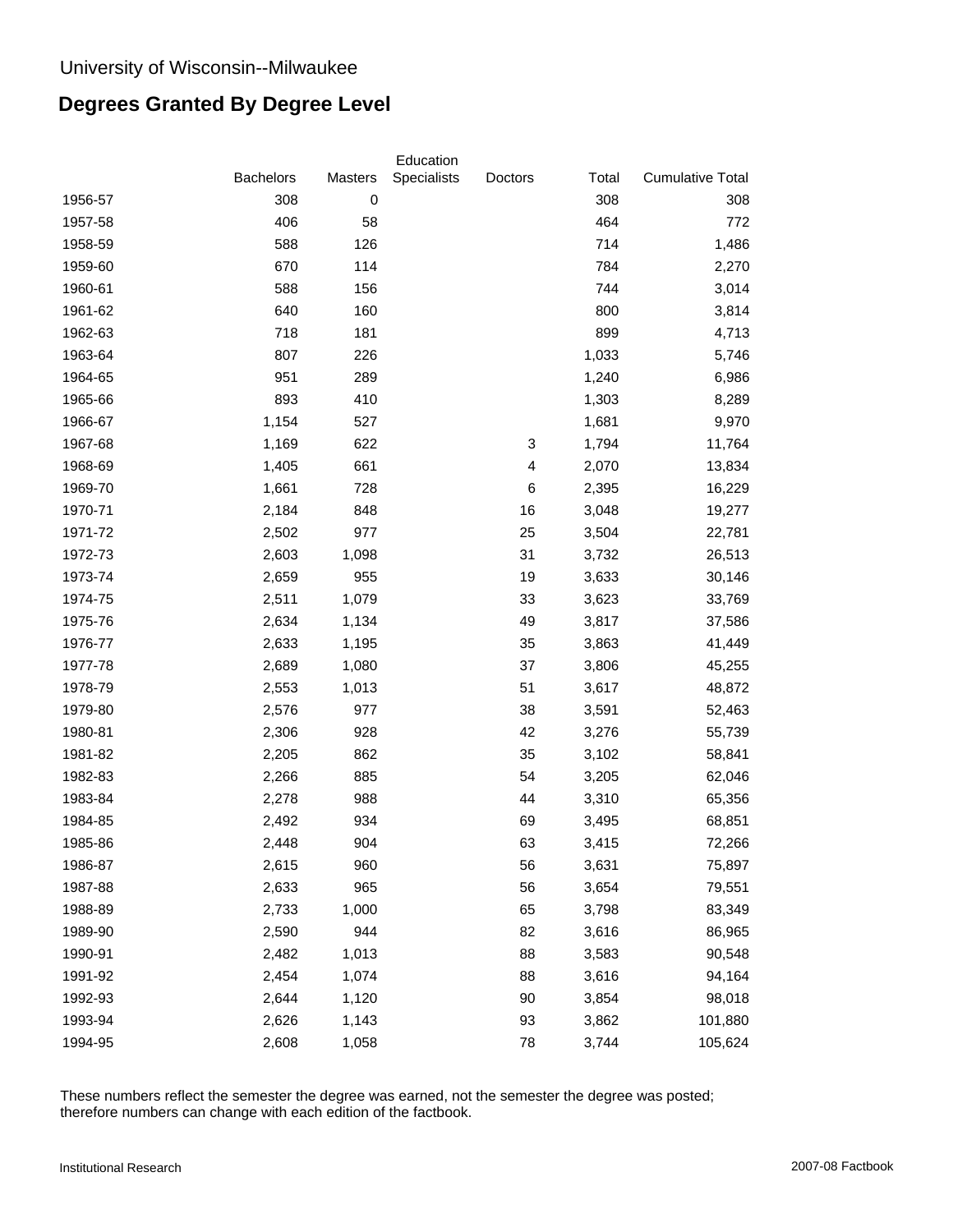# **Degrees Granted By Degree Level**

|         |                     |                  |         | Education      |         |       |                         |
|---------|---------------------|------------------|---------|----------------|---------|-------|-------------------------|
|         |                     | <b>Bachelors</b> | Masters | Specialists    | Doctors | Total | <b>Cumulative Total</b> |
| 1995-96 |                     | 2,592            | 1,152   |                | 86      | 3,830 | 109,454                 |
| 1996-97 |                     | 2,392            | 1,054   |                | 101     | 3,547 | 113,001                 |
| 1997-98 |                     | 2,376            | 1,060   |                | 103     | 3,539 | 116,540                 |
|         | 1998-99 Summer 1998 | 355              | 273     |                | 33      | 661   | 117,201                 |
|         | <b>Fall 1998</b>    | 901              | 293     |                | 27      | 1,221 | 118,422                 |
|         | Spring 1999         | 1,270            | 573     |                | 50      | 1,893 | 120,315                 |
|         | 1999-00 Summer 1999 | 322              | 320     |                | 29      | 671   | 120,986                 |
|         | <b>Fall 1999</b>    | 934              | 319     |                | 23      | 1,276 | 122,262                 |
|         | Spring 2000         | 1,227            | 567     |                | 25      | 1,819 | 124,081                 |
| 2000-01 | Summer 2000         | 329              | 237     |                | 26      | 592   | 124,673                 |
|         | <b>Fall 2000</b>    | 1,019            | 284     |                | 26      | 1,329 | 126,002                 |
|         | Spring 2001         | 1,312            | 550     |                | 45      | 1,907 | 127,909                 |
|         | 2001-02 Summer 2001 | 387              | 228     |                | 29      | 644   | 128,553                 |
|         | <b>Fall 2001</b>    | 960              | 356     |                | 25      | 1,341 | 129,894                 |
|         | Spring 2002         | 1,330            | 580     | 12             | 32      | 1,954 | 131,848                 |
|         | 2002-03 Summer 2002 | 427              | 207     |                | 29      | 663   | 132,511                 |
|         | <b>Fall 2002</b>    | 934              | 345     |                | 32      | 1,311 | 133,822                 |
|         | UWinteriM 2003      | 54               |         |                |         | 54    | 133,876                 |
|         | Spring 2003         | 1,491            | 599     | 5              | 25      | 2,120 | 135,996                 |
|         | 2003-04 Summer 2003 | 411              | 256     | 1              | 16      | 684   | 136,680                 |
|         | <b>Fall 2003</b>    | 1,032            | 381     |                | 26      | 1,439 | 138,119                 |
|         | UWinteriM 2004      | 57               |         |                |         | 57    | 138,176                 |
|         | Spring 2004         | 1,605            | 694     | 7              | 29      | 2,335 | 140,511                 |
|         | 2004-05 Summer 2004 | 396              | 256     | 1              | 22      | 675   | 141,186                 |
|         | <b>Fall 2004</b>    | 1,101            | 324     | 1              | 35      | 1,461 | 142,647                 |
|         | UWinteriM 2005      | 55               |         |                |         | 55    | 142,702                 |
|         | Spring 2005         | 1,597            | 647     | 5              | 32      | 2,281 | 144,983                 |
|         | 2005-06 Summer 2005 | 405              | 266     |                | 25      | 696   | 145,679                 |
|         | <b>Fall 2005</b>    | 1,151            | 369     | $\overline{2}$ | 26      | 1,548 | 147,227                 |
|         | UWinteriM 2006      | 53               |         |                |         | 53    | 147,280                 |
|         | Spring 2006         | 1,648            | 640     | 8              | 46      | 2,342 | 149,622                 |
| 2006-07 | Summer 2006         | 388              | 225     |                | 17      | 630   | 150,252                 |
|         | <b>Fall 2006</b>    | 1,136            | 329     |                | 27      | 1,492 | 151,744                 |
|         | UWinteriM 2007      | 66               |         |                |         | 66    | 151,810                 |
|         | Spring 2007         | 1,769            | 613     | 6              | 58      | 2,446 | 154,256                 |
|         | 2007-08 Summer 2007 | 389              | 223     |                | 37      | 649   | 154,905                 |
|         | <b>Fall 2007</b>    | 1,104            | 363     |                | 28      | 1,495 | 156,400                 |
|         | UWinteriM 2008      | 79               |         |                |         | 79    | 156,479                 |
|         | Spring 2008         | 1,857            | 623     | 7              | 49      | 2,536 | 159,015                 |
|         |                     |                  |         |                |         |       |                         |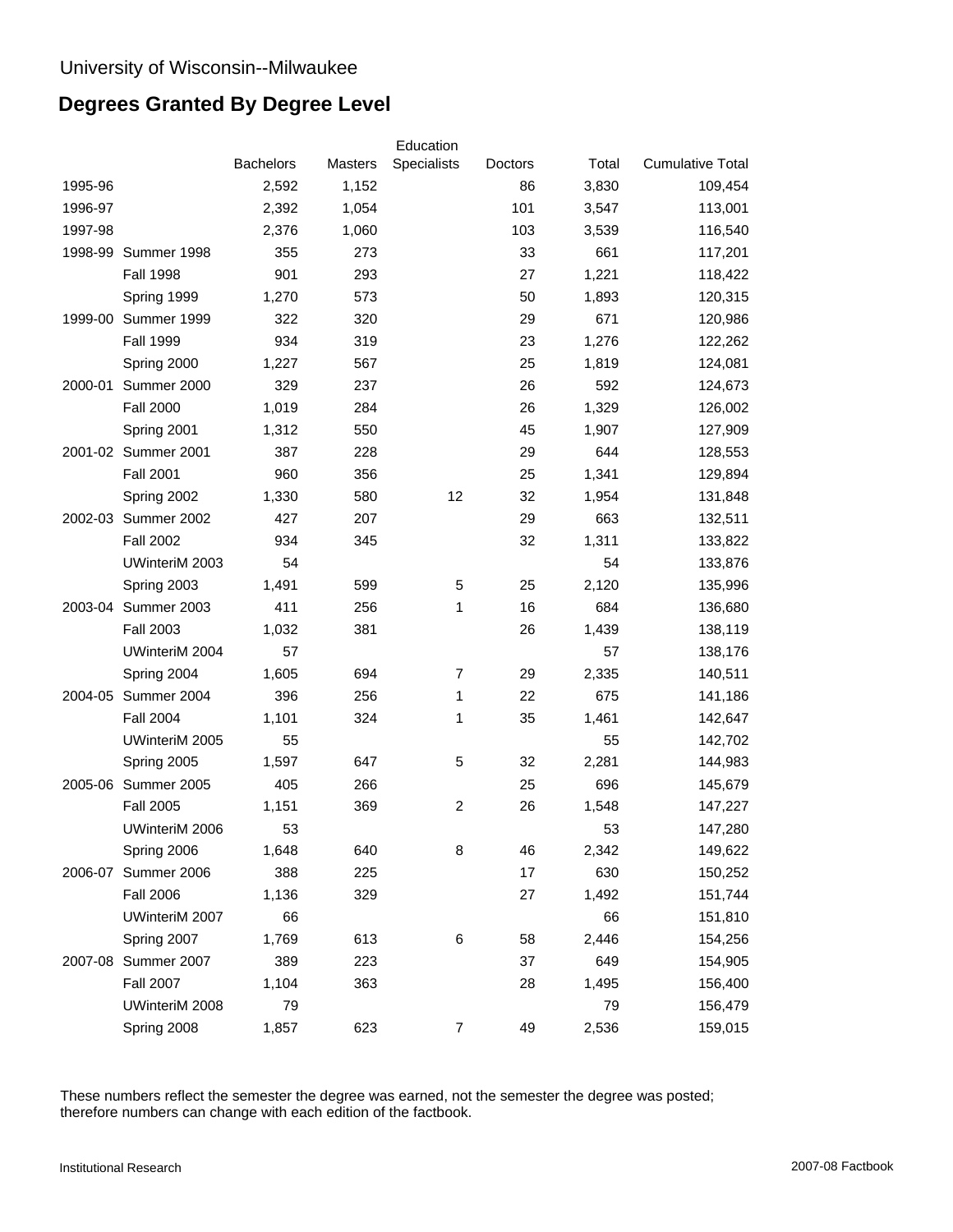# **History of Degrees Granted**

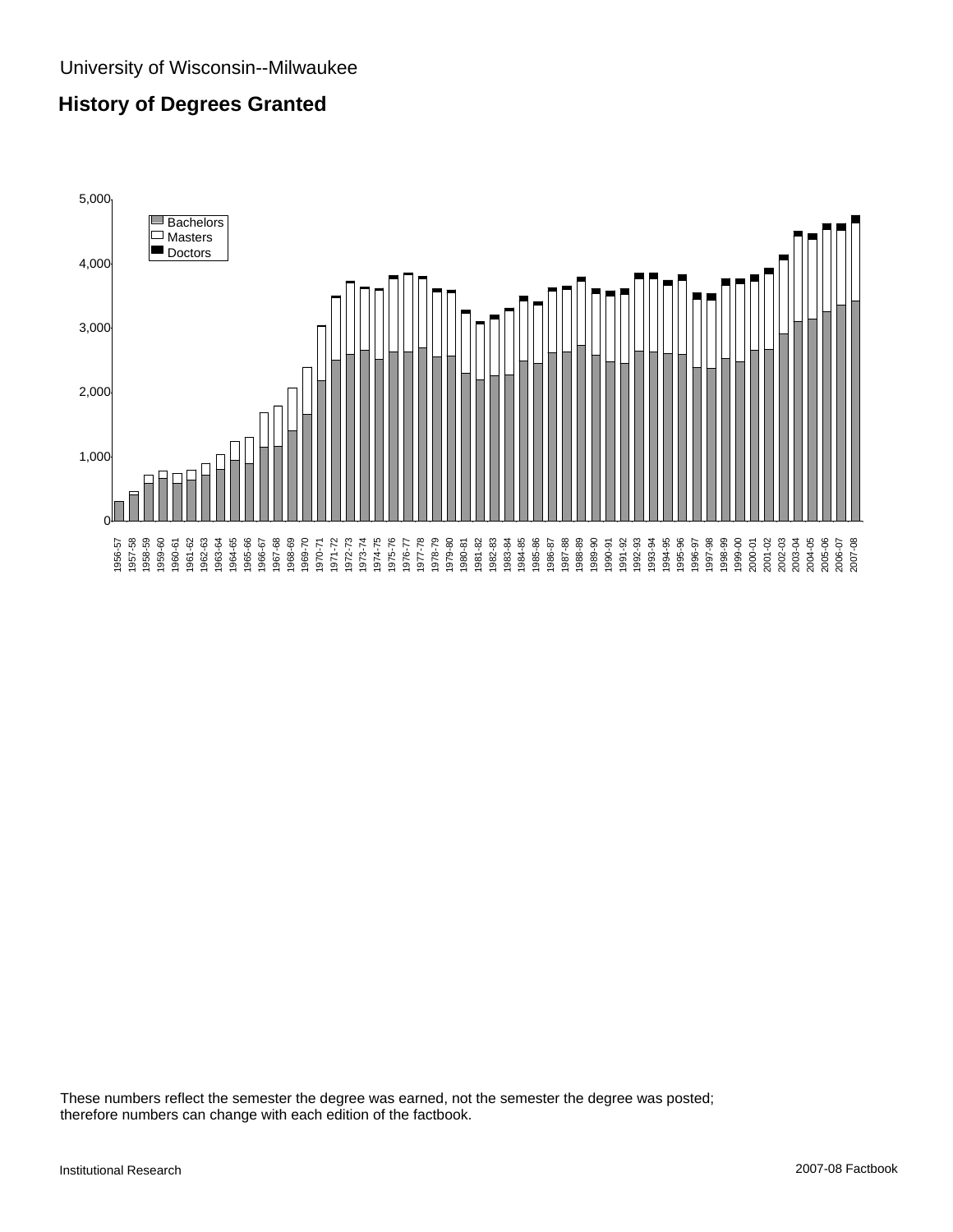# **Academic Majors by Degree Level 2007-08**

| Academic Group                                       | Academic Major                                                                                                            | Bachelor's Master's Doctoral        |                           |            |
|------------------------------------------------------|---------------------------------------------------------------------------------------------------------------------------|-------------------------------------|---------------------------|------------|
| <b>Health Sciences</b>                               | <b>Clinical Laboratory Sciences</b><br><b>Communication Sciences &amp; Disorders</b><br><b>Health Care Administration</b> | <b>BS</b><br><b>BS</b><br><b>BS</b> | MS<br><b>MS</b>           |            |
|                                                      | <b>Health Care Informatics</b><br><b>Health Sciences</b>                                                                  |                                     | МS                        | PhD        |
|                                                      | Kinesiology<br>Occupational Therapy                                                                                       | <b>BS</b><br><b>BS</b>              | <b>MS</b><br>MS           |            |
|                                                      | Physical Therapy<br><b>Therapeutic Recreation</b>                                                                         | <b>BS</b>                           |                           | <b>DPT</b> |
| Architecture & Urban Planning                        | <b>Architectural Studies</b><br>Architecture<br><b>Urban Planning</b>                                                     | <b>BS</b>                           | MARCH PhD<br><b>MUP</b>   |            |
| <b>Business Administration</b>                       | Accounting                                                                                                                | <b>BBA</b>                          |                           |            |
|                                                      | <b>Business Administration</b><br><b>Executive MBA</b>                                                                    |                                     | <b>MBA</b><br><b>MBA</b>  |            |
|                                                      | Finance                                                                                                                   | <b>BBA</b>                          |                           |            |
|                                                      | Human Resources & Labor Relations*<br>Human Resources Management<br>Management                                            | <b>BBA</b>                          | <b>MHRLR</b><br><b>MS</b> |            |
|                                                      | <b>Management Information Systems</b><br>Management Science                                                               | <b>BBA</b>                          |                           | PhD        |
|                                                      | Marketing                                                                                                                 | <b>BBA</b>                          |                           |            |
|                                                      | Nonprofit Management & Leadership*<br>Production and Operations Management BBA                                            |                                     | <b>MS</b>                 |            |
| *Offered jointly with Letters & Science              | Real Estate and Urban Development                                                                                         | <b>BBA</b>                          |                           |            |
| Education                                            | Administrative Leadership and                                                                                             |                                     |                           |            |
|                                                      | Supervision in Education                                                                                                  |                                     | <b>MS</b>                 |            |
|                                                      | <b>Community Education</b><br><b>Cultural Foundations of Education</b>                                                    | <b>BS</b>                           | MS                        |            |
|                                                      | Curriculum and Instruction                                                                                                |                                     | <b>MS</b>                 |            |
|                                                      | Education                                                                                                                 | <b>BS</b>                           |                           |            |
|                                                      | <b>Educational Psychology</b><br><b>Educational Studies</b>                                                               | <b>BS</b>                           | <b>MS</b>                 |            |
|                                                      | <b>Exceptional Education</b>                                                                                              | <b>BS</b>                           | MS                        |            |
|                                                      | School Psychology*<br>Urban Education                                                                                     |                                     |                           | EdS<br>PhD |
| * Educational Specialist degree in school psychology |                                                                                                                           |                                     |                           |            |
| Engineering & Applied Science                        | Civil Engineering<br><b>Computer Science</b>                                                                              | <b>BSE</b><br>BS                    | MS                        |            |
|                                                      | <b>Computer Engineering</b>                                                                                               | BS                                  |                           |            |
|                                                      | <b>Electrical Engineering</b>                                                                                             | <b>BSE</b>                          |                           |            |
|                                                      | Engineering<br>Industrial Engineering                                                                                     | <b>BSE</b>                          | MS                        | PhD        |
|                                                      | <b>Materials Engineering</b>                                                                                              | <b>BSE</b>                          |                           |            |
|                                                      | <b>Mechanical Engineering</b><br><b>Medical Informatics</b>                                                               | <b>BSE</b>                          |                           | PhD        |
| The Arts                                             | Art                                                                                                                       | BA,BFA                              | MFA, MA                   |            |
|                                                      | <b>Art Education</b><br>Dance                                                                                             | <b>BFA</b><br>BA, BFA               | <b>MS</b>                 |            |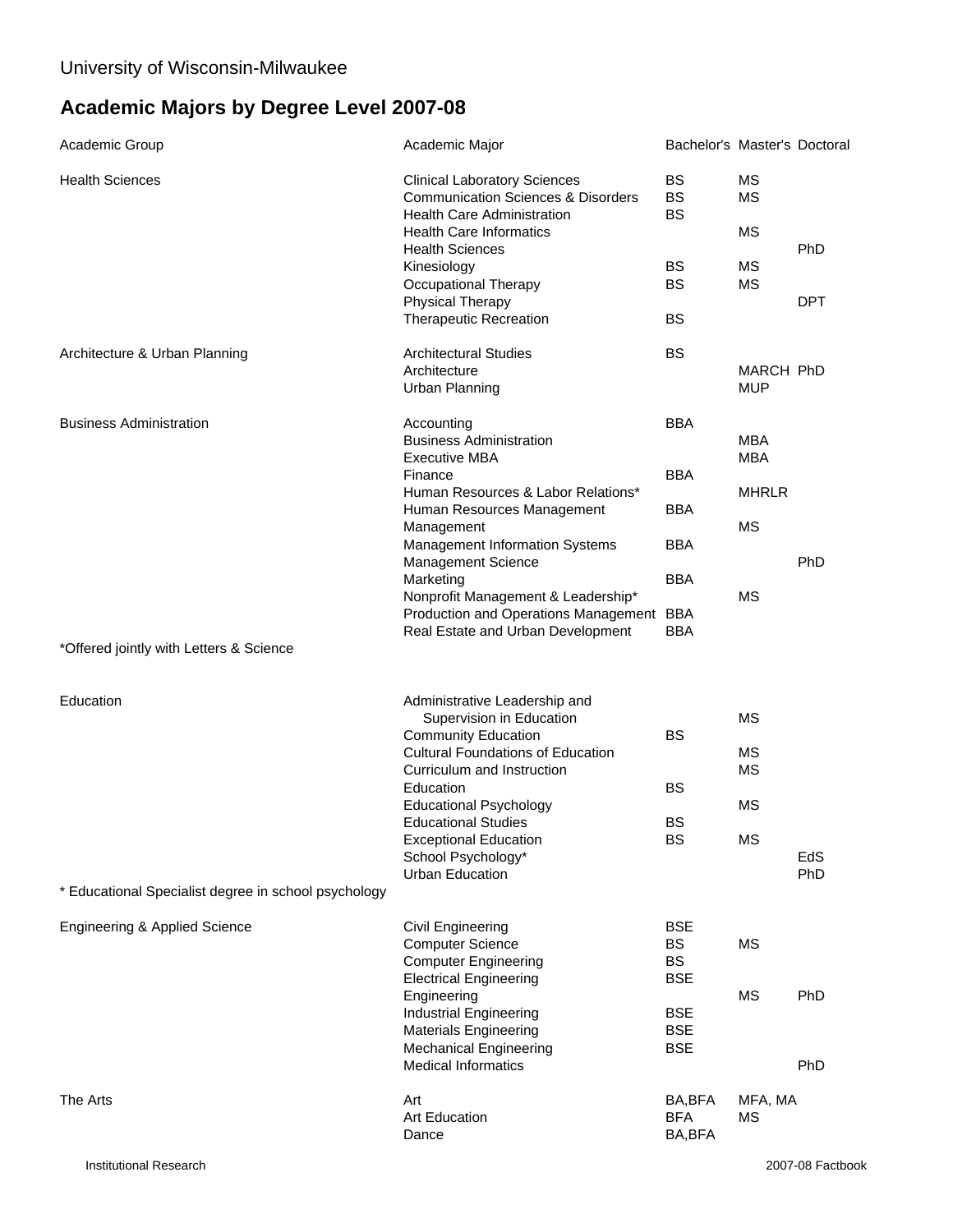# **Academic Majors by Degree Level 2007-08**

| Academic Group       | Academic Major                                  | Bachelor's Master's Doctoral |                 |                   |
|----------------------|-------------------------------------------------|------------------------------|-----------------|-------------------|
| The Arts (continued) | Film                                            | <b>BFA</b>                   |                 |                   |
|                      | Inter-Arts                                      | <b>BFA</b>                   |                 |                   |
|                      | <b>Music</b>                                    | BA, BFA                      | MМ              |                   |
|                      | <b>Music Education</b>                          | <b>BFA</b>                   |                 |                   |
|                      | Performing Arts                                 |                              | <b>MFA</b>      |                   |
|                      | <b>Theatre Arts</b>                             | BA, BFA                      |                 |                   |
|                      |                                                 |                              |                 |                   |
| Letters & Science    | <b>Actuarial Science</b>                        | BA                           |                 |                   |
|                      | Africology                                      | BA                           |                 |                   |
|                      | Anthropology                                    | BA                           | <b>MS</b>       | PhD               |
|                      | Applied Mathematics and Physics                 | <b>BS</b>                    |                 |                   |
|                      | Art History                                     |                              | МA              |                   |
|                      | Art History and Criticism                       | BA                           |                 |                   |
|                      | Atmospheric Sciences                            | <b>BS</b>                    |                 |                   |
|                      | Biochemistry                                    | <b>BS</b>                    |                 |                   |
|                      | <b>Biological Sciences</b>                      | BA, BS                       | <b>MS</b>       | <b>PhD</b>        |
|                      | Chemistry                                       | BA, BS                       | <b>MS</b>       | PhD               |
|                      | <b>Chemistry Course</b>                         | <b>BS</b>                    |                 |                   |
|                      | Classics                                        | BA                           |                 |                   |
|                      | Communication                                   | BA                           | MA              |                   |
|                      | Comparative Literature                          | BA                           |                 |                   |
|                      | Comparative Study of Religion                   | BA                           |                 |                   |
|                      | <b>Conservation &amp; Environmental Science</b> | BA,BS                        |                 |                   |
|                      | Economics                                       | BA                           | MA              | PhD               |
|                      | English                                         | BA                           | МA              | PhD               |
|                      | Film (interdisciplinary with FINE ARTS)         | BA                           |                 |                   |
|                      | Foreign Language and Literature                 |                              | MA              |                   |
|                      | French                                          | BA                           |                 |                   |
|                      | Geography                                       | BA, BS                       | MA, MS PhD      |                   |
|                      | Geosciences                                     | BA, BS                       | <b>MS</b>       | <b>PhD</b>        |
|                      | German                                          | BA                           |                 |                   |
|                      | <b>Global Studies</b>                           | <b>BS</b>                    |                 |                   |
|                      | <b>Hebrew Studies</b>                           | BA                           |                 |                   |
|                      | History                                         | BA                           | MA              | PhD               |
|                      | <b>International Studies</b>                    | BA                           |                 |                   |
|                      | Italian                                         | BA                           |                 |                   |
|                      | <b>Jewish Studies</b>                           | BA                           |                 |                   |
|                      | Journalism and Mass Communication               | BA                           |                 |                   |
|                      | Liberal Studies                                 |                              | МA              |                   |
|                      | Linguistics                                     | BA                           |                 |                   |
|                      | <b>Mass Communication</b>                       |                              | MA              |                   |
|                      | Mathematics                                     | BA, BS                       | <b>MS</b>       | PhD               |
|                      | <b>Medical Science</b>                          | <b>BS</b>                    |                 |                   |
|                      | Microbiology                                    | <b>BS</b>                    |                 |                   |
|                      | Philosophy                                      | BA                           | МA              |                   |
|                      |                                                 |                              |                 |                   |
|                      | Physics<br><b>Political Science</b>             | BA, BS<br>BA                 | <b>MS</b><br>MA | <b>PhD</b><br>PhD |
|                      |                                                 | BA                           | <b>MS</b>       | PhD               |
|                      | Psychology                                      |                              |                 |                   |
|                      | <b>Public Administration</b>                    |                              | <b>MPA</b>      |                   |
|                      | Russian                                         | BA                           |                 |                   |
|                      | Sociology                                       | BA                           | MA              |                   |
|                      | Spanish                                         | BA                           |                 |                   |
|                      | <b>Urban Studies</b>                            |                              | <b>MS</b>       | <b>PhD</b>        |
|                      | Women's Studies                                 | BA                           |                 |                   |
|                      | Multidisciplinary - Committee-directed          | BA, BS                       |                 | <b>PhD</b>        |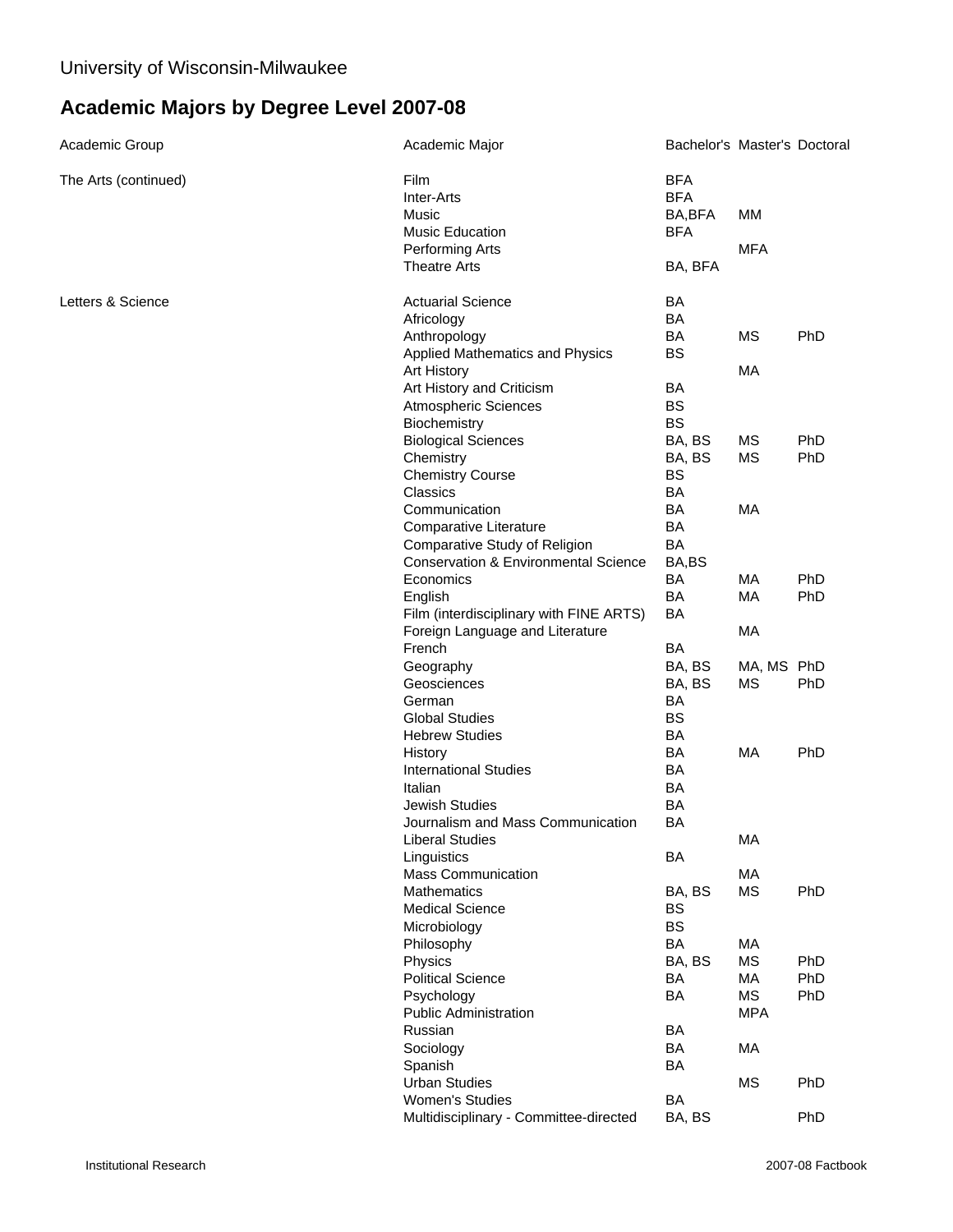# **Academic Majors by Degree Level 2007-08**

| Academic Group      | Academic Major                                           | Bachelor's Master's Doctoral |                  |     |
|---------------------|----------------------------------------------------------|------------------------------|------------------|-----|
| Information studies | Information Resources<br>Library and Information Science | <b>BS</b>                    | <b>MLIS</b>      |     |
| Nursing             | Nursing<br>Nursing (Collaborative Program)               | BS<br><b>BSN</b>             | ΜS               | PhD |
| Social Welfare      | Criminal Justice<br>Social Work                          | <b>BS</b><br>BS              | MS<br><b>MSW</b> | PhD |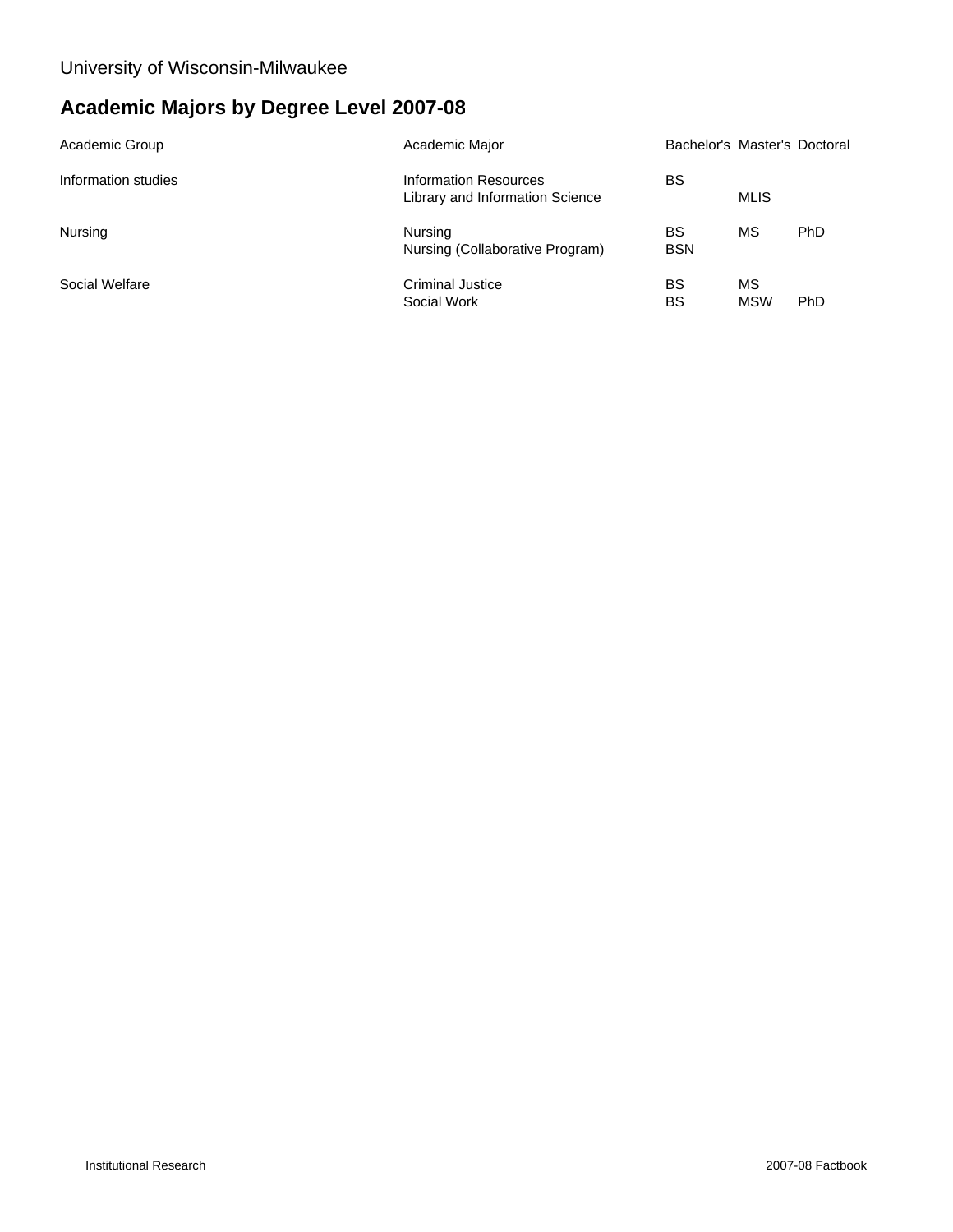# **Degrees Granted By Gender and Ethnicity**

|                  |                     |       |                 |                         |                |                |                |       |                | 1998-99 1999-00 2000-01 2001-02 2002-03 2003-04 2004-05 2005-06 2006-07 2007-08 |       |                |
|------------------|---------------------|-------|-----------------|-------------------------|----------------|----------------|----------------|-------|----------------|---------------------------------------------------------------------------------|-------|----------------|
| <b>Bachelors</b> | African Amer Women  |       | 102             | 107                     | 104            | 117            | 120            | 122   | 115            | 126                                                                             | 99    | 102            |
|                  |                     | Men   | 54              | 70                      | 46             | 50             | 58             | 37    | 66             | 49                                                                              | 42    | 64             |
|                  |                     | Total | 156             | 177                     | 150            | 167            | 178            | 159   | 181            | 175                                                                             | 141   | 166            |
|                  | Amer Indian Women   |       | 19              | 9                       | 9              | 10             | 13             | 14    | 16             | 11                                                                              | 12    | 6              |
|                  |                     | Men   | 8               | 5                       | $\overline{7}$ | $\overline{7}$ | $\, 8$         | 5     | $\overline{7}$ | 6                                                                               | 9     | 6              |
|                  |                     | Total | 27              | 14                      | 16             | 17             | 21             | 19    | 23             | 17                                                                              | 21    | 12             |
|                  | Asian Amer          | Women | 29              | 33                      | 33             | 26             | 33             | 39    | 29             | 25                                                                              | 40    | 31             |
|                  |                     | Men   | 29              | 26                      | 30             | 32             | 27             | 30    | 28             | 37                                                                              | 27    | 31             |
|                  |                     | Total | 58              | 59                      | 63             | 58             | 60             | 69    | 57             | 62                                                                              | 67    | 62             |
|                  | International Women |       | 27              | 19                      | 14             | 20             | 13             | 17    | 12             | 10                                                                              | 16    | 13             |
|                  |                     | Men   | 35              | 25                      | 29             | 27             | 21             | 24    | 17             | 15                                                                              | 10    | 11             |
|                  |                     | Total | 62              | 44                      | 43             | 47             | 34             | 41    | 29             | 25                                                                              | 26    | 24             |
|                  | Latino/a            | Women | 37              | 38                      | 50             | 45             | 71             | 60    | 70             | 59                                                                              | 71    | 75             |
|                  |                     | Men   | 33              | 34                      | 43             | 34             | 38             | 48    | 41             | 37                                                                              | 52    | 50             |
|                  |                     | Total | 70              | 72                      | 93             | 79             | 109            | 108   | 111            | 96                                                                              | 123   | 125            |
|                  | Multi Ethnic        | Women |                 | $\overline{c}$          |                |                | $\overline{2}$ | 4     | 3              | 4                                                                               | 3     | 1              |
|                  |                     | Men   |                 |                         |                |                | 1              |       | $\overline{c}$ | 3                                                                               | 2     | 2              |
|                  |                     | Total |                 | $\boldsymbol{2}$        |                |                | 3              | 4     | 5              | $\overline{7}$                                                                  | 5     | 3              |
|                  | Other Race          | Women |                 |                         |                |                |                |       |                |                                                                                 | 2     | 2              |
|                  |                     | Men   |                 |                         |                |                |                |       |                | $\overline{c}$                                                                  |       | 2              |
|                  |                     | Total |                 |                         |                |                |                |       |                | $\overline{c}$                                                                  | 2     | 4              |
|                  | SE Asian            | Women | 17              | 16                      | 22             | 20             | 24             | 29    | 33             | 29                                                                              | 15    | 17             |
|                  | Amer                | Men   | 11              | 21                      | 27             | 15             | 21             | 20    | 21             | 27                                                                              | 31    | 31             |
|                  |                     | Total | 28              | 37                      | 49             | 35             | 45             | 49    | 54             | 56                                                                              | 46    | 48             |
|                  | Unknown             | Women | $\overline{7}$  | $\overline{7}$          | $\,6$          | 3              | 10             | 9     | 9              | 19                                                                              | 23    | 17             |
|                  |                     | Men   | 5               |                         | $\overline{7}$ |                | $\overline{2}$ | 6     | 8              | 12                                                                              | 18    | 19             |
|                  |                     | Total | 12              | $\overline{7}$          | 13             | $\mathbf{3}$   | 12             | 15    | 17             | 31                                                                              | 41    | 36             |
|                  | White               | Women | 1,167           | 1,152                   | 1,224          | 1,276          | 1,375          | 1,557 | 1,531          | 1,547                                                                           | 1,578 | 1,617          |
|                  |                     | Men   | 946             | 919                     | 1,009          | 995            | 1,069          | 1,084 | 1,141          | 1,239                                                                           | 1,309 | 1,332          |
|                  |                     | Total | 2,113           | 2,071                   | 2,233          | 2,271          | 2,444          | 2,641 | 2,672          | 2,786                                                                           | 2,887 | 2,949          |
|                  | Total               |       | 2,526           | 2,483                   | 2,660          | 2,677          | 2,906          | 3,105 | 3,149          | 3,257                                                                           | 3,359 | 3,429          |
| Masters          | African Amer Women  |       | 44              | 64                      | 44             | 57             | 69             | 63    | 57             | 48                                                                              | 34    | 42             |
|                  |                     | Men   | 12              | 20                      | 15             | 21             | 24             | 20    | 17             | 16                                                                              | 17    | 14             |
|                  |                     | Total | 56              | 84                      | 59             | 78             | 93             | 83    | 74             | 64                                                                              | 51    | 56             |
|                  | Amer Indian Women   |       | $\sqrt{5}$      | 3                       | $\overline{7}$ | 8              | $\mathbf{3}$   | 8     | $\sqrt{5}$     | $\overline{7}$                                                                  | 4     | 6              |
|                  |                     | Men   | $\overline{2}$  | 1                       | 1              | 6              | 1              |       |                | 1                                                                               | 1     | $\overline{c}$ |
|                  |                     | Total | $\overline{7}$  | $\overline{\mathbf{4}}$ | 8              | 14             | 4              | 8     | 5              | 8                                                                               | 5     | $\bf8$         |
|                  | Asian Amer Women    |       | 12 <sup>2</sup> | 17                      | 16             | $\overline{7}$ | 13             | 12    | 19             | 21                                                                              | 14    | 16             |
|                  |                     | Men   | $\overline{7}$  | 11                      | 8              | 11             | 17             | 12    | $\overline{7}$ | $\overline{7}$                                                                  | 11    | 10             |
|                  |                     | Total | 19              | 28                      | 24             | 18             | 30             | 24    | 26             | 28                                                                              | 25    | 26             |
|                  | International Women |       | 52              | 50                      | 45             | 37             | 40             | 53    | 66             | 71                                                                              | 58    | 53             |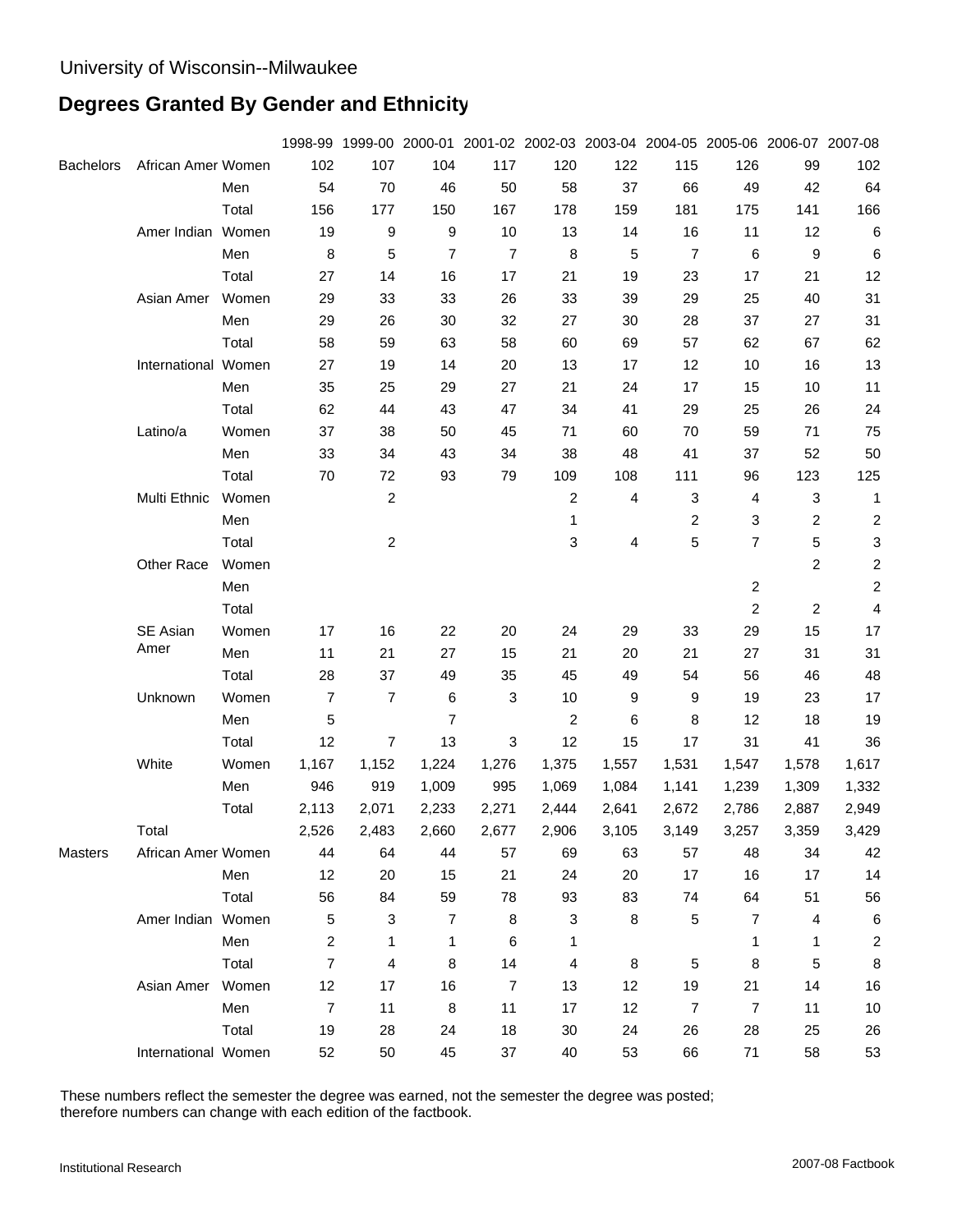#### **Degrees Granted By Gender and Ethnicity**

|             |                     |       |                |                |                           |              |                |       | 1998-99 1999-00 2000-01 2001-02 2002-03 2003-04 2004-05 2005-06 2006-07 2007-08 |       |                |                |
|-------------|---------------------|-------|----------------|----------------|---------------------------|--------------|----------------|-------|---------------------------------------------------------------------------------|-------|----------------|----------------|
|             |                     | Men   | 41             | 75             | 62                        | 46           | 63             | 60    | 70                                                                              | 73    | 66             | 50             |
|             |                     | Total | 93             | 125            | 107                       | 83           | 103            | 113   | 136                                                                             | 144   | 124            | 103            |
|             | Latino/a            | Women | 13             | 22             | 28                        | 22           | 35             | 40    | 30                                                                              | 25    | 19             | 18             |
|             |                     | Men   | 11             | 13             | 11                        | 20           | 10             | 17    | 16                                                                              | 11    | 11             | 13             |
|             |                     | Total | 24             | 35             | 39                        | 42           | 45             | 57    | 46                                                                              | 36    | 30             | 31             |
|             | Multi Ethnic        | Women |                |                |                           |              |                |       |                                                                                 |       | $\overline{4}$ | 1              |
|             |                     | Men   |                |                | 1                         | 1            |                |       |                                                                                 |       |                |                |
|             |                     | Total |                |                | 1                         | 1            |                |       |                                                                                 |       | 4              | 1              |
|             | Other Race          | Men   |                |                |                           |              |                |       | 1                                                                               |       |                |                |
|             |                     | Total |                |                |                           |              |                |       | 1                                                                               |       |                |                |
|             | SE Asian            | Women | 3              | 5              | 4                         | 4            | 9              | 5     | 5                                                                               | 5     | 6              | 3              |
|             | Amer                | Men   | 3              | 1              | 2                         | 4            | $\overline{2}$ | 3     | 6                                                                               | 3     | 3              | 3              |
|             |                     | Total | 6              | 6              | 6                         | 8            | 11             | 8     | 11                                                                              | 8     | 9              | $\,6$          |
|             | Unknown             | Women | 1              | 4              | 1                         | 2            | 5              | 17    | 21                                                                              | 29    | 35             | 14             |
|             |                     | Men   | 1              | $\overline{c}$ | 2                         | 1            | 4              | 11    | 15                                                                              | 12    | 13             | 13             |
|             |                     | Total | $\overline{2}$ | 6              | 3                         | 3            | 9              | 28    | 36                                                                              | 41    | 48             | 27             |
|             | White               | Women | 581            | 605            | 513                       | 605          | 556            | 645   | 582                                                                             | 596   | 549            | 632            |
|             |                     | Men   | 351            | 313            | 311                       | 312          | 300            | 365   | 310                                                                             | 350   | 322            | 319            |
|             |                     | Total | 932            | 918            | 824                       | 917          | 856            | 1,010 | 892                                                                             | 946   | 871            | 951            |
|             | Total               |       | 1,139          | 1,206          | 1,071                     | 1,164        | 1,151          | 1,331 | 1,227                                                                           | 1,275 | 1,167          | 1,209          |
| Education   | African Amer Women  |       |                |                |                           | 1            |                |       |                                                                                 |       |                |                |
| Specialists |                     | Total |                |                |                           | 1            |                |       |                                                                                 |       |                |                |
|             | Amer Indian Women   |       |                |                |                           |              |                |       |                                                                                 |       |                |                |
|             |                     | Total |                |                |                           | 1            |                |       |                                                                                 |       |                |                |
|             | White               | Women |                |                |                           | 7            | $\,$ 5 $\,$    | 7     | 6                                                                               | 10    | 5              | 6              |
|             |                     | Men   |                |                |                           | 3            |                | 1     | 1                                                                               |       | 1              | 1              |
|             |                     | Total |                |                |                           | 10           | 5              | 8     | 7                                                                               | 10    | 6              | 7              |
|             | Total               |       |                |                |                           | 12           | 5              | 8     | 7                                                                               | 10    | 6              | $\overline{7}$ |
| Doctors     | African Amer Women  |       | 4              | $\overline{c}$ | 5                         | 4            | 3              | 2     | 5                                                                               | 6     | 4              | 7              |
|             |                     | Men   | $\overline{c}$ |                | $\overline{c}$            | 1            |                | 3     | 1                                                                               |       | 3              | $\overline{c}$ |
|             |                     | Total | 6              | $\overline{2}$ | 7                         | 5            | 3              | 5     | 6                                                                               | 6     | 7              | 9              |
|             | Amer Indian Men     |       |                | 1              |                           |              |                |       |                                                                                 |       |                | 1              |
|             |                     | Total |                | 1              |                           |              |                |       |                                                                                 |       |                | 1              |
|             | Asian Amer Women    |       | 4              | 1              | $\overline{2}$            |              |                | 1     | $\overline{2}$                                                                  | 1     |                |                |
|             |                     | Men   | 3              | 1              | 3                         |              | $\overline{2}$ | 1     |                                                                                 | 3     | 1              |                |
|             |                     | Total | $\overline{7}$ | 2              | 5                         |              | 2              | 2     | $\overline{2}$                                                                  | 4     | 1              |                |
|             | International Women |       | 9              | 3              | 5                         | 8            | 6              | 4     | 10                                                                              | 10    | 14             | 15             |
|             |                     | Men   | 14             | 17             | 27                        | 16           | 19             | 13    | 24                                                                              | 23    | 22             | 21             |
|             |                     | Total | 23             | 20             | 32                        | 24           | 25             | 17    | 34                                                                              | 33    | 36             | 36             |
|             | Latino/a            | Women |                |                | $\ensuremath{\mathsf{3}}$ | $\mathbf{1}$ |                | 1     |                                                                                 |       | $\overline{2}$ | 2              |
|             |                     | Men   | 5              | $\overline{c}$ | 1                         | 4            |                |       |                                                                                 |       | 1              | 1              |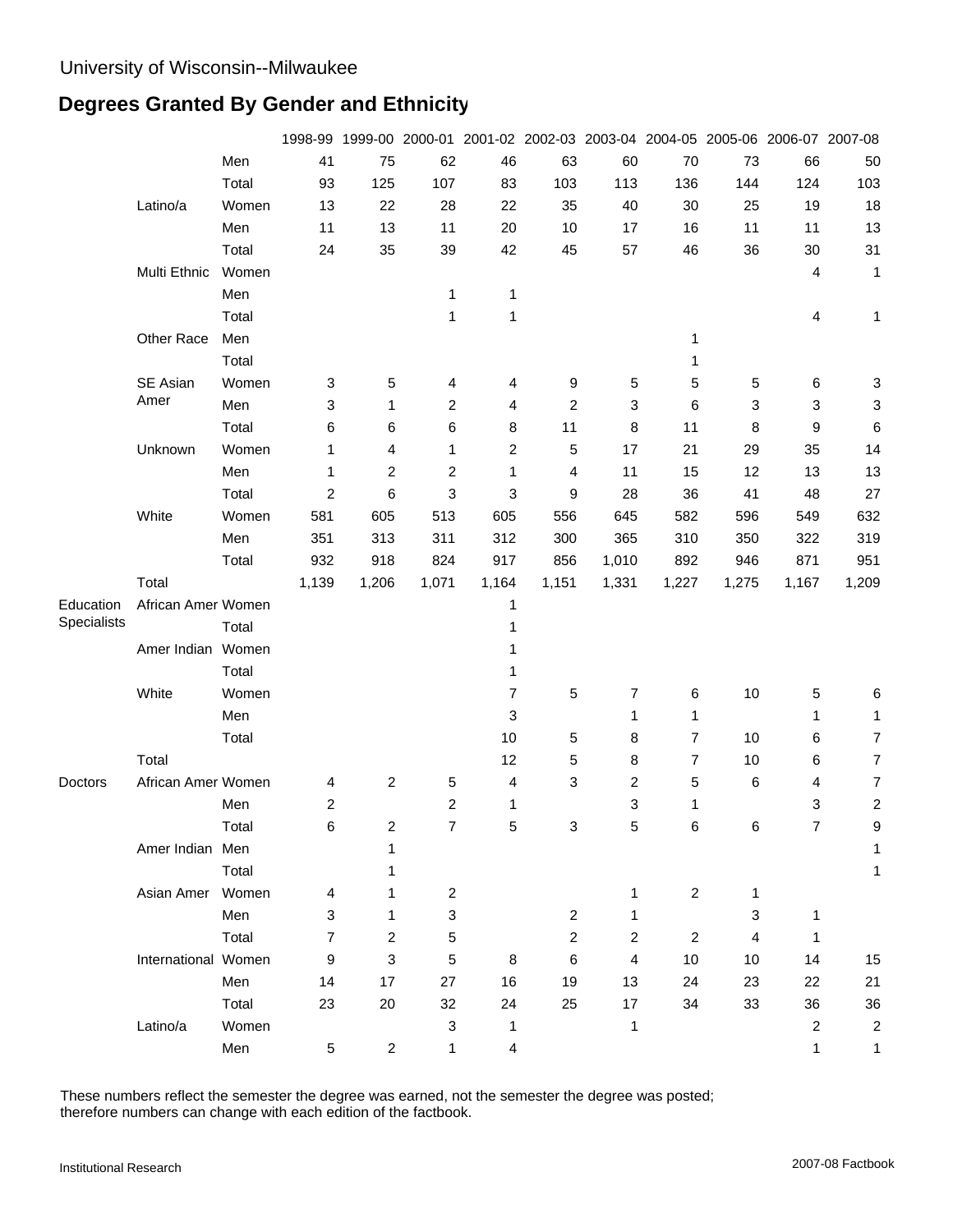# **Degrees Granted By Gender and Ethnicity**

|                 |       | 1998-99 |    | 1999-00 2000-01 |    |    |    | 2001-02 2002-03 2003-04 2004-05 2005-06 2006-07 2007-08 |    |     |     |
|-----------------|-------|---------|----|-----------------|----|----|----|---------------------------------------------------------|----|-----|-----|
|                 | Total | 5       | 2  | 4               | 5  |    |    |                                                         |    | 3   | 3   |
| <b>SE Asian</b> | Women |         |    |                 |    |    |    |                                                         |    |     |     |
| Amer            | Men   |         |    |                 |    |    |    | 2                                                       |    |     |     |
|                 | Total |         |    |                 |    |    |    | 2                                                       |    |     |     |
| Unknown         | Women |         |    |                 |    |    |    |                                                         |    |     |     |
|                 | Men   |         |    |                 |    |    |    |                                                         |    |     |     |
|                 | Total |         |    |                 |    |    |    |                                                         |    |     |     |
| White           | Women | 36      | 30 | 23              | 33 | 30 | 27 | 27                                                      | 33 | 30  | 40  |
|                 | Men   | 32      | 18 | 24              | 19 | 25 | 19 | 17                                                      | 20 | 24  | 25  |
|                 | Total | 68      | 48 | 47              | 52 | 55 | 46 | 44                                                      | 53 | 54  | 65  |
| Total           |       | 110     | 77 | 97              | 86 | 86 | 71 | 89                                                      | 97 | 102 | 114 |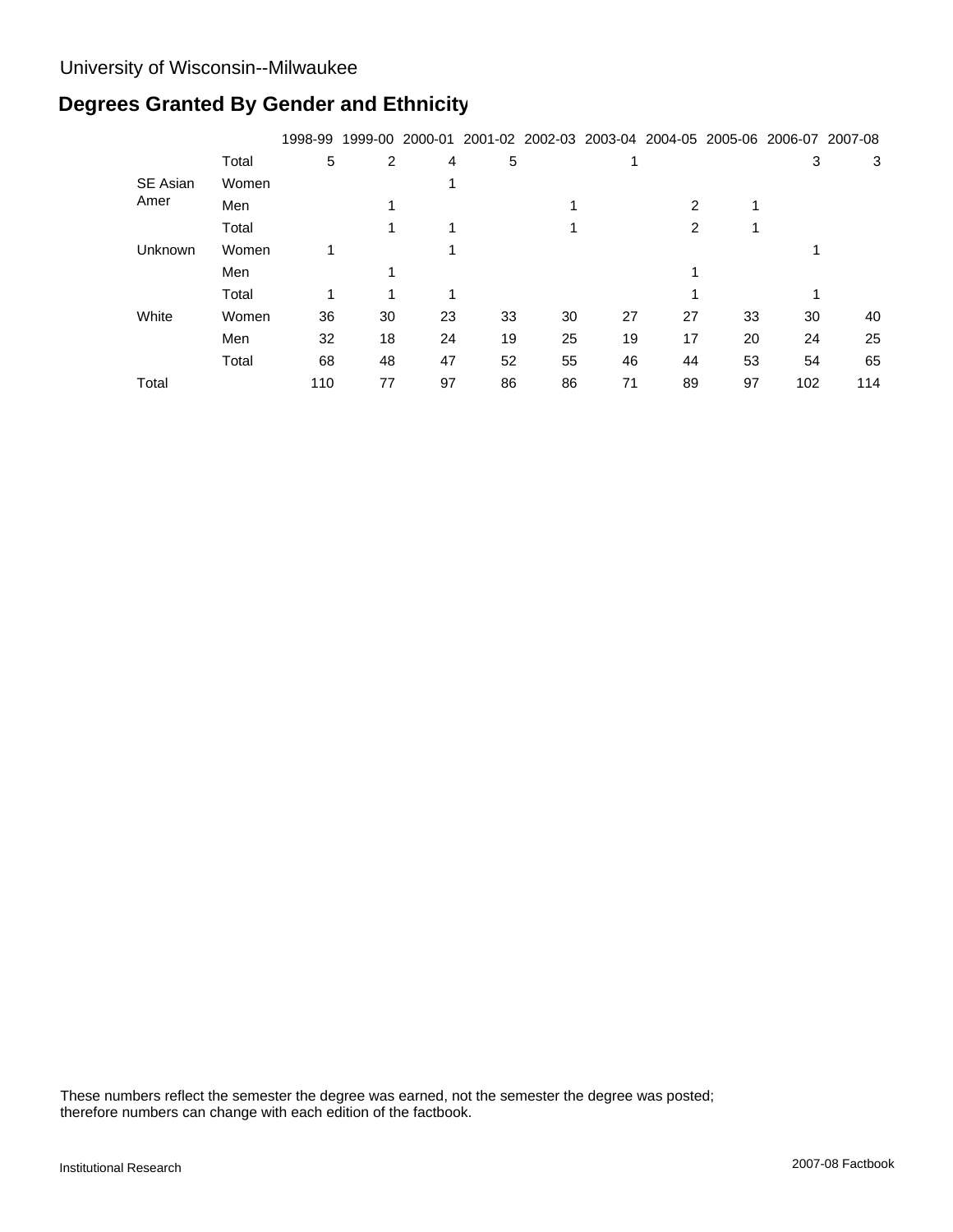#### **Bachelors**

|             |                                | 1998-99        | 1999-00        | 2000-01        |                         |     |     | 2001-02 2002-03 2003-04 2004-05 2005-06 2006-07 2007-08 |                |                |     |
|-------------|--------------------------------|----------------|----------------|----------------|-------------------------|-----|-----|---------------------------------------------------------|----------------|----------------|-----|
| <b>ARTS</b> | Art                            | 118            | 119            | 140            | 109                     | 106 | 131 | 127                                                     | 113            | 126            | 120 |
|             | Art Education                  | 13             | 17             | 19             | 15                      | 15  | 27  | 24                                                      | 21             | 32             | 22  |
|             | Dance                          | 6              | $\overline{7}$ | $\overline{7}$ | 9                       | 12  | 21  | 16                                                      | 22             | 18             | 10  |
|             | Film                           | 34             | 19             | 28             | 23                      | 26  | 28  | 19                                                      | 27             | 32             | 37  |
|             | <b>Inter Arts</b>              | $\mathbf{1}$   | 6              | 3              | 5                       | 10  | 10  | 16                                                      | 23             | 14             | 17  |
|             | Music                          | 15             | 19             | 17             | 18                      | 11  | 18  | 18                                                      | 39             | 27             | 25  |
|             | <b>Music Education</b>         | 9              | 17             | 13             | 11                      | 10  | 16  | 19                                                      | 12             | 19             | 12  |
|             | Theatre                        | 13             | 22             | 20             | 24                      | 20  | 13  | 12                                                      | 11             | $\overline{7}$ | 14  |
|             | <b>Theatre Studies</b>         |                |                |                | 1                       | 11  | 17  | 15                                                      | 23             | 19             | 22  |
|             | Total                          | 209            | 226            | 247            | 215                     | 221 | 281 | 266                                                     | 291            | 294            | 279 |
| <b>BUS</b>  | Accounting                     | 117            | 123            | 107            | 83                      | 105 | 129 | 130                                                     | 116            | 119            | 160 |
|             | <b>Business Special Option</b> | 1              |                |                |                         |     |     |                                                         |                |                |     |
|             | Finance                        | 145            | 129            | 143            | 158                     | 159 | 197 | 216                                                     | 201            | 216            | 257 |
|             | Human Resources                | 36             | 41             | 45             | 70                      | 77  | 65  | 66                                                      | 63             | 75             | 86  |
|             | Management Info Systems        | 128            | 139            | 136            | 153                     | 148 | 117 | 88                                                      | 71             | 65             | 56  |
|             | Marketing                      | 140            | 146            | 182            | 201                     | 225 | 254 | 261                                                     | 286            | 295            | 323 |
|             | Production & Oper Mgt          | 15             | 20             | 19             | 18                      | 16  | 22  | 40                                                      | 29             | 26             | 42  |
|             | Real Estate & Urban Dev        | 28             | 41             | 35             | 16                      |     |     | 1                                                       |                |                | 1   |
|             | Supply Chain & Oper Mgt        |                |                |                |                         |     |     |                                                         |                |                | 6   |
|             | Total                          | 610            | 639            | 667            | 699                     | 730 | 784 | 802                                                     | 766            | 796            | 931 |
| <b>CEAS</b> | Civil Engineering              | 34             | 29             | 31             | 26                      | 34  | 31  | 39                                                      | 42             | 39             | 45  |
|             | <b>Computer Engineering</b>    |                |                |                |                         |     |     |                                                         |                |                | 1   |
|             | <b>Computer Science</b>        | 31             | 45             | 52             | 48                      | 81  | 65  | 67                                                      | 54             | 47             | 51  |
|             | <b>Electrical Engineering</b>  | 29             | 28             | 31             | 43                      | 49  | 39  | 51                                                      | 32             | 43             | 40  |
|             | <b>Industrial Engineering</b>  | 6              | 10             | 4              | 15                      | 14  | 6   | 9                                                       | 7              | 4              | 10  |
|             | <b>Materials Engineering</b>   | $\overline{7}$ | 2              | 6              | 4                       | 2   | 2   | 3                                                       | 4              | 2              | 6   |
|             | <b>Mechanical Engineering</b>  | 68             | 56             | 75             | 50                      | 59  | 54  | 44                                                      | 54             | 58             | 57  |
|             | Total                          | 175            | 170            | 199            | 186                     | 239 | 197 | 213                                                     | 193            | 193            | 210 |
| <b>CHS</b>  | Clinical Lab Sci               | 19             | 15             | 14             | 11                      | 12  | 20  | 28                                                      | 31             | 39             | 50  |
|             | Comm Sci & Dis                 | 19             | 17             | 12             | 9                       | 18  | 20  | 18                                                      | 15             | 20             | 23  |
|             | Health Care Admin              | 15             | 13             | 15             | 17                      | 16  | 21  | 13                                                      | 25             | 30             | 23  |
|             | Health Info Admin              | $\overline{7}$ | 6              | 5              | $\overline{\mathbf{4}}$ | 3   | 2   |                                                         |                |                |     |
|             | <b>Health Sciences</b>         | 1              | 2              | 2              |                         |     |     |                                                         |                |                |     |
|             | Kinesiology                    | 27             | 25             | 43             | 40                      | 40  | 32  | 47                                                      | 51             | 68             | 64  |
|             | <b>Occupational Studies</b>    | 75             | 78             | 63             | 49                      | 44  | 36  | 30                                                      | 28             | 37             | 34  |
|             | Recreation                     | 4              | 10             | 9              | $\overline{c}$          | 6   | 6   | 4                                                       | $\overline{7}$ | $\overline{4}$ | 3   |
|             | Total                          | 167            | 166            | 163            | 132                     | 139 | 137 | 140                                                     | 157            | 198            | 197 |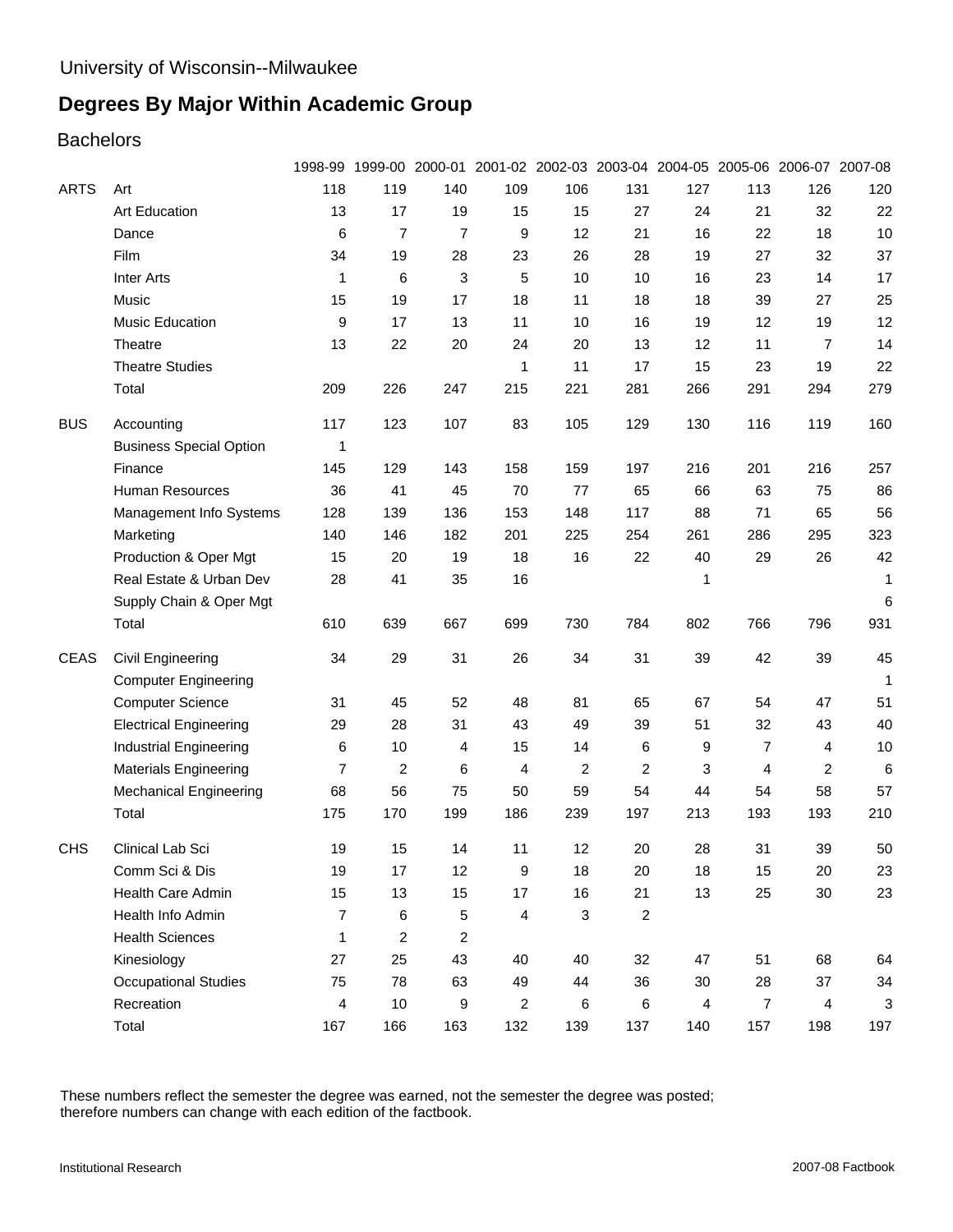#### **Bachelors**

|                              |                                                      |     |                                                                                           |              |                                                                                                                                                              |                                                                                                |     |                                                                                  |                                                                                                      | 2001-02 2002-03 2003-04 2004-05 2005-06 2006-07 2007-08                                                                                                  |
|------------------------------|------------------------------------------------------|-----|-------------------------------------------------------------------------------------------|--------------|--------------------------------------------------------------------------------------------------------------------------------------------------------------|------------------------------------------------------------------------------------------------|-----|----------------------------------------------------------------------------------|------------------------------------------------------------------------------------------------------|----------------------------------------------------------------------------------------------------------------------------------------------------------|
|                              | 50                                                   | 24  | 36                                                                                        | 37           | 35                                                                                                                                                           | 37                                                                                             | 31  | 31                                                                               | 27                                                                                                   | 26                                                                                                                                                       |
| Early Childhood Educ         |                                                      | 4   | 1                                                                                         |              | 1                                                                                                                                                            |                                                                                                | 1   |                                                                                  |                                                                                                      |                                                                                                                                                          |
| Educ German                  |                                                      |     | 1                                                                                         |              |                                                                                                                                                              |                                                                                                |     |                                                                                  |                                                                                                      |                                                                                                                                                          |
| Educ Spanish                 |                                                      |     | 1                                                                                         |              |                                                                                                                                                              |                                                                                                |     |                                                                                  |                                                                                                      |                                                                                                                                                          |
| Education                    | 72                                                   | 60  | 104                                                                                       |              | 146                                                                                                                                                          | 254                                                                                            | 248 | 291                                                                              |                                                                                                      | 276                                                                                                                                                      |
| <b>Educational Studies</b>   | 10                                                   | 10  | 17                                                                                        | 11           | 20                                                                                                                                                           | 23                                                                                             | 33  | 33                                                                               | 25                                                                                                   | 28                                                                                                                                                       |
| <b>Elementary Education</b>  | 89                                                   | 87  | 63                                                                                        |              |                                                                                                                                                              | 11                                                                                             |     |                                                                                  |                                                                                                      |                                                                                                                                                          |
| English as a 2nd Lang        |                                                      | 1   |                                                                                           |              |                                                                                                                                                              |                                                                                                |     |                                                                                  |                                                                                                      |                                                                                                                                                          |
| <b>Exceptional Education</b> | 47                                                   | 17  | 10                                                                                        |              | 1                                                                                                                                                            | 1                                                                                              | 6   | 1                                                                                |                                                                                                      |                                                                                                                                                          |
| Secondary Education          |                                                      |     |                                                                                           | 1            |                                                                                                                                                              |                                                                                                |     |                                                                                  |                                                                                                      |                                                                                                                                                          |
| Total                        | 268                                                  | 203 | 233                                                                                       | 234          | 279                                                                                                                                                          | 326                                                                                            | 319 | 356                                                                              | 384                                                                                                  | 330                                                                                                                                                      |
| <b>Actuarial Science</b>     |                                                      |     |                                                                                           |              |                                                                                                                                                              |                                                                                                |     | 2                                                                                |                                                                                                      | 6                                                                                                                                                        |
| Africology                   | 7                                                    | 5   | 7                                                                                         |              | 3                                                                                                                                                            | 5                                                                                              | 7   | 4                                                                                |                                                                                                      | 8                                                                                                                                                        |
|                              | 31                                                   |     |                                                                                           |              | 24                                                                                                                                                           | 21                                                                                             |     | 19                                                                               |                                                                                                      | 29                                                                                                                                                       |
| Applied Math & Phys          | 1                                                    |     | $\overline{c}$                                                                            | $\mathbf{1}$ | 1                                                                                                                                                            |                                                                                                |     | $\overline{c}$                                                                   |                                                                                                      | 1                                                                                                                                                        |
|                              | 12                                                   |     | 14                                                                                        | 11           | 20                                                                                                                                                           |                                                                                                |     | 21                                                                               |                                                                                                      | 28                                                                                                                                                       |
| Atmospheric Sci              | $\overline{c}$                                       |     | 4                                                                                         |              |                                                                                                                                                              |                                                                                                |     | 8                                                                                | 8                                                                                                    | 6                                                                                                                                                        |
| Biochemistry                 | $\overline{7}$                                       | 6   |                                                                                           |              | 3                                                                                                                                                            |                                                                                                |     | 6                                                                                | 19                                                                                                   | 27                                                                                                                                                       |
| <b>Biological Sci</b>        | 60                                                   | 54  | 67                                                                                        |              | 85                                                                                                                                                           |                                                                                                |     | 74                                                                               |                                                                                                      | 86                                                                                                                                                       |
| Chemistry                    | 12                                                   | 6   | 7                                                                                         | 11           | 11                                                                                                                                                           |                                                                                                | 9   | 7                                                                                |                                                                                                      | 1                                                                                                                                                        |
| <b>Chemistry Course</b>      |                                                      | 1   | 1                                                                                         |              |                                                                                                                                                              | 1                                                                                              |     | 2                                                                                |                                                                                                      | $\overline{c}$                                                                                                                                           |
| Classics                     | 2                                                    |     | 5                                                                                         |              | 1                                                                                                                                                            | 4                                                                                              | 3   | 1                                                                                | 1                                                                                                    | 3                                                                                                                                                        |
| Committee Interdis           | 16                                                   | 17  | 20                                                                                        |              | 46                                                                                                                                                           | 60                                                                                             | 61  | 47                                                                               | 31                                                                                                   | 23                                                                                                                                                       |
| Communication                | 71                                                   | 74  | 74                                                                                        | 99           | 93                                                                                                                                                           | 103                                                                                            | 131 | 126                                                                              |                                                                                                      | 142                                                                                                                                                      |
| Comp Study of Religion       | $\overline{\mathbf{c}}$                              | 6   | 7                                                                                         | 6            | 5                                                                                                                                                            | 4                                                                                              |     | 6                                                                                |                                                                                                      | 8                                                                                                                                                        |
| Comparative Lit              | 3                                                    |     | 2                                                                                         |              | 2                                                                                                                                                            |                                                                                                |     | 3                                                                                |                                                                                                      | 4                                                                                                                                                        |
| Conservation Sci             | 25                                                   | 21  | 21                                                                                        |              | 23                                                                                                                                                           | 21                                                                                             |     | 16                                                                               |                                                                                                      | 24                                                                                                                                                       |
| Economics                    | 40                                                   | 25  | 39                                                                                        |              | 40                                                                                                                                                           | 44                                                                                             | 49  | 62                                                                               | 46                                                                                                   | 61                                                                                                                                                       |
| English                      | 105                                                  | 67  | 76                                                                                        |              | 83                                                                                                                                                           | 85                                                                                             | 113 | 115                                                                              | 114                                                                                                  | 85                                                                                                                                                       |
| <b>Film Studies</b>          |                                                      | 4   |                                                                                           |              | 9                                                                                                                                                            |                                                                                                | 11  | 12                                                                               | 27                                                                                                   | 16                                                                                                                                                       |
| French                       | 6                                                    |     |                                                                                           |              |                                                                                                                                                              | 9                                                                                              |     | $\overline{7}$                                                                   |                                                                                                      | 8                                                                                                                                                        |
| Geography                    | 19                                                   |     |                                                                                           |              |                                                                                                                                                              |                                                                                                |     | 15                                                                               | 21                                                                                                   | 24                                                                                                                                                       |
| Geosciences                  | 9                                                    | 4   |                                                                                           |              |                                                                                                                                                              |                                                                                                |     | 3                                                                                |                                                                                                      | 8                                                                                                                                                        |
| German                       | 4                                                    | 5   | 8                                                                                         |              | 4                                                                                                                                                            | 8                                                                                              |     | 8                                                                                |                                                                                                      | 6                                                                                                                                                        |
| <b>Hebrew Studies</b>        |                                                      | 1   |                                                                                           |              | 1                                                                                                                                                            | $\mathbf{1}$                                                                                   | 1   | 3                                                                                |                                                                                                      |                                                                                                                                                          |
| History                      | 45                                                   |     |                                                                                           |              | 49                                                                                                                                                           |                                                                                                |     | 87                                                                               |                                                                                                      | 77                                                                                                                                                       |
| Individualized Major         |                                                      |     |                                                                                           |              | 1                                                                                                                                                            |                                                                                                |     |                                                                                  |                                                                                                      |                                                                                                                                                          |
| <b>International Studies</b> | 20                                                   |     |                                                                                           | 21           |                                                                                                                                                              |                                                                                                |     |                                                                                  |                                                                                                      | 25                                                                                                                                                       |
|                              | <b>Community Educ</b><br>Anthropology<br>Art History |     | 23<br>$\overline{c}$<br>10<br>$\overline{7}$<br>2<br>2<br>$\overline{4}$<br>6<br>16<br>52 | 38<br>33     | 93<br>87<br>5<br>4<br>35<br>4<br>3<br>3<br>76<br>4<br>28<br>43<br>82<br>$\overline{7}$<br>$\overline{7}$<br>$\overline{7}$<br>19<br>7<br>3<br>45<br>49<br>14 | 2<br>74<br>2<br>$\overline{2}$<br>17<br>$\overline{7}$<br>15<br>18<br>12<br>$10$<br>$10$<br>22 | 12  | 38<br>25<br>14<br>4<br>6<br>75<br>3<br>$\overline{7}$<br>15<br>$\,6$<br>73<br>26 | 3<br>7<br>60<br>$\overline{c}$<br>$\overline{7}$<br>4<br>20<br>7<br>$10$<br>$10$<br>$10$<br>70<br>23 | 332<br>$\mathbf{1}$<br>5<br>33<br>$\overline{c}$<br>27<br>78<br>$\overline{c}$<br>4<br>134<br>$\overline{7}$<br>6<br>22<br>6<br>5<br>5<br>77<br>30<br>18 |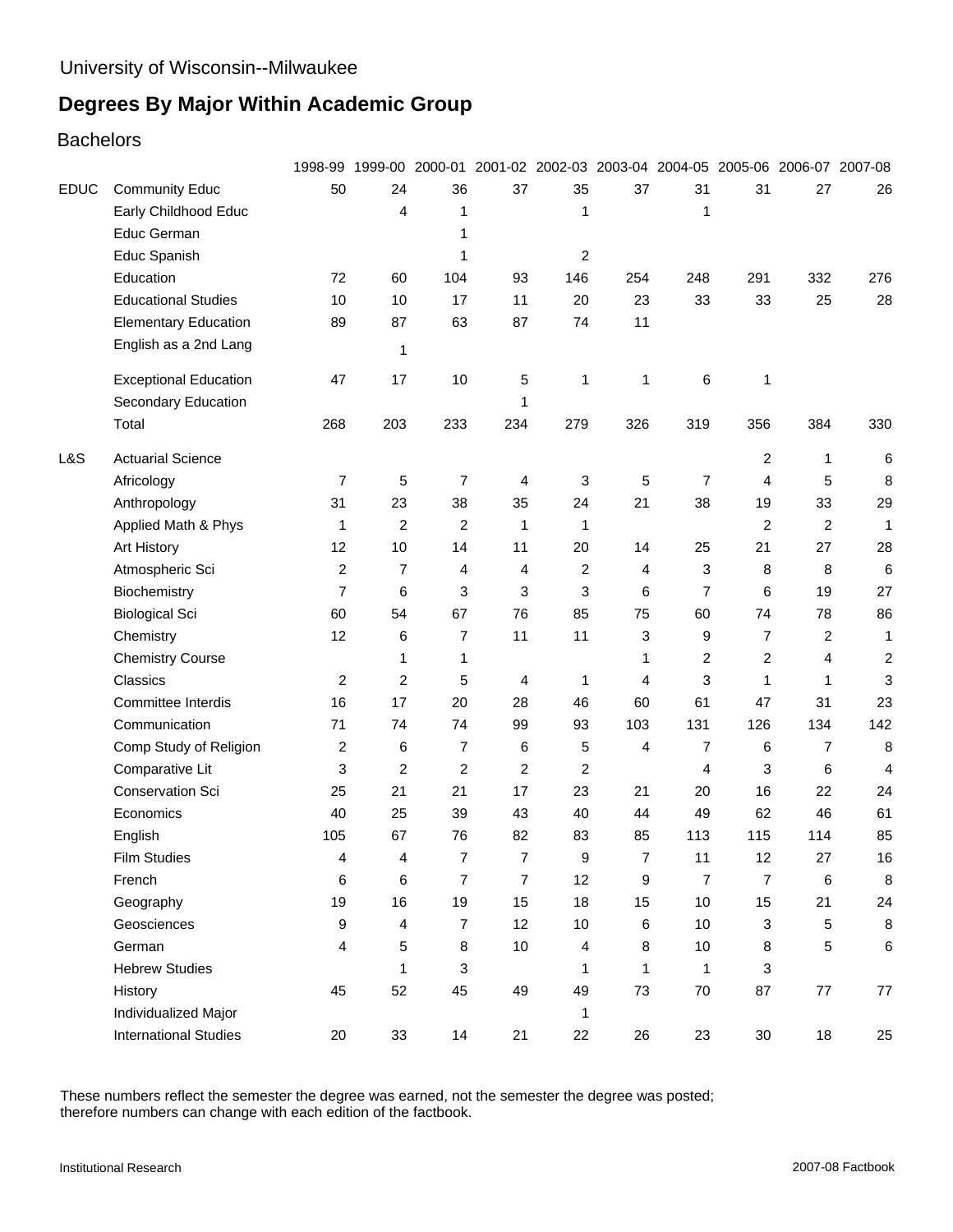#### **Bachelors**

|             |                                    |                         | 1998-99 1999-00 2000-01 2001-02 2002-03 2003-04 2004-05 2005-06 2006-07 2007-08 |                         |     |                         |       |                |                           |                |                  |
|-------------|------------------------------------|-------------------------|---------------------------------------------------------------------------------|-------------------------|-----|-------------------------|-------|----------------|---------------------------|----------------|------------------|
|             | Italian                            | $\overline{\mathbf{c}}$ |                                                                                 | 1                       | 3   | 3                       | 1     | 2              | 5                         | 1              | 8                |
|             | <b>Jewish Studies</b>              |                         |                                                                                 |                         |     |                         |       |                |                           |                | $\overline{2}$   |
|             | Journalism & Mass Com              | 69                      | 89                                                                              | 98                      | 93  | 152                     | 160   | 149            | 166                       | 151            | 148              |
|             | <b>Law Studies</b>                 |                         |                                                                                 | 1                       |     |                         |       |                |                           |                |                  |
|             | Linguistics                        | 5                       | 6                                                                               | 6                       | 11  | 4                       | 12    | 10             | 12                        | 17             | 16               |
|             | Mathematics                        | 5                       | 8                                                                               | 11                      | 8   | 8                       | 10    | 7              | 13                        | 10             | $\boldsymbol{9}$ |
|             | No Major                           | 1                       |                                                                                 | 1                       |     | 1                       | 6     | 3              | $\mathbf{3}$              |                | $\overline{c}$   |
|             | Philosophy                         | 16                      | 21                                                                              | 14                      | 17  | 6                       | 15    | 22             | 28                        | 22             | 26               |
|             | Physics                            | $\overline{c}$          | $\mathbf 1$                                                                     | 3                       | 5   | 6                       | 4     | 4              | 3                         | 13             | $\,6$            |
|             | <b>Political Science</b>           | 29                      | 44                                                                              | 46                      | 41  | 56                      | 67    | 77             | 68                        | 84             | 85               |
|             | Pre Chiropractic                   |                         |                                                                                 |                         |     |                         |       |                |                           | 1              | 2                |
|             | <b>Pre Dentistry</b>               |                         |                                                                                 |                         |     |                         |       |                |                           | 1              |                  |
|             | Pre Law                            |                         |                                                                                 |                         |     |                         |       |                | $\overline{\mathbf{4}}$   | 17             | 9                |
|             | Pre Medicine                       |                         |                                                                                 |                         |     |                         |       |                | 4                         | 4              | 6                |
|             | Pre Optometry                      |                         |                                                                                 |                         |     |                         |       |                | $\overline{c}$            |                | $\sqrt{2}$       |
|             | Pre Pharmacy                       |                         |                                                                                 |                         |     |                         |       |                | 1                         | $\overline{c}$ | 1                |
|             | Pre Physician Asst                 |                         |                                                                                 |                         |     |                         |       |                |                           | 1              | 1                |
|             | Pre Veterinary                     |                         |                                                                                 |                         |     |                         |       |                |                           | 1              |                  |
|             | Psychology                         | 110                     | 122                                                                             | 103                     | 152 | 136                     | 161   | 130            | 165                       | 170            | 168              |
|             | Russian                            | 1                       | 1                                                                               | $\overline{\mathbf{c}}$ | 2   |                         | 1     |                |                           | 1              |                  |
|             | Sociology                          | 55                      | 64                                                                              | 53                      | 58  | 66                      | 73    | 63             | 80                        | 72             | 82               |
|             | Spanish                            | 22                      | 26                                                                              | 25                      | 15  | 17                      | 18    | 15             | 24                        | 20             | 28               |
|             | Two Dept Major                     | 10                      | 13                                                                              | 6                       | 6   | 6                       |       | $\overline{c}$ | $\ensuremath{\mathsf{3}}$ |                |                  |
|             | Undecided                          | 6                       | 4                                                                               |                         | 4   | $\overline{\mathbf{c}}$ |       |                |                           |                |                  |
|             | <b>Women's Studies</b>             |                         |                                                                                 |                         |     |                         |       |                | 6                         | 12             | 15               |
|             | Total                              | 836                     | 848                                                                             | 867                     | 962 | 1,031                   | 1,123 | 1,165          | 1,273                     | 1,299          | 1,324            |
| <b>NURS</b> | Nursing                            | 95                      | 100                                                                             | 113                     | 122 | 89                      | 183   | 146            | 145                       | 146            | 165              |
|             | Nursing Accelerated                |                         |                                                                                 |                         |     | 43                      | 37    | 42             | 45                        | 21             |                  |
|             | Nursing Collab Parkside            |                         |                                                                                 |                         |     |                         |       |                | 22                        |                |                  |
|             | Nursing Collaborative              | 3                       | 5                                                                               | 6                       | 6   | 8                       | 9     | 12             | $\overline{7}$            | 25             | 18               |
|             | Parkside Nursing                   | 31                      | 28                                                                              | 27                      | 11  | 20                      | 20    | 24             |                           | 20             | 23               |
|             | Total                              | 129                     | 133                                                                             | 146                     | 139 | 160                     | 249   | 224            | 219                       | 212            | 206              |
|             | <b>SARUP</b> Architectural Studies | 118                     | 110                                                                             | 124                     | 116 | 120                     | 119   | 104            | 94                        | 94             | 100              |
|             | Total                              | 118                     | 110                                                                             | 124                     | 116 | 120                     | 119   | 104            | 94                        | 94             | 100              |
| SOIS        | <b>Information Resources</b>       | 1                       | $\,6$                                                                           | 22                      | 35  | 55                      | 43    | 53             | 36                        | 52             | 31               |
|             | Total                              | $\mathbf{1}$            | 6                                                                               | 22                      | 35  | 55                      | 43    | 53             | 36                        | 52             | 31               |
| <b>SPPM</b> | <b>Global Studies</b>              |                         |                                                                                 |                         |     |                         |       |                | $\ensuremath{\mathsf{3}}$ | 6              | $\sqrt{5}$       |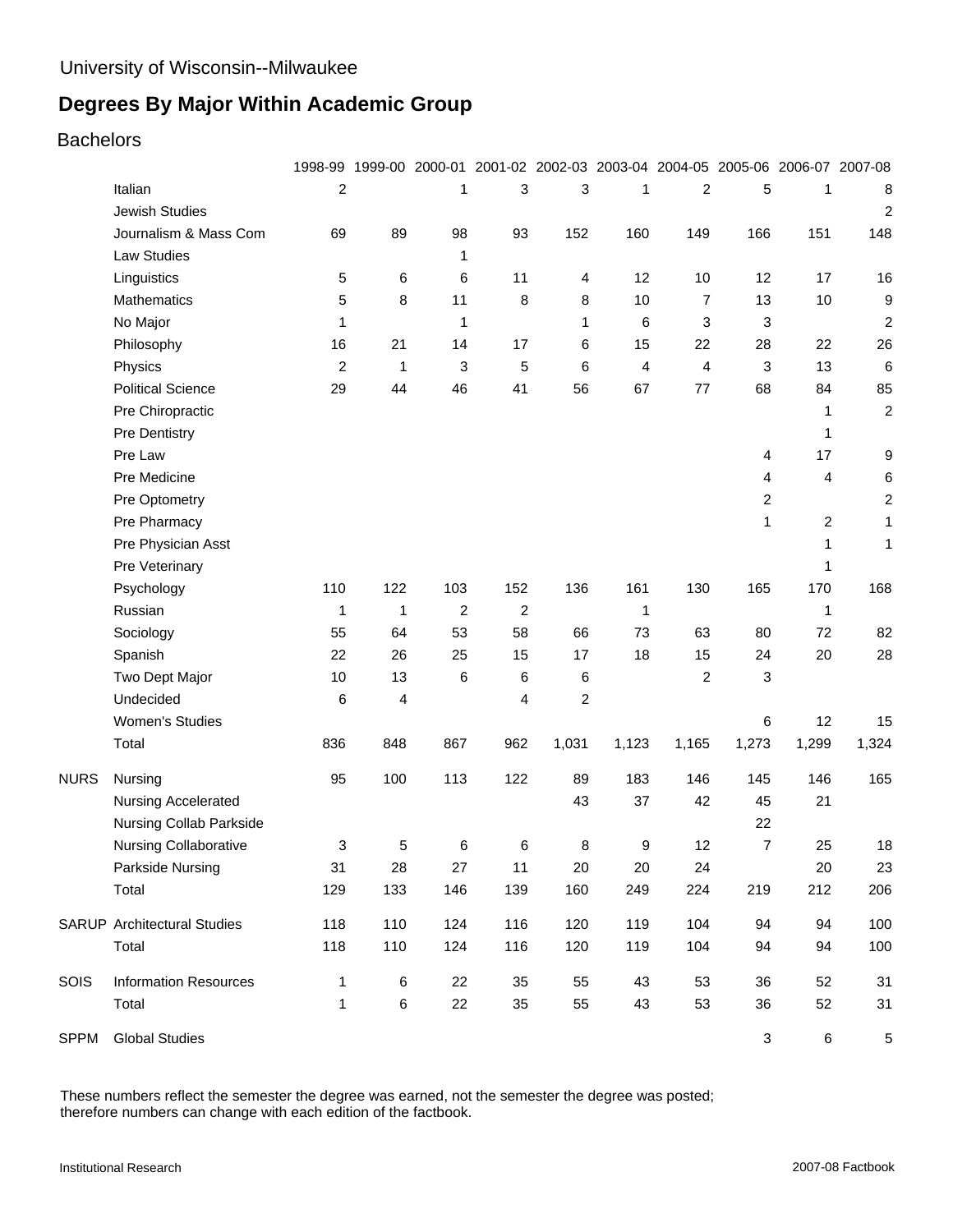#### **Bachelors**

|                |                               |                |                |                         |                |                  |                |                         | 1998-99 1999-00 2000-01 2001-02 2002-03 2003-04 2004-05 2005-06 2006-07 2007-08 |                |                         |
|----------------|-------------------------------|----------------|----------------|-------------------------|----------------|------------------|----------------|-------------------------|---------------------------------------------------------------------------------|----------------|-------------------------|
|                | Total                         |                |                |                         |                |                  |                |                         | 3                                                                               | 6              | 5                       |
| SW             | <b>Criminal Justice</b>       | 119            | 112            | 121                     | 121            | 119              | 101            | 127                     | 129                                                                             | 155            | 155                     |
|                | Social Work                   | 65             | 82             | 74                      | 65             | 74               | 51             | 61                      | 78                                                                              | 84             | 82                      |
|                | Total                         | 184            | 194            | 195                     | 186            | 193              | 152            | 188                     | 207                                                                             | 239            | 237                     |
| <b>Doctors</b> |                               |                |                |                         |                |                  |                |                         |                                                                                 |                |                         |
|                |                               | 1998-99        |                | 1999-00 2000-01         |                |                  |                |                         | 2001-02 2002-03 2003-04 2004-05 2005-06 2006-07 2007-08                         |                |                         |
| <b>BUS</b>     | Management Science            | 4              | $\overline{c}$ | 6                       | 4              | 1                | $\overline{c}$ | 4                       | 7                                                                               | 11             | $\overline{7}$          |
|                | Total                         | 4              | $\overline{c}$ | 6                       | 4              | 1                | $\overline{c}$ | 4                       | $\overline{7}$                                                                  | 11             | 7                       |
| <b>CEAS</b>    | Engineering                   | 7              | 8              | 17                      | 5              | 8                | 9              | 9                       | 12                                                                              | 12             | 13                      |
|                | Total                         | $\overline{7}$ | 8              | 17                      | 5              | 8                | 9              | 9                       | 12                                                                              | 12             | 13                      |
| <b>EDUC</b>    | <b>Educational Psychology</b> |                |                |                         |                |                  |                |                         |                                                                                 |                | 11                      |
|                | <b>Urban Education</b>        | 15             | 15             | 12                      | 22             | 9                | 18             | 16                      | 14                                                                              | 19             | 12                      |
|                | Total                         | 15             | 15             | 12                      | 22             | 9                | 18             | 16                      | 14                                                                              | 19             | 23                      |
| L&S            | Anthropology                  | 3              |                | 4                       | $\overline{c}$ | 2                |                | 6                       | 5                                                                               | 1              | 3                       |
|                | <b>Biological Sci</b>         | 5              | $\overline{c}$ | 4                       | 5              | 4                | 4              | 5                       | 3                                                                               | 3              | 8                       |
|                | Chemistry                     | 13             | 10             | 6                       | $\overline{7}$ | 6                | 2              | $\overline{7}$          | 4                                                                               | $\overline{7}$ | 5                       |
|                | Economics                     | 11             | 1              | 9                       | 5              | 10               | 2              | 8                       | 9                                                                               | 5              | 3                       |
|                | English                       | 12             | 17             | 15                      | 11             | 13               | 11             | $\overline{7}$          | 12                                                                              | 9              | 15                      |
|                | Geography                     | 5              | 1              |                         |                | 3                | 1              | $\mathbf{3}$            | 2                                                                               | 1              | 3                       |
|                | Geosciences                   | 1              |                | 2                       |                | 1                |                |                         |                                                                                 |                |                         |
|                | Mathematics                   | $\overline{7}$ | 3              | 5                       | 3              | 4                |                | $\overline{\mathbf{c}}$ | 3                                                                               | $\overline{c}$ | 9                       |
|                | Physics                       | 3              | 4              | $\overline{\mathbf{c}}$ | 3              | 3                | 3              | 4                       | 4                                                                               | $\overline{2}$ | $\overline{\mathbf{c}}$ |
|                | <b>Political Science</b>      | 4              | 1              | 1                       | 5              |                  | 2              | 3                       |                                                                                 | 5              | 2                       |
|                | Psychology                    | 9              | 4              | 6                       | 8              | 11               | 5              | 4                       | 10                                                                              | 14             | 6                       |
|                | <b>Urban Studies</b>          | $\overline{c}$ | 4              |                         | 1              | 1                | $\overline{7}$ | 1                       | 5                                                                               | 2              | 1                       |
|                | Total                         | 75             | 47             | 54                      | 50             | 58               | 37             | 50                      | 57                                                                              | 51             | 57                      |
| <b>NURS</b>    | Nursing                       | 8              | 2              | 4                       | 4              | 7                | 3              | 6                       | 4                                                                               |                |                         |
|                | Total                         | 8              | $\overline{c}$ | 4                       | 4              | 7                | 3              | 6                       | 4                                                                               | $\overline{7}$ | $\overline{7}$          |
|                | <b>SARUP Architecture</b>     | 1              | 1              | $\overline{c}$          | 3              | $\overline{2}$   | 1              | 3                       | 3                                                                               | $\overline{c}$ | 6                       |
|                | Total                         | 1              | 1              | $\overline{c}$          | 3              | $\boldsymbol{2}$ | 1              | 3                       | 3                                                                               | $\overline{c}$ | 6                       |
| <b>SPPM</b>    | Multidisciplinary             |                | $\overline{c}$ | $\overline{c}$          |                | 1                | 1              | 1                       |                                                                                 |                | 1                       |
|                | Total                         |                | $\overline{c}$ | $\mathbf 2$             |                | 1                | 1              | 1                       |                                                                                 |                | 1                       |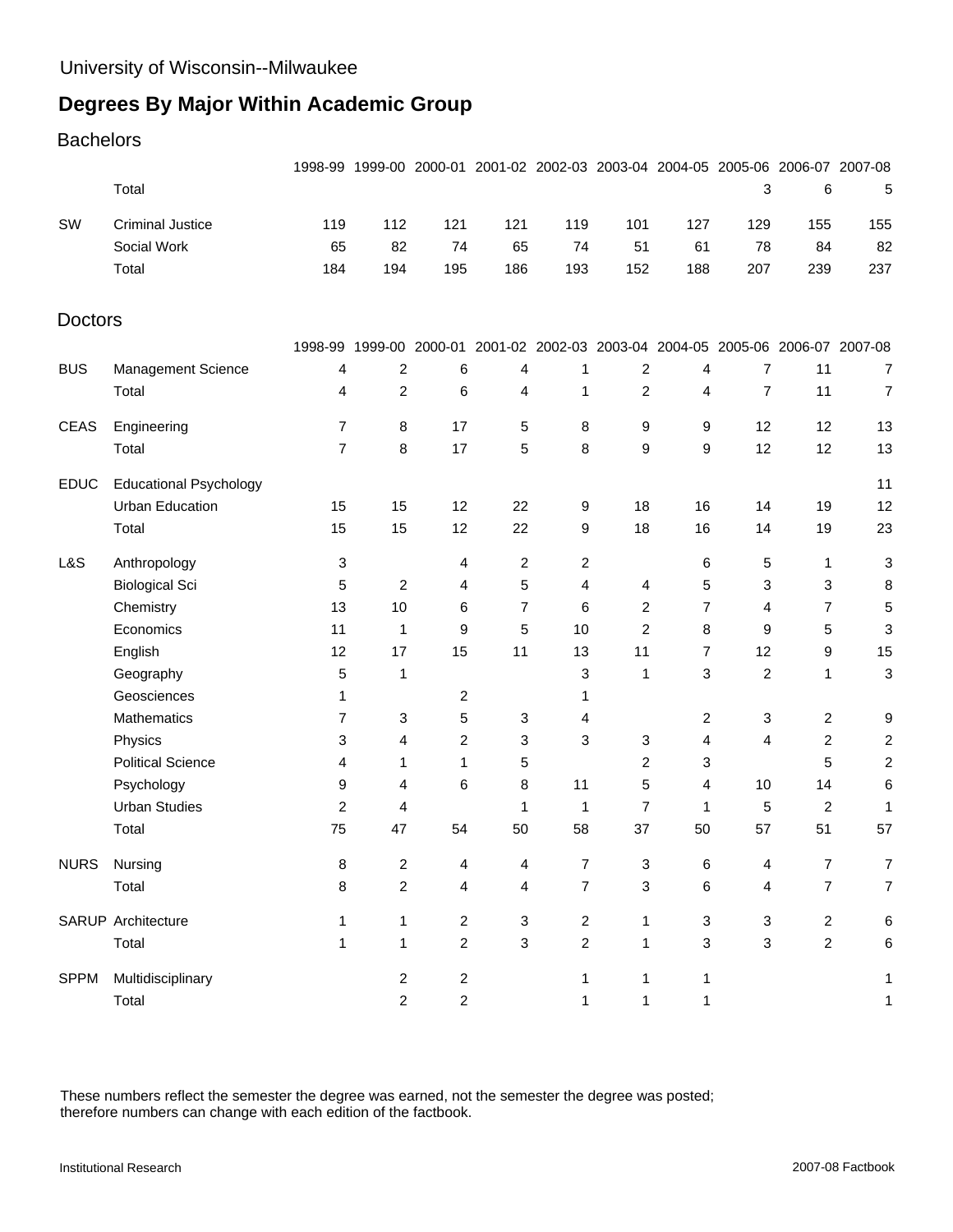# Education Specialists

|                |                                |                |     |                |                |                  | 2001-02 2002-03 2003-04 2004-05 2005-06 2006-07 2007-08                         |                |                         |     |     |
|----------------|--------------------------------|----------------|-----|----------------|----------------|------------------|---------------------------------------------------------------------------------|----------------|-------------------------|-----|-----|
| <b>EDUC</b>    | School Psychology              | 12             | 5   | 8              | 7              | 10               | 6                                                                               | 7              |                         |     |     |
|                | Total                          | 12             | 5   | 8              | $\overline{7}$ | 10               | 6                                                                               | 7              |                         |     |     |
| <b>Masters</b> |                                |                |     |                |                |                  |                                                                                 |                |                         |     |     |
|                |                                |                |     |                |                |                  | 1998-99 1999-00 2000-01 2001-02 2002-03 2003-04 2004-05 2005-06 2006-07 2007-08 |                |                         |     |     |
| <b>ARTS</b>    | Art                            | 8              | 9   | 5              | 4              | 11               | 13                                                                              | 8              | 9                       | 17  | 13  |
|                | Art Education                  | 4              | 2   | 13             | 1              |                  |                                                                                 |                |                         |     |     |
|                | Arts                           |                |     |                |                |                  |                                                                                 |                | 8                       | 19  | 11  |
|                | Dance                          | 1              | 5   | 1              | 5              | 8                | 10                                                                              | 7              | 3                       |     |     |
|                | Film                           | 4              | 3   | 5              | 2              | $\overline{4}$   | 8                                                                               | 8              | 5                       |     |     |
|                | Music                          | 3              | 8   | 13             | 13             | 14               | 18                                                                              | 20             | 24                      | 16  | 17  |
|                | Theatre                        |                | 9   |                | 6              | 1                |                                                                                 |                |                         |     |     |
|                | Total                          | 20             | 36  | 37             | 31             | 38               | 49                                                                              | 43             | 49                      | 52  | 41  |
| <b>BUS</b>     | <b>Business Management</b>     | 109            | 97  | 96             | 126            | 95               | 129                                                                             | 104            | 113                     | 106 | 103 |
|                | <b>Executive MBA</b>           | 42             | 34  | 37             | 39             | 33               | 29                                                                              | 17             | 51                      | 24  | 24  |
|                | <b>MBA</b>                     | 82             | 91  | 74             | 99             | 77               | 91                                                                              | 123            | 131                     | 116 | 108 |
|                | Nonprofit Management           |                |     |                |                |                  |                                                                                 |                |                         |     | 4   |
|                | Total                          | 233            | 222 | 207            | 264            | 205              | 249                                                                             | 244            | 295                     | 246 | 239 |
| <b>CEAS</b>    | <b>Computer Science</b>        | 13             | 24  | 19             | 13             | 22               | 27                                                                              | 24             | 17                      | 14  | 12  |
|                | Engineering                    | 35             | 45  | 37             | 24             | 50               | 50                                                                              | 51             | 44                      | 45  | 35  |
|                | Total                          | 48             | 69  | 56             | 37             | 72               | 77                                                                              | 75             | 61                      | 59  | 47  |
| CHS            | Clinical Lab Sci               | 5              | 5   | 6              | 4              | 4                | 4                                                                               | 4              | 1                       | 7   | 5   |
|                | Comm Sci & Dis                 | 24             | 24  | 25             | 15             | 22               | 18                                                                              | 20             | 17                      | 24  | 18  |
|                | <b>Health Care Informatics</b> |                |     |                |                |                  |                                                                                 |                |                         | 7   | 5   |
|                | Kinesiology                    | 7              | 1   | 3              | 6              | 9                | 10 <sup>1</sup>                                                                 | 5              | 9                       | 6   | 10  |
|                | <b>Occupational Studies</b>    | 1              | 6   | 10             | 11             | 23               | $\overline{7}$                                                                  | 12             | 24                      | 11  | 1   |
|                | Total                          | 37             | 36  | 44             | 36             | 58               | 39                                                                              | 41             | 51                      | 55  | 39  |
| <b>EDUC</b>    | Admn Ldrshp & Superv           | 42             | 76  | 42             | 48             | 44               | 58                                                                              | 40             | 44                      | 32  | 56  |
|                | Cult Found of Education        | 11             | 10  | $\overline{7}$ | $\overline{7}$ | $\mathbf{1}$     | 13                                                                              | 9              | 6                       | 10  | 8   |
|                | Curriculum & Instruction       | 64             | 66  | 75             | 99             | 123              | 120                                                                             | 79             | 44                      | 27  | 28  |
|                | Educ Rehabil Cnslng            | 8              | 3   |                | 1              | 1                |                                                                                 |                |                         |     |     |
|                | <b>Educational Psychology</b>  | 91             | 108 | 98             | 115            | 91               | 89                                                                              | 97             | 67                      | 57  | 97  |
|                | <b>Exceptional Education</b>   | $\overline{7}$ | 7   | 10             | 13             | 20               | 22                                                                              | 21             | 21                      | 29  | 28  |
|                | Total                          | 223            | 270 | 232            | 283            | 280              | 302                                                                             | 246            | 182                     | 155 | 217 |
| L&S            | Anthropology                   | 12             | 5   | $\,$ 5 $\,$    | 11             | $\overline{7}$   | 13                                                                              | 9              | 12                      | 15  | 10  |
|                | Art History                    | 9              | 9   | $\mathbf{1}$   | 4              | $\boldsymbol{7}$ | $\,6$                                                                           | $\overline{7}$ | $\overline{\mathbf{4}}$ | 5   | 9   |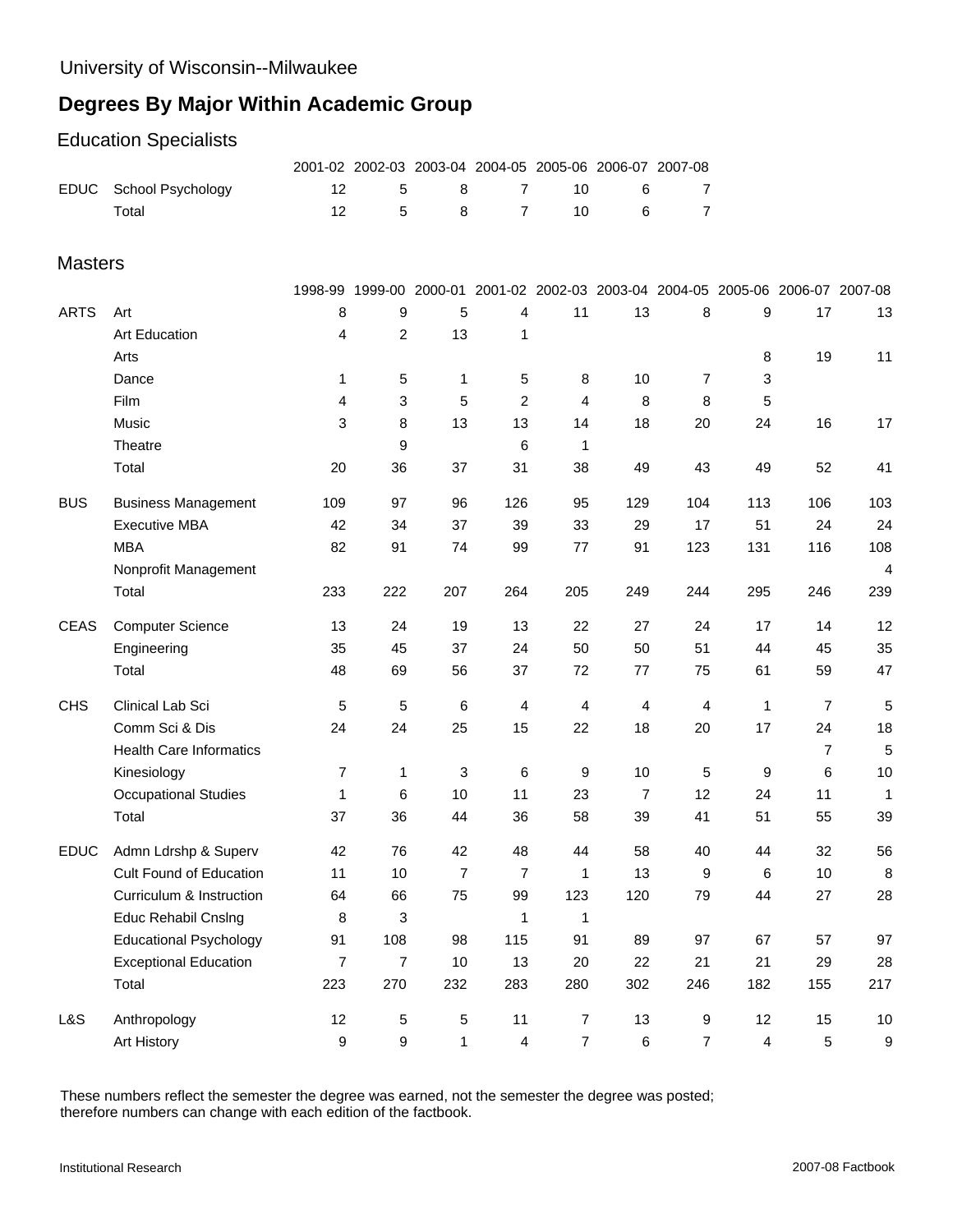**Masters** 

|             |                              |                         |            |                |     |                | 1998-99 1999-00 2000-01 2001-02 2002-03 2003-04 2004-05 2005-06 2006-07 2007-08 |                         |                  |                |                           |
|-------------|------------------------------|-------------------------|------------|----------------|-----|----------------|---------------------------------------------------------------------------------|-------------------------|------------------|----------------|---------------------------|
|             | <b>Biological Sci</b>        | 9                       | 14         | 8              | 10  | 9              | 12                                                                              | 8                       | 10               | 8              | 10                        |
|             | Chemistry                    | $\overline{2}$          | 5          | $\overline{2}$ | 3   | $\mathbf{1}$   | 3                                                                               | 1                       | $\overline{4}$   | 4              | $\overline{4}$            |
|             | Communication                | 5                       | 16         | 14             | 10  | 15             | 16                                                                              | 20                      | 12               | 18             | 17                        |
|             | Economics                    | 12                      | 11         | 15             | 13  | 17             | 25                                                                              | 30                      | 23               | 26             | 27                        |
|             | English                      | 22                      | 26         | 18             | 31  | 21             | 22                                                                              | 15                      | 21               | 11             | 25                        |
|             | Foreign Language & Lit       | 11                      | 13         | 12             | 10  | 18             | 23                                                                              | 28                      | 39               | 39             | 25                        |
|             | Geography                    | 3                       | 3          | 3              | 4   | $\overline{7}$ | $\overline{c}$                                                                  | $\overline{2}$          | 6                | 9              | $\ensuremath{\mathsf{3}}$ |
|             | Geosciences                  | 1                       | 8          | 3              | 1   | $\overline{c}$ | 4                                                                               | 3                       | 5                | 3              | $\mathbf 1$               |
|             | History                      | 20                      | 19         | 19             | 18  | 17             | 18                                                                              | 24                      | 20               | 20             | 10                        |
|             | Human Res & Lab Rel          | 13                      | 11         | 17             | 14  | 19             | 25                                                                              | 21                      | 20               | 18             | 18                        |
|             | Industrial & Labor Rel       | 4                       | $\,6\,$    | 1              | 1   |                | 3                                                                               | 1                       |                  |                |                           |
|             | <b>Liberal Studies</b>       |                         |            |                | 1   | $\mathbf{1}$   | 5                                                                               | 13                      | $\boldsymbol{9}$ | 9              | $\overline{7}$            |
|             | <b>Mass Communication</b>    | $\overline{7}$          | 10         | 4              | 5   | 10             | $\overline{7}$                                                                  | $\overline{7}$          | 11               | 10             | 13                        |
|             | Mathematics                  | 6                       | 13         | 12             | 21  | 17             | 11                                                                              | 23                      | 21               | 22             | 17                        |
|             | Philosophy                   | 5                       | 8          | 8              | 2   | 6              | 11                                                                              | 13                      | 14               | 8              | 11                        |
|             | Physics                      | $\overline{\mathbf{c}}$ | 5          | 4              | 3   | 4              | 3                                                                               | $\overline{\mathbf{c}}$ | $\sqrt{2}$       | 3              |                           |
|             | <b>Political Science</b>     | 5                       | 5          | 3              | 3   | 3              | 6                                                                               | $\overline{7}$          | $\overline{7}$   | $\overline{7}$ | 10                        |
|             | Psychology                   | 13                      | 6          | 5              | 8   | 8              | 13                                                                              | 10                      | 20               | 6              | $\,6\,$                   |
|             | <b>Public Administration</b> | 8                       | $\sqrt{5}$ | 6              | 12  | 12             | $\overline{7}$                                                                  | 14                      | 8                | 13             | 12                        |
|             | Sociology                    | $\overline{7}$          | 3          | 1              | 1   | 3              | 8                                                                               | 8                       | 16               | 5              | $\overline{7}$            |
|             | <b>Urban Studies</b>         | $\overline{4}$          | 5          | $\overline{4}$ | 5   | 3              | 3                                                                               | 6                       | 5                | 5              | $\overline{4}$            |
|             | Total                        | 180                     | 206        | 165            | 191 | 207            | 246                                                                             | 272                     | 289              | 264            | 246                       |
| <b>NURS</b> | Nursing                      | 53                      | 33         | 35             | 24  | 15             | 20                                                                              | 29                      | 31               | 37             | 55                        |
|             | Total                        | 53                      | 33         | 35             | 24  | 15             | 20                                                                              | 29                      | 31               | 37             | 55                        |
|             | <b>SARUP Architecture</b>    | 42                      | 48         | 40             | 35  | 42             | 42                                                                              | 42                      | 53               | 33             | 20                        |
|             | <b>Urban Planning</b>        | 16                      | 12         | 15             | 11  | 13             | 12                                                                              | 17                      | 24               | 21             | 17                        |
|             | Total                        | 58                      | 60         | 55             | 46  | 55             | 54                                                                              | 59                      | 77               | 54             | 37                        |
| SOIS        | Library & Informtn Sci       | 122                     | 87         | 93             | 96  | 107            | 129                                                                             | 106                     | 122              | 128            | 166                       |
|             | Total                        | 122                     | 87         | 93             | 96  | 107            | 129                                                                             | 106                     | 122              | 128            | 166                       |
| SW          | <b>Criminal Justice</b>      | 19                      | 16         | 18             | 9   | 9              | 14                                                                              | 10                      | 13               | 11             | 10                        |
|             | Social Work                  | 146                     | 171        | 129            | 147 | 105            | 152                                                                             | 108                     | 108              | 107            | 112                       |
|             | Total                        | 165                     | 187        | 147            | 156 | 114            | 166                                                                             | 118                     | 121              | 118            | 122                       |

These numbers reflect the semester the degree was earned, not the semester the degree was posted; therefore numbers can change with each edition of the factbook.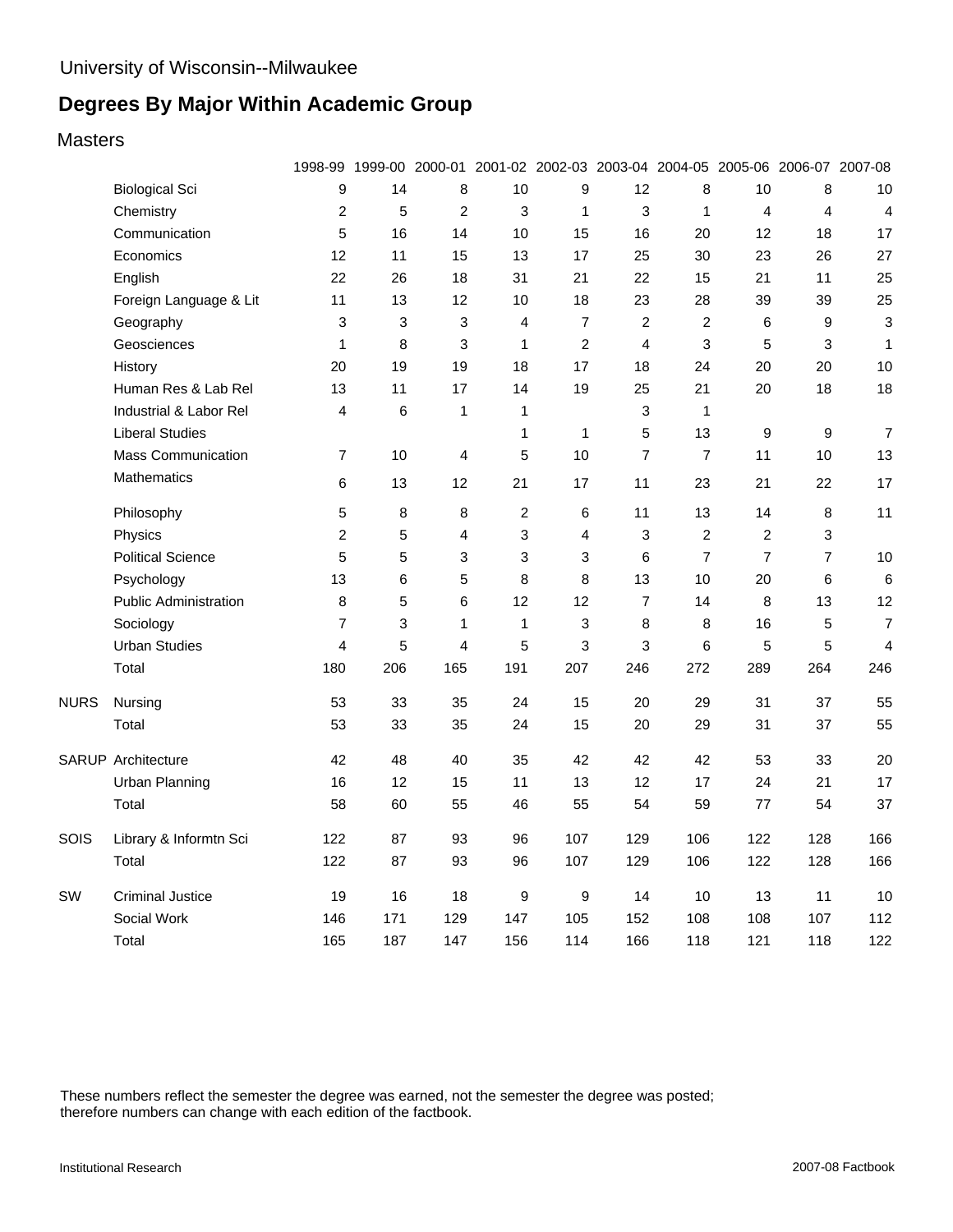# **Ranked Faculty, Academic Staff and Classified Staff Paid from All Funds and Activities**

| October | Appointment Type        | Headcount | Full Time | Part Time | <b>FTE</b> |
|---------|-------------------------|-----------|-----------|-----------|------------|
| 1998    | <b>Ranked Faculty</b>   | 708       | 640       | 68        | 677.80     |
|         | Academic Staff          | 1,409     | 671       | 738       | 963.06     |
|         | <b>Classified Staff</b> | 1,232     | 834       | 398       | 1,064.95   |
|         | Total                   | 3,349     | 2,145     | 1,204     | 2,705.81   |
| 1999    | <b>Ranked Faculty</b>   | 707       | 637       | 70        | 673.39     |
|         | Academic Staff          | 1,437     | 719       | 718       | 998.46     |
|         | <b>Classified Staff</b> | 1,211     | 845       | 366       | 1,051.68   |
|         | Total                   | 3,355     | 2,201     | 1,154     | 2,723.52   |
| 2000    | <b>Ranked Faculty</b>   | 708       | 636       | 72        | 674.04     |
|         | Academic Staff          | 1,350     | 849       | 501       | 1,083.42   |
|         | <b>Classified Staff</b> | 1,237     | 854       | 383       | 1,073.22   |
|         | Total                   | 3,295     | 2,339     | 956       | 2,830.68   |
| 2001    | <b>Ranked Faculty</b>   | 746       | 679       | 67        | 714.10     |
|         | Academic Staff          | 1,419     | 940       | 479       | 1,171.43   |
|         | <b>Classified Staff</b> | 1,237     | 868       | 369       | 1,075.03   |
|         | Total                   | 3,402     | 2,487     | 915       | 2,960.55   |
| 2002    | <b>Ranked Faculty</b>   | 758       | 695       | 63        | 727.79     |
|         | Academic Staff          | 1,416     | 937       | 479       | 1,169.72   |
|         | <b>Classified Staff</b> | 1,231     | 894       | 337       | 1,080.82   |
|         | Total                   | 3,405     | 2,526     | 879       | 2,978.33   |
| 2003    | <b>Ranked Faculty</b>   | 777       | 717       | 60        | 748.52     |
|         | Academic Staff          | 1,431     | 950       | 481       | 1,187.45   |
|         | <b>Classified Staff</b> | 1,148     | 885       | 263       | 1,030.31   |
|         | Total                   | 3,356     | 2,552     | 804       | 2,966.29   |
| 2004    | <b>Ranked Faculty</b>   | 794       | 733       | 61        | 766.76     |
|         | Academic Staff          | 1,475     | 981       | 494       | 1,222.41   |
|         | <b>Classified Staff</b> | 1,136     | 886       | 250       | 1,020.46   |
|         | Total                   | 3,405     | 2,600     | 805       | 3,009.62   |
| 2005    | <b>Ranked Faculty</b>   | 788       | 726       | 62        | 761.05     |
|         | Academic Staff          | 1,500     | 1,002     | 498       | 1,246.42   |
|         | <b>Classified Staff</b> | 1,079     | 871       | 208       | 986.27     |
|         | Total                   | 3,367     | 2,599     | 768       | 2,993.74   |
| 2006    | <b>Ranked Faculty</b>   | 792       | 744       | 48        | 769.28     |
|         | Academic Staff          | 1,544     | 1,021     | 523       | 1,279.56   |
|         | <b>Classified Staff</b> | 1,119     | 893       | 226       | 1,017.59   |
|         | Total                   | 3,455     | 2,658     | 797       | 3,066.44   |
| 2007    | <b>Ranked Faculty</b>   | 797       | 738       | 59        | 771.82     |
|         | Academic Staff          | 1,781     | 1,069     | 712       | 1,378.41   |
|         | <b>Classified Staff</b> | 1,128     | 895       | 233       | 1,022.63   |
|         | Total                   | 3,706     | 2,702     | 1,004     | 3,172.86   |

Excludes student employees such as teaching, research and project assistants, as well as student hourly employees. Persons with appointments split across types are counted in the totals for each appointment. This double counting is relatively small and inflates the total headcount by approximately 60.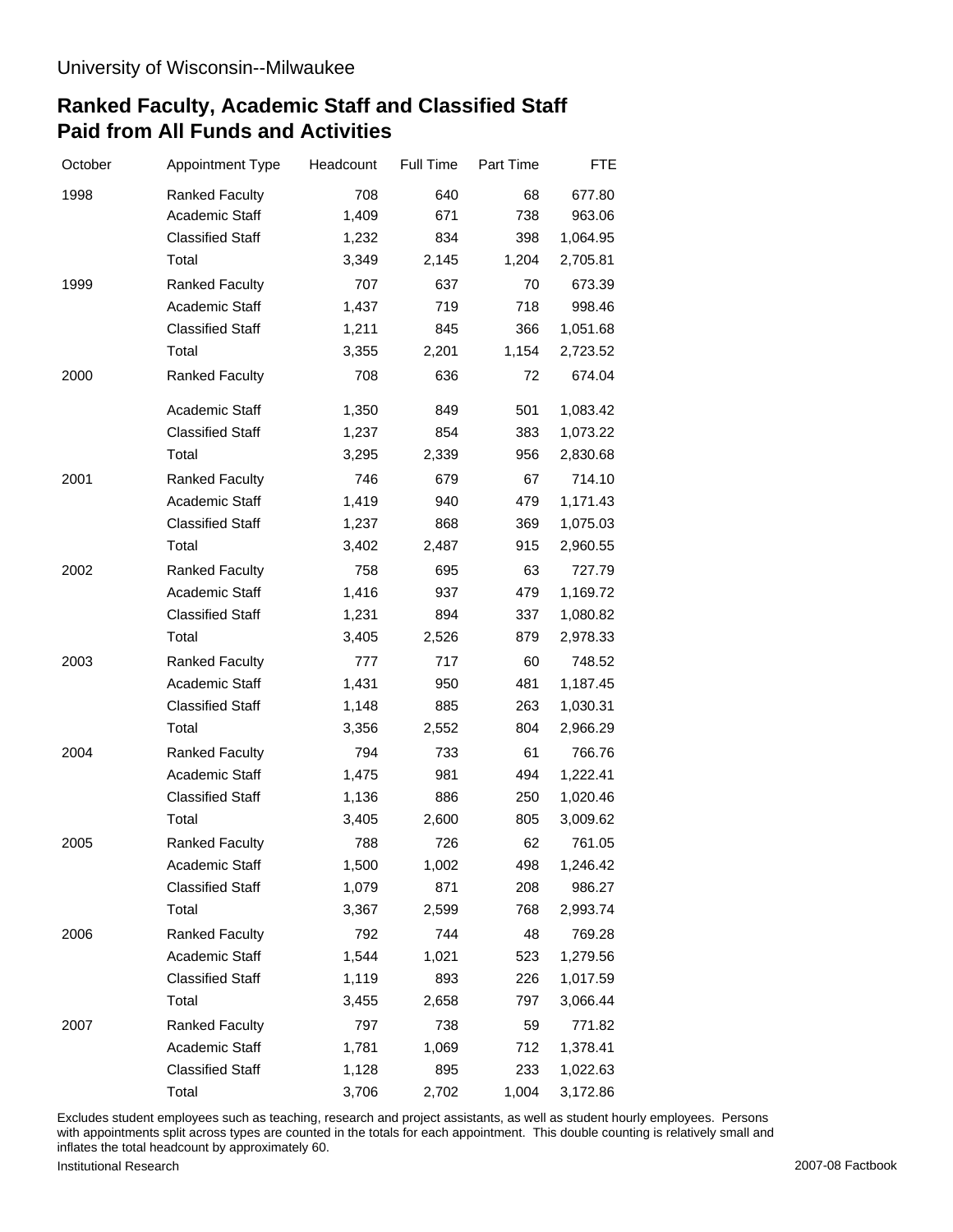# **Instructional Staff FTE by School/College**

|      | October Appointment Type   | Health<br>Sciences | Arch &<br>Urban |       | Planning Business Education | Engi- | neering The Arts | Letters &<br>Science Studies Nursing Welfare | Info  |       | Social | Total          |
|------|----------------------------|--------------------|-----------------|-------|-----------------------------|-------|------------------|----------------------------------------------|-------|-------|--------|----------------|
| 1998 | <b>Ranked Faculty</b>      | 33.08              | 24.35           | 47.76 | 55.20                       | 43.69 | 22.43            | 55.10                                        | 7.00  | 0.20  | 18.63  | 307.44         |
|      | Academic Staff             | 16.72              | 7.07            | 20.39 | 32.98                       | 18.20 | 9.32             | 28.64                                        | 5.48  | 22.60 | 13.47  | 174.87         |
|      | <b>Teaching Assistants</b> | 5.15               | 7.85            | 11.74 | 6.10                        | 21.07 | 2.58             | 19.56                                        | 0.50  | 0.97  | 4.23   | 79.75          |
|      | Total                      | 54.95              | 39.27           | 79.89 | 94.28                       | 82.95 | 34.33            | 103.30                                       | 12.98 | 23.77 | 36.33  | 562.06         |
| 1999 | <b>Ranked Faculty</b>      | 34.21              | 26.58           | 42.71 | 60.63                       | 48.89 | 64.61            | 270.66                                       | 9.50  | 31.36 | 19.72  | 608.88         |
|      | Academic Staff             | 19.34              | 4.86            | 20.96 | 37.25                       | 8.08  | 37.17            | 123.39                                       | 4.65  | 28.16 | 11.33  | 295.19         |
|      | <b>Teaching Assistants</b> | 6.40               | 6.82            | 12.28 | 5.93                        | 25.54 | 10.56            | 166.50                                       |       | 1.10  | 4.48   | 239.61         |
|      | Total                      | 59.95              | 38.26           | 75.94 | 103.81                      | 82.51 | 112.35           | 560.55                                       | 14.15 | 60.62 |        | 35.53 1,143.67 |
| 2000 | <b>Ranked Faculty</b>      | 30.94              | 21.81           | 46.41 | 59.75                       | 46.67 | 57.26            | 270.75                                       | 11.00 | 28.04 | 18.83  | 591.45         |
|      | Academic Staff             | 19.04              | 3.79            | 19.50 | 22.05                       | 9.35  | 35.68            | 151.45                                       | 5.20  | 26.35 | 7.07   | 299.47         |
|      | <b>Teaching Assistants</b> | 6.24               | 7.14            | 14.27 | 6.00                        | 26.42 | 8.53             | 175.04                                       | 1.00  | 0.40  | 3.50   | 248.53         |
|      | Total                      | 56.23              | 32.73           | 80.17 | 87.80                       | 82.44 | 101.47           | 597.24                                       | 17.20 | 54.79 |        | 29.39 1,139.46 |
| 2001 | <b>Ranked Faculty</b>      | 31.05              | 27.25           | 55.32 | 65.08                       | 45.41 | 59.68            | 297.61                                       | 9.91  | 25.00 | 18.13  | 634.44         |
|      | Academic Staff             | 20.17              | 2.25            | 20.48 | 28.49                       | 12.66 | 37.45            | 160.33                                       | 3.98  | 26.84 | 7.56   | 320.22         |
|      | <b>Teaching Assistants</b> | 6.32               | 6.97            | 14.32 | 6.00                        | 27.85 | 8.96             | 187.67                                       | 1.33  | 0.90  | 2.83   | 263.14         |
|      | Total                      | 57.54              | 36.47           | 90.12 | 99.56                       | 85.93 | 106.09           | 645.62                                       | 15.22 | 52.74 |        | 28.52 1,217.81 |
| 2002 | <b>Ranked Faculty</b>      | 31.03              | 25.77           | 54.67 | 70.76                       | 46.41 | 55.77            | 304.16                                       | 11.75 | 24.45 | 15.54  | 640.30         |
|      | Academic Staff             | 18.24              | 2.04            | 18.04 | 24.28                       | 8.76  | 33.78            | 170.11                                       | 4.85  | 29.33 | 6.38   | 315.81         |
|      | <b>Teaching Assistants</b> | 6.50               | 6.85            | 14.80 | 6.28                        | 29.15 | 11.06            | 203.14                                       |       | 2.63  | 2.50   | 282.91         |
|      | Total                      | 55.77              | 34.65           | 87.51 | 101.32                      | 84.32 | 100.61           | 677.41                                       | 16.60 | 56.41 |        | 24.42 1,239.02 |
| 2003 | <b>Ranked Faculty</b>      | 36.70              | 25.70           | 51.86 | 68.59                       | 45.65 | 60.75            | 314.64                                       | 14.00 | 24.31 | 16.10  | 658.28         |
|      | Academic Staff             | 16.62              | 2.88            | 18.91 | 24.33                       | 9.89  | 36.06            | 163.01                                       | 5.00  | 36.03 | 4.53   | 317.25         |
|      | <b>Teaching Assistants</b> | 5.82               | 7.60            | 16.03 | 8.08                        | 23.94 | 11.64            | 222.20                                       | 0.10  | 3.98  | 2.33   | 301.72         |
|      | Total                      | 59.14              | 36.17           | 86.79 | 101.00                      | 79.48 | 108.45           | 699.84                                       | 19.10 | 64.32 | 22.96  | 1,277.25       |
| 2004 | <b>Ranked Faculty</b>      | 37.80              | 28.48           | 46.26 | 67.65                       | 47.00 | 65.21            | 330.37                                       | 11.62 | 29.41 | 16.00  | 679.78         |
|      | Academic Staff             | 21.12              | 2.78            | 19.10 | 27.00                       | 8.42  | 43.15            | 162.22                                       | 4.24  | 38.08 | 5.00   | 331.09         |
|      | <b>Teaching Assistants</b> | 6.99               | 9.91            | 16.78 | 9.06                        | 24.83 | 11.63            | 242.93                                       | 0.50  | 4.05  | 2.33   | 329.01         |
|      | Total                      | 65.91              | 41.16           | 82.15 | 103.71                      | 80.25 | 119.99           | 735.51                                       | 16.35 | 71.53 |        | 23.33 1,339.89 |
| 2005 | Ranked Faculty             | 37.80              | 26.33           | 42.22 | 72.40                       | 47.29 | 60.32            | 258.41                                       | 12.63 | 21.49 | 21.00  | 599.90         |
|      | Academic Staff             | 22.13              | 4.69            | 19.10 | 25.33                       | 8.27  | 59.96            | 170.23                                       | 3.69  | 42.71 | 6.49   | 362.59         |
|      | <b>Teaching Assistants</b> | 7.82               | 9.09            | 16.52 | 9.19                        | 24.25 | 12.48            | 212.05                                       |       | 3.57  | 2.33   | 297.30         |
|      | Total                      | 67.75              | 40.11           | 77.84 | 106.91                      | 79.82 | 132.76           | 640.69                                       | 16.31 | 67.77 |        | 29.82 1,259.79 |
| 2006 | <b>Ranked Faculty</b>      | 39.11              | 28.90           | 43.79 | 71.08                       | 44.59 | 63.78            | 255.24                                       | 14.50 | 32.32 | 20.75  | 614.05         |
|      | Academic Staff             | 21.35              | 3.94            | 21.86 | 28.66                       | 5.72  | 69.22            | 180.89                                       | 3.99  | 46.92 | 7.49   | 390.05         |
|      | <b>Teaching Assistants</b> | 7.90               | 7.68            | 17.94 | 11.00                       | 23.81 | 15.73            | 268.45                                       |       | 1.80  | 2.91   | 357.21         |
|      | Total                      | 68.36              | 40.52           | 83.58 | 110.74                      | 74.11 | 148.73           | 704.58                                       | 18.49 | 81.04 |        | 31.15 1,361.31 |
| 2007 | <b>Ranked Faculty</b>      | 43.29              | 27.02           | 43.35 | 66.75                       | 46.81 | 62.08            | 261.25                                       | 15.97 | 24.03 | 20.80  | 611.35         |
|      | Academic Staff             | 31.55              | 2.71            | 27.39 | 46.27                       | 6.72  | 84.39            | 181.93                                       | 4.87  | 39.87 | 15.46  | 441.15         |
|      | <b>Teaching Assistants</b> | 8.50               | 7.59            | 22.11 | 10.50                       | 28.34 | 18.34            | 252.37                                       |       | 2.85  | 3.47   | 354.07         |
|      | Total                      | 83.34              | 37.32           | 92.85 | 123.52                      | 81.87 | 164.80           | 695.56                                       | 20.84 | 66.75 |        | 39.73 1,406.56 |

Instructional staff includes faculty, academic staff and teaching assistants in credit producing departments paid with state instructional funds (101, 115, 131, 177, 402, activity 2).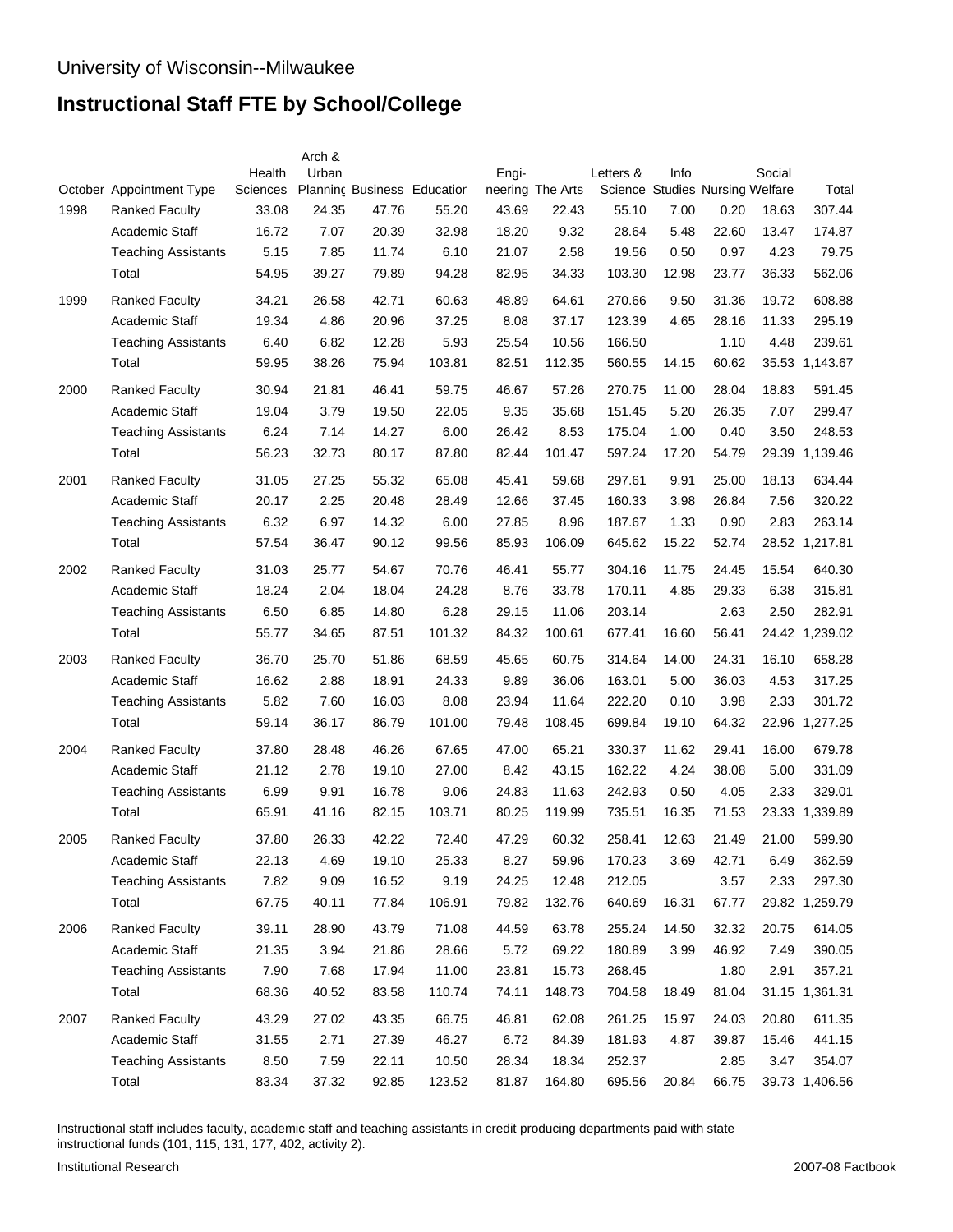#### University of Wisconsin--Milwaukee

### **Unclassified and Classified Staff by Appointment Type Paid From All Funds and All Activities - October 2007**

|              |                              | Headcount | <b>Full Time</b> | Part Time | FTE.     |
|--------------|------------------------------|-----------|------------------|-----------|----------|
| Unclassified | <b>Faculty Appointments</b>  | 797       | 738              | 59        | 771.82   |
|              | <b>Graduate Assistants</b>   | 1,213     | 21               | 1,192     | 548.81   |
|              | Instructional Academic Staff | 802       | 275              | 527       | 474.56   |
|              | <b>Limited Appointments</b>  | 152       | 119              | 33        | 137.69   |
|              | Non-Teaching Academic Staff  | 827       | 675              | 152       | 766.16   |
|              | Total                        | 3,791     | 1,828            | 1,963     | 2,699.05 |
| Classified   | <b>Blue Collar</b>           | 332       | 300              | 32        | 322.97   |
|              | <b>Clerical Staff</b>        | 298       | 263              | 35        | 287.47   |
|              | <b>LTE</b>                   | 171       | 18               | 153       | 89.62    |
|              | Professional                 | 270       | 257              | 13        | 265.57   |
|              | <b>Student</b>               | 2,627     | 14               | 2,613     | 914.59   |
|              | Supervisory                  | 57        | 57               | $\Omega$  | 57.00    |
|              | Total                        | 3,755     | 909              | 2,846     | 1,937.21 |
| Total        |                              | 7,546     | 2,737            | 4,809     | 4,636.26 |

Persons with appointments split across types are counted in the totals for each appointment. This double counting is relatively small and inflates the total headcount by approximately 60.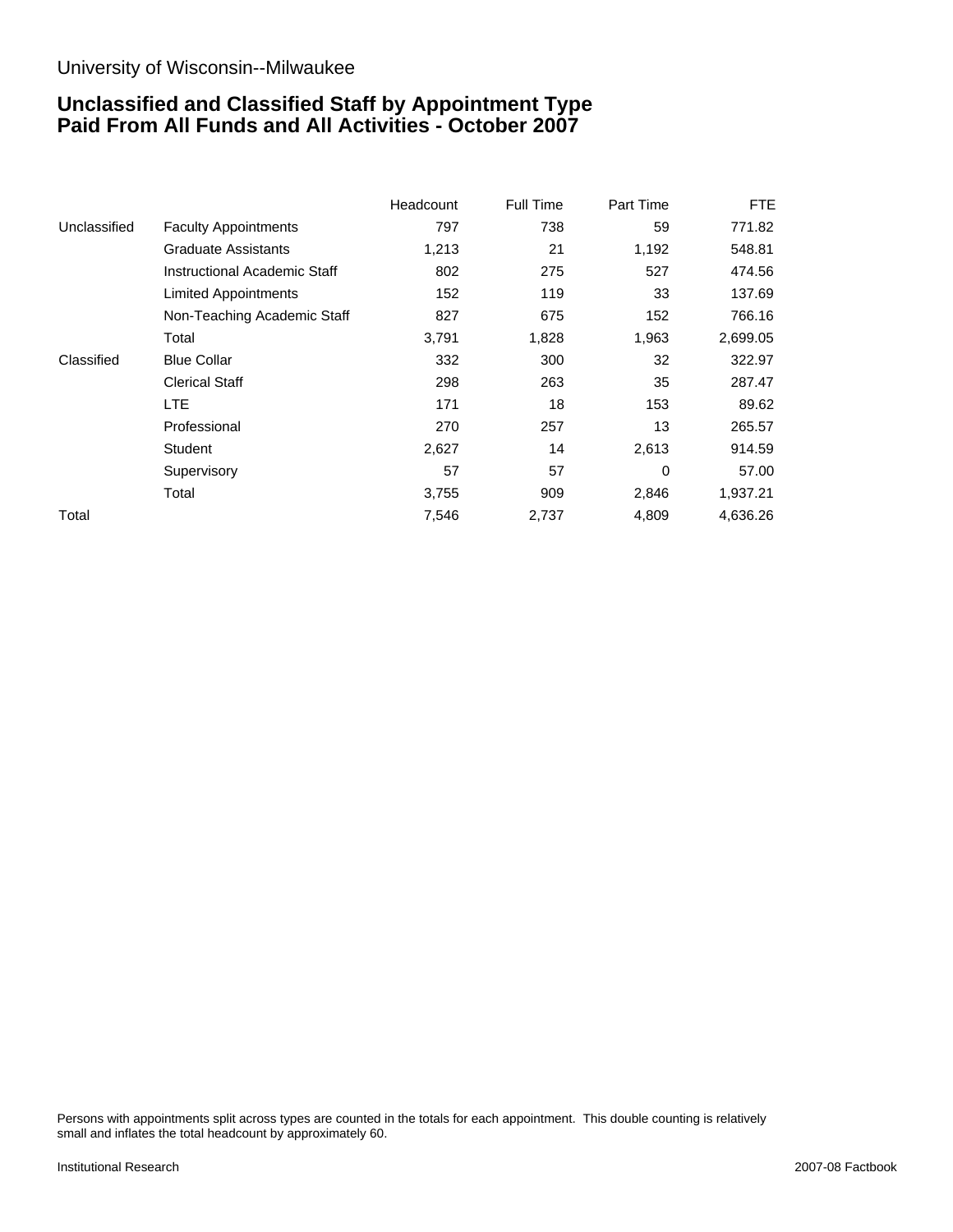### University of Wisconsin--Milwaukee

# **Instructional Staff FTE by Curricular Area - October 2007**

|                        |                         | Ranked  | Academic | Teaching   |       |
|------------------------|-------------------------|---------|----------|------------|-------|
|                        |                         | Faculty | Staff    | Assistants | Total |
| <b>Health Sciences</b> | Human Movmnt Sci        | 13.4    | 10.0     | 5.0        | 28.4  |
|                        | Hca & Info              | 7.5     | 2.6      |            | 10.1  |
|                        | Clinical Lab Sci        | 7.4     | 4.4      | 1.5        | 13.3  |
|                        | Occup Therapy           | 8.0     | 6.5      | 1.5        | 16.0  |
|                        | Comm Sci & Dis          | 7.0     | 8.1      | 0.5        | 15.6  |
|                        | Total                   | 43.3    | 31.5     | 8.5        | 83.3  |
| Arch & Urban Planning  | Architecture            | 23.3    | 1.0      | 6.3        | 30.5  |
|                        | <b>Urban Planning</b>   | 3.8     | 1.7      | 1.3        | 6.8   |
|                        | Total                   | 27.0    | 2.7      | 7.6        | 37.3  |
| <b>Business</b>        | <b>Business</b>         | 43.3    | 27.4     | 22.1       | 92.8  |
|                        | Total                   | 43.3    | 27.4     | 22.1       | 92.8  |
| Education              | Admin Leadership        | 9.5     | 1.2      | 1.0        | 11.7  |
|                        | Epcs                    | 7.0     | 4.3      | 1.0        | 12.2  |
|                        | Curric & Instr          | 21.3    | 24.9     | 1.0        | 47.1  |
|                        | Educ Psychology         | 20.0    | 7.7      | 6.5        | 34.2  |
|                        | <b>Exceptional Educ</b> | 9.0     | 8.2      | 1.0        | 18.2  |
|                        | Total                   | 66.8    | 46.3     | 10.5       | 123.5 |
| Engineering            | Civil Engineer'g        | 8.9     | 1.0      | 4.1        | 14.0  |
|                        | Elec Engr∁ S            | 22.6    | 4.2      | 10.6       | 37.4  |
|                        | Ind & Systs Engr        | 4.4     | 0.5      | 4.1        | 9.1   |
|                        | Materials               | 3.7     |          | $2.2\,$    | 5.9   |
|                        | <b>Mechanical Engr</b>  | 7.3     | 1.0      | 7.3        | 15.6  |
|                        | Total                   | 46.8    | 6.7      | 28.3       | 81.9  |
| The Arts               | Art                     | 18.0    | 22.6     | 5.6        | 46.2  |
|                        | Film                    | 8.7     | 14.2     | 4.5        | 27.4  |
|                        | Music                   | 16.8    | 32.3     | 8.3        | 57.4  |
|                        | Dance                   | 7.5     | 6.6      |            | 14.1  |
|                        | Theatre                 | 11.0    | 8.6      |            | 19.6  |
|                        | Total                   | 62.1    | 84.4     | 18.3       | 164.8 |
| Letters & Science      | <b>Honors College</b>   |         | 9.0      |            | 9.0   |
|                        | Art History             | 7.4     | 2.8      | 2.1        | 12.3  |
|                        | Communication           | 2.8     | 5.0      | 10.7       | 18.5  |
|                        | English                 | 32.4    | 47.3     | 34.2       | 113.9 |
|                        | FII                     | 13.6    | 10.6     | 11.6       | 35.8  |
|                        | Ficl                    | 11.5    | 8.3      | 3.1        | 22.9  |
|                        | Philosophy              | 11.3    | 4.0      | 6.3        | 21.6  |
|                        | Spanish & Port          | 8.0     | 8.4      | 7.6        | 24.0  |
|                        | Jewish Studies          | 1.0     |          |            | 1.0   |
|                        | Clacs                   |         | 2.5      |            | 2.5   |

Instructional staff includes faculty, academic staff and teaching assistants in credit producing departments paid with state instructional funds (101, 115, 131, 177, 402, activity 2).